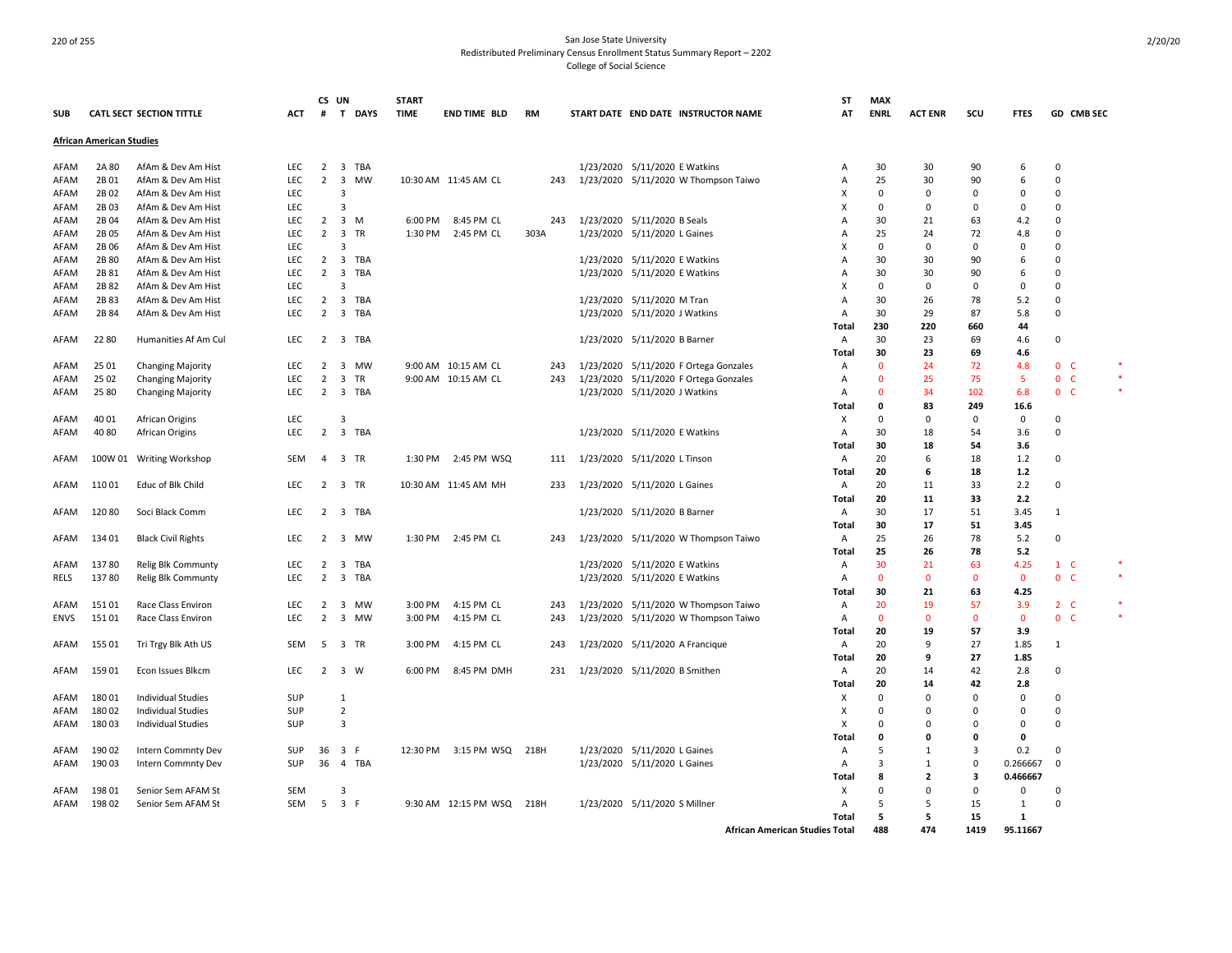|              |        |                                 |            | CS UN          |                         |           | <b>START</b> |                       |                |           |                                     |                                     | SΤ             | <b>MAX</b>  |                |              |                |                          |        |
|--------------|--------|---------------------------------|------------|----------------|-------------------------|-----------|--------------|-----------------------|----------------|-----------|-------------------------------------|-------------------------------------|----------------|-------------|----------------|--------------|----------------|--------------------------|--------|
| <b>SUB</b>   |        | <b>CATL SECT SECTION TITTLE</b> | ACT        | #              |                         | T DAYS    | <b>TIME</b>  | <b>END TIME BLD</b>   | <b>RM</b>      |           |                                     | START DATE END DATE INSTRUCTOR NAME | AT             | <b>ENRL</b> | <b>ACT ENR</b> | scu          | <b>FTES</b>    | GD CMB SEC               |        |
| Anthropology |        |                                 |            |                |                         |           |              |                       |                |           |                                     |                                     |                |             |                |              |                |                          |        |
| ANTH         | 11 01  | Cultural Anthro                 | <b>LEC</b> | $\overline{2}$ |                         | 3 TR      |              | 10:30 AM 11:45 AM WSQ | $\overline{4}$ |           | 1/23/2020 5/11/2020 M Beresford     |                                     | A              | 40          | 38             | 114          | 7.6            | $\Omega$                 |        |
| <b>ANTH</b>  | 1102   | Cultural Anthro                 | LEC        | $\overline{2}$ | $\overline{3}$          | TR        | 3:00 PM      | 4:15 PM CL            | 202            | 1/23/2020 | 5/11/2020 G Bousquet                |                                     | A              | 40          | 30             | 90           | 6              | $\overline{0}$           |        |
| ANTH         | 1103   | Cultural Anthro                 | <b>LEC</b> | $\overline{2}$ | $\overline{3}$          | MW        | 4:30 PM      | 5:45 PM CL            | 204            | 1/23/2020 | 5/11/2020 G Bousquet                |                                     | A              | 40          | 20             | 60           | $\overline{a}$ | $\Omega$                 |        |
| <b>ANTH</b>  | 1199   | Cultural Anthro                 | LEC        | $\overline{2}$ |                         | 3 TBA     |              |                       |                | 1/23/2020 | 5/11/2020 J Anderson                |                                     | Α              | 40          | 34             | 102          | 6.8            | $\overline{0}$           |        |
|              |        |                                 |            |                |                         |           |              |                       |                |           |                                     |                                     | Total          | 160         | 122            | 366          | 24.4           |                          |        |
| ANTH         | 12 01  | Intro to Human Evol             | <b>LEC</b> | $\overline{2}$ |                         | 3 TR      |              | 9:00 AM 10:15 AM CL   | 202            | 1/23/2020 | 5/11/2020 B Seals                   |                                     | Α              | 40          | 40             | 120          | 8              | $\overline{0}$           |        |
| ANTH         | 1202   | Intro to Human Evol             | <b>LEC</b> | $\overline{2}$ | $\overline{\mathbf{3}}$ | TR        | 3:00 PM      | 4:15 PM WSQ           | $\overline{4}$ |           | 1/23/2020 5/11/2020 A Hedges        |                                     | A              | 40          | 40             | 120          | 8              | $\Omega$                 |        |
| ANTH         | 1203   | Intro to Human Evol             | LEC        |                | 3                       |           |              |                       |                |           |                                     |                                     | X              | $\mathbf 0$ | 0              | 0            | 0              | $\overline{0}$           |        |
| ANTH         | 1204   | Intro to Human Evol             | LEC        | $\overline{2}$ |                         | 3 MW      | 3:00 PM      | 4:15 PM CL            | 204            |           | 1/23/2020 5/11/2020 A Hedges        |                                     | A              | 40          | 37             | 111          | 7.4            | $\Omega$                 |        |
| ANTH         | 1205   | Intro to Human Evol             | LEC        | $\overline{2}$ | $\overline{\mathbf{3}}$ | TR        | 4:30 PM      | 5:45 PM CL            | 202            | 1/23/2020 | 5/11/2020 A Hedges                  |                                     | A              | 40          | 24             | 72           | 4.8            | $\overline{0}$           |        |
|              |        |                                 |            |                |                         |           |              |                       |                |           |                                     |                                     | Total          | 160         | 141            | 423          | 28.2           |                          |        |
| <b>ANTH</b>  | 13 01  | Archaeology                     | LEC        | $\overline{2}$ |                         | 3 TR      |              | 10:30 AM 11:45 AM CL  | 202            | 1/23/2020 |                                     | 5/11/2020 V Sanchez-Chopitea        | A              | 40          | 40             | 120          | 8              | $\overline{0}$           |        |
| ANTH         | 13 02  | Archaeology                     | LEC        | $\overline{2}$ |                         | 3 TR      | 4:30 PM      | 5:45 PM WSQ           | $\overline{4}$ | 1/23/2020 |                                     | 5/11/2020 V Sanchez-Chopitea        | Α              | 40          | 37             | 111          | 7.4            | $\Omega$                 |        |
| ANTH         | 1303   | Archaeology                     | LEC        | $\overline{2}$ | $\overline{\mathbf{3}}$ | МW        | 9:00 AM      | 10:15 AM WSQ          | 4              | 1/23/2020 | 5/11/2020 B Seals                   |                                     | A              | 40          | 31             | 93           | 6.2            | $\mathbf 0$              |        |
| ANTH         | 1304   | Archaeology                     | LEC        | 2              |                         | 3 MW      | 1:30 PM      | 2:45 PM CL            | 202            |           | 1/23/2020 5/11/2020 A Hedges        |                                     | Α              | 40          | 40             | 120          | 8              | $\Omega$                 |        |
|              |        |                                 |            |                |                         |           |              |                       |                |           |                                     |                                     | Total          | 160         | 148            | 444          | 29.6           |                          |        |
| <b>ANTH</b>  | 25 01  | Human Life Context              | LEC        | $\overline{2}$ | $\overline{\mathbf{3}}$ | <b>MW</b> | 12:00 PM     | 1:15 PM CL            | 202            |           |                                     |                                     | Α              | 40          | 32             | 96           | 6.4            | $\Omega$                 |        |
|              | 25 02  | Human Life Context              | LEC        |                | $\overline{3}$          |           |              |                       |                |           | 1/23/2020 5/11/2020 G Bousquet      |                                     | X              | $\Omega$    | $\mathbf 0$    | $\mathbf 0$  | $\Omega$       | $\Omega$                 |        |
| ANTH         |        |                                 |            |                |                         |           |              |                       |                |           |                                     |                                     | Total          | 40          | 32             | 96           | 6.4            |                          |        |
|              |        |                                 |            |                |                         |           |              |                       |                |           |                                     |                                     |                |             |                |              |                |                          |        |
| ANTH         |        | 100W 01 Writing Workshop        | SEM        | 5              |                         | 3 MW      | 3:00 PM      | 4:15 PM CL            | 202            |           | 1/23/2020 5/11/2020 J Anderson      |                                     | Α              | 25          | 23             | 69           | 4.6            | $\overline{0}$           |        |
|              |        |                                 |            |                |                         |           |              |                       |                |           |                                     |                                     | Total          | 25          | 23             | 69           | 4.6            |                          |        |
| ANTH         | 102 01 | Silcn Val Connects              | LEC.       | 2              | $\overline{3}$          | MW        | 3:00 PM      | 4:15 PM WSQ           | 4              |           | 1/23/2020 5/11/2020 C Darrah        |                                     | Α              | 25          | 30             | 90           | 6.1            | $\overline{2}$           |        |
|              |        |                                 |            |                |                         |           |              |                       |                |           |                                     |                                     | Total          | 25          | 30             | 90           | 6.1            |                          |        |
| ANTH         | 107 01 | Anth Food                       | <b>LEC</b> |                |                         | 2 3 TR    | 1:30 PM      | 2:45 PM CL            | 204            |           | 1/23/2020 5/11/2020 J English-Lueck |                                     | Α              | 25          | 31             | 93           | 6.3            | $\overline{2}$           |        |
|              |        |                                 |            |                |                         |           |              |                       |                |           |                                     |                                     | Total          | 25          | 31             | 93           | 6.3            |                          |        |
| ANTH         | 115 01 | Global Culture                  | <b>LEC</b> | 2              | $\overline{\mathbf{3}}$ | MW        |              | 9:00 AM 10:15 AM CL   | 202            | 1/23/2020 | 5/11/2020 J Anderson                |                                     | A              | 40          | 35             | 105          | $\overline{7}$ | 0 <sub>c</sub>           |        |
| ASIA         | 115 01 | Global Culture                  | LEC        | $\overline{2}$ | $\overline{\mathbf{3}}$ | MW        | $9:00$ AM    | 10:15 AM CL           | 202            | 1/23/2020 | 5/11/2020 J Anderson                |                                     | A              | $\Omega$    | $\overline{0}$ | $\mathbf 0$  | $\mathbf{0}$   | $\mathbf{0}$<br>- C      |        |
| ANTH         | 115 02 | Global Culture                  | LEC.       | 2              | $\overline{3}$          | MW        | 4:30 PM      | 5:45 PM CL            | 202            | 1/23/2020 |                                     | 5/11/2020 M Cerda Aguilar           | A              | 40          | 37             | 111          | 7.45           | $1\quad C$               |        |
| ASIA         | 115 02 | Global Culture                  | LEC        | 2              | 3                       | MW        | 4:30 PM      | 5:45 PM CL            | 202            | 1/23/2020 |                                     | 5/11/2020 M Cerda Aguilar           | A              | $\Omega$    | $\mathbf 0$    | $\mathbf 0$  | $\mathbf 0$    | $\mathbf 0$<br>C         |        |
| ANTH         | 115 80 | Global Culture                  | LEC        | 2              | 3                       | TBA       |              |                       |                | 1/23/2020 | 5/11/2020 J Anderson                |                                     | A              | 40          | 36             | 108          | 7.2            | $\mathbf{0}$<br>- C      |        |
| ASIA         | 115 80 | Global Culture                  | LEC        | $\overline{2}$ | 3                       | TBA       |              |                       |                | 1/23/2020 | 5/11/2020 J Anderson                |                                     | A              | $\Omega$    | $\mathbf 0$    | $\mathbf 0$  | $\Omega$       | $\mathbf{0}$<br>- C      |        |
| ANTH         | 11581  | Global Culture                  | LEC        | 2              |                         | 3 TBA     |              |                       |                | 1/23/2020 | 5/11/2020 Q McCrary                 |                                     | A              | 40          | 35             | 105          | -7             | 0 <sub>c</sub>           |        |
| ASIA         | 11581  | Global Culture                  | LEC        | 2              | 3                       | TBA       |              |                       |                | 1/23/2020 | 5/11/2020 Q McCrary                 |                                     | A              | $\Omega$    | $\mathbf{0}$   | $\mathbf{0}$ | $\mathbf{0}$   | $\mathbf{0}$<br>- C      | $\ast$ |
|              |        |                                 |            |                |                         |           |              |                       |                |           |                                     |                                     | Total          | 160         | 143            | 429          | 28.65          |                          |        |
| <b>ANTH</b>  | 125 01 | Urban Anth                      | <b>LEC</b> | $\overline{2}$ |                         | 3 TR      |              | 10:30 AM 11:45 AM CL  | 204            | 1/23/2020 | 5/11/2020 J Marlovits               |                                     | $\overline{A}$ | 30          | 31             | 93           | 6.3            | $2\degree$ C             |        |
| <b>URBP</b>  | 125 01 | Urban Anth                      | LEC        | $\overline{2}$ |                         | 3 TR      |              | 10:30 AM 11:45 AM CL  | 204            | 1/23/2020 | 5/11/2020 J Marlovits               |                                     | A              | $\Omega$    | $\mathbf{0}$   | $\mathbf{0}$ | $\mathbf{0}$   | 0 <sup>o</sup>           | $\ast$ |
|              |        |                                 |            |                |                         |           |              |                       |                |           |                                     |                                     | Total          | 30          | 31             | 93           | 6.3            |                          |        |
| ANTH         | 13201  | <b>Creating Built Worlds</b>    | LEC        | 2              |                         | 3 MW      | 12:00 PM     | 1:15 PM WSQ           | $\overline{4}$ | 1/23/2020 | 5/11/2020 C Darrah                  |                                     | Α              | 25          | 27             | 81           | 5.65           | 5 <sub>C</sub>           |        |
| GEOG         | 13201  | <b>Creating Built Worlds</b>    | LEC        | $\overline{2}$ | $\overline{3}$          | <b>MW</b> | 12:00 PM     | 1:15 PM WSQ           | $\overline{4}$ |           | 1/23/2020 5/11/2020 C Darrah        |                                     | A              | $\Omega$    | $\mathbf 0$    | $\mathbf 0$  | $\mathbf 0$    | 0 <sub>c</sub>           |        |
| <b>URBP</b>  | 13201  | <b>Creating Built Worlds</b>    | <b>LEC</b> | $\overline{2}$ |                         | 3 MW      | 12:00 PM     | 1:15 PM WSQ           | $\overline{4}$ | 1/23/2020 | 5/11/2020 C Darrah                  |                                     | A              | $\Omega$    | $\mathbf{0}$   | $\mathbf{0}$ | $\mathbf{0}$   | 0 <sup>o</sup>           | $\ast$ |
|              |        |                                 |            |                |                         |           |              |                       |                |           |                                     |                                     | Total          | 25          | 27             | 81           | 5.65           |                          |        |
| ANTH         | 13601  | <b>Thought Control</b>          | LEC        | $\overline{2}$ |                         | 3 TR      | 3:00 PM      | 4:15 PM CL            | 204            |           | 1/23/2020 5/11/2020 J Marlovits     |                                     | Α              | 30          | 32             | 96           | 6.55           | 3                        |        |
|              |        |                                 |            |                |                         |           |              |                       |                |           |                                     |                                     | Total          | 30          | 32             | 96           | 6.55           |                          |        |
| ANTH         | 140 01 | <b>Human Sexuality</b>          | <b>LEC</b> | 1              |                         | 3 TR      | 12:00 PM     | 1:15 PM CL            | 204            | 1/23/2020 | 5/11/2020 J Marlovits               |                                     | Α              | 40          | 38             | 114          | 7.6            | 0 <sup>o</sup>           | *      |
| <b>BIOL</b>  | 140 01 | <b>Human Sexuality</b>          | LEC        | $\mathbf{1}$   |                         | 3 TR      | 12:00 PM     | 1:15 PM CL            | 204            | 1/23/2020 | 5/11/2020 J Marlovits               |                                     | Α              | $\Omega$    | $\overline{0}$ | $\mathbf 0$  | $\mathbf{0}$   | 0 <sub>c</sub>           |        |
| HS           | 14001  | <b>Human Sexuality</b>          | LEC        | 1              |                         | 3 TR      | 12:00 PM     | 1:15 PM CL            | 204            | 1/23/2020 | 5/11/2020 J Marlovits               |                                     | A              | $\Omega$    | $\Omega$       | $\mathbf 0$  | $\mathbf 0$    | $\mathbf{0}$<br>- C      |        |
| ANTH         | 140 02 | <b>Human Sexuality</b>          | LEC        | $\mathbf{1}$   |                         | 3 TR      | 4:30 PM      | 5:45 PM CL            | 204            | 1/23/2020 | 5/11/2020 J Marlovits               |                                     | A              | 40          | 40             | 120          | 8              | $\mathbf{0}$<br>- C      |        |
| <b>BIOL</b>  | 140 02 | <b>Human Sexuality</b>          | <b>LEC</b> | 1              |                         | 3 TR      | 4:30 PM      | 5:45 PM CL            | 204            | 1/23/2020 | 5/11/2020 J Marlovits               |                                     | A              | $\Omega$    | -0             | $\mathbf 0$  | $\Omega$       | $\mathbf{0}$<br>- C      |        |
| HS           | 140 02 | <b>Human Sexuality</b>          | LEC        | $\mathbf{1}$   |                         | 3 TR      | 4:30 PM      | 5:45 PM CL            | 204            | 1/23/2020 | 5/11/2020 J Marlovits               |                                     | A              | $\Omega$    | $\mathbf 0$    | 0            | O              | $\mathbf{0}$<br>- C      |        |
|              | 14003  | <b>Human Sexuality</b>          | LEC        | 1              | $\overline{3}$          | MW        | 12:00 PM     | 1:15 PM MH            | 523            | 1/23/2020 | 5/11/2020 J McDaniel                |                                     | A              | 60          | $\Omega$       | $\Omega$     | 0              | $\mathbf{0}$<br>- C      |        |
| ANTH         |        |                                 |            |                |                         |           |              |                       |                |           |                                     |                                     |                | $\Omega$    | $\Omega$       | $\mathbf 0$  |                |                          |        |
| HS           | 14003  | <b>Human Sexuality</b>          | LEC        | $\mathbf{1}$   | $\overline{3}$          | MW        | 12:00 PM     | 1:15 PM MH            | 523            | 1/23/2020 | 5/11/2020 J McDaniel                |                                     | A              |             |                |              | 0              | $\mathbf{0}$<br>- C      |        |
| ANTH         | 14004  | <b>Human Sexuality</b>          | LEC        | 1              | 3                       | MW        | 4:30 PM      | 5:45 PM DH            | 250            | 1/23/2020 | 5/11/2020 J McDaniel                |                                     | A              | 60          | $\Omega$       | $\Omega$     | 0              | $\mathbf{0}$<br>C        |        |
| HS           | 14004  | <b>Human Sexuality</b>          | LEC        | 1              |                         | 3 MW      | 4:30 PM      | 5:45 PM DH            | 250            |           | 1/23/2020 5/11/2020 J McDaniel      |                                     | A              | $\Omega$    | $\Omega$       | $\Omega$     | $\Omega$       | $\mathbf{0}$<br><b>C</b> |        |
|              |        |                                 |            |                |                         |           |              |                       |                |           |                                     |                                     | Total          | 200         | 78             | 234          | 15.6           |                          |        |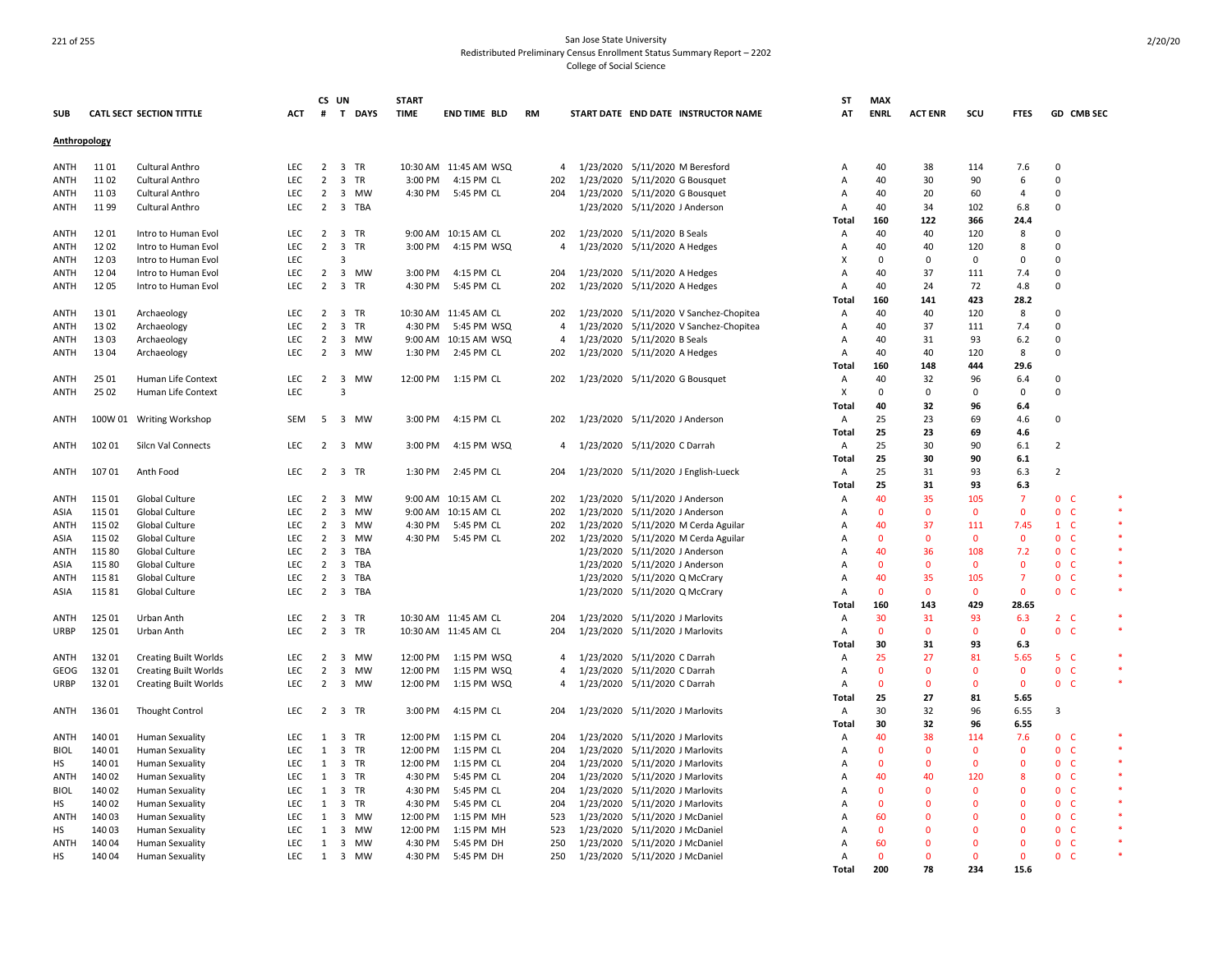|              |                  |                                                     |            | CS UN                            |                                        | <b>START</b> |                       |           |                     |                                                                | ST             | <b>MAX</b>     |                          |              |                |                |  |
|--------------|------------------|-----------------------------------------------------|------------|----------------------------------|----------------------------------------|--------------|-----------------------|-----------|---------------------|----------------------------------------------------------------|----------------|----------------|--------------------------|--------------|----------------|----------------|--|
| <b>SUB</b>   |                  | <b>CATL SECT SECTION TITTLE</b>                     | ACT        | #                                | <b>DAYS</b><br>T.                      | <b>TIME</b>  | <b>END TIME BLD</b>   | <b>RM</b> |                     | START DATE END DATE INSTRUCTOR NAME                            | AT             | <b>ENRL</b>    | <b>ACT ENR</b>           | scu          | <b>FTES</b>    | GD CMB SEC     |  |
| ANTH         | 144 01           | <b>Gifts Markets</b>                                | LEC        |                                  | $\overline{3}$                         |              |                       |           |                     |                                                                | х              | 0              | 0                        | 0            | 0              | 0              |  |
|              |                  |                                                     |            |                                  |                                        |              |                       |           |                     |                                                                | Total          | $\mathbf 0$    | 0                        | 0            | 0              | 1              |  |
| ANTH         | 146 01<br>146 80 | Culture & Conflict<br><b>Culture &amp; Conflict</b> | LEC<br>LEC | $\overline{2}$<br>$\overline{2}$ | 3 MW<br>$\overline{\mathbf{3}}$<br>TBA |              | 1:30 PM 2:45 PM CL    | 204       |                     | 1/23/2020 5/11/2020 G Bousquet                                 | A              | 40<br>40       | 28<br>38                 | 84<br>114    | 5.65<br>7.6    | $\Omega$       |  |
| ANTH<br>ANTH | 14681            | Culture & Conflict                                  | LEC        | $\overline{2}$                   | 3 TBA                                  |              |                       |           |                     | 1/23/2020 5/11/2020 Q McCrary<br>1/23/2020 5/11/2020 Q McCrary | A<br>A         | 40             | 39                       | 117          | 7.8            | $\Omega$       |  |
|              |                  |                                                     |            |                                  |                                        |              |                       |           |                     |                                                                | <b>Total</b>   | 120            | 105                      | 315          | 21.05          |                |  |
| ANTH         | 15101            | Modernity/Disease                                   | LEC        | $\overline{2}$                   | 3 TR                                   | 12:00 PM     | 1:15 PM WSQ           | 4         |                     | 1/23/2020 5/11/2020 E Weiss                                    | A              | 20             | 23                       | 69           | 4.6            | 0              |  |
|              |                  |                                                     |            |                                  |                                        |              |                       |           |                     |                                                                | <b>Total</b>   | 20             | 23                       | 69           | 4.6            |                |  |
| ANTH         | 15901            | Mummies                                             | <b>LEC</b> |                                  | 3 3 TR                                 | 1:30 PM      | 2:45 PM WSQ           | 4         |                     | 1/23/2020 5/11/2020 E Weiss                                    | $\overline{A}$ | 20             | 26                       | 78           | 5.2            | $\Omega$       |  |
|              |                  |                                                     |            |                                  |                                        |              |                       |           |                     |                                                                | <b>Total</b>   | 20             | 26                       | 78           | 5.2            |                |  |
| ANTH         | 16001            | Recon Lost Civs                                     | <b>LEC</b> | $\overline{2}$                   | 3 MW                                   |              | 10:30 AM 11:45 AM CL  | 204       |                     | 1/23/2020 5/11/2020 M Meniketti                                | $\overline{A}$ | 40             | 41                       | 123          | 8.2            | $\Omega$       |  |
| <b>ANTH</b>  | 16002            | Recon Lost Civs                                     | LEC        | $\overline{2}$                   | $\overline{\mathbf{3}}$<br>TR          |              | 1:30 PM 2:45 PM CL    | 202       |                     | 1/23/2020 5/11/2020 C Sunseri                                  | A              | 40             | 38                       | 114          | 7.6            | $\Omega$       |  |
| ANTH         | 160 03           | Recon Lost Civs                                     | LEC        | $\overline{2}$                   | 3 TR                                   |              | 9:00 AM 10:15 AM CL   | 204       | 1/23/2020           | 5/11/2020 V Sanchez-Chopitea                                   | Α              | 40             | 41                       | 123          | 8.2            | $\Omega$       |  |
| ANTH         | 160 04           | Recon Lost Civs                                     | LEC        | $\overline{2}$                   | 3 TR                                   | 12:00 PM     | 1:15 PM CL            | 202       |                     | 1/23/2020 5/11/2020 C Sunseri                                  | $\Delta$       | 40             | 40                       | 120          | 8              | $\Omega$       |  |
| ANTH         | 160 05           | Recon Lost Civs                                     | <b>LEC</b> | $\overline{2}$                   | 3 TR                                   | 3:00 PM      | 4:15 PM ENG           | 303       |                     | 1/23/2020 5/11/2020 V Sanchez-Chopitea                         | Α              | 40             | 32                       | 96           | 6.4            | $\Omega$       |  |
|              |                  |                                                     |            |                                  |                                        |              |                       |           |                     |                                                                | Total          | 200            | 192                      | 576          | 38.4           |                |  |
| ANTH         | 16101            | Old World Civiliz                                   | <b>LEC</b> | $\overline{2}$                   | 3 MW                                   | 1:30 PM      | 2:45 PM WSQ           | 4         |                     | 1/23/2020 5/11/2020 M Meniketti                                | A              | 20             | 22                       | 66           | 4.4            | 0              |  |
|              |                  |                                                     |            |                                  |                                        |              |                       |           |                     |                                                                | <b>Total</b>   | 20             | 22                       | 66           | 4.4            |                |  |
| ANTH         | 168 01           | Archaeological Methods                              | <b>LEC</b> | $2^{\circ}$                      | 3 TR                                   |              | 9:00 AM 10:15 AM WSQ  | 4         |                     | 1/23/2020 5/11/2020 C Sunseri                                  | A              | 20             | 21                       | 63           | 4.25           | 1              |  |
|              |                  |                                                     |            |                                  |                                        |              |                       |           |                     |                                                                | Total          | 20             | 21                       | 63           | 4.25           |                |  |
| ANTH         | 18001            | <b>Individual Studies</b>                           | SUP        |                                  | $\overline{3}$                         |              |                       |           |                     |                                                                | х              | $\pmb{0}$      | $\Omega$                 | $\Omega$     | 0              | $\Omega$       |  |
| ANTH         | 18002            | <b>Individual Studies</b>                           | SUP        |                                  | $\overline{3}$                         |              |                       |           |                     |                                                                | х              | $\Omega$       | $\Omega$                 | 0            | $\Omega$       | $\Omega$       |  |
| ANTH         | 18003            | <b>Individual Studies</b>                           | SUP        |                                  | $\mathbf{1}$                           |              |                       |           |                     |                                                                | X              | $\Omega$       | $\Omega$                 | $\Omega$     | 0              | $\Omega$       |  |
| ANTH         | 18004            | <b>Individual Studies</b>                           | SUP        | 36                               | 3 TBA                                  |              |                       |           |                     | 1/23/2020 5/11/2020 A Faas                                     | $\overline{A}$ | 5              | 3                        | 0            | 0.65           | 1              |  |
|              |                  |                                                     |            |                                  |                                        |              |                       |           |                     |                                                                | <b>Total</b>   | 5              | 3                        | 0            | 0.65           |                |  |
| ANTH         | 18401            | <b>Directed Reading</b>                             | SUP        | 36                               | 3 TBA                                  |              |                       |           | 1/23/2020 5/11/2020 |                                                                | A              | $\overline{2}$ | 0                        | $\Omega$     | 0              | $\Omega$       |  |
|              |                  |                                                     |            |                                  |                                        |              |                       |           |                     |                                                                | Total          | $\mathbf{z}$   | 0                        | 0            | $\mathbf{0}$   |                |  |
| ANTH         | 190 01           | Designing Research                                  | LEC        |                                  | 3                                      |              |                       |           |                     |                                                                | х              | $\Omega$       | 0                        | $\Omega$     | $\Omega$       | 0              |  |
|              |                  |                                                     |            |                                  |                                        |              |                       |           |                     |                                                                | Total          | 0              | 0                        | 0            | $\mathbf{0}$   |                |  |
| ANTH         | 19101            | <b>Frontiers Anthro</b>                             | <b>SEM</b> | 5                                | 3 MW                                   |              | 10:30 AM 11:45 AM WSQ | 4         |                     | 1/23/2020 5/11/2020 C Darrah                                   | $\overline{A}$ | 25             | 16                       | 48           | 3.2            | $\Omega$       |  |
|              |                  |                                                     |            |                                  |                                        |              |                       |           |                     |                                                                | Total          | 25             | 16                       | 48           | 3.2            |                |  |
| <b>ANTH</b>  | 19301            | Beh Science in Practice                             | LEC.       | 2                                | 3 MW                                   |              | 10:30 AM 11:45 AM CL  | 202       |                     | 1/23/2020 5/11/2020 J Anderson                                 | $\overline{A}$ | 35             | 28                       | 84           | 5.6            | 0 <sup>o</sup> |  |
| <b>PSYC</b>  | 193 01           | Beh Science in Practice                             | LEC        | $\overline{2}$                   | $\overline{\mathbf{3}}$<br>MW          |              | 10:30 AM 11:45 AM CL  | 202       |                     | 1/23/2020 5/11/2020 J Anderson                                 | $\overline{A}$ | $\mathbf{0}$   | $\Omega$                 | $\mathbf{0}$ | $\mathbf{0}$   | 0 <sub>c</sub> |  |
| SOCI         | 193 01           | Beh Science in Practice                             | LEC.       | $\overline{2}$                   | 3 MW                                   |              | 10:30 AM 11:45 AM CL  | 202       |                     | 1/23/2020 5/11/2020 J Anderson                                 | $\Delta$       | $\mathbf{0}$   | $\Omega$                 | $\Omega$     | $\Omega$       | 0 <sub>c</sub> |  |
|              |                  |                                                     |            |                                  |                                        |              |                       |           |                     |                                                                | Total          | 35             | 28                       | 84           | 5.6            |                |  |
| <b>ANTH</b>  | 195 01           | Anthro Practicum                                    | SUP        | 36                               | 3 W                                    |              | 4:30 PM 5:45 PM       |           | 1/23/2020 5/11/2020 |                                                                | Α              | 5              | $\Omega$                 | $\mathbf 0$  | $\mathbf 0$    | $\Omega$       |  |
| ANTH         | 195 02           | Anthro Practicum                                    | SUP        | 36                               | 3 TBA                                  |              |                       |           |                     | 1/23/2020 5/11/2020 R Gonzalez                                 | A              | 3              | $\mathbf{1}$             | 3            | 0.2            | $\Omega$       |  |
|              |                  |                                                     |            |                                  |                                        |              |                       |           |                     |                                                                | Total          | 8              | $\mathbf{1}$             | 3            | 0.2            |                |  |
| ANTH         | 23201            | <b>Applications Core</b>                            | SEM        |                                  | 4 3 R                                  | 6:00 PM      | 8:45 PM WSQ           | 4         |                     | 1/23/2020 5/11/2020 J English-Lueck                            | A              | 10             | $\overline{7}$           | 21           | 1.75           | 7              |  |
|              |                  |                                                     |            |                                  |                                        |              |                       |           |                     |                                                                | Total          | 10             | $\overline{\phantom{a}}$ | 21           | 1.75           |                |  |
| ANTH         | 234 01           | Adv Research Methd                                  | SEM        |                                  | 4 3 T                                  | 6:00 PM      | 8:45 PM WSQ           | 4         |                     | 1/23/2020 5/11/2020 M Beresford                                | A              | 10             | 8                        | 24           | $\overline{2}$ | 8              |  |
|              |                  |                                                     |            |                                  |                                        |              |                       |           |                     |                                                                | Total          | 10             | 8                        | 24           | $\mathbf{2}$   |                |  |
| ANTH         | 235 01           | <b>Quantitative Meths</b>                           | SEM        |                                  | 4 3 M                                  | 6:00 PM      | 8:45 PM WSQ           | 4         |                     | 1/23/2020 5/11/2020 E Weiss                                    | A              | 10             | 6                        | 18           | 1.5            | 6              |  |
|              |                  |                                                     |            |                                  |                                        |              |                       |           |                     |                                                                | Total          | 10             | 6                        | 18           | 1.5            |                |  |
| ANTH         | 280 01           | <b>Individual Studies</b>                           | SUP        | 25                               | 3 TBA                                  |              |                       |           |                     | 1/23/2020 5/11/2020 C Sunseri                                  | $\overline{A}$ | 3              | $\mathbf{1}$             | 3            | 0.25           | $\mathbf{1}$   |  |
| ANTH         | 280 02           | <b>Individual Studies</b>                           | SUP        |                                  | 3                                      |              |                       |           |                     |                                                                | X              | $\mathbf 0$    | $\Omega$                 | $\mathbf 0$  | 0              | 0              |  |
| ANTH         | 28003            | <b>Individual Studies</b>                           | <b>SUP</b> |                                  | 3                                      |              |                       |           |                     |                                                                | x              | $\Omega$       |                          | $\Omega$     | $\Omega$       | $\Omega$       |  |
| ANTH         | 28004            | Individual Studies                                  | SUP        |                                  | 3                                      |              |                       |           |                     |                                                                | x              | $\Omega$       | 0                        | 0            | 0              | $\Omega$       |  |
| ANTH         | 28005            | <b>Individual Studies</b>                           | SUP        | 25                               | 3 TBA                                  |              |                       |           |                     | 1/23/2020 5/11/2020 J English-Lueck                            | $\overline{A}$ | $\mathbf{1}$   | C                        | $\Omega$     | $\mathbf 0$    | $\Omega$       |  |
|              |                  |                                                     |            |                                  |                                        |              |                       |           |                     |                                                                | Total          | 4              | $\mathbf{1}$             | 3            | 0.25           |                |  |
| ANTH         | 298 01           | Anth Project                                        | SUP        | 25                               | 3 TBA                                  |              |                       |           |                     | 1/23/2020 5/11/2020 J English-Lueck                            | Α              | 4              | 4                        | 12           | 1              | $\overline{a}$ |  |
| ANTH         | 298 02           | Anth Project                                        | SUP        |                                  | 3                                      |              |                       |           |                     |                                                                | x              | $\Omega$       | $\Omega$                 | $\Omega$     | 0              | $\Omega$       |  |
| ANTH         | 298 03           | Anth Project                                        | SUP        |                                  | 3                                      |              |                       |           |                     |                                                                | X              | $\Omega$       | C                        | 0            | 0              | $\Omega$       |  |
| ANTH         | 298 04           | Anth Project                                        | SUP        |                                  | 3                                      |              |                       |           |                     |                                                                | x              | $\Omega$       | $\Omega$                 | $\Omega$     | 0              | $\Omega$       |  |
| ANTH         | 298 05           | Anth Project                                        | SUP        | 25                               | 3 TBA                                  |              |                       |           |                     | 1/23/2020 5/11/2020 R Gonzalez                                 | A              | $\overline{3}$ | 3                        | 3            | 0.75           | 3              |  |
| ANTH         | 298 06           | Anth Project                                        | SUP        | 25                               | 3 TBA                                  |              |                       |           |                     | 1/23/2020 5/11/2020 A Faas                                     | $\overline{A}$ | $\overline{2}$ | $\mathbf{1}$             | $\mathbf{1}$ | 0.25           | $\mathbf{1}$   |  |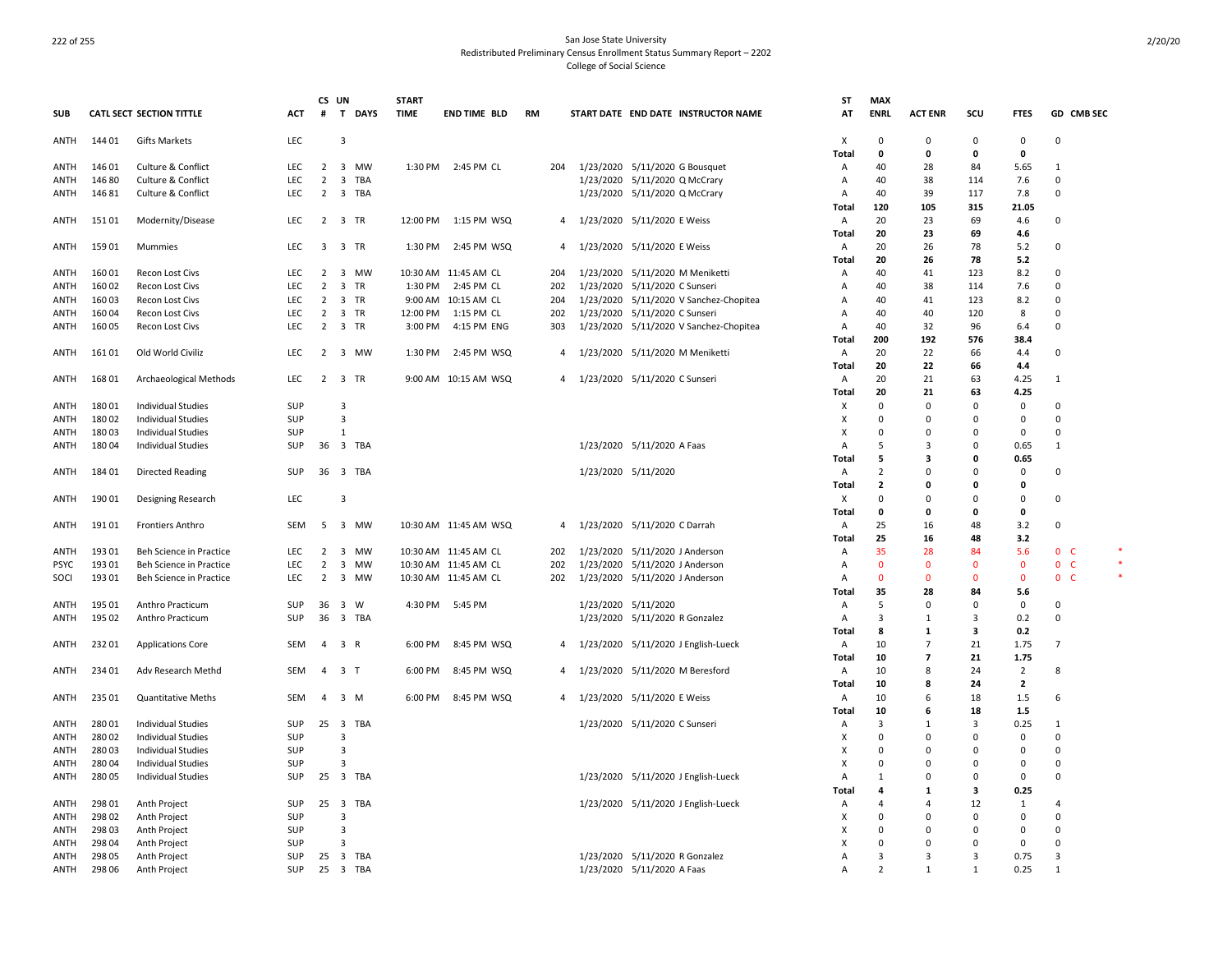| <b>SUB</b> |        | <b>CATL SECT SECTION TITTLE</b> | <b>ACT</b> | CS UN<br>Ħ.  | <b>DAYS</b> | <b>START</b><br><b>TIME</b> | <b>END TIME BLD</b> | <b>RM</b> |                                     | START DATE END DATE INSTRUCTOR NAME | SΤ<br>AT                  | MAX<br><b>ENRL</b> | <b>ACT ENR</b> | scu          | <b>FTES</b>    | <b>GD CMB SEC</b> |
|------------|--------|---------------------------------|------------|--------------|-------------|-----------------------------|---------------------|-----------|-------------------------------------|-------------------------------------|---------------------------|--------------------|----------------|--------------|----------------|-------------------|
|            |        |                                 |            |              |             |                             |                     |           |                                     |                                     | Total                     | 9                  | -8             | 16           | $\overline{2}$ |                   |
| ANTH       | 299 01 | Master's Thesis                 | <b>SUP</b> | 25           | 3 TBA       |                             |                     |           | 1/23/2020 5/11/2020 J English-Lueck |                                     | А                         |                    |                | 3            | 0.25           |                   |
| ANTH       | 299 02 | Master's Thesis                 | <b>SUP</b> |              | ್ರ          |                             |                     |           |                                     |                                     | X                         | 0                  | $\Omega$       | $\mathbf{0}$ | $^{\circ}$     | 0                 |
| ANTH       | 299 03 | Master's Thesis                 | SUP        |              | 3           |                             |                     |           |                                     |                                     |                           | $^{\circ}$         | $\Omega$       | 0            | $^{\circ}$     | 0                 |
|            |        |                                 |            |              |             |                             |                     |           |                                     |                                     | Total                     | 3                  |                | 3            | 0.25           |                   |
| ORGS       | 102 01 | Org Inquiry/Analys              | <b>LEC</b> |              | MW<br>4     |                             | 9:00 AM 10:15 AM CL | 204       | 1/23/2020 5/11/2020 K Keller        |                                     | A                         | 15                 | 16             | 48           | 4.266667       | - 0               |
| ORGS       | 102 02 | Org Inquiry/Analys              | <b>ACT</b> |              | 0 TBA       |                             |                     |           | 1/23/2020 5/11/2020 K Keller        |                                     | A                         | 15                 | 16             | 16           | 0              | 0                 |
|            |        |                                 |            |              |             |                             |                     |           |                                     |                                     | Total                     | 30                 | 32             | 64           | 4.266667       |                   |
| ORGS       | 103 01 | Capstone                        | <b>LEC</b> | $\mathbf{R}$ | MW<br>4     | 12:00 PM                    | 1:15 PM CL          | 204       | 1/23/2020 5/11/2020 A Faas          |                                     | A                         | 15                 |                | 21           | 1.866667 0     |                   |
| ORGS       | 103 02 | Capstone                        | ACT        |              | 0 TBA       |                             |                     |           | 1/23/2020 5/11/2020 A Faas          |                                     | A                         | 15                 |                | -            | $\Omega$       | 0                 |
|            |        |                                 |            |              |             |                             |                     |           |                                     |                                     | Total                     | 30                 | 14             | 28           | 1.866667       |                   |
|            |        |                                 |            |              |             |                             |                     |           |                                     |                                     | <b>Anthropology Total</b> | 1621               | 1352           | 3993         | 269.7833       |                   |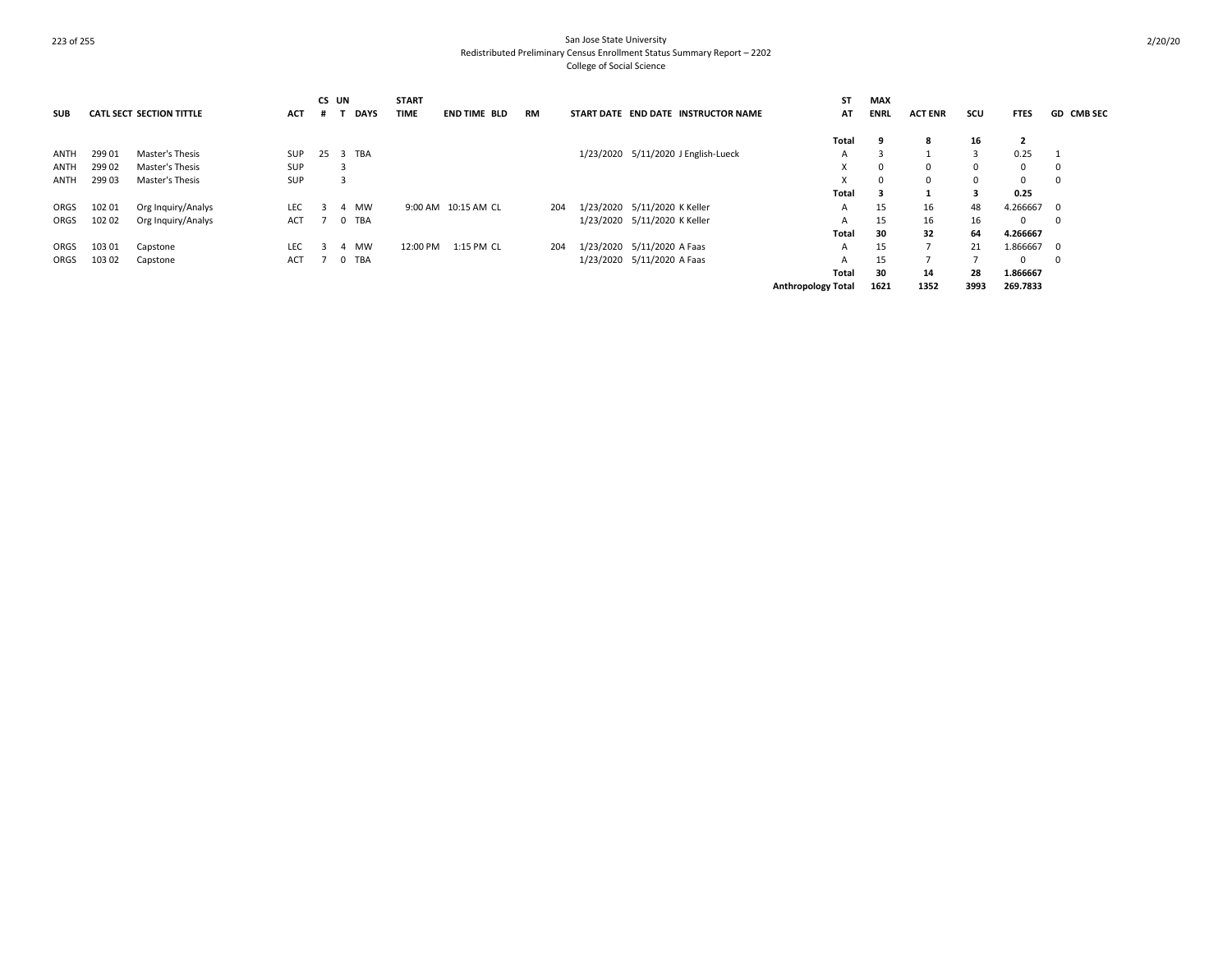|                   |                                    |                                 |            | CS UN          |                               | <b>START</b> |                      |      |           |                                                                 | <b>ST</b>      | <b>MAX</b>  |                |             |                |                     |  |
|-------------------|------------------------------------|---------------------------------|------------|----------------|-------------------------------|--------------|----------------------|------|-----------|-----------------------------------------------------------------|----------------|-------------|----------------|-------------|----------------|---------------------|--|
| <b>SUB</b>        |                                    | <b>CATL SECT SECTION TITTLE</b> | <b>ACT</b> | #              | T DAYS                        | <b>TIME</b>  | <b>END TIME BLD</b>  | RM   |           | START DATE END DATE INSTRUCTOR NAME                             | AT             | <b>ENRL</b> | <b>ACT ENR</b> | scu         | <b>FTES</b>    | GD CMB SEC          |  |
|                   | <b>Chicana and Chicano Studies</b> |                                 |            |                |                               |              |                      |      |           |                                                                 |                |             |                |             |                |                     |  |
| CCS               | 701                                | <b>Folklorico Dance</b>         | ACT        |                | 11 1 MW                       | 6:00 PM      | 7:00 PM SPXE         | 178  |           | 1/23/2020 5/11/2020 M Colmenarez                                | Α              | 30          | 27             | 27          | 1.8            | 0 <sub>c</sub>      |  |
| KIN               | 701                                | Folklorico Dance                | <b>ACT</b> | 11             | 1 MW                          | 6:00 PM      | 7:00 PM SPXE         | 178  |           | 1/23/2020 5/11/2020 M Colmenarez                                | Α              | $\mathbf 0$ | $\mathbf 0$    | $\mathbf 0$ | $\mathbf{0}$   | 0 <sub>c</sub>      |  |
|                   |                                    |                                 |            |                |                               |              |                      |      |           |                                                                 | Total          | 30          | 27             | 27          | 1.8            |                     |  |
| CCS               | 10B 01                             | Mex Am US Hist/Gov              | LEC        | 2              | 3 MW                          | 7:30 AM      | 8:45 AM CL           | 226  |           | 1/23/2020 5/11/2020 J Covarrubias                               | Α              | 37          | 31             | 93          | 6.2            | $\Omega$            |  |
| CCS               | 10B 02                             | Mex Am US Hist/Gov              | LEC        | $\overline{2}$ | $\overline{\mathbf{3}}$<br>MW | 7:30 AM      | 8:45 AM CL           | 226  |           | 1/23/2020 5/11/2020 J Gamboa                                    | A              | 37          | 12             | 36          | 2.4            | $\Omega$            |  |
| CCS               | 10B03                              | Mex Am US Hist/Gov              | LEC        | $\overline{2}$ | 3 MW                          |              | 9:00 AM 10:15 AM CL  | 226  |           | 1/23/2020 5/11/2020 J Covarrubias                               | A              | 37          | 36             | 108         | 7.2            | 0                   |  |
| CCS               | 10B 04                             | Mex Am US Hist/Gov              | <b>LEC</b> | 2              | $\overline{3}$<br>MW          |              | 9:00 AM 10:15 AM CL  | 226  |           | 1/23/2020 5/11/2020 J Gamboa                                    | $\overline{A}$ | 37          | 34             | 102         | 6.8            | $\Omega$            |  |
| CCS               | 10B 05                             | Mex Am US Hist/Gov              | LEC        | $\overline{2}$ | $\overline{\mathbf{3}}$<br>MW |              | 10:30 AM 11:45 AM CL | 226  |           | 1/23/2020 5/11/2020 J Covarrubias                               | A              | 37          | 37             | 111         | 7.4            | 0                   |  |
| CCS               | 10B06                              | Mex Am US Hist/Gov              | <b>LEC</b> | 2              | $\overline{3}$<br>MW          |              | 10:30 AM 11:45 AM CL | 226  |           | 1/23/2020 5/11/2020 A Rodriguez                                 | $\overline{A}$ | 37          | 38             | 114         | 7.6            | $\mathbf 0$         |  |
| CCS               | 10B07                              | Mex Am US Hist/Gov              | LEC        | $\overline{2}$ | 3 MW                          |              | 12:00 PM 1:15 PM DMH | 150  |           | 1/23/2020 5/11/2020 S Azcona                                    | A              | 40          | 46             | 138         | 9.2            | 0                   |  |
| CCS               | 10B08                              | Mex Am US Hist/Gov              | <b>LEC</b> | $\overline{2}$ | 3 TR                          |              | 9:00 AM 10:15 AM CL  | 226  |           | 1/23/2020 5/11/2020 G Mora-Torres                               | $\overline{A}$ | 37          | 17             | 51          | 3.4            | $\mathbf 0$         |  |
| CCS               | 10B09                              | Mex Am US Hist/Gov              | LEC        | $\overline{2}$ | 3 TR                          |              | 9:00 AM 10:15 AM CL  | 226  |           | 1/23/2020 5/11/2020 J Mercado                                   | $\Delta$       | 37          | 11             | 33          | 2.2            | 0                   |  |
| CCS               | 10B 10                             | Mex Am US Hist/Gov              | <b>LEC</b> | $\overline{2}$ | 3 TR                          |              | 10:30 AM 11:45 AM CL | 226  |           | 1/23/2020 5/11/2020 G Mora-Torres                               | A              | 37          | 33             | 99          | 6.6            | $\mathbf 0$         |  |
| CCS               | 10B 11                             | Mex Am US Hist/Gov              | LEC        | $\overline{2}$ | 3 TR                          |              | 10:30 AM 11:45 AM CL | 226  | 1/23/2020 | 5/11/2020 J Mercado                                             | $\overline{A}$ | 37          | 15             | 45          | $\overline{3}$ | 0                   |  |
| CCS               | 10B 12                             | Mex Am US Hist/Gov              | <b>LEC</b> | $\overline{2}$ | 3 TR                          |              | 12:00 PM 1:15 PM CL  | 226  |           | 1/23/2020 5/11/2020 F Ponce                                     | А              | 80          | 80             | 240         | 16             | $\Omega$            |  |
|                   |                                    |                                 |            |                |                               |              |                      |      |           |                                                                 | Total          | 490         | 390            | 1170        | 78             |                     |  |
| CCS               | 25 01                              | <b>Changing Majority</b>        | LEC        |                | 2 3 MW                        |              | 9:00 AM 10:15 AM CL  | 243  |           | 1/23/2020 5/11/2020 F Ortega Gonzales                           | Α              | 25          | $\mathbf 0$    | $\mathbf 0$ | $\Omega$       | 0 <sub>c</sub>      |  |
| AAS               | 25 01                              | Changing Majority               | LEC        | $\overline{2}$ | 3 MW                          |              | 9:00 AM 10:15 AM CL  | 243  |           | 1/23/2020 5/11/2020 F Ortega Gonzales                           | Α              | $\mathbf 0$ | $\Omega$       | $\Omega$    | $\Omega$       | 0<br>$\mathsf{C}$   |  |
| CCS               | 25 02                              | <b>Changing Majority</b>        | LEC        | $\overline{2}$ | 3 TR                          |              | 9:00 AM 10:15 AM CL  | 243  |           | 1/23/2020 5/11/2020 F Ortega Gonzales                           | A              | 25          | $\mathbf{0}$   | $\Omega$    | $\Omega$       | $0-$                |  |
| AAS               | 25 02                              | Changing Majority               | LEC.       | 2              | $\overline{3}$<br>TR          |              | 9:00 AM 10:15 AM CL  | 243  |           | 1/23/2020 5/11/2020 F Ortega Gonzales                           | $\overline{A}$ | $\Omega$    | $\Omega$       | $\Omega$    | $\Omega$       | $\mathbf{0}$<br>-C  |  |
| CCS               | 25 80                              | <b>Changing Majority</b>        | LEC        | $\overline{2}$ | 3 TBA                         |              |                      |      |           | 1/23/2020 5/11/2020 J Watkins                                   | A              | 30          | $\Omega$       | $\Omega$    | $\Omega$       | 0<br>-C             |  |
| AAS               | 25 80                              | Changing Majority               | <b>LEC</b> | $\overline{2}$ | 3 TBA                         |              |                      |      |           | 1/23/2020 5/11/2020 J Watkins                                   | $\overline{A}$ | $\Omega$    | $\Omega$       | $\Omega$    | $\Omega$       | $\mathbf{0}$<br>- C |  |
|                   |                                    |                                 |            |                |                               |              |                      |      |           |                                                                 | Total          | 80          | 0              | 0           | $\mathbf{0}$   |                     |  |
| CCS               | 74 01                              | <b>Public Address</b>           | SEM        | $\overline{4}$ | 3 MW                          |              | 9:00 AM 10:15 AM CL  | 303B |           | 1/23/2020 5/11/2020 A Casas                                     | $\overline{A}$ | 25          | 25             | 75          | .5             | $\Omega$            |  |
| CCS               | 74 02                              | <b>Public Address</b>           | <b>SEM</b> | $\overline{4}$ | 3 MW                          |              | 10:30 AM 11:45 AM CL | 303B |           | 1/23/2020 5/11/2020 A Casas                                     | A              | 25          | 24             | 72          | 4.8            | $\Omega$            |  |
| CCS               | 74 03                              | <b>Public Address</b>           | SEM        | $\overline{4}$ | 3 W                           |              | 6:00 PM 8:45 PM CL   | 204  |           | 1/23/2020 5/11/2020 M Corrales                                  | $\overline{A}$ | 25          | 24             | 72          | 4.8            | 0                   |  |
| CCS               | 74 04                              | <b>Public Address</b>           | SEM        | $\overline{4}$ | 3 TR                          |              | 9:00 AM 10:15 AM CL  | 303B |           | 1/23/2020 5/11/2020 F Ponce                                     | $\overline{A}$ | 25          | 24             | 72          | 4.8            | 0                   |  |
| CCS               | 74 05                              | <b>Public Address</b>           | SEM        | $\overline{4}$ | 3 TR                          |              | 10:30 AM 11:45 AM CL | 303B |           | 1/23/2020 5/11/2020 F Ponce                                     | $\overline{A}$ | 25          | 24             | 72          | 4.8            | $\mathbf 0$         |  |
| CCS               | 74 06                              | <b>Public Address</b>           | SEM        | 4              | 3 TR                          |              | 12:00 PM 1:15 PM CL  | 303B |           | 1/23/2020 5/11/2020 R Alvarez                                   | $\overline{A}$ | 25          | 24             | 72          | 4.8            | 0                   |  |
| CCS               | 74 07                              | <b>Public Address</b>           | SEM        | $\overline{4}$ | 3 TR                          | 1:30 PM      | 2:45 PM CL           | 303B |           | 1/23/2020 5/11/2020 R Alvarez                                   | А              | 25          | 25             | 75          | 5              | $\Omega$            |  |
| CCS               | 74 08                              | <b>Public Address</b>           | SEM        | $\overline{4}$ | 3 MW                          |              | 12:00 PM 1:15 PM CL  | 303B |           | 1/23/2020 5/11/2020 R Alvarez                                   | $\overline{A}$ | 25          | 25             | 75          | .5             | 0                   |  |
| CCS               | 74 09                              | <b>Public Address</b>           | SEM        |                | 3                             |              |                      |      |           |                                                                 | X              | $\mathbf 0$ | 0              | 0           | $\Omega$       | 0                   |  |
|                   |                                    |                                 |            |                |                               |              |                      |      |           |                                                                 | Total          | 200         | 195            | 585         | 39             |                     |  |
| CCS               | 115 01                             | Chicana/o Families              | LEC        |                | 2 3 MW                        | 3:00 PM      | 4:15 PM DMH          | 149A |           | 1/23/2020 5/11/2020 M Cruz                                      | A              | 30          | 20             | 60          | $\overline{4}$ | 0                   |  |
|                   |                                    |                                 |            |                |                               |              |                      |      |           |                                                                 | Total          | 30          | 20             | 60          | 4              |                     |  |
| CCS               | 120 01                             | Pol Econ & Chic Comm            | LEC.       |                | 2 3 MW                        |              | 10:30 AM 11:45 AM SH | 315  |           | 1/23/2020 5/11/2020 J Gomez                                     | A              | 30          | 30             | 90          | 6              | 0                   |  |
|                   |                                    |                                 |            |                |                               |              |                      |      |           |                                                                 | Total          | 30          | 30             | 90          | 6              |                     |  |
| <b>CCS</b>        | 125 01                             | Chicana/o Comm Stu              | LEC        |                | $2 \quad 3 \quad M$           |              | 3:00 PM 5:45 PM DMH  | 165  |           | 1/23/2020 5/11/2020 M Barrera                                   | A              | 30          | 14             | 42          | 2.8            | 0                   |  |
|                   |                                    |                                 |            |                |                               |              |                      |      |           |                                                                 | Total          | 30          | 14             | 42          | 2.8            |                     |  |
| CCS               | 12701                              | Chic Crim Just Syst             | LEC        |                | 2 3 TR                        |              | 9:00 AM 10:15 AM HGH | 116  |           | 1/23/2020 5/11/2020 J Troncoso                                  | A              | 30          | 28             | 84          | 5.6            | 0                   |  |
|                   |                                    |                                 |            |                |                               |              |                      |      |           |                                                                 | Total          | 30          | 28             | 84          | 5.6            |                     |  |
| CCS               | 13001                              | Chicna/o Amer Soc               | I EC       |                | 2 3 MW                        |              | 9:00 AM 10:15 AM DMH | 165  |           | 1/23/2020 5/11/2020 G Mora-Torres                               | A              | 30          | 29             | 87          | 5.8            | 0                   |  |
|                   |                                    |                                 |            |                |                               |              |                      |      |           |                                                                 | Total          | 30          | 29             | 87          | 5.8            |                     |  |
| CCS               | 144 01                             | Chicana/o Lit                   | LEC        | 1              | 3 MW                          | 12:00 PM     | 1:15 PM SH           | 238  |           | 1/23/2020 5/11/2020 M Barrera                                   | Α              | 30          | 31             | 93          | 6.2            | 0                   |  |
|                   |                                    |                                 |            |                |                               |              |                      |      |           |                                                                 | Total          | 30          | 31             | 93          | 6.2            |                     |  |
| CCS               | 14701                              | Music Mexican Amer              | LEC        |                | 2 3 MW                        | 1:30 PM      | 2:45 PM CL           | 303B |           | 1/23/2020 5/11/2020 S Azcona                                    | Α              | 25          | 21             | 63          | 4.2            | $\Omega$            |  |
|                   |                                    |                                 |            |                |                               |              |                      |      |           |                                                                 | Total          | 25          | 21             | 63          | 4.2            |                     |  |
| CCS               | 15001                              | Survey Res Methods              | SEM        | $\overline{a}$ | 3 TR                          | 1:30 PM      | 2:45 PM DMH          | 357  |           | 1/23/2020 5/11/2020 J Troncoso                                  | A              | 30          | 14             | 42          | 2.8            | 0                   |  |
|                   |                                    |                                 |            |                |                               |              |                      |      |           |                                                                 | Total          | 30          | 14             | 42          | 2.8            |                     |  |
| CCS               | 152 01                             | Chicano Spanish                 | LEC        | $2^{\circ}$    | 3 MW                          | 1:30 PM      | 2:45 PM DMH          | 357  |           | 1/23/2020 5/11/2020 G Mora-Torres                               | Α              | 30          | 19             | 57          | 3.8            | $\Omega$            |  |
|                   |                                    |                                 | LEC.       | 2              |                               | 6:00 PM      |                      |      |           |                                                                 | Total          | 30          | 19             | 57          | 3.8            | $\Omega$            |  |
| CCS<br><b>CCS</b> | 16001<br>16080                     | Gender and Sexuality            | LEC        |                | 3<br>W<br>2 3 TBA             |              | 8:45 PM DMH          | 149A |           | 1/23/2020 5/11/2020 M Martinez<br>1/23/2020 5/11/2020 R Alvarez | Α<br>A         | 30<br>35    | 27<br>38       | 81<br>114   | 5.4<br>7.6     | 0                   |  |
|                   |                                    | Gender and Sexuality            |            |                |                               |              |                      |      |           |                                                                 | Total          | 65          | 65             | 195         | 13             |                     |  |
|                   |                                    |                                 |            |                |                               |              |                      |      |           |                                                                 |                |             |                |             |                |                     |  |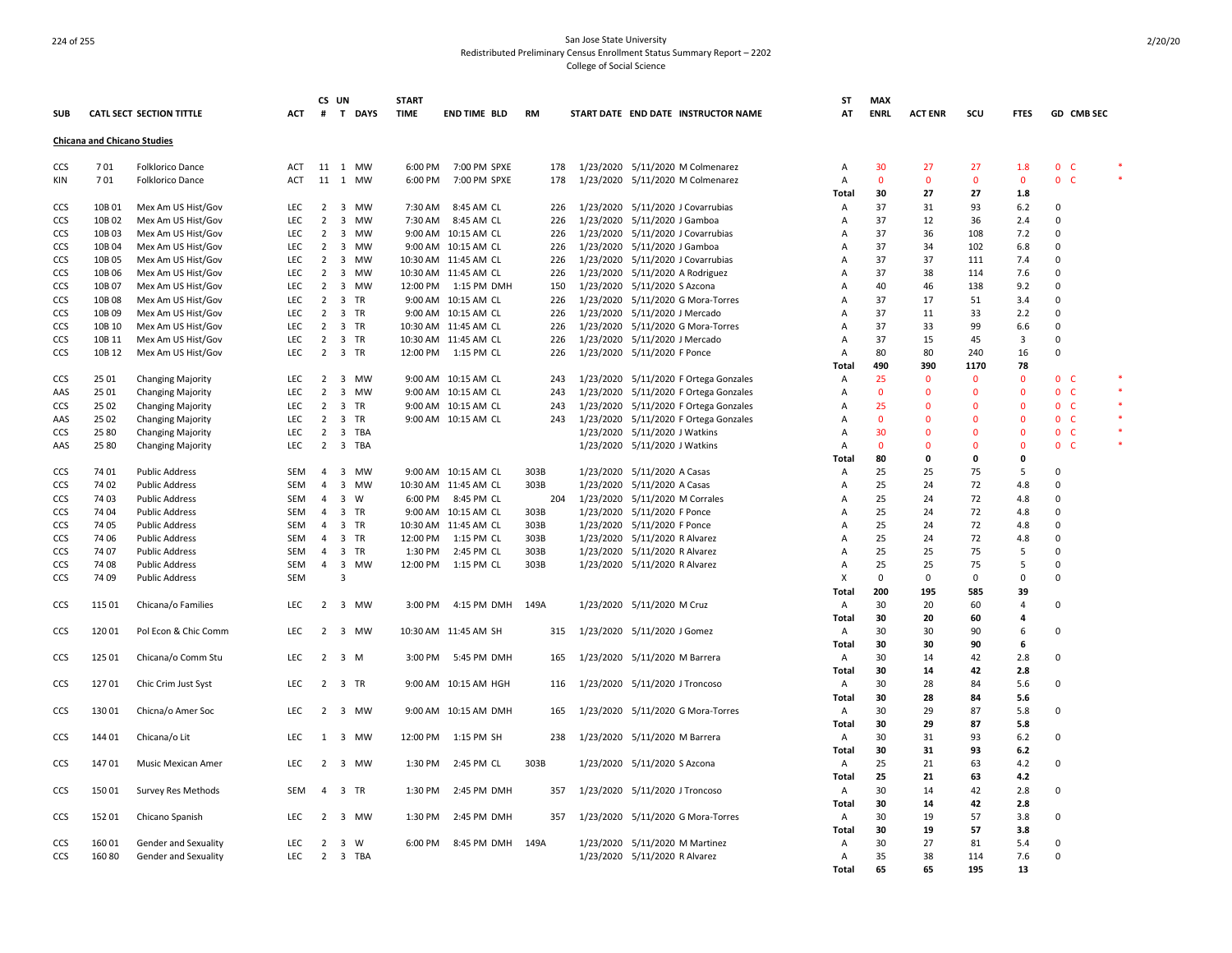| <b>SUB</b> |        | CATL SECT SECTION TITTLE    | <b>ACT</b> | CS UN | <b>DAYS</b>         | <b>START</b><br><b>TIME</b> | <b>END TIME BLD</b> | RM  | START DATE END DATE INSTRUCTOR NAME      | <b>ST</b><br>AT | <b>MAX</b><br><b>ENRL</b> | <b>ACT ENR</b> | scu          | <b>FTES</b> | <b>GD CMB SEC</b> |  |
|------------|--------|-----------------------------|------------|-------|---------------------|-----------------------------|---------------------|-----|------------------------------------------|-----------------|---------------------------|----------------|--------------|-------------|-------------------|--|
| <b>CCS</b> | 18001  | <b>Indiv Studies</b>        | <b>SUP</b> | 36    | 3 TBA               |                             |                     |     | 1/23/2020 5/11/2020 J Gomez              | A               | 30                        |                | 3            | 0.25        |                   |  |
| <b>CCS</b> | 18002  | <b>Indiv Studies</b>        | SUP        | 36    | 1 TBA               |                             |                     |     | 1/23/2020 5/11/2020 M Colmenarez         | A               | 30                        | 10             | 10           | 0.666667    | 0                 |  |
| <b>CCS</b> | 18003  | <b>Indiv Studies</b>        | SUP        | 36    | 2 TBA               |                             |                     |     | 1/23/2020 5/11/2020 J Gomez              | A               |                           |                |              | 0.133333    | 0                 |  |
|            |        |                             |            |       |                     |                             |                     |     |                                          | Total           | 65                        | 12             | 15           | 1.05        |                   |  |
| <b>CCS</b> | 18501  | Teaching in Diverse Society | LEC        |       | 3 W                 | 3:00 PM                     | 5:45 PM DMH         | 165 | 1/23/2020 5/11/2020 M Pizarro            | A               | 30                        | 23             | 69           | 4.6         | 0 <sup>o</sup>    |  |
| SOCS       | 185 01 | Teaching in Diverse Society | <b>LEC</b> | 2     | 3 W                 | 3:00 PM                     | 5:45 PM DMH         | 165 | 1/23/2020 5/11/2020 M Pizarro            | A               | 0                         | 0              | $\mathbf{0}$ | $\Omega$    | 0 <sub>c</sub>    |  |
|            |        |                             |            |       |                     |                             |                     |     |                                          | Total           | 30                        | 23             | 69           | 4.6         |                   |  |
| <b>CCS</b> | 215 01 | Chicanas/os & Educ          | SEM        | -5    | 3 T                 |                             | 6:00 PM 8:45 PM SH  | 448 | 1/23/2020 5/11/2020 M Burciaga           | A               | 15                        | 11             | 33           | 2.75        | 11                |  |
|            |        |                             |            |       |                     |                             |                     |     |                                          | Total           | 15                        | 11             | 33           | 2.75        |                   |  |
| <b>CCS</b> | 225 01 | Am Inst & Ch Comm           | SEM        |       | 6 3 R               | 6:00 PM                     | 8:45 PM HGH         | 221 | 1/23/2020 5/11/2020 J Troncoso           | A               | 15                        | 13             | 39           | 3.25        | 13                |  |
|            |        |                             |            |       |                     |                             |                     |     |                                          | Total           | 15                        | 13             | 39           | 3.25        |                   |  |
| <b>CCS</b> | 25201  | Comp Ethnic Studies         | SEM        | 5     | 3 W                 | 6:00 PM                     | 8:45 PM HGH         | 221 | 1/23/2020 5/11/2020 J Gomez              | A               | 15                        | 11             | 33           | 2.7         | 10                |  |
|            |        |                             |            |       |                     |                             |                     |     |                                          | Total           | 15                        | 11             | 33           | 2.7         |                   |  |
| <b>CCS</b> | 275 01 | <b>Research Methods</b>     | SEM        |       | $5 \quad 3 \quad S$ | 10:30 AM                    | 3:00 PM CL          | 234 | 1/23/2020 5/11/2020 J Curry-Rodriguez    | A               | 15                        |                | 15           | 1.25        | 5                 |  |
|            |        |                             |            |       |                     |                             |                     |     |                                          | Total           | 15                        |                | 15           | 1.25        |                   |  |
| <b>CCS</b> | 298 01 | <b>Special Studies</b>      | SUP        | 25    | 3 TBA               |                             |                     |     | 1/23/2020 5/11/2020 S Azcona             | A               | 25                        |                | 12           |             |                   |  |
|            |        |                             |            |       |                     |                             |                     |     |                                          | Total           | 25                        |                | 12           |             |                   |  |
| CCS        | 299 01 | <b>MA Thesis</b>            | <b>SUP</b> | 25    | 3 TBA               |                             |                     |     | 1/23/2020 5/11/2020 S Azcona             | A               | 25                        |                | 0            | 0           | 0                 |  |
|            |        |                             |            |       |                     |                             |                     |     |                                          | Total           | 25                        |                | 0            | 0           |                   |  |
|            |        |                             |            |       |                     |                             |                     |     | <b>Chicana and Chicano Studies Total</b> |                 | 1335                      | 962            | 2811         | 189.6       |                   |  |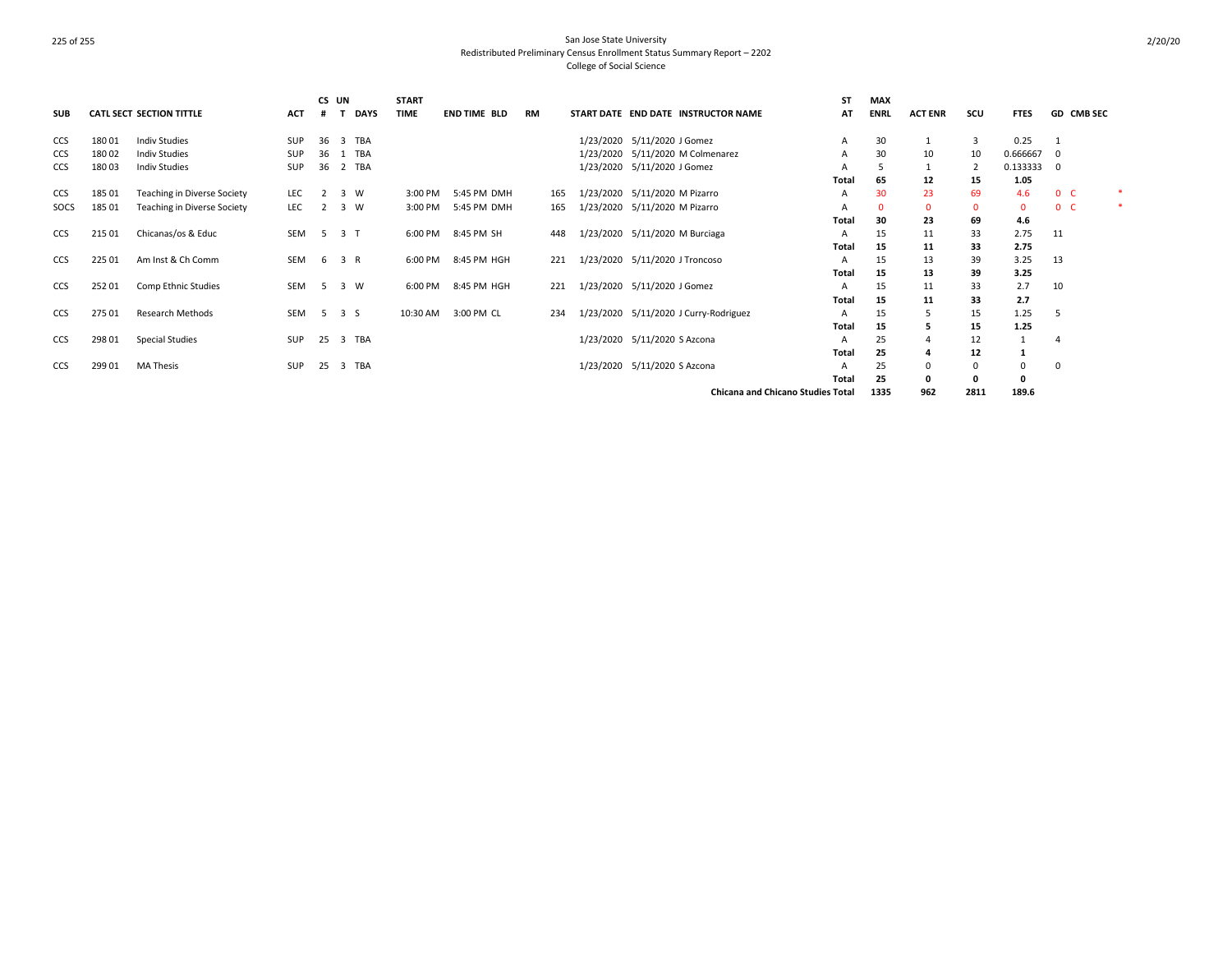| <b>SUB</b>  |                              | <b>CATL SECT SECTION TITTLE</b> | <b>ACT</b> | CS UN<br>#     | T DAYS                         | <b>START</b><br><b>TIME</b> | END TIME BLD          | RM  |           | START DATE END DATE INSTRUCTOR NAME | ST<br>ΑT | <b>MAX</b><br><b>ENRL</b> | <b>ACT ENR</b> | scu      | <b>FTES</b> | GD CMB SEC |
|-------------|------------------------------|---------------------------------|------------|----------------|--------------------------------|-----------------------------|-----------------------|-----|-----------|-------------------------------------|----------|---------------------------|----------------|----------|-------------|------------|
|             | <b>Communication Studies</b> |                                 |            |                |                                |                             |                       |     |           |                                     |          |                           |                |          |             |            |
| COMM        | 10 01                        | Comm and Relations              | <b>LEC</b> | 1              | 3 TBA                          |                             |                       |     |           | 1/23/2020 5/11/2020                 | А        | 27                        | 28             | 84       | 5.6         | 0          |
| COMM        | 1002                         | Comm and Relations              | <b>LEC</b> | 1              | $\overline{3}$<br>TR           | 1:30 PM                     | 2:45 PM BBC           | 223 |           | 1/23/2020 5/11/2020 K Raiff         | A        | 27                        | 28             | 84       | 5.6         | 0          |
| COMM        | 10 99                        | Comm and Relations              | <b>LEC</b> | 1              | 3<br>TBA                       |                             |                       |     |           | 1/23/2020 5/11/2020 D Pozzi         | Α        | 27                        | 24             | 72       | 4.8         | $\Omega$   |
|             |                              |                                 |            |                |                                |                             |                       |     |           |                                     | Total    | 81                        | 80             | 240      | 16          |            |
| COMM        | 20 01                        | <b>Public Speaking</b>          | <b>LEC</b> | 4              | 3<br>TBA                       |                             |                       |     |           | 1/23/2020 5/11/2020                 | Α        | 27                        | 27             | 81       | 5.4         | $\Omega$   |
| COMM        | 20 02                        | <b>Public Speaking</b>          | LEC        | $\overline{4}$ | 3<br>TBA                       |                             |                       |     |           | 1/23/2020 5/11/2020                 | Α        | 27                        | 27             | 81       | 5.4         | 0          |
| COMM        | 2003                         | <b>Public Speaking</b>          | <b>LEC</b> | 4              | 3<br>TBA                       |                             |                       |     |           | 1/23/2020 5/11/2020                 | A        | 27                        | 27             | 81       | 5.4         | $\Omega$   |
| COMM        | 20 04                        | <b>Public Speaking</b>          | <b>LEC</b> | 4              | 3<br>TBA                       |                             |                       |     |           | 1/23/2020 5/11/2020                 | A        | 27                        | 28             | 84       | 5.6         | 0          |
| COMM        | 20 05                        | <b>Public Speaking</b>          | <b>LEC</b> | 4              | 3<br>TBA                       |                             |                       |     |           | 1/23/2020 5/11/2020                 | А        | 27                        | 28             | 84       | 5.6         | $\Omega$   |
| COMM        | 20 06                        | <b>Public Speaking</b>          | <b>LEC</b> | $\overline{4}$ | $\overline{3}$<br>TBA          |                             |                       |     |           | 1/23/2020 5/11/2020                 | А        | 27                        | 26             | 78       | 5.2         | $\Omega$   |
| COMM        | 20 07                        | <b>Public Speaking</b>          | <b>LEC</b> | $\Delta$       | $\overline{3}$<br><b>TBA</b>   |                             |                       |     |           | 1/23/2020 5/11/2020                 | A        | 27                        | 26             | 78       | 5.2         | $\Omega$   |
| COMM        | 2008                         | <b>Public Speaking</b>          | <b>LEC</b> | $\overline{4}$ | 3<br>TBA                       |                             |                       |     |           | 1/23/2020 5/11/2020                 | А        | 27                        | 27             | 81       | 5.4         | $\Omega$   |
| COMM        | 2009                         | <b>Public Speaking</b>          | <b>LEC</b> | $\Delta$       | 3<br><b>MW</b>                 | 7:30 AM                     | 8:45 AM HGH           | 231 |           | 1/23/2020 5/11/2020 Z Hasan         | А        | 26                        | 27             | 81       | 5.4         | $\Omega$   |
| COMM        | 20 10                        | <b>Public Speaking</b>          | LEC        | 4              | 3<br>TBA                       |                             |                       |     | 1/23/2020 | 5/11/2020                           | Α        | 26                        | 26             | 78       | 5.2         | $\Omega$   |
| COMM        | 20 11                        | <b>Public Speaking</b>          | <b>LEC</b> | $\Delta$       | 3<br><b>TBA</b>                |                             |                       |     |           | 1/23/2020 5/11/2020                 | А        | 27                        | 29             | 87       | 5.8         | $\Omega$   |
| COMM        | 20 12                        | <b>Public Speaking</b>          | LEC        | 4              | 3<br>TBA                       |                             |                       |     |           | 1/23/2020 5/11/2020                 | Α        | 25                        | 24             | 72       | 4.8         | 0          |
| COMM        | 20 13                        | <b>Public Speaking</b>          | LEC        | $\overline{4}$ | 3<br>TBA                       |                             |                       |     |           | 1/23/2020 5/11/2020                 | А        | 25                        | 27             | 81       | 5.4         | $\Omega$   |
| COMM        | 20 14                        | <b>Public Speaking</b>          | LEC        | 4              | TBA<br>3                       |                             |                       |     |           | 1/23/2020 5/11/2020                 | А        | 25                        | 25             | 75       | 5           | 0          |
| COMM        | 20 15                        | <b>Public Speaking</b>          | LEC        | $\overline{4}$ | 3<br>TBA                       |                             |                       |     |           | 1/23/2020 5/11/2020                 | А        | 25                        | 25             | 75       | 5           | $\Omega$   |
| COMM        | 20 16                        | <b>Public Speaking</b>          | LEC        | 4              | 3<br>MW                        | 12:00 PM                    | 1:15 PM HGH           | 219 |           | 1/23/2020 5/11/2020 A Buxi          | А        | 26                        | 26             | 78       | 5.2         | 0          |
| COMM        | 20 17                        | <b>Public Speaking</b>          | <b>LEC</b> | $\overline{4}$ | 3<br>MW                        | 1:30 PM                     | 2:45 PM HGH           | 219 |           | 1/23/2020 5/11/2020 A Buxi          | Α        | 26                        | 25             | 75       | 5           | 0          |
| COMM        | 2018                         | <b>Public Speaking</b>          | <b>LEC</b> | $\overline{4}$ | 3<br><b>TBA</b>                |                             |                       |     |           | 1/23/2020 5/11/2020                 | А        | 25                        | 24             | 72       | 4.8         | $\Omega$   |
| COMM        | 20 19                        | <b>Public Speaking</b>          | <b>LEC</b> | $\overline{4}$ | 3<br>TBA                       |                             |                       |     |           | 1/23/2020 5/11/2020                 | А        | 25                        | 25             | 75       | 5           | 0          |
| COMM        | 20 20                        | <b>Public Speaking</b>          | LEC        | 4              | 3<br>TBA                       |                             |                       |     |           | 1/23/2020 5/11/2020                 | А        | 25                        | 24             | 72       | 4.8         | $\Omega$   |
| COMM        | 20 21                        | <b>Public Speaking</b>          | LEC        | $\overline{4}$ | 3<br>TR                        |                             | 9:00 AM 10:15 AM BBC  | 223 |           | 1/23/2020 5/11/2020 K Raiff         | A        | 27                        | 27             | 81       | 5.4         | 0          |
| COMM        | 20 22                        | <b>Public Speaking</b>          | LEC        | 4              | 3<br>TR                        |                             | 10:30 AM 11:45 AM BBC | 223 |           | 1/23/2020 5/11/2020 K Raiff         | А        | 27                        | 27             | 81       | 5.4         | $\Omega$   |
| COMM        | 2023                         | <b>Public Speaking</b>          | <b>LEC</b> | $\overline{4}$ | 3<br>TBA                       |                             |                       |     |           | 1/23/2020 5/11/2020                 | A        | 27                        | 28             | 84       | 5.6         | 0          |
| COMM        | 20 24                        | <b>Public Speaking</b>          | <b>LEC</b> | 4              | 3<br>TBA                       |                             |                       |     |           | 1/23/2020 5/11/2020                 | А        | 27                        | 27             | 81       | 5.4         | $\Omega$   |
| <b>COMM</b> | 2025                         | <b>Public Speaking</b>          | <b>LEC</b> | $\overline{4}$ | 3<br><b>TBA</b>                |                             |                       |     |           | 1/23/2020 5/11/2020                 | А        | 27                        | 27             | 81       | 5.4         | $\Omega$   |
| COMM        | 20 26                        | <b>Public Speaking</b>          | <b>LEC</b> | $\overline{4}$ | 3<br>TBA                       |                             |                       |     |           | 1/23/2020 5/11/2020                 | А        | 27                        | 27             | 81       | 5.4         | $\Omega$   |
| COMM        | 20 27                        | <b>Public Speaking</b>          | <b>LEC</b> | $\overline{4}$ | 3<br>TBA                       |                             |                       |     |           | 1/23/2020 5/11/2020                 | А        | 27                        | 27             | 81       | 5.4         | $\Omega$   |
| COMM        | 20 28                        | <b>Public Speaking</b>          | <b>LEC</b> | $\overline{a}$ | $\overline{3}$<br>TR           | 3:00 PM                     | 4:15 PM BBC           | 223 |           | 1/23/2020 5/11/2020 J Capurso       | A        | 27                        | 27             | 81       | 5.4         | $\Omega$   |
| COMM        | 2029                         | <b>Public Speaking</b>          | <b>LEC</b> | $\overline{4}$ | 3<br><b>TR</b>                 | 4:30 PM                     | 5:45 PM BBC           | 223 |           | 1/23/2020 5/11/2020 J Capurso       | А        | 27                        | 27             | 81       | 5.4         | $\Omega$   |
| COMM        | 20 30                        | <b>Public Speaking</b>          | LEC        | $\Delta$       | $\overline{3}$<br><b>TBA</b>   |                             |                       |     |           | 1/23/2020 5/11/2020                 | А        | 27                        | 28             | 84       | 5.6         | $\Omega$   |
| COMM        | 2031                         | <b>Public Speaking</b>          | <b>LEC</b> | 4              | 3<br>TBA                       |                             |                       |     |           | 1/23/2020 5/11/2020                 | А        | 27                        | 27             | 81       | 5.4         | 0          |
| COMM        | 20 32                        | <b>Public Speaking</b>          | LEC        | $\overline{4}$ | $\overline{\mathbf{3}}$<br>TBA |                             |                       |     |           | 1/23/2020 5/11/2020                 | А        | 26                        | 26             | 78       | 5.2         | $\Omega$   |
| COMM        | 20 33                        | <b>Public Speaking</b>          | <b>LEC</b> | 4              | 3<br>MW                        |                             | 9:00 AM 10:15 AM HGH  | 229 |           | 1/23/2020 5/11/2020 S McGaffey      | А        | 26                        | 27             | 81       | 5.4         | 0          |
| <b>COMM</b> | 20 34                        | <b>Public Speaking</b>          | LEC        | 4              | 3<br>MW                        | 7:30 AM                     | 8:45 AM HGH           | 229 |           | 1/23/2020 5/11/2020 S McGaffey      | А        | 26                        | 27             | 81       | 5.4         | $\Omega$   |
| COMM        | 2035                         | <b>Public Speaking</b>          | <b>LEC</b> | 4              | 3<br>MW                        | 9:00 AM                     | 10:15 AM HGH          | 225 |           | 1/23/2020 5/11/2020 C Burks         | А        | 27                        | 26             | 78       | 5.2         | 0          |
| COMM        | 20 36                        | <b>Public Speaking</b>          | <b>LEC</b> | $\overline{4}$ | 3<br>MW                        |                             | 10:30 AM 11:45 AM HGH | 225 |           | 1/23/2020 5/11/2020 L Wang          | А        | 27                        | 26             | 78       | 5.2         | $\Omega$   |
| COMM        | 2037                         | <b>Public Speaking</b>          | <b>LEC</b> | 4              | 3<br>TR                        | 3:00 PM                     | 4:15 PM HGH           | 225 |           | 1/23/2020 5/11/2020 J Diaz          | А        | 27                        | 27             | 81       | 5.4         | 0          |
| COMM        | 2038                         | <b>Public Speaking</b>          | <b>LEC</b> | 4              | 3 TR                           | 4:30 PM                     | 5:45 PM HGH           | 225 |           | 1/23/2020 5/11/2020 T Martinez      | А        | 27                        | 27             | 81       | 5.4         | 0          |
| COMM        | 20 39                        | <b>Public Speaking</b>          | <b>LEC</b> | 4              | 3<br>TR                        | 7:30 AM                     | 8:45 AM HGH           | 223 |           | 1/23/2020 5/11/2020 P Bair          | А        | 27                        | 27             | 81       | 5.4         | $\Omega$   |
| COMM        | 20 40                        | <b>Public Speaking</b>          | <b>LEC</b> |                | 3                              |                             |                       |     |           |                                     | х        | 0                         | 0              | $\Omega$ | 0           | 0          |
| COMM        | 2041                         | <b>Public Speaking</b>          | <b>LEC</b> | $\overline{4}$ | 3<br>M                         | 6:00 PM                     | 8:45 PM HGH           | 219 |           | 1/23/2020 5/11/2020   Demarco       | А        | 26                        | 24             | 72       | 4.8         | $\Omega$   |
| COMM        | 2042                         | <b>Public Speaking</b>          | <b>LEC</b> | 4              | 3<br>TBA                       |                             |                       |     |           | 1/23/2020 5/11/2020                 | A        | 26                        | 26             | 78       | 5.2         | 0          |
| COMM        | 2043                         | <b>Public Speaking</b>          | <b>LEC</b> | 4              | 3<br>TBA                       |                             |                       |     |           | 1/23/2020 5/11/2020                 | А        | 26                        | 26             | 78       | 5.2         | $\Omega$   |
| COMM        | 2044                         | <b>Public Speaking</b>          | LEC        | 4              | 3<br>TBA                       |                             |                       |     |           | 1/23/2020 5/11/2020                 | A        | 26                        | 24             | 72       | 4.8         | 0          |
| COMM        | 2045                         | <b>Public Speaking</b>          | <b>LEC</b> |                | 3                              |                             |                       |     |           |                                     | X        | 0                         | 0              | $\Omega$ | $\Omega$    | $\Omega$   |
| COMM        | 2046                         | <b>Public Speaking</b>          | <b>LEC</b> | 4              | 3 MW                           | 7:30 AM                     | 8:45 AM CL            | 318 |           | 1/23/2020 5/11/2020 C Burks         | А        | 25                        | 25             | 75       | 5           | $\Omega$   |
| COMM        | 2047                         | <b>Public Speaking</b>          | <b>LEC</b> |                | 3                              |                             |                       |     |           |                                     | X        | 0                         | 0              | $\Omega$ | $\Omega$    | $\Omega$   |
| <b>COMM</b> | 2048                         | <b>Public Speaking</b>          | <b>LEC</b> | $\overline{a}$ | 3<br><b>TR</b>                 |                             | 9:00 AM 10:15 AM HGH  | 231 |           | 1/23/2020 5/11/2020 L Walsh         | А        | 26                        | 26             | 78       | 5.2         | $\Omega$   |
| COMM        | 2049                         | <b>Public Speaking</b>          | <b>LEC</b> | $\overline{a}$ | 3 TBA                          |                             |                       |     |           | 1/23/2020 5/11/2020                 | A        | 25                        | 25             | 75       | 5           | $\Omega$   |
| COMM        | 20 50                        | <b>Public Speaking</b>          | LEC        | $\overline{a}$ | 3 TBA                          |                             |                       |     |           | 1/23/2020 5/11/2020                 | A        | 25                        | 25             | 75       | 5           | $\Omega$   |
|             |                              |                                 |            |                |                                |                             |                       |     |           |                                     |          |                           |                |          |             |            |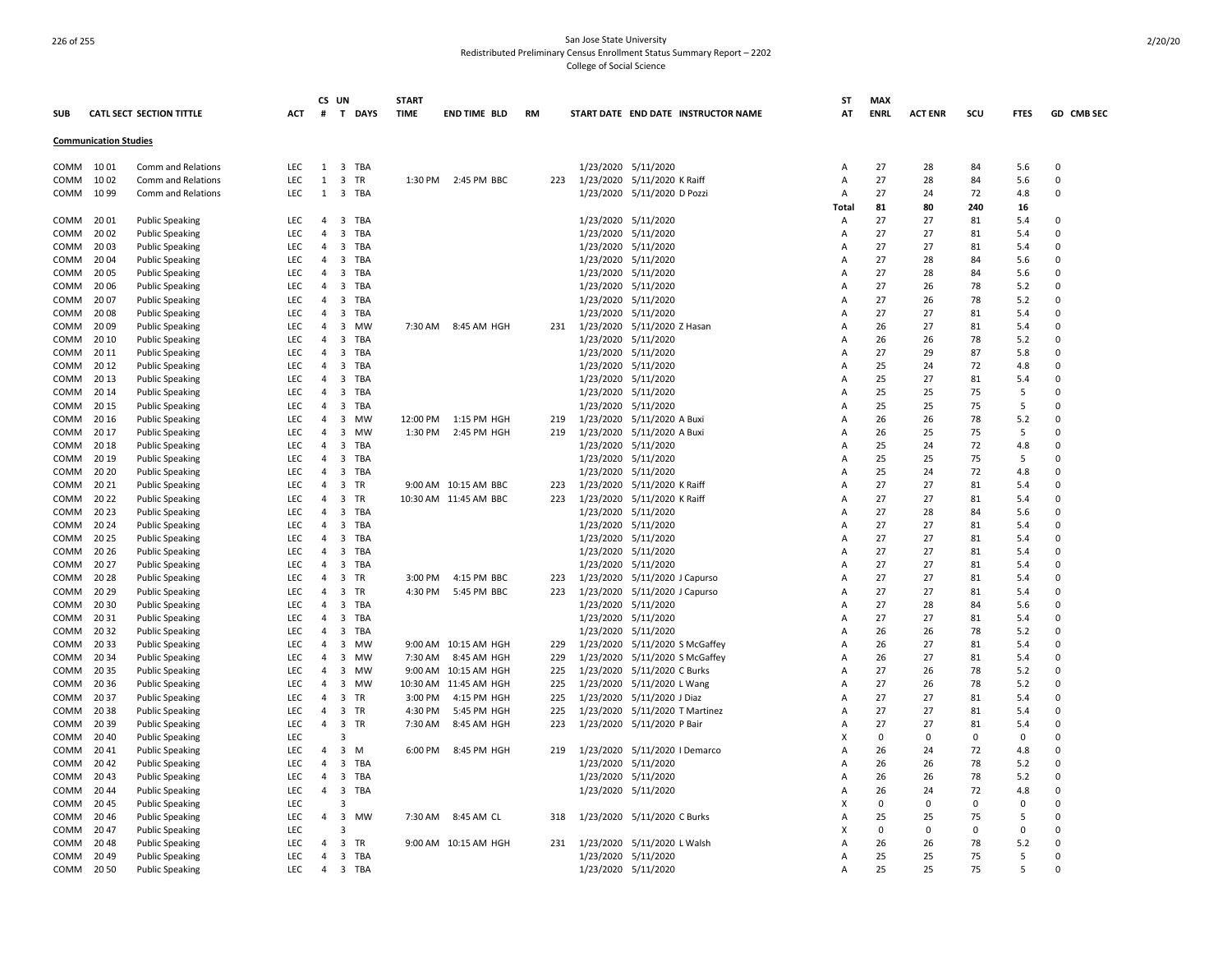|            |         |                                 |            | CS UN                   |                                      | <b>START</b> |                       |     |                                     | SΤ    | <b>MAX</b>  |                |           |                |             |
|------------|---------|---------------------------------|------------|-------------------------|--------------------------------------|--------------|-----------------------|-----|-------------------------------------|-------|-------------|----------------|-----------|----------------|-------------|
| <b>SUB</b> |         | <b>CATL SECT SECTION TITTLE</b> | ACT        | #                       | T DAYS                               | <b>TIME</b>  | <b>END TIME BLD</b>   | RM  | START DATE END DATE INSTRUCTOR NAME | AT    | <b>ENRL</b> | <b>ACT ENR</b> | scu       | <b>FTES</b>    | GD CMB SEC  |
| COMM       | 20 51   | <b>Public Speaking</b>          | <b>LEC</b> | $\overline{4}$          | 3 TBA                                |              |                       |     | 1/23/2020 5/11/2020                 | A     | 25          | 25             | 75        | -5             | $\Omega$    |
| COMM       | 2052    | <b>Public Speaking</b>          | <b>LEC</b> | $\overline{4}$          | $\overline{\mathbf{3}}$<br>F         |              | 9:00 AM 11:45 AM HGH  | 225 | 1/23/2020 5/11/2020 L Bell          | Α     | 27          | 27             | 81        | 5.4            | $\Omega$    |
|            |         |                                 |            |                         |                                      |              |                       |     |                                     | Total | 1289        | 1288           | 3864      | 257.6          |             |
| COMM       | 20N 01  | Pub Sp Nonn Spks                | LEC        | $\overline{2}$          | 3 TBA                                |              |                       |     | 1/23/2020 5/11/2020                 | A     | 25          | 26             | 78        | 5.2            | $\Omega$    |
| COMM       | 20N 02  | Pub Sp Nonn Spks                | <b>LEC</b> | $\overline{2}$          | $\overline{3}$<br>TBA                |              |                       |     | 1/23/2020 5/11/2020                 | Α     | 25          | 25             | 75        | 5              | $\Omega$    |
|            |         |                                 |            |                         |                                      |              |                       |     |                                     | Total | 50          | 51             | 153       | 10.2           |             |
| COMM       | 21 01   | Performing Culture and Society  | <b>LEC</b> | $\overline{a}$          | 3 MW                                 | 1:30 PM      | 2:45 PM HGH           | 231 | 1/23/2020 5/11/2020 S McGaffey      | Α     | 26          | 26             | 78        | 5.2            | $\Omega$    |
|            |         |                                 |            |                         |                                      |              |                       |     |                                     | Total | 26          | 26             | 78        | 5.2            |             |
| COMM       | 40 01   | Argmnt/Advocacy                 | SEM        | $\overline{4}$          | 3 MW                                 | 12:00 PM     | 1:15 PM HGH           | 225 | 1/23/2020 5/11/2020 E Harris        | Α     | 27          | 28             | 84        | 5.6            | $\Omega$    |
| COMM       | 40 02   | Argmnt/Advocacy                 | SEM        | $\overline{4}$          | $\overline{\mathbf{3}}$<br><b>TR</b> |              | 9:00 AM 10:15 AM HGH  | 219 | 1/23/2020 5/11/2020 K Johnson       | Α     | 26          | 27             | 81        | 5.4            | $\Omega$    |
| COMM       | 40 03   | Argmnt/Advocacy                 | SEM        | 4                       | $\overline{3}$<br>TR                 |              | 10:30 AM 11:45 AM HGH | 219 | 1/23/2020 5/11/2020 K Johnson       | Α     | 26          | 26             | 78        | 5.2            | 0           |
| COMM       | 40 04   | Argmnt/Advocacy                 | SEM        | $\overline{a}$          | 3 TR                                 | 1:30 PM      | 2:45 PM HGH           | 219 | 1/23/2020 5/11/2020 K Johnson       | A     | 26          | 24             | 72        | 4.8            | $\Omega$    |
| сомм       | 40 05   | Argmnt/Advocacy                 | SEM        | 4                       | 3 TR                                 |              | 10:30 AM 11:45 AM HGH | 223 | 1/23/2020 5/11/2020 S Laczko        | Α     | 27          | 27             | 81        | 5.4            | 0           |
| COMM       | 40 06   | Argmnt/Advocacy                 | SEM        | $\overline{4}$          | 3 TR                                 | 12:00 PM     | 1:15 PM HGH           | 223 | 1/23/2020 5/11/2020 P Daley- Harms  | Α     | 27          | 27             | 81        | 5.4            | $\Omega$    |
| COMM       | 4007    | Argmnt/Advocacy                 | SEM        | 4                       | $\overline{3}$<br>W                  | 6:00 PM      | 8:45 PM CL            | 318 | 1/23/2020 5/11/2020 K Momary        | Α     | 25          | 25             | 75        | 5              | 0           |
| COMM       | 40 08   | Argmnt/Advocacy                 | SEM        | $\overline{4}$          | $\overline{\mathbf{3}}$<br>TBA       |              |                       |     | 1/23/2020 5/11/2020                 | A     | 25          | 15             | 45        | 3              | $\Omega$    |
| сомм       | 40 09   | Argmnt/Advocacy                 | SEM        | 4                       | 3<br>TBA                             |              |                       |     | 1/23/2020 5/11/2020                 | Α     | 25          | 20             | 60        | 4              | 0           |
| COMM       | 40 10   | Argmnt/Advocacy                 | SEM        | 4                       | $\overline{3}$<br>TR                 | 7:30 AM      | 8:45 AM HGH           | 219 | 1/23/2020 5/11/2020 L Walsh         | Α     | 26          | 24             | 72        | 4.8            | 0           |
|            |         |                                 |            |                         |                                      |              |                       |     |                                     | Total | 260         | 243            | 729       | 48.6           |             |
| COMM       | 41 01   | <b>Crit Dec Making</b>          | SEM        | 4                       | $\overline{3}$<br>F                  |              | 9:30 AM 12:15 PM HGH  | 223 | 1/23/2020 5/11/2020 M McKnight      | Α     | 25          | 21             | 63        | 4.2            | $\Omega$    |
| COMM       | 41 02   | <b>Crit Dec Making</b>          | SEM        | $\overline{4}$          | 3<br>TBA                             |              |                       |     | 1/23/2020 5/11/2020                 | A     | 25          | 23             | 69        | 4.6            | $\Omega$    |
| сомм       | 4103    | <b>Crit Dec Making</b>          | SEM        | $\overline{4}$          | $\overline{\mathbf{3}}$<br>TBA       |              |                       |     | 1/23/2020 5/11/2020                 | Α     | 25          | 25             | 75        | 5              | $\Omega$    |
| COMM       | 4181    | <b>Crit Dec Making</b>          | SEM        | 4                       | $\overline{3}$<br>TBA                |              |                       |     | 1/23/2020 5/11/2020 D Pozzi         | Α     | 25          | 25             | 75        | 5              | $\Omega$    |
| COMM       | 4182    | <b>Crit Dec Making</b>          | <b>SEM</b> | $\overline{4}$          | 3<br>TBA                             |              |                       |     | 1/23/2020 5/11/2020 K Werking       | A     | 25          | 25             | 75        | 5              | $\Omega$    |
| COMM       | 4183    | <b>Crit Dec Making</b>          | SEM        | 4                       | $\overline{\mathbf{3}}$<br>TBA       |              |                       |     | 1/23/2020 5/11/2020 F Gidney        | Α     | 25          | 28             | 84        | 5.6            | 0           |
| COMM       | 4199    | <b>Crit Dec Making</b>          | <b>SEM</b> | $\overline{4}$          | $\overline{3}$<br>TBA                |              |                       |     | 1/23/2020 5/11/2020 D Pozzi         | A     | 25          | 25             | 75        | -5             | $\Omega$    |
|            |         |                                 |            |                         |                                      |              |                       |     |                                     | Total | 175         | 172            | 516       | 34.4           |             |
| COMM       | 45 01   | Media and Culture               | <b>LEC</b> | $\overline{4}$          | $\overline{3}$<br>TBA                |              |                       |     | 1/23/2020 5/11/2020                 | A     | 25          | 22             | 66        | 4.4            | $\Omega$    |
| COMM       | 45 02   | Media and Culture               | <b>LEC</b> | $\overline{4}$          | $\overline{3}$<br>TBA                |              |                       |     | 1/23/2020 5/11/2020                 | A     | 25          | 19             | 57        | 3.8            | $\Omega$    |
|            | 4580    |                                 | LEC.       | $\overline{a}$          |                                      |              |                       |     |                                     |       | 25          | 23             |           |                | $\Omega$    |
| COMM       |         | Media and Culture               |            |                         | 3 TBA                                |              |                       |     | 1/23/2020 5/11/2020 G Firenzi       | Α     |             |                | 69<br>192 | 4.6<br>12.8    |             |
|            |         |                                 |            | $\overline{\mathbf{A}}$ |                                      |              |                       |     |                                     | Total | 75          | 64<br>24       |           |                | 0           |
| COMM       | 74 01   | Fund Intrcult Comm              | LEC        |                         | $\overline{3}$<br>TBA                |              |                       |     | 1/23/2020 5/11/2020                 | Α     | 25          |                | 72        | 4.8            |             |
|            |         |                                 |            |                         |                                      |              |                       |     |                                     | Total | 25          | 24             | 72        | 4.8            |             |
| COMM       | 8001    | <b>Communication Workshop</b>   | ACT        |                         | 12 1 TBA                             |              |                       |     | 1/23/2020 5/11/2020 R Cnudde        | Α     | 45          | 45             | 45        | $\overline{3}$ | 0           |
| COMM       | 80 02   | Communication Workshop          | <b>ACT</b> | 12                      | 1 TBA                                |              |                       |     | 1/23/2020 5/11/2020 R Cnudde        | Α     | 45          | 44             | 44        | 2.933333       | $\Omega$    |
| COMM       | 8003    | <b>Communication Workshop</b>   | ACT        | 12                      | 1 TBA                                |              |                       |     | 1/23/2020 5/11/2020 A Mathews       | Α     | 45          | 43             | 43        | 2.866667       | $\mathbf 0$ |
| COMM       | 80 04   | <b>Communication Workshop</b>   | ACT        |                         | 12 1 TBA                             |              |                       |     | 1/23/2020 5/11/2020 S McGaffey      | Α     | 45          | 44             | 44        | 2.933333       | 0           |
| COMM       | 8005    | <b>Communication Workshop</b>   | ACT        | 12                      | 1 TBA                                |              |                       |     | 1/23/2020 5/11/2020 S McGaffey      | Α     | 45          | 43             | 43        | 2.866667       | 0           |
| COMM       | 8006    | <b>Communication Workshop</b>   | <b>ACT</b> |                         | 12 1 TBA                             |              |                       |     | 1/23/2020 5/11/2020 P Bair          | Α     | 45          | 45             | 45        | 3              | $\Omega$    |
|            |         |                                 |            |                         |                                      |              |                       |     |                                     | Total | 270         | 264            | 264       | 17.6           |             |
| COMM       | 91A 01  | Foren Act Debate                | <b>SUP</b> |                         | 36 1 TBA                             |              |                       |     | 1/23/2020 5/11/2020 T Lim           | Α     | 45          | 6              | 6         | 0.4            | 0           |
|            |         |                                 |            |                         |                                      |              |                       |     |                                     | Total | 45          | 6              | 6         | 0.4            |             |
| COMM       | 91J 01  | <b>Judge Training</b>           | ACT        |                         | 12 1 TBA                             |              |                       |     | 1/23/2020 5/11/2020 S Laczko        | Α     | 45          | 29             | 29        | 1.933333       | $\Omega$    |
| COMM       | 91J 02  | Judge Training                  | <b>ACT</b> | 12                      | 1<br>TBA                             |              |                       |     | 1/23/2020 5/11/2020 S Laczko        | Α     | 45          | .5             | -5        | 0.333333       | 0           |
|            |         |                                 |            |                         |                                      |              |                       |     |                                     | Total | 90          | 34             | 34        | 2.266667       |             |
| COMM       |         | 100W 01 Writing Workshop        | SEM        | 4                       | $\overline{3}$<br>MW                 | 1:30 PM      | 2:45 PM HGH           | 225 | 1/23/2020 5/11/2020 R Pashtunyar    | Α     | 25          | 28             | 84        | 5.6            | $\Omega$    |
| COMM       |         | 100W 02 Writing Workshop        | <b>SEM</b> | $\overline{4}$          | 3<br><b>MW</b>                       | 1:30 PM      | 2:45 PM HGH           | 223 | 1/23/2020 5/11/2020 M Peck          | Α     | 25          | 25             | 75        | 5              | $\Omega$    |
| COMM       | 100W 03 | <b>Writing Workshop</b>         | SEM        | $\overline{4}$          | $\overline{3}$<br>TBA                |              |                       |     | 1/23/2020 5/11/2020                 | Α     | 25          | 25             | 75        | 5              | $\Omega$    |
| COMM       |         | 100W 04 Writing Workshop        | <b>SEM</b> | $\overline{4}$          | $\overline{3}$<br>TBA                |              |                       |     | 1/23/2020 5/11/2020                 | A     | 25          | 25             | 75        | 5              | $\Omega$    |
| COMM       |         | 100W 05 Writing Workshop        | SEM        | 4                       | $\overline{3}$<br>TBA                |              |                       |     | 1/23/2020 5/11/2020                 | Α     | 25          | 25             | 75        | 5              | $\Omega$    |
|            |         | COMM 100W 06 Writing Workshop   | <b>SEM</b> | $\overline{4}$          | $\overline{3}$<br>TBA                |              |                       |     | 1/23/2020 5/11/2020                 | A     | 25          | 26             | 78        | 5.2            | $\Omega$    |
| COMM       |         | 100W 07 Writing Workshop        | SEM        | $\overline{4}$          | 3<br>TBA                             |              |                       |     | 1/23/2020 5/11/2020                 | A     | 25          | 24             | 72        | 4.8            | $\Omega$    |
| COMM       |         | 100W 08 Writing Workshop        | SEM        | 4                       | 3<br>MW                              |              | 3:00 PM 4:15 PM HGH   | 219 | 1/23/2020 5/11/2020 M McKnight      | Α     | 25          | 21             | 63        | 4.2            | $\Omega$    |
| COMM       |         | 100W 09 Writing Workshop        | SEM        | $\overline{4}$          | $\overline{3}$<br>TBA                |              |                       |     | 1/23/2020 5/11/2020                 | A     | 25          | 25             | 75        | 5              | $\Omega$    |
|            |         | COMM 100W 10 Writing Workshop   | SEM        | $\overline{4}$          | $\overline{3}$<br>TBA                |              |                       |     | 1/23/2020 5/11/2020                 | Α     | 25          | 25             | 75        | 5              | $\Omega$    |
|            |         | COMM 100W 11 Writing Workshop   | SEM        | $\overline{4}$          | 3 TBA                                |              |                       |     | 1/23/2020 5/11/2020                 | A     | 25          | 25             | 75        | 5              | $\Omega$    |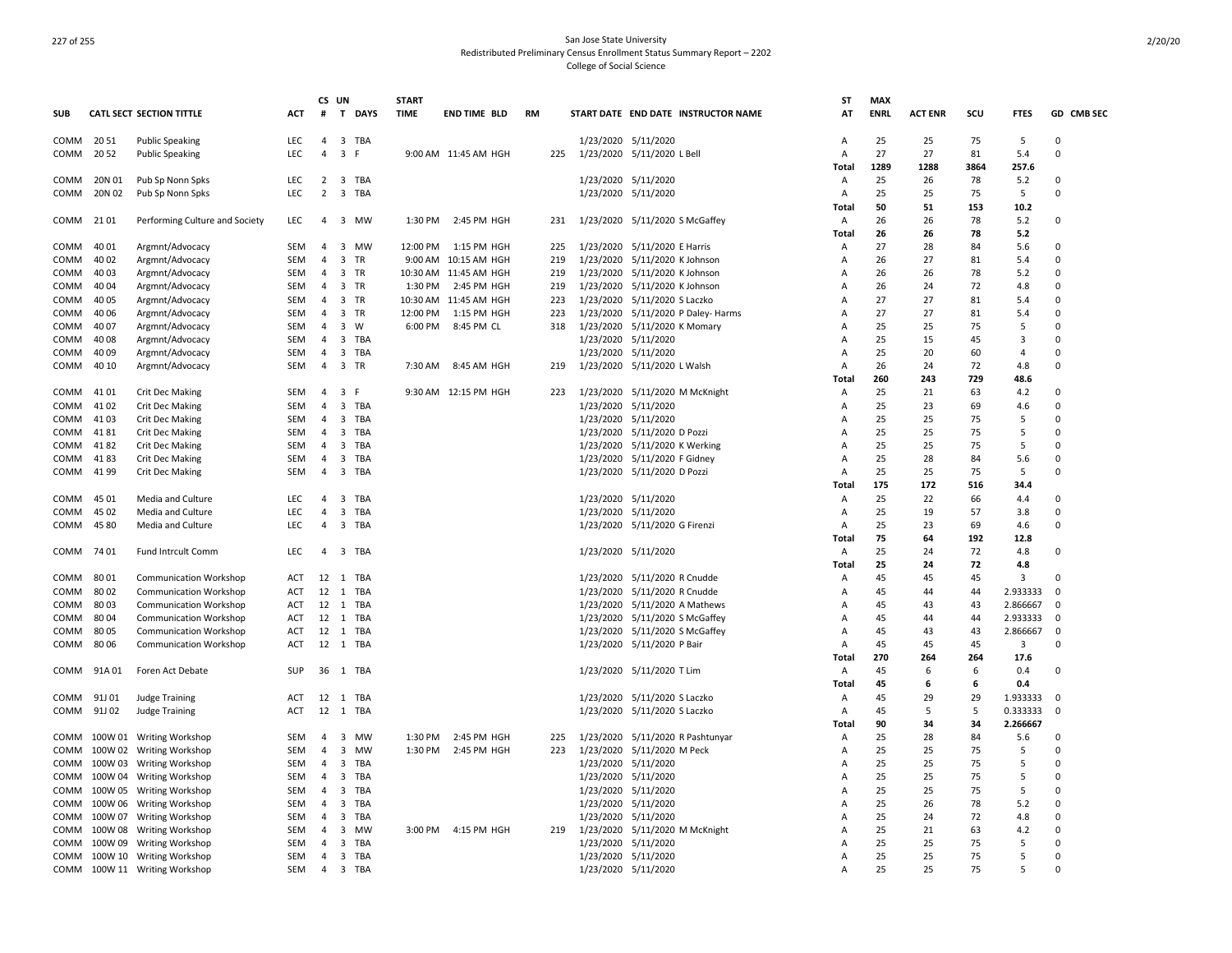|            |              |                                  |            | CS UN                   |                                | <b>START</b> |                     |           |                                |                                     | ST           | <b>MAX</b>  |                |             |             |            |
|------------|--------------|----------------------------------|------------|-------------------------|--------------------------------|--------------|---------------------|-----------|--------------------------------|-------------------------------------|--------------|-------------|----------------|-------------|-------------|------------|
| <b>SUB</b> |              | <b>CATL SECT SECTION TITTLE</b>  | <b>ACT</b> | #                       | T DAYS                         | <b>TIME</b>  | <b>END TIME BLD</b> | <b>RM</b> |                                | START DATE END DATE INSTRUCTOR NAME | AT           | <b>ENRL</b> | <b>ACT ENR</b> | scu         | <b>FTES</b> | GD CMB SEC |
|            |              | COMM 100W 12 Writing Workshop    | SEM        |                         | $\overline{3}$                 |              |                     |           |                                |                                     | х            | $\mathbf 0$ | 0              | $\mathbf 0$ | $\mathbf 0$ | $\Omega$   |
|            |              | COMM 100W 13 Writing Workshop    | SEM        | $\overline{4}$          | $\overline{\mathbf{3}}$<br>TBA |              |                     |           | 1/23/2020 5/11/2020            |                                     | Α            | 25          | 24             | 72          | 4.8         | $\Omega$   |
|            |              | COMM 100W 14 Writing Workshop    | SEM        | $\overline{a}$          | 3<br>TBA                       |              |                     |           | 1/23/2020 5/11/2020            |                                     | А            | 25          | 21             | 63          | 4.2         | $\Omega$   |
| COMM       |              | 100W 15 Writing Workshop         | SEM        | $\overline{4}$          | $\overline{\mathbf{3}}$<br>TBA |              |                     |           | 1/23/2020 5/11/2020            |                                     | A            | 25          | 25             | 75          | 5           | $\Omega$   |
| COMM       |              | 100W 16 Writing Workshop         | SEM        | $\overline{4}$          | $\overline{3}$<br>TBA          |              |                     |           | 1/23/2020 5/11/2020            |                                     | A            | 25          | 25             | 75          | 5           | $\Omega$   |
| COMM       |              | 100W 17 Writing Workshop         | SEM        | $\overline{4}$          | $\overline{\mathbf{3}}$<br>TBA |              |                     |           | 1/23/2020 5/11/2020            |                                     | Α            | 25          | 25             | 75          | 5           | $\Omega$   |
|            |              | COMM 100W 80 Writing Workshop    | SEM        | 4                       | $\overline{\mathbf{3}}$<br>TBA |              |                     |           |                                | 1/23/2020 5/11/2020 K McConnell     | A            | 25          | 25             | 75          | 5           | $\Omega$   |
|            |              | COMM 100W 81 Writing Workshop    | SEM        | $\overline{4}$          | $\overline{3}$<br>TBA          |              |                     |           | 1/23/2020 5/11/2020 B Garcia   |                                     | Α            | 25          | 24             | 72          | 4.8         | $\Omega$   |
|            |              | COMM 100W 82 Writing Workshop    | SEM        | $\overline{4}$          | $\overline{\mathbf{3}}$<br>TBA |              |                     |           |                                | 1/23/2020 5/11/2020 K McConnell     | Α            | 25          | 27             | 81          | 5.4         | $\Omega$   |
| COMM       |              | 100W 83 Writing Workshop         | SEM        | $\overline{4}$          | $\overline{\mathbf{3}}$<br>TBA |              |                     |           |                                | 1/23/2020 5/11/2020 B Lawhorne      | Α            | 25          | 25             | 75          | 5           | $\Omega$   |
|            |              |                                  |            |                         |                                |              |                     |           |                                |                                     |              | 500         | 495            | 1485        | 99          |            |
|            |              |                                  |            |                         |                                |              |                     |           |                                |                                     | Total        |             |                |             |             | $\Omega$   |
|            |              | COMM 101C 01 Theorizing Comm     | <b>LEC</b> | $\overline{\mathbf{3}}$ | 4 TBA                          |              |                     |           | 1/23/2020 5/11/2020            |                                     | Α            | 25          | 25             | 100         | 6.666667    |            |
|            |              | COMM 101C 80 Theorizing Comm     | LEC        | 3                       | $\overline{4}$<br>TBA          |              |                     |           | 1/23/2020 5/11/2020 J Morrison |                                     | A            | 25          | 25             | 100         | 6.666667    | $\Omega$   |
|            |              | COMM 101C 81 Theorizing Comm     | <b>LEC</b> | $\overline{3}$          | $\overline{4}$<br>TBA          |              |                     |           | 1/23/2020 5/11/2020 J Morrison |                                     | A            | 25          | 25             | 100         | 6.666667    | $\Omega$   |
|            |              |                                  |            |                         |                                |              |                     |           |                                |                                     | Total        | 75          | 75             | 300         | 20          |            |
|            |              | COMM 105P 01 Comm Self & Soc     | SEM        | $\overline{3}$          | 4 TBA                          |              |                     |           | 1/23/2020 5/11/2020            |                                     | Α            | 25          | 27             | 108         | 7.2         | $\Omega$   |
|            |              |                                  |            |                         |                                |              |                     |           |                                |                                     | Total        | 25          | 27             | 108         | 7.2         |            |
|            |              | COMM 110F 01 Interpersonal Comm  | SEM        | 3                       | TBA<br>$\overline{4}$          |              |                     |           | 1/23/2020 5/11/2020            |                                     | Α            | 25          | 26             | 104         | 6.933333    | $\Omega$   |
|            | COMM 110F 02 | Interpersonal Comm               | SEM        | 3                       | $\overline{4}$<br>TBA          |              |                     |           | 1/23/2020 5/11/2020            |                                     | Α            | 25          | 31             | 124         | 8.266667    | $\Omega$   |
|            | COMM 110F 80 | Interpersonal Comm               | SEM        | $\overline{\mathbf{3}}$ | $\overline{4}$<br>TBA          |              |                     |           | 1/23/2020 5/11/2020 K Werking  |                                     | Α            | 25          | 24             | 96          | 6.4         | $\Omega$   |
|            |              |                                  |            |                         |                                |              |                     |           |                                |                                     | Total        | 75          | 81             | 324         | 21.6        |            |
|            |              | COMM 111P 80 Interviewing        | LEC        | 3                       | $\overline{4}$<br>TBA          |              |                     |           | 1/23/2020 5/11/2020 G Firenzi  |                                     | Α            | 25          | 25             | 100         | 6.666667    | $\Omega$   |
|            |              |                                  |            |                         |                                |              |                     |           |                                |                                     | Total        | 25          | 25             | 100         | 6.666667    |            |
|            |              | COMM 113P 01 Games Everyday Life | <b>LEC</b> | 3                       | TBA<br>$\overline{4}$          |              |                     |           | 1/23/2020 5/11/2020            |                                     | Α            | 25          | 26             | 104         | 6.933333    | $\Omega$   |
|            | COMM 113P 80 | Games Everyday Life              | LEC        | 3                       | $\overline{4}$<br>TBA          |              |                     |           | 1/23/2020 5/11/2020 S Coopman  |                                     | Α            | 25          | 24             | 96          | 6.4         | $\Omega$   |
|            |              |                                  |            |                         |                                |              |                     |           |                                |                                     | <b>Total</b> | 50          | 50             | 200         | 13.33333    |            |
|            |              | COMM 114P 01 Bus & Prof Spking   | LEC        | $\overline{\mathbf{3}}$ | 4 TBA                          |              |                     |           | 1/23/2020 5/11/2020            |                                     | Α            | 25          | 25             | 100         | 6.666667    | $\Omega$   |
|            |              |                                  |            |                         |                                |              |                     |           |                                |                                     | Total        | 25          | 25             | 100         | 6.666667    |            |
|            |              | COMM 115P 80 Comm and Conflict   | <b>LEC</b> | $\overline{3}$          | $\overline{4}$<br>TBA          |              |                     |           | 1/23/2020 5/11/2020 C Perez    |                                     | Α            | 25          | 25             | 100         | 6.666667    | $\Omega$   |
|            |              |                                  |            |                         |                                |              |                     |           |                                |                                     | Total        | 25          | 25             | 100         | 6.666667    |            |
|            |              | COMM 116P 01 Mediation           | LEC        | 3                       | 4 TBA                          |              |                     |           | 1/23/2020 5/11/2020            |                                     | Α            | 25          | 27             | 108         | 7.2         | $\Omega$   |
|            |              |                                  |            |                         |                                |              |                     |           |                                |                                     | Total        | 25          | 27             | 108         | 7.2         |            |
|            | COMM 117F 80 | Play & Games                     | <b>LEC</b> | 3                       | $\overline{4}$<br>TBA          |              |                     |           | 1/23/2020 5/11/2020 S Coopman  |                                     | Α            | 25          | 21             | 84          | 5.6         | $\Omega$   |
|            |              |                                  |            |                         |                                |              |                     |           |                                |                                     | Total        | 25          | 21             | 84          | 5.6         |            |
|            |              | COMM 120P 80 Pers & Pres Skills  | <b>LEC</b> | 3                       | TBA<br>$\overline{4}$          |              |                     |           | 1/23/2020 5/11/2020 G Firenzi  |                                     | Α            | 25          | 25             | 100         | 6.666667    | $\Omega$   |
|            |              |                                  |            |                         |                                |              |                     |           |                                |                                     |              | 25          | 25             |             |             |            |
|            |              |                                  |            |                         |                                |              |                     |           |                                |                                     | Total        |             |                | 100         | 6.666667    | $\Omega$   |
|            |              | COMM 121P 01 Perf as Practice    | <b>LEC</b> | 3                       | $\overline{4}$<br>TBA          |              |                     |           | 1/23/2020 5/11/2020            |                                     | Α            | 25          | 25             | 100         | 6.666667    |            |
|            |              |                                  |            |                         |                                |              |                     |           |                                |                                     | <b>Total</b> | 25          | 25             | 100         | 6.666667    |            |
|            |              | COMM 124P 01 Comm Training & Dev | <b>LEC</b> | $\overline{\mathbf{3}}$ | $\overline{4}$<br>TBA          |              |                     |           | 1/23/2020 5/11/2020            |                                     | Α            | 25          | 25             | 100         | 6.666667    | $\Omega$   |
|            |              |                                  |            |                         |                                |              |                     |           |                                |                                     | Total        | 25          | 25             | 100         | 6.666667    |            |
|            |              | COMM 125P 01 Ensemble Perf       | <b>LEC</b> | 2                       | 4 TBA                          |              |                     |           | 1/23/2020 5/11/2020            |                                     | A            | 25          | 25             | 100         | 6.666667    | $\Omega$   |
|            |              |                                  |            |                         |                                |              |                     |           |                                |                                     | Total        | 25          | 25             | 100         | 6.666667    |            |
|            | COMM 126F 01 | Race & Performance               | <b>LEC</b> | 3                       | $\overline{4}$<br>TBA          |              |                     |           | 1/23/2020 5/11/2020            |                                     | Α            | 25          | 25             | 100         | 6.666667    | $\Omega$   |
|            |              |                                  |            |                         |                                |              |                     |           |                                |                                     | Total        | 25          | 25             | 100         | 6.666667    |            |
|            | COMM 130F 80 | Activism/Action                  | LEC        | 3                       | 4 TBA                          |              |                     |           | 1/23/2020 5/11/2020 T Coopman  |                                     | Α            | 25          | 22             | 88          | 5.866667    | $\Omega$   |
|            |              |                                  |            |                         |                                |              |                     |           |                                |                                     | Total        | 25          | 22             | 88          | 5.866667    |            |
|            |              | COMM 131P 80 New/You Media       | LEC        | $\overline{4}$          | $\overline{4}$<br>TBA          |              |                     |           | 1/23/2020 5/11/2020 C Perez    |                                     | Α            | 25          | 25             | 100         | 6.666667    | $\Omega$   |
|            |              |                                  |            |                         |                                |              |                     |           |                                |                                     | Total        | 25          | 25             | 100         | 6.666667    |            |
|            | COMM 133F 80 | <b>Ethical Prob Comm</b>         | LEC        | 3                       | 4 TBA                          |              |                     |           | 1/23/2020 5/11/2020 S Hinerman |                                     | Α            | 25          | 26             | 104         | 6.933333    | $\Omega$   |
|            |              |                                  |            |                         |                                |              |                     |           |                                |                                     | Total        | 25          | 26             | 104         | 6.933333    |            |
| COMM       |              | 140P 01 Argument & Debate        | <b>LEC</b> | 3                       | $\overline{4}$<br>TBA          |              |                     |           | 1/23/2020 5/11/2020            |                                     | Α            | 25          | 27             | 108         | 7.2         | $\Omega$   |
|            |              |                                  |            |                         |                                |              |                     |           |                                |                                     | Total        | 25          | 27             | 108         | 7.2         |            |
|            |              | COMM 141P 01 Small Group Comm    | LEC        | 3                       | $\overline{4}$<br>TBA          |              |                     |           | 1/23/2020 5/11/2020            |                                     | Α            | 25          | 24             | 96          | 6.466667    | -1         |
|            |              | COMM 141P 80 Small Group Comm    | <b>LEC</b> | 3                       | $\overline{4}$<br>TBA          |              |                     |           | 1/23/2020 5/11/2020 C Perez    |                                     | Α            | 25          | 24             | 96          | 6.4         | $\Omega$   |
|            |              |                                  |            |                         |                                |              |                     |           |                                |                                     | Total        | 50          | 48             | 192         | 12.86667    |            |
|            |              | COMM 144F 01 Org Comm            | <b>LEC</b> |                         | 3 4 TBA                        |              |                     |           | 1/23/2020 5/11/2020            |                                     | A            | 25          | 25             | 100         | 6.666667    | $\Omega$   |
|            |              |                                  |            |                         |                                |              |                     |           |                                |                                     |              |             |                |             |             |            |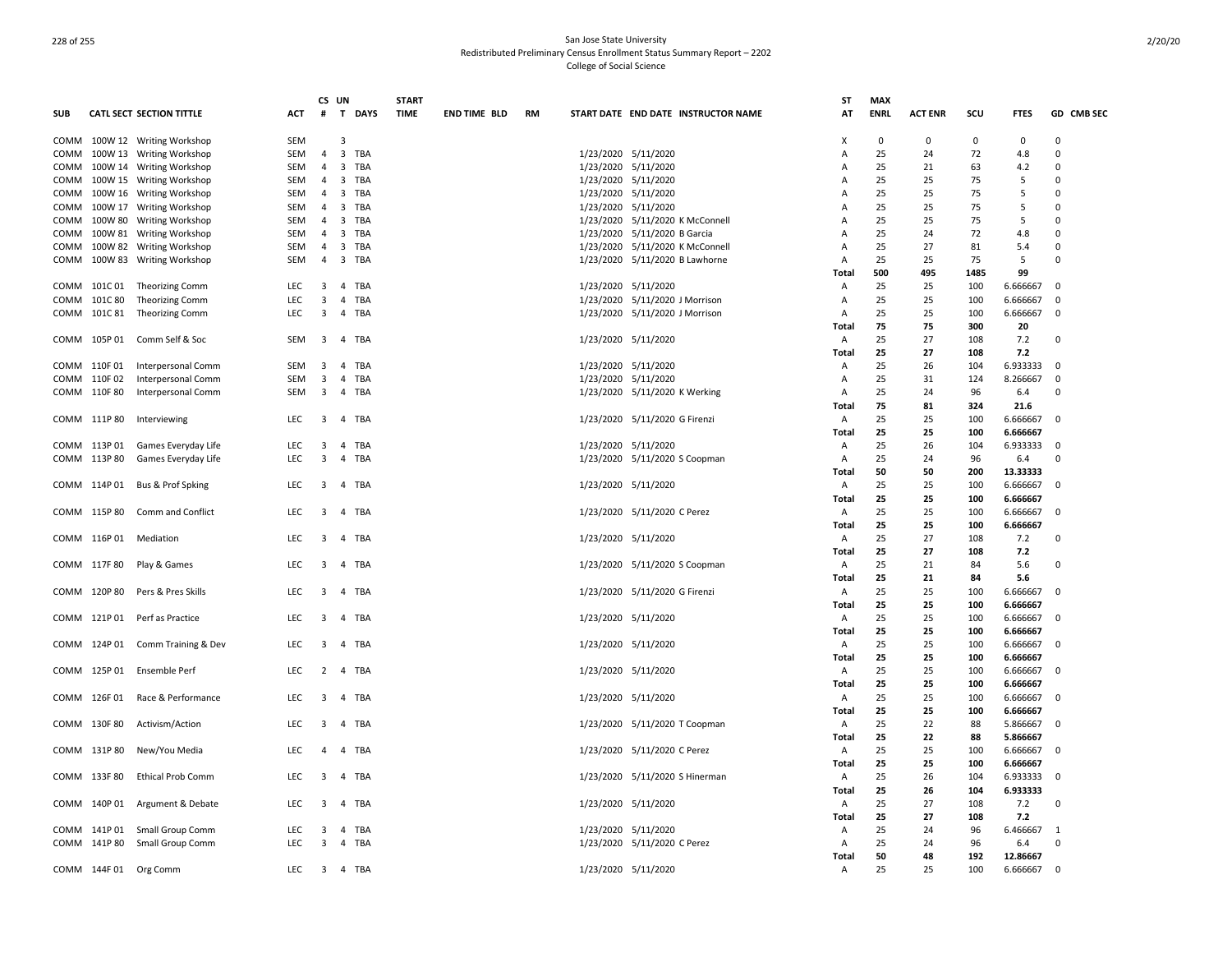|             |              |                                        |            | CS UN                   |                |             | <b>START</b> |                         |           |                     |                                     | ST                | <b>MAX</b>     |                |              |                |              |                |  |
|-------------|--------------|----------------------------------------|------------|-------------------------|----------------|-------------|--------------|-------------------------|-----------|---------------------|-------------------------------------|-------------------|----------------|----------------|--------------|----------------|--------------|----------------|--|
| <b>SUB</b>  |              | <b>CATL SECT SECTION TITTLE</b>        | <b>ACT</b> | #                       | T              | <b>DAYS</b> | <b>TIME</b>  | <b>END TIME BLD</b>     | <b>RM</b> |                     | START DATE END DATE INSTRUCTOR NAME | AT                | <b>ENRL</b>    | <b>ACT ENR</b> | scu          | <b>FTES</b>    |              | GD CMB SEC     |  |
|             |              |                                        |            |                         |                |             |              |                         |           |                     |                                     | Total             | 25             | 25             | 100          | 6.666667       |              |                |  |
|             | COMM 145180  | <b>Rhet Criticism</b>                  | <b>LEC</b> | $\overline{3}$          | $\overline{a}$ | TBA         |              |                         |           |                     | 1/23/2020 5/11/2020 G Firenzi       | A                 | 25             | 25             | 100          | 6.666667       | $\Omega$     |                |  |
|             |              |                                        |            |                         |                |             |              |                         |           |                     |                                     | <b>Total</b>      | 25             | 25             | 100          | 6.666667       |              |                |  |
|             | COMM 149F 80 | <b>Rhet Public Life</b>                | <b>LEC</b> | $\overline{\mathbf{3}}$ |                | 4 TBA       |              |                         |           |                     | 1/23/2020 5/11/2020 A Wood          | Α                 | 25             | 26             | 104          | 6.933333       | - 0          |                |  |
|             | COMM 149F 81 | Rhet Public Life                       | <b>LEC</b> | $\overline{\mathbf{3}}$ | $\overline{a}$ | TBA         |              |                         |           |                     | 1/23/2020 5/11/2020 A Wood          | Α                 | 25             | 26             | 104          | 6.933333       | $\Omega$     |                |  |
|             |              |                                        |            |                         |                |             |              |                         |           |                     |                                     | Total             | 50             | 52             | 208          | 13.86667       |              |                |  |
|             | COMM 150101  | Org Com Inquiry                        | LEC        | $\overline{\mathbf{3}}$ |                | 4 TBA       |              |                         |           |                     | 1/23/2020 5/11/2020                 | A                 | 25             | 26             | 104          | 6.933333       | $\Omega$     |                |  |
|             |              |                                        |            |                         |                |             |              |                         |           |                     |                                     | Total             | 25             | 26             | 104          | 6.933333       |              |                |  |
|             | COMM 151180  | New Media/Methods                      | <b>LEC</b> | 4                       | $\overline{4}$ | TBA         |              |                         |           |                     | 1/23/2020 5/11/2020 T Coopman       | A                 | 25             | 23             | 92           | 6.133333       | $\Omega$     |                |  |
|             |              |                                        |            |                         |                |             |              |                         |           |                     |                                     | Total             | 25             | 23             | 92           | 6.133333       |              |                |  |
|             | COMM 156180  | Observe/Interview                      | <b>LEC</b> | 3                       | 4              | TBA         |              |                         |           |                     | 1/23/2020 5/11/2020 K Werking       | Α                 | 25             | 25             | 100          | 6.666667       | $\Omega$     |                |  |
|             | COMM 156181  | Observe/Interview                      | LEC        | $\overline{3}$          | 4              | TBA         |              |                         |           |                     | 1/23/2020 5/11/2020 K Werking       | Α                 | 25             | 25             | 100          | 6.666667       | $\mathbf 0$  |                |  |
|             |              |                                        |            |                         |                |             |              |                         |           |                     |                                     | <b>Total</b>      | 50             | 50             | 200          | 13.33333       |              |                |  |
| COMM        |              | 157SL 01 Comm Action & Serv            | <b>LEC</b> | $\overline{2}$          | 3              | M           | 3:00 PM      | 5:45 PM CL              | 318       |                     | 1/23/2020 5/11/2020 L Hatton        | Α                 | 25             | 24             | 72           | 4.8            |              | 0 <sub>c</sub> |  |
| <b>EDUC</b> |              | 157SL 01 Comm Action & Serv            | <b>LEC</b> | 2                       | 3              | M           | 3:00 PM      | 5:45 PM CL              | 318       |                     | 1/23/2020 5/11/2020 L Hatton        | $\overline{A}$    | $\overline{0}$ | $\Omega$       | $\mathbf{0}$ | $\mathbf{0}$   |              | 0 <sup>o</sup> |  |
| <b>FNGR</b> |              | 157SL 01 Comm Action & Serv            | <b>LEC</b> | $\overline{2}$          |                | $3 \, M$    | 3:00 PM      | 5:45 PM CL              | 318       |                     | 1/23/2020 5/11/2020 L Hatton        | Α                 | $\mathbf 0$    | $\Omega$       | $\Omega$     | $\Omega$       | $\Omega$     | $\mathsf{C}$   |  |
| HA          |              | 157SL 01 Comm Action & Serv            | <b>LEC</b> | 2                       |                | 3 M         | 3:00 PM      | 5:45 PM CL              | 318       |                     | 1/23/2020 5/11/2020 L Hatton        | A                 | $\mathbf{0}$   | $\Omega$       | $\Omega$     | $\Omega$       | $\mathbf{0}$ | - C            |  |
| SCI         |              | 157SL 01 Comm Action & Serv            | <b>LEC</b> | $\overline{2}$          |                | $3 \, M$    | 3:00 PM      | 5:45 PM CL              | 318       |                     | 1/23/2020 5/11/2020 L Hatton        | $\overline{A}$    | $\overline{0}$ | $\Omega$       | $\Omega$     | $\Omega$       |              | 0 <sub>c</sub> |  |
| COMM        |              | 157SL 02 Comm Action & Serv            | <b>LEC</b> | $\overline{2}$          | $\overline{3}$ | W           | 3:00 PM      | 5:45 PM CL              | 226       |                     | 1/23/2020 5/11/2020 K Cole          | Α                 | 25             | 27             | 81           | 5.4            |              | 0 <sub>c</sub> |  |
| EDUC        | 157SL 02     | Comm Action & Serv                     | LEC        | $\overline{2}$          | 3              | W           | 3:00 PM      | 5:45 PM CL              | 226       |                     | 1/23/2020 5/11/2020 K Cole          | Α                 | $\overline{0}$ | $\Omega$       | $\Omega$     | $\Omega$       | $\mathbf{0}$ | <b>C</b>       |  |
| ENGR        |              | 157SL 02 Comm Action & Serv            | LEC        | $\overline{2}$          | 3              | W           | 3:00 PM      | 5:45 PM CL              | 226       |                     | 1/23/2020 5/11/2020 K Cole          | Α                 | $\overline{0}$ | $\Omega$       | $\Omega$     | $\Omega$       |              | 0 <sub>c</sub> |  |
| HA          |              | 157SL 02 Comm Action & Serv            | <b>LEC</b> | $\overline{2}$          | 3              | W           | 3:00 PM      | 5:45 PM CL              | 226       |                     | 1/23/2020 5/11/2020 K Cole          | A                 | $\overline{0}$ | $\Omega$       | $\Omega$     | $\Omega$       | $\mathbf{0}$ | C              |  |
| SCI         |              | 157SL 02 Comm Action & Serv            | LEC        | $\overline{2}$          |                | 3 W         | 3:00 PM      | 5:45 PM CL              | 226       |                     | 1/23/2020 5/11/2020 K Cole          | A                 | $\overline{0}$ | $\Omega$       | $\Omega$     | $\mathbf{0}$   | $\mathbf{0}$ | <b>C</b>       |  |
| COMM        | 157SL 03     | Comm Action & Serv                     | <b>LEC</b> | 2                       | 3              | W           | 3:00 PM      | 5:45 PM CL              | 226       |                     | 1/23/2020 5/11/2020 A Pulos         | Α                 | 25             | 28             | 84           | 5.6            | $\mathbf{0}$ | C.             |  |
| <b>EDUC</b> | 157SL 03     | Comm Action & Serv                     | LEC        | $\overline{2}$          | $\overline{3}$ | W           | 3:00 PM      | 5:45 PM CL              | 226       |                     | 1/23/2020 5/11/2020 A Pulos         | $\overline{A}$    | $\mathbf 0$    | $\mathbf 0$    | $\mathbf 0$  | $\mathbf 0$    |              | 0 <sub>c</sub> |  |
| ENGR        |              | 157SL 03 Comm Action & Serv            | LEC        | $\overline{2}$          | 3              | W           | 3:00 PM      | 5:45 PM CL              | 226       |                     | 1/23/2020 5/11/2020 A Pulos         | Α                 | $\mathbf{0}$   | $\Omega$       | $\Omega$     | $\Omega$       | 0            | <b>C</b>       |  |
| HA          |              | 157SL 03 Comm Action & Serv            | LEC        | $\overline{2}$          | $\overline{3}$ | W           | 3:00 PM      | 5:45 PM CL              | 226       |                     | 1/23/2020 5/11/2020 A Pulos         | Α                 | $\overline{0}$ | $\Omega$       | $\Omega$     | $\mathbf{0}$   | 0            | $\epsilon$     |  |
| SCI         |              | 157SL 03 Comm Action & Serv            | LEC        | $\overline{2}$          | 3              | W           | 3:00 PM      | 5:45 PM CL              | 226       |                     | 1/23/2020 5/11/2020 A Pulos         | Α                 | $\mathbf 0$    | $\Omega$       | $\Omega$     | $\Omega$       | 0            | C.             |  |
|             |              |                                        |            |                         |                |             |              |                         |           |                     |                                     | Total             | 75             | 79             | 237          | 15.8           |              |                |  |
|             | COMM 161F80  | Comm & Culture                         | <b>LEC</b> | $\overline{\mathbf{3}}$ |                | 4 TBA       |              |                         |           |                     | 1/23/2020 5/11/2020 S Hinerman      | A                 | 25             | 25             | 100          | 6.666667       | $\Omega$     |                |  |
|             | COMM 161F 81 | Comm & Culture                         | LEC.       | $\overline{3}$          | $\overline{4}$ | <b>TBA</b>  |              |                         |           |                     | 1/23/2020 5/11/2020 A Wood          | Α                 | 25             | 25             | 100          | 6.666667       | $\Omega$     |                |  |
|             |              |                                        |            |                         |                |             |              |                         |           |                     |                                     | Total             | 50             | 50             | 200          | 13.33333       |              |                |  |
|             | COMM 165P 01 | Comm&Philanthropy                      | <b>LEC</b> | $\overline{2}$          |                | 4 TBA       |              |                         |           |                     | 1/23/2020 5/11/2020                 | Α                 | 25             | 27             | 108          | 7.2            | 0            |                |  |
|             |              |                                        |            |                         |                |             |              |                         |           |                     |                                     | Total             | 25             | 27             | 108          | 7.2            |              |                |  |
| COMM        | 168B01       | Global Climate Change II               | <b>LEC</b> | 1                       |                | 3 TR        |              | 10:30 AM 11:45 AM WSQ   | 207       |                     | 1/23/2020 5/11/2020 P Daley- Harms  | Α                 | 40             | 11             | 33           | 2.2            |              | 0 <sub>c</sub> |  |
| GEOL        | 168B01       | Global Climate Change II               | LEC        | 1                       | $\overline{3}$ | TR          |              | 10:30 AM 11:45 AM WSQ   | 207       |                     | 1/23/2020 5/11/2020 P Daley- Harms  | Α                 | $\overline{0}$ | $\Omega$       | $\mathbf{0}$ | $\mathbf 0$    |              | 0 <sub>c</sub> |  |
| HUM         | 168B01       | Global Climate Change II               | <b>LEC</b> | 1                       | 3              | TR          |              | 10:30 AM 11:45 AM WSQ   | 207       |                     | 1/23/2020 5/11/2020 P Daley- Harms  | Α                 | $\overline{0}$ | $\Omega$       | $\mathbf{0}$ | $\mathbf{0}$   | $\mathbf{0}$ | C              |  |
| COMM        | 168B02       | Global Climate Change II               | LEC        | 1                       |                | 3 TR        |              | 10:30 AM  11:45 AM  WSQ | 207       |                     | 1/23/2020 5/11/2020 C Rampini       | A                 | 40             | 15             | 45           | $\overline{3}$ |              | 0 <sub>c</sub> |  |
| GEOL        | 168B02       | Global Climate Change II               | <b>LEC</b> | 1                       | 3              | TR          |              | 10:30 AM 11:45 AM WSQ   | 207       | 1/23/2020           | 5/11/2020 C Rampini                 | A                 | $\mathbf 0$    | $\Omega$       | $\Omega$     | $\Omega$       | 0            | C              |  |
| <b>HUM</b>  | 168B02       | Global Climate Change II               | LEC        | $\mathbf{1}$            |                | 3 TR        |              | 10:30 AM 11:45 AM WSQ   | 207       |                     | 1/23/2020 5/11/2020 C Rampini       | $\overline{A}$    | $\mathbf 0$    | $\mathbf 0$    | $\mathbf 0$  | $\mathbf 0$    | $\mathbf 0$  | C              |  |
| COMM        | 168B03       | Global Climate Change II               | LEC        | 1                       | 3              | TR          |              | 10:30 AM 11:45 AM WSQ   | 207       |                     | 1/23/2020 5/11/2020 P Brown         | Α                 | 40             | 5              | 15           | $\mathbf{1}$   | $\mathbf{0}$ | <b>C</b>       |  |
| GEOL        | 168B03       | Global Climate Change II               | LEC        | 1                       |                | 3 TR        |              | 10:30 AM 11:45 AM WSQ   | 207       |                     | 1/23/2020 5/11/2020 P Brown         | $\overline{A}$    | $\mathbf 0$    | $\Omega$       | $\Omega$     | $\Omega$       | 0            | C              |  |
| HUM         | 168B03       | Global Climate Change II               | LEC        | $\mathbf{1}$            | 3              | TR          |              | 10:30 AM 11:45 AM WSQ   | 207       |                     | 1/23/2020 5/11/2020 P Brown         | Α                 | $\mathbf{0}$   | $\Omega$       | $\Omega$     | $\Omega$       | 0            | C.             |  |
|             |              |                                        |            |                         |                |             |              |                         |           |                     |                                     | Total             | 120            | 31             | 93           | 6.2            |              |                |  |
|             | COMM 169101  |                                        | <b>LEC</b> | 3                       | $\overline{a}$ | TBA         |              |                         |           |                     |                                     | A                 | 25             | 24             | 96           | 6.4            | $\Omega$     |                |  |
| COMM        | 169102       | Media Respns Crit<br>Media Respns Crit | <b>LEC</b> | $\overline{3}$          | $\overline{4}$ | TBA         |              |                         |           | 1/23/2020 5/11/2020 | 1/23/2020 5/11/2020                 | Α                 | 25             | 26             | 104          | 6.933333       | $\Omega$     |                |  |
|             | COMM 169180  |                                        | <b>LEC</b> | $\overline{\mathbf{3}}$ | $\overline{4}$ | TBA         |              |                         |           |                     |                                     | $\overline{A}$    | 25             | 25             | 100          |                | $\Omega$     |                |  |
|             |              | Media Respns Crit                      |            |                         |                |             |              |                         |           |                     | 1/23/2020 5/11/2020 S Hinerman      |                   | 75             | 75             | 300          | 6.666667       |              |                |  |
|             |              |                                        |            |                         |                |             |              |                         |           |                     |                                     | <b>Total</b>      | $\mathbf 0$    | $\Omega$       |              | 20             | 0            |                |  |
|             | COMM 170F 80 | Persuasion                             | LEC        |                         | 4              |             |              |                         |           |                     |                                     | х<br><b>Total</b> | 0              | 0              | 0<br>0       | 0<br>$\Omega$  |              |                |  |
|             | COMM 173F 01 | Comm & Global Understanding            | LEC        | 3                       |                | <b>TBA</b>  |              |                         |           | 1/23/2020 5/11/2020 |                                     |                   | 25             |                | 104          | 6.933333       | $\mathbf 0$  |                |  |
|             |              |                                        |            |                         | -4             |             |              |                         |           |                     |                                     | Α                 | 25             | 26             |              | 6.933333       |              |                |  |
|             | COMM 174 80  | Intercult & Inequal                    | LEC        | $\overline{a}$          | 3              | TBA         |              |                         |           |                     | 1/23/2020 5/11/2020 F Gidney        | Total<br>A        | 25             | 26<br>25       | 104<br>75    | 5              | 0            |                |  |
|             | COMM 174 81  | Intercult & Inequal                    | <b>LEC</b> | 4                       | 3              | TBA         |              |                         |           | 1/23/2020           | 5/11/2020 R Halualani               | Α                 | 25             | 25             | 75           | 5              | 0            |                |  |
|             |              |                                        |            |                         |                | 3 TBA       |              |                         |           |                     |                                     |                   | 25             | 21             | 63           | 4.2            | 0            |                |  |
|             | COMM 174 82  | Intercult & Inequal                    | <b>LEC</b> | $\overline{4}$          |                |             |              |                         |           |                     | 1/23/2020 5/11/2020 R Halualani     | Α                 | 75             |                | 213          |                |              |                |  |
|             |              |                                        |            |                         |                |             |              |                         |           |                     |                                     | <b>Total</b>      |                | 71             |              | 14.2           |              |                |  |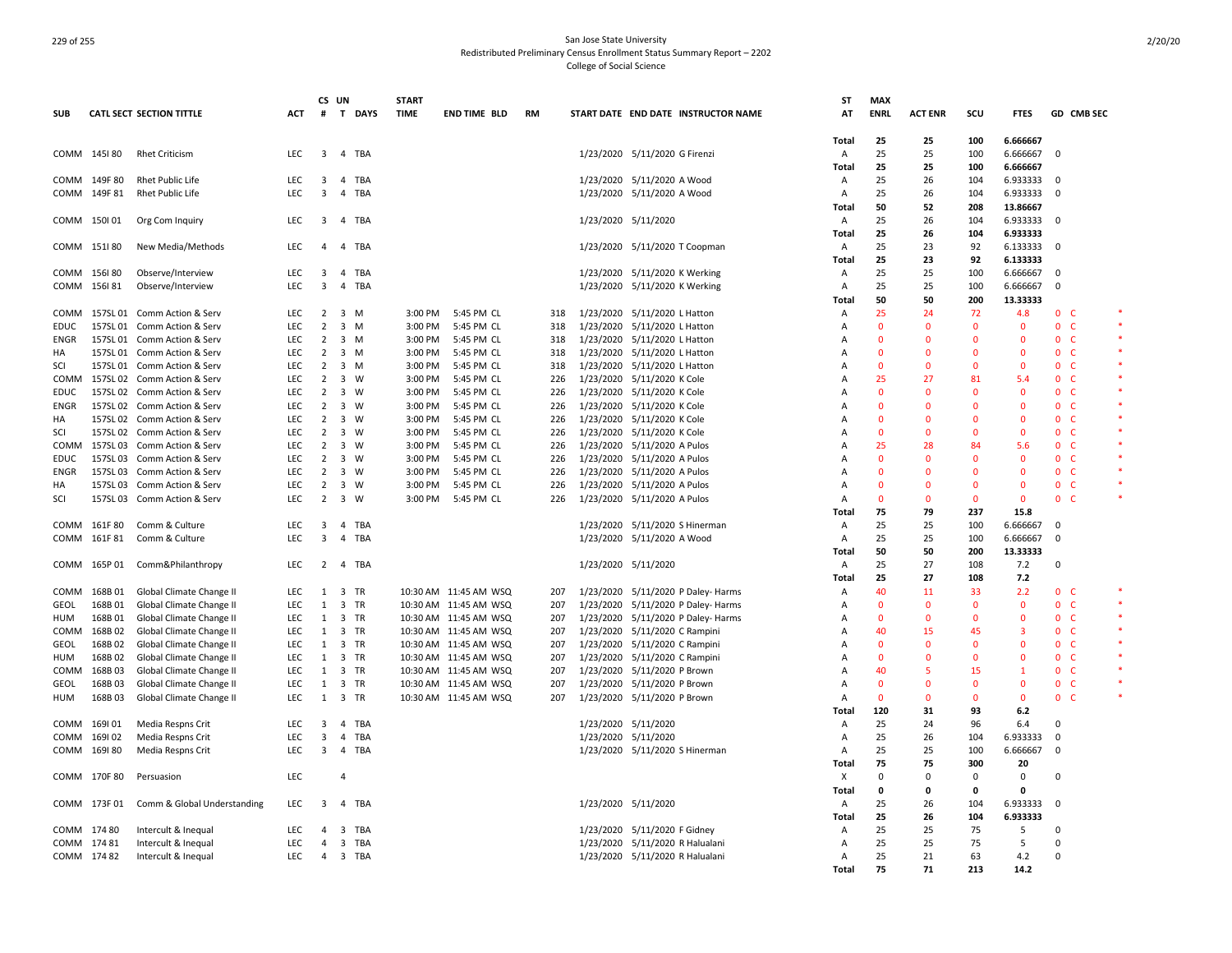|              |                 |                                          |                   | CS UN                   |                                | <b>START</b> |                     |           |                     |                                                                 | SΤ     | <b>MAX</b>     |                |                |                         |              |
|--------------|-----------------|------------------------------------------|-------------------|-------------------------|--------------------------------|--------------|---------------------|-----------|---------------------|-----------------------------------------------------------------|--------|----------------|----------------|----------------|-------------------------|--------------|
| <b>SUB</b>   |                 | <b>CATL SECT SECTION TITTLE</b>          | ACT               | #                       | T DAYS                         | <b>TIME</b>  | <b>END TIME BLD</b> | <b>RM</b> |                     | START DATE END DATE INSTRUCTOR NAME                             | AT     | <b>ENRL</b>    | <b>ACT ENR</b> | scu            | <b>FTES</b>             | GD CMB SEC   |
|              | COMM 175F 80    | Nonverbal Comm                           | LEC               | $\overline{3}$          | $\overline{4}$<br>TBA          |              |                     |           |                     | 1/23/2020 5/11/2020 M Sunseri                                   | A      | 25             | 26             | 104            | 6.933333                | $\Omega$     |
|              |                 |                                          |                   |                         |                                |              |                     |           |                     |                                                                 | Total  | 25             | 26             | 104            | 6.933333                |              |
|              | COMM 176P 01    | Comm & Gender                            | <b>LEC</b>        | $\overline{3}$          | 4 TBA                          |              |                     |           | 1/23/2020 5/11/2020 |                                                                 | Α      | 25             | 26             | 104            | 6.933333                | $\Omega$     |
|              |                 |                                          |                   |                         |                                |              |                     |           |                     |                                                                 | Total  | 25             | 26             | 104            | 6.933333                |              |
| COMM         | 178F 80         | Crit IC Comm                             | LEC               | $\overline{a}$          | TBA<br>$\overline{a}$          |              |                     |           |                     | 1/23/2020 5/11/2020 R Halualani                                 | Α      | 25             | 29             | 116            | 7.8                     | 1            |
|              |                 |                                          |                   | $\overline{a}$          |                                |              |                     |           |                     |                                                                 | Total  | 25<br>25       | 29             | 116<br>75      | 7.8                     | $\Omega$     |
| COMM<br>COMM | 179 80<br>17981 | Media & Resistance<br>Media & Resistance | <b>LEC</b><br>LEC | $\overline{4}$          | 3 TBA<br>3 TBA                 |              |                     |           |                     | 1/23/2020 5/11/2020 C Perez                                     | Α<br>Α | 25             | 25<br>25       | 75             | 5<br>5                  | $\Omega$     |
|              | COMM 17982      | Media & Resistance                       | <b>LEC</b>        | $\overline{4}$          | 3 TBA                          |              |                     |           |                     | 1/23/2020 5/11/2020 S Hinerman<br>1/23/2020 5/11/2020 T Coopman | A      | 25             | 24             | 72             | 4.8                     | $\Omega$     |
|              |                 |                                          |                   |                         |                                |              |                     |           |                     |                                                                 | Total  | 75             | 74             | 222            | 14.8                    |              |
| COMM         | 18001           | Individual Study                         | SUP               | 36                      | 1 TBA                          |              |                     |           |                     | 1/23/2020 5/11/2020 M Spangler                                  | A      | -5             | 2              | $\overline{2}$ | 0.133333                | $\Omega$     |
| COMM         | 18002           | <b>Individual Study</b>                  | SUP               | 36                      | $\overline{2}$<br>TBA          |              |                     |           |                     | 1/23/2020 5/11/2020 M Spangler                                  | A      | $\overline{3}$ | $\Omega$       | $\Omega$       | $\mathbf 0$             | $\Omega$     |
| COMM         | 18003           | Individual Study                         | SUP               | 36                      | $\overline{\mathbf{3}}$<br>TBA |              |                     |           | 1/23/2020 5/11/2020 |                                                                 | A      | 1              | $\Omega$       | $\Omega$       | $\mathbf 0$             | $\Omega$     |
| COMM         | 18004           | Individual Study                         | <b>SUP</b>        | 36                      | 2 TBA                          |              |                     |           |                     | 1/23/2020 5/11/2020 K Cole                                      | A      | 1              | $\mathbf{1}$   | $\overline{2}$ | 0.133333                | $\Omega$     |
| COMM         | 18005           | <b>Individual Study</b>                  | SUP               | 36                      | 1 TBA                          |              |                     |           | 1/23/2020 5/11/2020 |                                                                 | A      | $\mathbf{1}$   | $\Omega$       | $\Omega$       | $\mathbf 0$             | $\Omega$     |
| COMM         | 18006           | Individual Study                         | SUP               | 36                      | 1 TBA                          |              |                     |           | 1/23/2020 5/11/2020 |                                                                 | A      | $\mathbf{1}$   | $\Omega$       | $\Omega$       | $\mathbf 0$             | $\Omega$     |
| COMM         | 18007           | <b>Individual Study</b>                  | SUP               | 36                      | 2 TBA                          |              |                     |           | 1/23/2020 5/11/2020 |                                                                 | A      | $\mathbf{1}$   | $\Omega$       | $\Omega$       | $\mathbf 0$             | $\Omega$     |
|              |                 |                                          |                   |                         |                                |              |                     |           |                     |                                                                 | Total  | 13             | 3              | 4              | 0.266667                |              |
|              | COMM 181F80     | New Media/World                          | <b>LEC</b>        | $\overline{\mathbf{3}}$ | 4 TBA                          |              |                     |           |                     | 1/23/2020 5/11/2020 T Coopman                                   | Α      | 25             | 23             | 92             | 6.133333                | $\Omega$     |
|              |                 |                                          |                   |                         |                                |              |                     |           |                     |                                                                 | Total  | 25             | 23             | 92             | 6.133333                |              |
|              | COMM 182P 01    | Comm in Class Rm                         | <b>LEC</b>        | 3                       | TBA<br>$\overline{4}$          |              |                     |           | 1/23/2020 5/11/2020 |                                                                 | Α      | 25             | 27             | 108            | 7.2                     | $\Omega$     |
|              |                 |                                          |                   |                         |                                |              |                     |           |                     |                                                                 | Total  | 25             | 27             | 108            | 7.2                     |              |
|              | COMM 184 01     | <b>Directed Reading</b>                  | <b>SUP</b>        |                         | 36 1 TBA                       |              |                     |           |                     | 1/23/2020 5/11/2020 M Spangler                                  | A      | 5              | $\mathbf{1}$   | 1              | 0.066667                | $\Omega$     |
| COMM         | 18402           | <b>Directed Reading</b>                  | <b>SUP</b>        | 36                      | 2<br>TBA                       |              |                     |           | 1/23/2020           | 5/11/2020 M Spangler                                            | A      | 5              | 0              | $\Omega$       | 0                       | $\Omega$     |
|              |                 |                                          |                   |                         |                                |              |                     |           |                     |                                                                 | Total  | 10             | $\mathbf{1}$   | 1              | 0.066667                |              |
| COMM         | 19001           | Act Proj in Speech                       | SUP               | 36                      | 1 TBA                          |              |                     |           |                     | 1/23/2020 5/11/2020 J Morrison                                  | A      | 5              | $\Omega$       | $\Omega$       | $\mathbf 0$             | $\Omega$     |
| COMM         | 19002           | Act Proj in Speech                       | <b>SUP</b>        | 36                      | 2 TBA                          |              |                     |           |                     | 1/23/2020 5/11/2020 J Morrison                                  | A      | 5              | $\overline{2}$ | $\Delta$       | 0.266667                | $\Omega$     |
| COMM         | 19003           | Act Proj in Speech                       | <b>SUP</b>        | 36                      | $\overline{\mathbf{3}}$<br>TBA |              |                     |           |                     | 1/23/2020 5/11/2020 J Morrison                                  | A      | 5              | O              | $\Omega$       | 0                       | $\Omega$     |
| COMM         | 19004           | Act Proj in Speech                       | SUP               | 36                      | 4 TBA                          |              |                     |           |                     | 1/23/2020 5/11/2020 J Morrison                                  | A      | 10             | $\Omega$       | $\Omega$       | $\Omega$                | $\Omega$     |
| COMM         | 190 05          | Act Proj in Speech                       | SUP               | 36                      | $5\overline{5}$<br>TBA         |              |                     |           |                     | 1/23/2020 5/11/2020 J Morrison                                  | Α      | -5             | $\Omega$       | $\Omega$       | $\Omega$                | $\Omega$     |
| COMM         | 190 06          | Act Proj in Speech                       | SUP               | 36                      | 6<br>TBA                       |              |                     |           |                     | 1/23/2020 5/11/2020 J Morrison                                  | A      | -5             | $\Omega$       | $\Omega$       | $\mathbf 0$             | $\Omega$     |
|              |                 |                                          |                   |                         |                                |              |                     |           |                     |                                                                 | Total  | 35             | $\mathbf{2}$   | 4              | 0.266667                |              |
|              | COMM 191A01     | Foren Act Debate                         | <b>SUP</b>        |                         | 36 1 TBA                       |              |                     |           |                     | 1/23/2020 5/11/2020 K Yee                                       | Α      | 45             | 68             | 68             | 4.533333                | $\Omega$     |
|              |                 |                                          |                   |                         |                                |              |                     |           |                     |                                                                 | Total  | 45             | 68             | 68             | 4.533333                |              |
| COMM         | 191B01          | Ind Evnts Plat Spk                       | SUP               | 36                      | 1 TBA                          |              |                     |           |                     | 1/23/2020 5/11/2020 T Lim                                       | Α      | 45             | 45             | 45             | $\overline{\mathbf{3}}$ | $\Omega$     |
|              |                 |                                          |                   |                         |                                |              |                     |           |                     |                                                                 | Total  | 45             | 45             | 45             | 3                       |              |
| COMM         |                 | 191C 01 Ind Evnts Oral Int               | SUP               |                         | 36 1 TBA                       |              |                     |           |                     | 1/23/2020 5/11/2020 T Lim                                       | Α      | 30             | 30             | 30             | $\overline{2}$          | $\Omega$     |
|              |                 |                                          |                   |                         |                                |              |                     |           |                     |                                                                 | Total  | 30             | 30             | 30             | $\overline{2}$          |              |
| COMM         | 191J 01         | Speech Judging                           | SUP               | 36                      | 1 TBA                          |              |                     |           |                     | 1/23/2020 5/11/2020 S Laczko                                    | Α      | 45             | 25             | 25             | 1.666667                | $\Omega$     |
|              |                 |                                          |                   |                         |                                |              |                     |           |                     |                                                                 | Total  | 45             | 25             | 25             | 1.666667                |              |
| COMM         | 19801           | Comm Applied Activity                    | <b>SUP</b>        | 36                      | 1 TBA                          |              |                     |           |                     | 1/23/2020 5/11/2020 R Cnudde                                    | Α      | 30             | 27             | 27             | 1.816667                | $\mathbf{1}$ |
| COMM         | 19802           | Comm Applied Activity                    | <b>SUP</b>        | 36                      | $\overline{2}$<br>TBA          |              |                     |           | 1/23/2020           | 5/11/2020 R Cnudde                                              | A      | 10             | 10             | 20             | 1.333333                | $\Omega$     |
| COMM         | 19803           | Comm Applied Activity                    | <b>SUP</b>        | 36                      | 1<br>TBA                       |              |                     |           |                     | 1/23/2020 5/11/2020 J Morrison                                  | A      | 30             | 3              | 3              | 0.2                     | $\Omega$     |
| COMM         | 19804           | Comm Applied Activity                    | SUP               | 36                      | 2 TBA                          |              |                     |           |                     | 1/23/2020 5/11/2020 J Morrison                                  | A      | 10             | 14             | 28             | 1.866667                | $\Omega$     |
| COMM         | 198 05          | Comm Applied Activity                    | SUP               | 36                      | 1<br>TBA                       |              |                     |           |                     | 1/23/2020 5/11/2020 M Spangler                                  | A      | 15             | 34             | 34             | 2.266667                | $\Omega$     |
| COMM         | 198 06          | Comm Applied Activity                    | SUP               | 36                      | 2 TBA                          |              |                     |           |                     | 1/23/2020 5/11/2020 M Spangler                                  | A      | 5              | 6              | 12             | 0.8                     | $\Omega$     |
| COMM         | 19807           | Comm Applied Activity                    | <b>SUP</b>        | 36                      | TBA<br>1                       |              |                     |           |                     | 1/23/2020 5/11/2020 S Laczko                                    | A      | 5              | 14             | 14             | 0.933333                | $\Omega$     |
| COMM         | 19808           | Comm Applied Activity                    | SUP               | 36                      | 2 TBA                          |              |                     |           |                     | 1/23/2020 5/11/2020 S Laczko                                    | Α      | 5              | 8              | 16             | 1.066667                | $\Omega$     |
|              |                 |                                          |                   |                         |                                |              |                     |           |                     |                                                                 | Total  | 110            | 116            | 154            | 10.28333                |              |
| COMM         | 199C 01         | Senior Seminar                           | LEC               | 3                       | TBA<br>4                       |              |                     |           | 1/23/2020 5/11/2020 |                                                                 | Α      | 25             | 26             | 104            | 6.933333                | $\Omega$     |
| COMM         | 199C 02         | Senior Seminar                           | LEC               | 3                       | TBA<br>4                       |              |                     |           | 1/23/2020 5/11/2020 |                                                                 | A      | 25             | 26             | 104            | 6.933333                | $\Omega$     |
| COMM         | 199C 80         | Senior Seminar                           | LEC               | 3                       | $\overline{4}$<br>TBA          |              |                     |           |                     | 1/23/2020 5/11/2020 B Brockmann                                 | A      | 25             | 25             | 100            | 6.666667                | $\Omega$     |
| COMM         | 199C 81         | Senior Seminar                           | LEC               | 3                       | 4<br>TBA                       |              |                     |           |                     | 1/23/2020 5/11/2020 B Brockmann                                 | A      | 25             | 24             | 96             | 6.4                     | $\Omega$     |
| COMM         | 199C 82         | Senior Seminar                           | LEC               | 3                       | 4<br>TBA                       |              |                     |           |                     | 1/23/2020 5/11/2020 S Coopman                                   | A      | 25             | 26             | 104            | 6.933333                | $\Omega$     |
|              | COMM 199C 83    | Senior Seminar                           | LEC               | $\overline{3}$          | 4 TBA                          |              |                     |           |                     | 1/23/2020 5/11/2020 M Sunseri                                   | A      | 25             | 26             | 104            | 6.933333                | $\Omega$     |
|              |                 |                                          |                   |                         |                                |              |                     |           |                     |                                                                 | Total  | 150            | 153            | 612            | 40.8                    |              |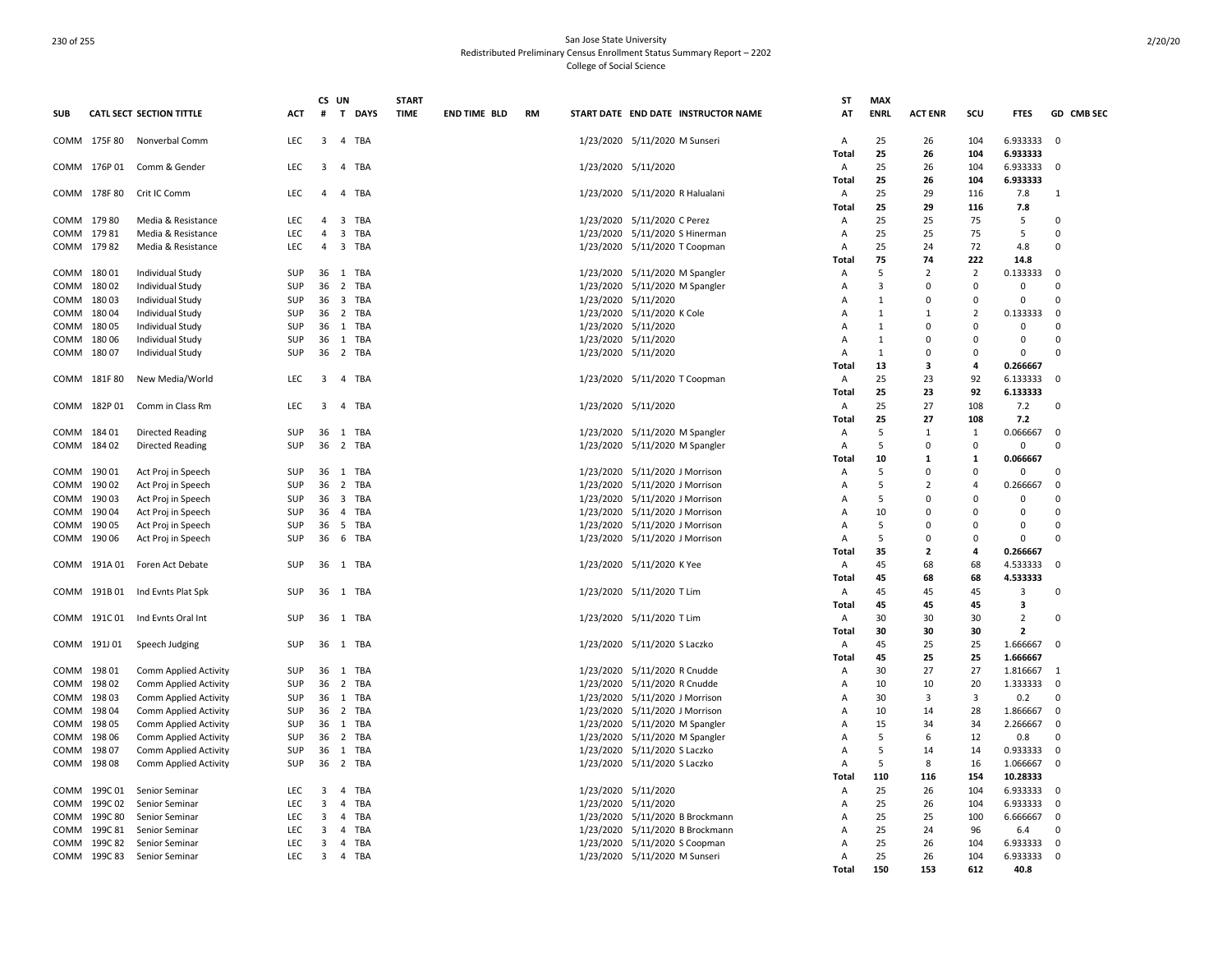|            |             |                                 |            | CS UN |                         |            | <b>START</b> |                     |           |     |                     |                                     |                                    | SΤ    | <b>MAX</b>     |                |                |             |                          |        |
|------------|-------------|---------------------------------|------------|-------|-------------------------|------------|--------------|---------------------|-----------|-----|---------------------|-------------------------------------|------------------------------------|-------|----------------|----------------|----------------|-------------|--------------------------|--------|
| <b>SUB</b> |             | <b>CATL SECT SECTION TITTLE</b> | <b>ACT</b> |       |                         | # T DAYS   | <b>TIME</b>  | <b>END TIME BLD</b> | <b>RM</b> |     |                     | START DATE END DATE INSTRUCTOR NAME |                                    | AT    | <b>ENRL</b>    | <b>ACT ENR</b> | scu            | <b>FTES</b> | GD CMB SEC               |        |
|            | COMM 20101  | Comm Methodologies              | SEM        | 5     | $\overline{\mathbf{3}}$ | R          | 6:00 PM      | 8:45 PM HGH         |           | 225 |                     | 1/23/2020 5/11/2020 M Haverfield    |                                    | Α     | 15             | 16             | 48             | $\Delta$    | 16                       |        |
|            |             |                                 |            |       |                         |            |              |                     |           |     |                     |                                     |                                    | Total | 15             | 16             | 48             | 4           |                          |        |
| COMM       | 231R01      | <b>Present Aesthetics</b>       | <b>SEM</b> | -5    | $\overline{4}$          | TBA        |              |                     |           |     | 1/23/2020 5/11/2020 |                                     |                                    | A     | 15             | 10             | 40             | 3.266667    | $9-$                     |        |
| TA         | 231R01      | <b>Present Aesthetics</b>       | <b>SEM</b> | -5    |                         | 4 TBA      |              |                     |           |     | 1/23/2020 5/11/2020 |                                     |                                    | A     | $\Omega$       | 0              | $\mathbf{0}$   | $\mathbf 0$ | 0 <sub>c</sub>           | $\ast$ |
|            |             |                                 |            |       |                         |            |              |                     |           |     |                     |                                     |                                    | Total | 15             | 10             | 40             | 3.266667    |                          |        |
| COMM       | 255R 01     | Sem Comm Theory                 | SEM        | -5    |                         | 4 TBA      |              |                     |           |     | 1/23/2020 5/11/2020 |                                     |                                    | Α     | 15             | 16             | 64             | 5.333333 16 |                          |        |
|            |             |                                 |            |       |                         |            |              |                     |           |     |                     |                                     |                                    | Total | 15             | 16             | 64             | 5.333333    |                          |        |
| COMM       | 28001       | Independent Study               | SUP        | 25    |                         | 1 TBA      |              |                     |           |     |                     | 1/23/2020 5/11/2020 M Spangler      |                                    | A     | 5              | 3              | 3              | 0.25        | 3                        |        |
| COMM       | 28002       | Independent Study               | SUP        | 25    | $\overline{2}$          | <b>TBA</b> |              |                     |           |     |                     | 1/23/2020 5/11/2020 R Halualani     |                                    | A     | 5              | 1              | $\overline{2}$ | 0.166667    | $\overline{\phantom{0}}$ |        |
| COMM       | 28003       | Independent Study               | <b>SUP</b> | 25    |                         | 3 TBA      |              |                     |           |     |                     | 1/23/2020 5/11/2020 M Spangler      |                                    | A     | .5             | 1              | $\overline{3}$ | 0.2         | $\mathbf 0$              |        |
| COMM       | 28004       | Independent Study               | <b>SUP</b> | 25    |                         | 3 TBA      |              |                     |           |     | 1/23/2020           | 5/11/2020 M Haverfield              |                                    | A     | 3              | 1              | 3              | 0.25        | 1                        |        |
| COMM       | 28005       | Independent Study               | SUP        | 25    |                         | 3 TBA      |              |                     |           |     | 1/23/2020 5/11/2020 |                                     |                                    | A     | $\overline{2}$ | $\Omega$       | 0              | 0           | $\Omega$                 |        |
| COMM       | 28006       | Independent Study               | SUP        | 25    |                         | 1 TBA      |              |                     |           |     |                     | 1/23/2020 5/11/2020 S Coopman       |                                    | A     | .5             | 1              | 0              | 0.083333    | -1                       |        |
| COMM       | 28007       | Independent Study               | SUP        | 25    |                         | 2 TBA      |              |                     |           |     |                     | 1/23/2020 5/11/2020 M Haverfield    |                                    | A     | 5              | 1              | 0              | 0.166667    | $\overline{\phantom{0}}$ |        |
| COMM       | 28008       | Independent Study               | SUP        | 25    |                         | 1 TBA      |              |                     |           |     |                     | 1/23/2020 5/11/2020 M Haverfield    |                                    | A     | .5             | 0              | 0              | 0           | 0                        |        |
|            |             |                                 |            |       |                         |            |              |                     |           |     |                     |                                     |                                    | Total | 35             | 8              | 11             | 1.116667    |                          |        |
| COMM       | 285B01      | TA Practicum II                 | <b>SUP</b> | 25    |                         | 2 TBA      |              |                     |           |     |                     | 1/23/2020 5/11/2020 T Hart          |                                    | A     | 15             | 6              | 12             | 1           | -6                       |        |
|            |             |                                 |            |       |                         |            |              |                     |           |     |                     |                                     |                                    | Total | 15             | 6              | 12             | 1           |                          |        |
| COMM       | 29101       | Grad Internship                 | SUP        | 25    |                         | 1 TBA      |              |                     |           |     |                     | 1/23/2020 5/11/2020 J Morrison      |                                    | A     | .5             | $\mathbf{1}$   | 1              | 0.083333 1  |                          |        |
| COMM       | 29102       | Grad Internship                 | SUP        | 25    |                         | 2 TBA      |              |                     |           |     |                     | 1/23/2020 5/11/2020 J Morrison      |                                    | A     | 5              | $\Omega$       | 0              | 0           | $\Omega$                 |        |
| COMM       | 29103       | Grad Internship                 | SUP        | 25    |                         | 3 TBA      |              |                     |           |     |                     | 1/23/2020 5/11/2020 J Morrison      |                                    | A     | 5              | -1             | 3              | 0.25        | $\mathbf{1}$             |        |
|            | COMM 29104  | Grad Internship                 | SUP        | 25    |                         | 4 TBA      |              |                     |           |     |                     | 1/23/2020 5/11/2020 J Morrison      |                                    | Α     | .5             | 0              | 0              | 0           | $\Omega$                 |        |
|            |             |                                 |            |       |                         |            |              |                     |           |     |                     |                                     |                                    | Total | 20             | 2              | 4              | 0.333333    |                          |        |
| COMM       | 295R 01     | Top in Comm Studie              | LEC.       | 3     | 4                       | TBA        |              |                     |           |     | 1/23/2020 5/11/2020 |                                     |                                    | Α     | 15             | 16             | 64             | 5.2         | 14                       |        |
|            |             |                                 |            |       |                         |            |              |                     |           |     |                     |                                     |                                    | Total | 15             | 16             | 64             | 5.2         |                          |        |
| COMM       | 29801       | Master's Project                | SUP        | 25    |                         | 1 TBA      |              |                     |           |     |                     | 1/23/2020 5/11/2020 K McConnell     |                                    | A     | 5              | $\Omega$       | $\Omega$       | 0           | $\Omega$                 |        |
| COMM       | 29802       | Master's Project                | SUP        | 25    |                         | 2 TBA      |              |                     |           |     |                     | 1/23/2020 5/11/2020 K McConnell     |                                    | A     | 25             | $\Omega$       | 0              | $\Omega$    | $\Omega$                 |        |
| COMM       | 29803       | Master's Project                | SUP        | 25    |                         | 4 TBA      |              |                     |           |     |                     | 1/23/2020 5/11/2020 K McConnell     |                                    | A     | 1              | $\Omega$       | $\Omega$       | $\Omega$    | $\Omega$                 |        |
|            | COMM 298 04 | Master's Project                | <b>SUP</b> | 25    |                         | 4 TBA      |              |                     |           |     |                     | 1/23/2020 5/11/2020 K McConnell     |                                    | Α     | 1              | 3              | 12             | 1           | 3                        |        |
|            |             |                                 |            |       |                         |            |              |                     |           |     |                     |                                     |                                    | Total | 32             | 3              | 12             | 1           |                          |        |
| COMM       | 29901       | Master's Thesis                 | <b>SUP</b> | 25    | 1                       | TBA        |              |                     |           |     |                     | 1/23/2020 5/11/2020 K McConnell     |                                    | A     | 5              | $\Omega$       | 0              | 0           | $\Omega$                 |        |
| COMM       | 29902       | Master's Thesis                 | <b>SUP</b> | 25    | 2                       | TBA        |              |                     |           |     | 1/23/2020 5/11/2020 |                                     |                                    | A     | .5             | $\Omega$       | 0              | 0           | 0                        |        |
| COMM       | 29903       | Master's Thesis                 | <b>SUP</b> | 25    |                         | 3 TBA      |              |                     |           |     | 1/23/2020 5/11/2020 |                                     |                                    | A     | 3              | $\Omega$       | $\Omega$       | 0           | 0                        |        |
| COMM       | 29904       | Master's Thesis                 | SUP        | 25    | 4                       | TBA        |              |                     |           |     | 1/23/2020 5/11/2020 |                                     |                                    | A     | .5             | $\Omega$       | 0              | 0           | 0                        |        |
|            | COMM 299 05 | Master's Thesis                 | <b>SUP</b> | 25    |                         | 6 TBA      |              |                     |           |     | 1/23/2020 5/11/2020 |                                     |                                    | A     | 3              | $\Omega$       | 0              | 0           | $\Omega$                 |        |
|            |             |                                 |            |       |                         |            |              |                     |           |     |                     |                                     |                                    | Total | 21             | 0              | $\mathbf{0}$   | 0           |                          |        |
|            |             |                                 |            |       |                         |            |              |                     |           |     |                     |                                     | <b>Communication Studies Total</b> |       | 5022           | 4661           | 14152          | 947.8667    |                          |        |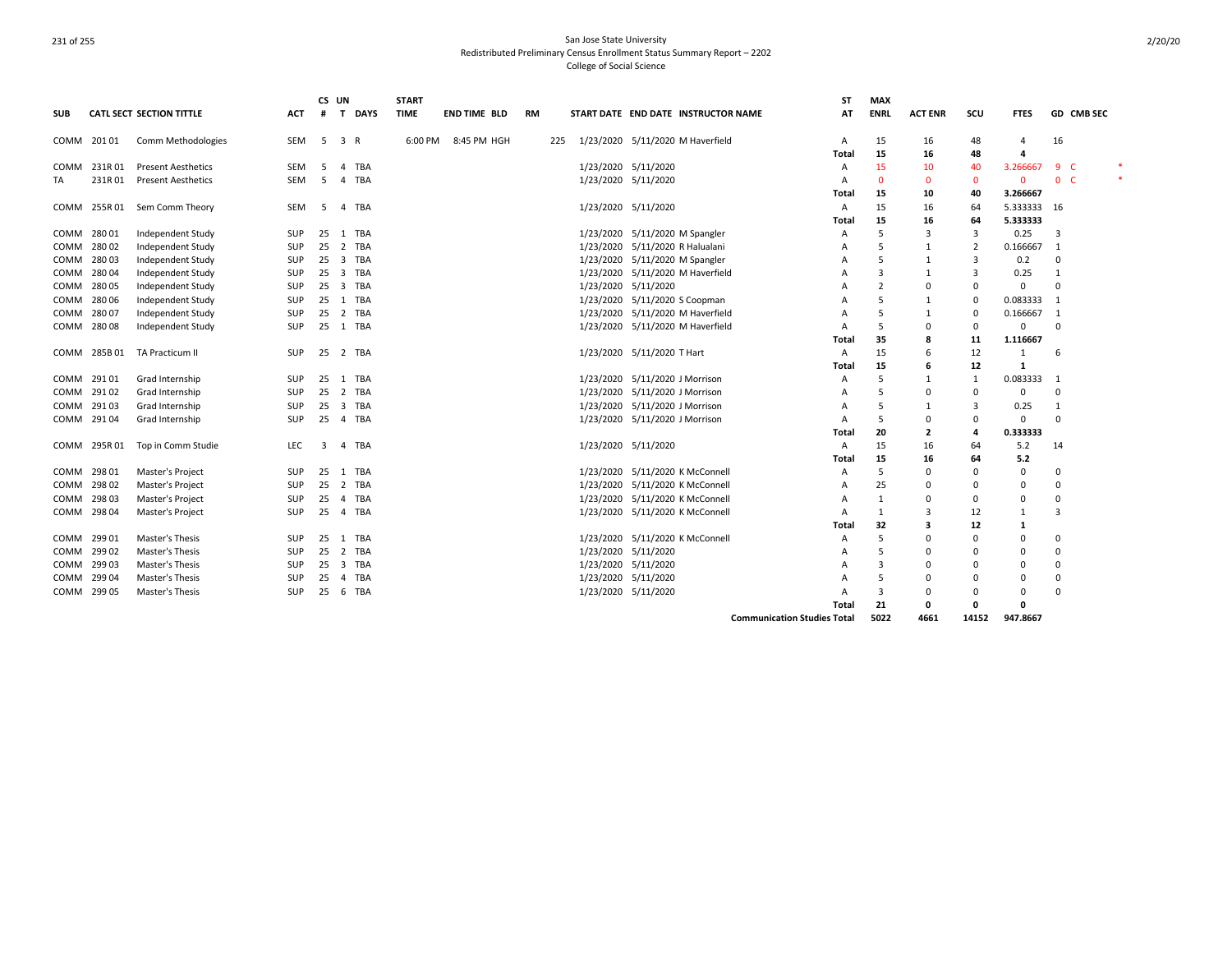|                  |                  |                                 |            | CS UN          |                          | <b>START</b> |                     |               |                                     | ST             | <b>MAX</b>  |                |           |                      |              |
|------------------|------------------|---------------------------------|------------|----------------|--------------------------|--------------|---------------------|---------------|-------------------------------------|----------------|-------------|----------------|-----------|----------------------|--------------|
| <b>SUB</b>       |                  | <b>CATL SECT SECTION TITTLE</b> | <b>ACT</b> | #              | T DAYS                   | <b>TIME</b>  | <b>END TIME BLD</b> | <b>RM</b>     | START DATE END DATE INSTRUCTOR NAME | AT             | <b>ENRL</b> | <b>ACT ENR</b> | scu       | <b>FTES</b>          | GD CMB SEC   |
| <b>Economics</b> |                  |                                 |            |                |                          |              |                     |               |                                     |                |             |                |           |                      |              |
| <b>ECON</b>      | 1A 02            | Prin of Econ                    | LEC        | $\overline{2}$ | $\overline{4}$<br>TBA    |              |                     |               | 1/23/2020 5/11/2020                 | $\overline{A}$ | 40          | 34             | 136       | 9.066667             | 0            |
| ECON             | 1A03             | Prin of Econ                    | LEC        | 2              | $\overline{4}$<br>TBA    |              |                     |               | 1/23/2020 5/11/2020                 | Α              | 40          | 37             | 148       | 9.866667             | $\Omega$     |
| <b>ECON</b>      | 1A 05            | Prin of Econ                    | LEC        | $\overline{2}$ | $\overline{4}$<br>TBA    |              |                     |               | 1/23/2020 5/11/2020                 | Α              | 40          | 37             | 148       | 9.866667             | $\Omega$     |
| <b>ECON</b>      | 1A 06            | Prin of Econ                    | <b>LEC</b> | 2              | $\overline{4}$<br>TBA    |              |                     |               | 1/23/2020 5/11/2020                 | $\overline{A}$ | 40          | 48             | 192       | 12.8                 | $\Omega$     |
| <b>ECON</b>      | 1A43             | Prin of Econ                    | LEC        | $\overline{2}$ | $\overline{4}$<br>TBA    |              | OFF                 | <b>CAMPUS</b> | 1/23/2020 5/11/2020 A Hajikhameneh  | Α              | 50          | 150            | 600       | 40                   | $\Omega$     |
| <b>ECON</b>      | 1A 60            | Prin of Econ                    | <b>LEC</b> | 2              | $\overline{4}$<br>TBA    |              |                     |               | 1/23/2020 5/11/2020                 | $\overline{A}$ | 115         | 81             | 324       | 21.6                 | $\Omega$     |
| <b>FCON</b>      | 1A 61            | Prin of Econ                    | <b>LEC</b> | $\overline{2}$ | $\overline{4}$<br>TBA    |              |                     |               | 1/23/2020 5/11/2020                 | Α              | 40          | 40             | 160       | 10.66667             | $\Omega$     |
| <b>ECON</b>      | 1A 62            | Prin of Econ                    | <b>LEC</b> | 2              | 4<br>TBA                 |              |                     |               | 1/23/2020 5/11/2020                 | $\overline{A}$ | 40          | 23             | 92        | 6.133333             | $\Omega$     |
|                  |                  |                                 | LEC        | $\overline{2}$ | $\overline{4}$<br>TBA    |              |                     |               |                                     |                | 40          | 41             | 164       | 10.93333             | $\Omega$     |
| <b>ECON</b>      | 1A 63            | Prin of Econ                    |            |                |                          |              |                     |               | 1/23/2020 5/11/2020                 | Α              |             |                |           |                      | $\Omega$     |
| <b>ECON</b>      | 1A 64            | Prin of Econ                    | <b>LEC</b> | 2              | TBA<br>$\overline{4}$    |              |                     |               | 1/23/2020 5/11/2020                 | Α              | 40          | 40             | 160       | 10.66667             |              |
| <b>ECON</b>      | 1A 65            | Prin of Econ                    | LEC        | $\overline{2}$ | $\overline{4}$<br>TBA    |              |                     |               | 1/23/2020 5/11/2020                 | Α              | 40          | 31             | 124       | 8.266667             | 0            |
| <b>ECON</b>      | 1A 80            | Prin of Econ                    | LEC        | $\overline{2}$ | $\overline{4}$<br>TBA    |              |                     |               | 1/23/2020 5/11/2020 B Hurst         | Α              | 40          | 40             | 160       | 10.66667             | $\Omega$     |
| <b>ECON</b>      | 1A 81            | Prin of Econ                    | LEC        |                | $\overline{4}$           |              |                     |               |                                     | X              | 0           | $\mathbf 0$    | 0         | 0                    | $\Omega$     |
| ECON             | 1B01             | Prin of Econ                    | LEC        | 2              | $\overline{4}$<br>TBA    |              |                     |               | 1/23/2020 5/11/2020                 | A              | 40          | 40             | 160       | 10.66667             | $\Omega$     |
| <b>ECON</b>      | 1B02             | Prin of Econ                    | LEC        | $\overline{2}$ | $\overline{4}$<br>TBA    |              |                     |               | 1/23/2020 5/11/2020                 | Α              | 40          | 45             | 180       | 12                   | $\Omega$     |
| ECON             | 1B03             | Prin of Econ                    | LEC        | 2              | $\overline{4}$<br>TBA    |              |                     |               | 1/23/2020 5/11/2020                 | A              | 40          | 42             | 168       | 11.26667             | $\mathbf{1}$ |
| <b>ECON</b>      | 1B44             | Prin of Econ                    | LEC        | $\overline{2}$ | $\overline{4}$<br>TBA    |              | OFF                 | CAMPUS        | 1/23/2020 5/11/2020                 | Α              | 50          | 0              | 0         | 0                    | $\Omega$     |
| <b>ECON</b>      | 1B <sub>60</sub> | Prin of Econ                    | <b>LEC</b> | 2              | 4<br>TBA                 |              |                     |               | 1/23/2020 5/11/2020                 | Α              | 115         | 117            | 468       | 31.2                 | $\Omega$     |
| <b>ECON</b>      | 1B 61            | Prin of Econ                    | LEC        |                | $\overline{4}$           |              |                     |               |                                     | х              | 0           | 0              | 0         | 0                    | $\Omega$     |
| ECON             | 1B <sub>63</sub> | Prin of Econ                    | <b>LEC</b> | 2              | $\overline{4}$<br>TBA    |              |                     |               | 1/23/2020 5/11/2020                 | Α              | 40          | 47             | 188       | 12.53333             | $\Omega$     |
| <b>ECON</b>      | 1B 64            | Prin of Econ                    | LEC        | $\overline{2}$ | $\overline{4}$<br>TBA    |              |                     |               | 1/23/2020 5/11/2020                 | Α              | 40          | 41             | 164       | 10.93333             | $\Omega$     |
| <b>ECON</b>      | 1B <sub>65</sub> | Prin of Econ                    | <b>LEC</b> | 2              | $\overline{4}$<br>TBA    |              |                     |               | 1/23/2020 5/11/2020                 | $\overline{A}$ | 40          | 42             | 168       | 11.2                 | $\Omega$     |
| <b>ECON</b>      | 1B 80            | Prin of Econ                    | LEC        | $\overline{2}$ | $\overline{4}$<br>TBA    |              |                     |               | 1/23/2020 5/11/2020 N Norton        | Α              | 40          | 34             | 136       | 9.066667             | $\Omega$     |
| <b>ECON</b>      | 1B 81            | Prin of Econ                    | <b>LEC</b> |                | $\overline{4}$           |              |                     |               |                                     | X              | $\Omega$    | 0              | 0         | $\mathbf 0$          | $\Omega$     |
| ECON             | 1B82             | Prin of Econ                    | <b>LEC</b> | $\overline{2}$ | $\overline{4}$<br>TBA    |              |                     |               | 1/23/2020 5/11/2020 N Norton        | $\overline{A}$ | 40          | 39             | 156       | 10.4                 | $\Omega$     |
| <b>ECON</b>      | 1B83             | Prin of Econ                    | <b>LEC</b> | 2              | $\overline{4}$<br>TBA    |              |                     |               | 1/23/2020 5/11/2020 J Linford       | Α              | 40          | 39             | 156       | 10.4                 | $\Omega$     |
| <b>ECON</b>      | 1B 99            | Prin of Econ                    | <b>LEC</b> | $\overline{2}$ | $\overline{4}$<br>TBA    |              |                     |               | 1/23/2020 5/11/2020 N Norton        | A              | 40          | 35             | 140       | 9.4                  | $\mathbf{1}$ |
|                  |                  |                                 |            |                |                          |              |                     |               |                                     | Total          | 1130        | 1123           | 4492      | 299.6                |              |
| ECON             | 2A 80            | Macro Online Lab                | ACT        |                | 8 1 TBA                  |              |                     |               | 1/23/2020 5/11/2020 A Hajikhameneh  | A              | 50          | 44             | 44        | 2.933333             | $\mathbf 0$  |
|                  |                  |                                 |            |                |                          |              |                     |               |                                     | Total          | 50          | 44             | 44        | 2.933333             |              |
| ECON             | 2B 80            | Micro Online Lab                | <b>ACT</b> | 8              | 1 TBA                    |              |                     |               | 1/23/2020 5/11/2020 P Lombardi      | Α              | 50          | 50             | 50        | 3.333333             | $\mathbf 0$  |
|                  |                  |                                 |            |                |                          |              |                     |               |                                     | Total          | 50          | 50             | 50        | 3.333333             |              |
| <b>ECON</b>      | 2C 80            | Stats Lab                       | LAB        |                | 15 1 TBA                 |              |                     |               | 1/23/2020 5/11/2020 J Rietz         | A              | 40          | 24             | 24        | 1.6                  | 0            |
|                  |                  |                                 |            |                |                          |              |                     |               |                                     | Total          | 40          | 24             | 24        | 1.6                  |              |
| ECON             | 301              | <b>Econ Statistics</b>          | <b>SEM</b> | -5             | 4<br>МW                  | 1:30 PM      | 2:45 PM DMH         | 161           | 1/23/2020 5/11/2020 T Means         | Α              | 40          | 31             | 93        | 8.266667             | $\Omega$     |
| <b>ECON</b>      | 302              | <b>Econ Statistics</b>          | LAB        | 15             | $\mathbf{0}$<br>TBA      |              |                     |               | 1/23/2020 5/11/2020                 | Α              | 40          | 31             | 31        | 0                    | $\Omega$     |
| ECON             | 303              | <b>Econ Statistics</b>          | SEM        | -5             | $\overline{4}$<br>$\top$ | 6:30 PM      | 9:15 PM HGH         | 116           | 1/23/2020 5/11/2020 G Hanle         | Α              | 40          | 28             | 84        | 7.466667             | 0            |
| <b>ECON</b>      | 304              | <b>Econ Statistics</b>          | LAB        | 15             | $\mathsf{O}$<br>TBA      |              |                     |               | 1/23/2020 5/11/2020 G Hanle         | Α              | 40          | 28             | 28        | 0                    | $\Omega$     |
|                  |                  |                                 |            |                |                          |              |                     |               |                                     |                |             |                |           |                      |              |
| <b>ECON</b>      |                  | 100W 01 Wrtg Wsh/Econ Reps      | SEM        | $\overline{4}$ | 4 TBA                    |              |                     |               | 1/23/2020 5/11/2020                 | Total          | 160<br>25   | 118<br>20      | 236<br>80 | 15.73333<br>5.333333 | $\Omega$     |
|                  |                  |                                 |            |                |                          |              |                     |               |                                     | A              |             |                |           |                      | $\Omega$     |
| ECON             |                  | 100W 02 Wrtg Wsh/Econ Reps      | SEM        | $\overline{a}$ | $\overline{4}$<br>TBA    |              |                     |               | 1/23/2020 5/11/2020                 | Α              | 25          | 20             | 80        | 5.333333             |              |
| <b>ECON</b>      |                  | 100W 03 Wrtg Wsh/Econ Reps      | SEM        | $\overline{4}$ | $\overline{4}$<br>TBA    |              |                     |               | 1/23/2020 5/11/2020                 | $\overline{A}$ | 25          | 23             | 92        | 6.133333             | $\Omega$     |
| <b>ECON</b>      |                  | 100W 04 Wrtg Wsh/Econ Reps      | <b>SEM</b> |                | $\overline{4}$           |              |                     |               |                                     | X              | 0           | 0              | 0         | $\mathbf 0$          | $\Omega$     |
| <b>ECON</b>      |                  | 100W 05 Wrtg Wsh/Econ Reps      | <b>SEM</b> | $\overline{4}$ | 4 TBA                    |              |                     |               | 1/23/2020 5/11/2020                 | $\overline{A}$ | 25          | 11             | 44        | 2.933333             | $\Omega$     |
|                  |                  |                                 |            |                |                          |              |                     |               |                                     | Total          | 100         | 74             | 296       | 19.73333             |              |
| <b>ECON</b>      | 101 01           | Micr-Econ Analysis              | SEM        | 5              | $\overline{4}$<br>TBA    |              |                     |               | 1/23/2020 5/11/2020                 | Α              | 40          | 40             | 160       | 10.66667             | $\Omega$     |
| <b>ECON</b>      | 10102            | Micr-Econ Analysis              | SEM        | 5              | 4 TBA                    |              |                     |               | 1/23/2020 5/11/2020                 | Α              | 40          | 37             | 148       | 9.866667             | 0            |
|                  |                  |                                 |            |                |                          |              |                     |               |                                     | Total          | 80          | 77             | 308       | 20.53333             |              |
| ECON             | 102 01           | Macr-Econ Analysis              | SEM        | 5              | $\overline{4}$<br>TBA    |              |                     |               | 1/23/2020 5/11/2020                 | Α              | 40          | 38             | 152       | 10.13333             | 0            |
| <b>ECON</b>      | 102 02           | Macr-Econ Analysis              | SEM        | 5              | $\overline{4}$<br>TBA    |              |                     |               | 1/23/2020 5/11/2020                 | Α              | 40          | 42             | 168       | 11.2                 | $\Omega$     |
|                  |                  |                                 |            |                |                          |              |                     |               |                                     | Total          | 80          | 80             | 320       | 21.33333             |              |
| <b>ECON</b>      | 103 01           | Econometrics                    | LEC        | $\mathcal{L}$  | 4 TBA                    |              |                     |               | 1/23/2020 5/11/2020                 | A              | 40          | 29             | 87        | 7.733333             | 0            |
| ECON             | 103 02           | Econometrics                    | <b>LEC</b> | 2              | 4 MW                     | 1:30 PM      | 2:45 PM DMH         | 166           | 1/23/2020 5/11/2020 M Holian        | Α              | 40          | 27             | 81        | 7.2                  | $\Omega$     |
| <b>ECON</b>      | 103 80           | Econometrics                    | ACT        |                | 13 0 TBA                 |              |                     |               | 1/23/2020 5/11/2020                 | Α              | 40          | 29             | 29        | $\mathbf 0$          | $\Omega$     |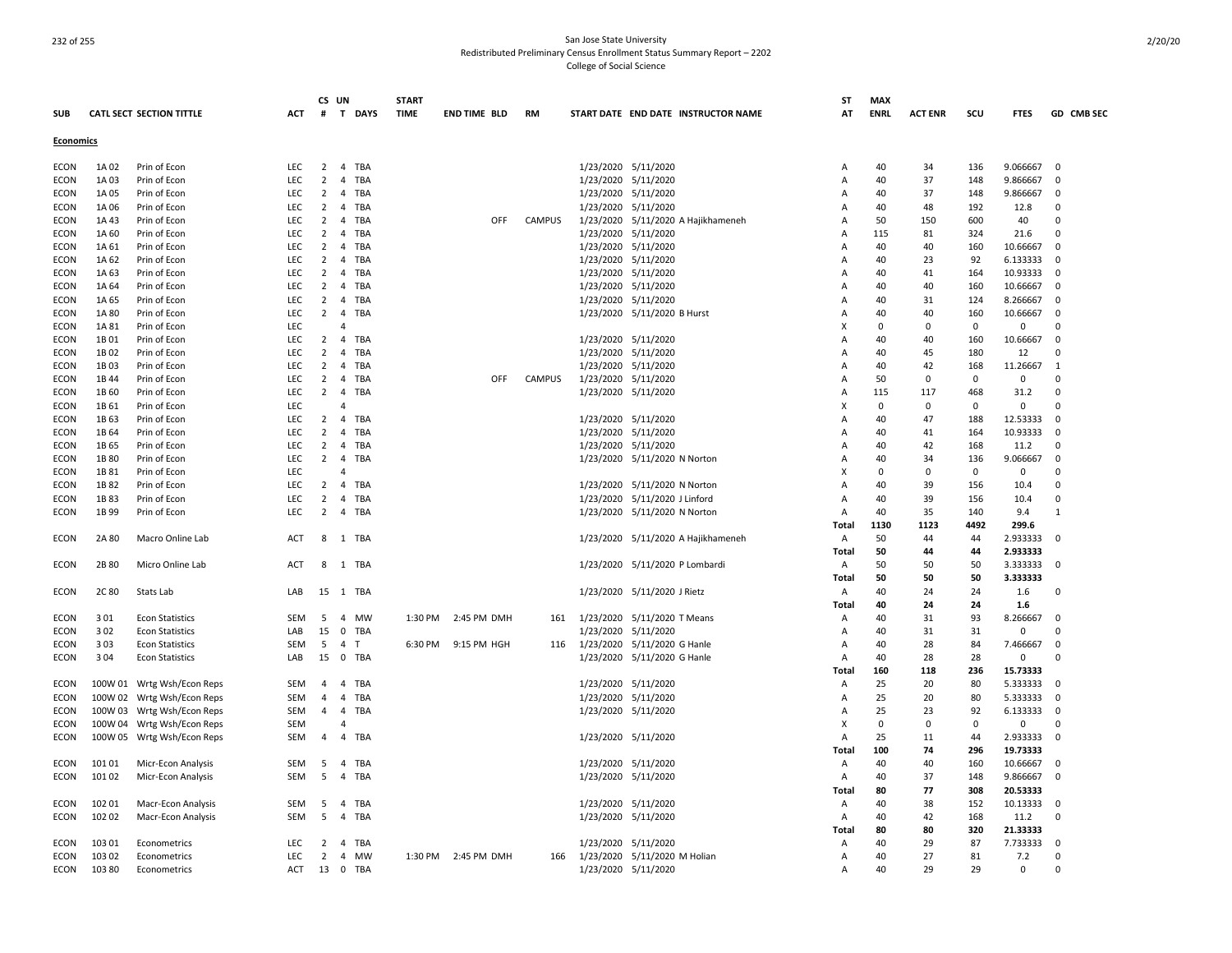|             |         |                                 |            | CS UN          |                                | <b>START</b> |                     |           |                     |                                     | ST             | <b>MAX</b>               |                |                         |              |                          |            |  |
|-------------|---------|---------------------------------|------------|----------------|--------------------------------|--------------|---------------------|-----------|---------------------|-------------------------------------|----------------|--------------------------|----------------|-------------------------|--------------|--------------------------|------------|--|
| <b>SUB</b>  |         | <b>CATL SECT SECTION TITTLE</b> | ACT        | #              | <b>DAYS</b><br>T.              | <b>TIME</b>  | <b>END TIME BLD</b> | <b>RM</b> |                     | START DATE END DATE INSTRUCTOR NAME | AT             | <b>ENRL</b>              | <b>ACT ENR</b> | scu                     | <b>FTES</b>  |                          | GD CMB SEC |  |
| <b>ECON</b> | 10381   | Econometrics                    | ACT        | 13             | 0 TBA                          |              |                     |           | 1/23/2020 5/11/2020 |                                     | Α              | 40                       | 27             | 27                      | 0            | 0                        |            |  |
|             |         |                                 |            |                |                                |              |                     |           |                     |                                     | Total          | 160                      | 112            | 224                     | 14.93333     |                          |            |  |
| <b>ECON</b> | 104 01  | Math Meth for Econ              | SEM        | 5              | $\overline{4}$<br>TBA          |              |                     |           | 1/23/2020 5/11/2020 |                                     | A              | 40                       | 42             | 168                     | 11.33333     | $\overline{2}$           |            |  |
| ECON        | 104 80  | Math Meth for Econ              | SEM        | 5              | $\overline{4}$<br>TBA          |              |                     |           |                     | 1/23/2020 5/11/2020 R Liu           | A              | 40                       | 38             | 152                     | 10.4         | 4                        |            |  |
|             |         |                                 |            |                |                                |              |                     |           |                     |                                     | Total          | 80                       | 80             | 320                     | 21.73333     |                          |            |  |
| <b>ECON</b> | 106 01  | Managerial Econ                 | SEM        | 5              | TBA<br>$\overline{4}$          |              |                     |           | 1/23/2020 5/11/2020 |                                     | A              | 40                       | 41             | 164                     | 10.93333     | $\Omega$                 |            |  |
|             |         |                                 |            |                |                                |              |                     |           |                     |                                     | Total          | 40                       | 41             | 164                     | 10.93333     |                          |            |  |
| ECON        | 109 01  | Econ for Teachers               | <b>LEC</b> | $\overline{2}$ | 3 TBA                          |              |                     |           | 1/23/2020 5/11/2020 |                                     | A              | 40                       | 15             | 45                      | 3            | $\Omega$                 |            |  |
|             |         |                                 |            |                |                                |              |                     |           |                     |                                     | <b>Total</b>   | 40                       | 15             | 45                      | 3            |                          |            |  |
| <b>ECON</b> | 112 01  | Econ Development                | SEM        | 5              | TBA<br>$\overline{4}$          |              |                     |           | 1/23/2020 5/11/2020 |                                     | A              | 40                       | 38             | 152                     | 10.13333     | $\mathbf 0$              |            |  |
|             |         |                                 |            |                |                                |              |                     |           |                     |                                     | <b>Total</b>   | 40                       | 38             | 152                     | 10.13333     |                          |            |  |
| ECON        |         | 113A 01 Econ Hist of US         | SEM        | 5              | 4 TBA                          |              |                     |           | 1/23/2020 5/11/2020 |                                     | Α              | 40                       | 22             | 88                      | 5.933333     | 1 C                      |            |  |
| <b>HIST</b> | 113A 01 | Econ Hist of US                 | <b>SEM</b> | 5              | $\overline{4}$<br>TBA          |              |                     |           | 1/23/2020 5/11/2020 |                                     | A              | $\mathbf{0}$             | $\Omega$       | $\Omega$                | $\mathbf{0}$ | $\mathbf{0}$<br><b>C</b> |            |  |
|             |         |                                 |            |                |                                |              |                     |           |                     |                                     | Total          | 40                       | 22             | 88                      | 5.933333     |                          |            |  |
| ECON        | 13301   | <b>Public Choice</b>            | <b>SEM</b> | -5             | 4 TBA                          |              |                     |           | 1/23/2020 5/11/2020 |                                     | Α              | 40                       | 20             | 80                      | 5.333333     | $\mathbf 0$              |            |  |
|             |         |                                 |            |                |                                |              |                     |           |                     |                                     | Total          | 40                       | 20             | 80                      | 5.333333     |                          |            |  |
| ECON        | 135 01  | Money & Banking                 | SEM        | 5              | $\overline{4}$<br>TBA          |              |                     |           | 1/23/2020 5/11/2020 |                                     | Α              | 40                       | 42             | 168                     | 11.2         | 0                        |            |  |
|             |         |                                 |            |                |                                |              |                     |           |                     |                                     | Total          | 40                       | 42             | 168                     | 11.2         |                          |            |  |
| ECON        | 137B01  | Topic Corp Finance              | <b>SEM</b> |                | $\Delta$                       |              |                     |           |                     |                                     | х              | 0                        | 0              | 0                       | $\mathbf 0$  | 0                        |            |  |
| ECON        | 137B 02 | Topic Corp Finance              | SEM        | 5              | $\overline{4}$<br>TBA          |              |                     |           | 1/23/2020 5/11/2020 |                                     | Α              | 40                       | 32             | 128                     | 8.6          | 1                        |            |  |
|             |         |                                 |            |                |                                |              |                     |           |                     |                                     | Total          | 40                       | 32             | 128                     | 8.6          |                          |            |  |
| ECON        | 13801   | <b>Bus Econ Forecastg</b>       | SEM        | -5             | TBA<br>$\overline{4}$          |              |                     |           | 1/23/2020 5/11/2020 |                                     | A              | 40                       | 38             | 152                     | 10.26667     | $\overline{2}$           |            |  |
|             |         |                                 |            |                |                                |              |                     |           |                     |                                     | Total          | 40                       | 38             | 152                     | 10.26667     |                          |            |  |
| <b>ECON</b> | 13901   | Prin of Invest                  | <b>SEM</b> |                | $\overline{4}$                 |              |                     |           |                     |                                     | х              | 0                        | $\Omega$       | 0                       | 0            | 0                        |            |  |
| ECON        | 13902   | Prin of Invest                  | SEM        | 5              | TBA<br>$\overline{4}$          |              |                     |           | 1/23/2020 5/11/2020 |                                     | A              | 40                       | 42             | 168                     | 11.33333     | 2                        |            |  |
|             |         |                                 |            |                |                                |              |                     |           |                     |                                     | <b>Total</b>   | 40                       | 42             | 168                     | 11.33333     |                          |            |  |
| <b>ECON</b> | 15801   | Econ of Entrepr                 | SEM        | 5              | $\overline{4}$<br>TBA          |              |                     |           | 1/23/2020 5/11/2020 |                                     | A              | 40                       | 31             | 124                     | 8.266667     | $\Omega$                 |            |  |
|             |         |                                 |            |                |                                |              |                     |           |                     |                                     | Total          | 40                       | 31             | 124                     | 8.266667     |                          |            |  |
| ECON        | 165 01  | <b>Regional Economics</b>       | SEM        | 5              | $\overline{4}$<br>TBA          |              |                     |           | 1/23/2020 5/11/2020 |                                     | A              | 40                       | 42             | 168                     | 11.2         | $\mathbf 0$              |            |  |
|             |         |                                 |            |                |                                |              |                     |           |                     |                                     | Total          | 40                       | 42             | 168                     | 11.2         |                          |            |  |
| <b>ECON</b> | 166 01  | Urban Economics                 | SEM        | -5             | $\overline{4}$<br>TBA          |              |                     |           | 1/23/2020 5/11/2020 |                                     | $\overline{A}$ | 30                       | 32             | 128                     | 8.533333     | $\Omega$                 |            |  |
| ECON        | 166 02  | Urban Economics                 | SEM        | 5              | $\overline{4}$<br>TBA          |              |                     |           | 1/23/2020 5/11/2020 |                                     | A              | 30                       | 30             | 120                     | 8.066667     | 1                        |            |  |
|             |         |                                 |            |                |                                |              |                     |           |                     |                                     | <b>Total</b>   | 60                       | 62             | 248                     | 16.6         |                          |            |  |
| ECON        | 17001   | <b>Health Economics</b>         | <b>LEC</b> | 5              | $\overline{4}$<br>TBA          |              |                     |           | 1/23/2020 5/11/2020 |                                     | A              | 40                       | 36             | 144                     | 9.6          | $\Omega$                 |            |  |
|             |         |                                 |            |                |                                |              |                     |           |                     |                                     | Total          | 40                       | 36             | 144                     | 9.6          |                          |            |  |
| <b>ECON</b> | 18001   | <b>Indiv Studies</b>            | <b>SUP</b> | 36             | 1 TBA                          |              |                     |           |                     | 1/23/2020 5/11/2020 D Deyo          | $\overline{A}$ | 2                        | $\overline{2}$ | 2                       | 0.133333     | $\mathbf 0$              |            |  |
| ECON        | 180 02  | <b>Indiv Studies</b>            | SUP        | 36             | 1 TBA                          |              |                     |           | 1/23/2020 5/11/2020 |                                     | $\Delta$       | 3                        | $\Omega$       | $\mathbf 0$             | $\mathbf 0$  | $\Omega$                 |            |  |
| ECON        | 18003   | <b>Indiv Studies</b>            | SUP        | 36             | 1 TBA                          |              |                     |           | 1/23/2020 5/11/2020 |                                     | $\overline{A}$ | $\overline{2}$           | $\Omega$       | $\mathbf 0$             | $\mathbf 0$  | $\Omega$                 |            |  |
|             |         |                                 |            |                |                                |              |                     |           |                     |                                     | Total          | $\overline{\phantom{a}}$ | $\overline{2}$ | $\overline{\mathbf{z}}$ | 0.133333     |                          |            |  |
| ECON        | 185 01  | Appld Econ Intrn                | SUP        | 36             | 3 TBA                          |              |                     |           |                     | 1/23/2020 5/11/2020 C Haight        | A              | 5                        | $\Omega$       | $\mathbf 0$             | $\mathbf 0$  | 0                        |            |  |
|             |         |                                 |            |                |                                |              |                     |           |                     |                                     | Total          | 5                        | 0              | $\mathbf 0$             | $\mathbf 0$  |                          |            |  |
| ECON        | 19101   | Nobel Prize Econ                | LEC.       | $\overline{2}$ | 4 TBA                          |              |                     |           | 1/23/2020 5/11/2020 |                                     | Α              | 40                       | 11             | 44                      | 2.933333     | $\mathbf 0$              |            |  |
|             |         |                                 |            |                |                                |              |                     |           |                     |                                     | Total          | 40                       | 11             | 44                      | 2.933333     |                          |            |  |
| <b>ECON</b> | 203B01  | Sem Econometr Meth              | SEM        | 5              | 3 <sub>1</sub>                 | 6:30 PM      | 9:15 PM DMH         | 165       |                     | 1/23/2020 5/11/2020 M Orang         | Α              | 20                       | 10             | 30                      | 2.5          | 10                       |            |  |
|             |         |                                 |            |                |                                |              |                     |           |                     |                                     | Total          | 20                       | 10             | 30                      | 2.5          |                          |            |  |
| ECON        | 205 01  | Workshop in Policy              | SEM        | 5              | 3 TR                           |              | 4:30 PM 5:45 PM DMH | 166       |                     | 1/23/2020 5/11/2020 D Deyo          | Α              | 15                       | 11             | 33                      | 2.75         | 11                       |            |  |
|             |         |                                 |            |                |                                |              |                     |           |                     |                                     | Total          | 15                       | 11             | 33                      | 2.75         |                          |            |  |
| <b>ECON</b> | 21201   | <b>Econ Development</b>         | <b>SEM</b> | 5              | $\overline{\mathbf{3}}$<br>TBA |              |                     |           | 1/23/2020 5/11/2020 |                                     | A              | 20                       | 10             | 30                      | 2.3          | 6                        |            |  |
|             |         |                                 |            |                |                                |              |                     |           |                     |                                     | <b>Total</b>   | 20                       | 10             | 30                      | 2.3          |                          |            |  |
| ECON        | 22101   | Indus Organization              | SEM        | -5             | 3 W                            | 6:30 PM      | 9:15 PM DMH         | 166       |                     | 1/23/2020 5/11/2020 P Lombardi      | A              | 15                       | 7              | 21                      | 1.7          | 6                        |            |  |
|             |         |                                 |            |                |                                |              |                     |           |                     |                                     | <b>Total</b>   | 15                       | 7              | 21                      | 1.7          |                          |            |  |
| ECON        | 23201   | Sem Pub Finance                 | SEM        | 5              | 3 W                            | 6:30 PM      | 9:15 PM DMH         | 165       |                     | 1/23/2020 5/11/2020 T Seshadri      | A              | 20                       | 10             | 30                      | 2.5          | 10                       |            |  |
|             |         |                                 |            |                |                                |              |                     |           |                     |                                     | <b>Total</b>   | 20                       | 10             | 30                      | 2.5          |                          |            |  |
| ECON        | 235 01  | Monet Theor & Pol               | SEM        | 5              | 3 R                            | 6:30 PM      | 9:15 PM DMH         | 166       |                     | 1/23/2020 5/11/2020 J Hummel        | A              | 20                       | 9              | 27                      | 2.15         | 7                        |            |  |
|             |         |                                 |            |                |                                |              |                     |           |                     |                                     | Total          | 20                       | 9              | 27                      | 2.15         |                          |            |  |
| <b>ECON</b> | 285 01  | Applied Econ Intrn              | SUP        | 25             | 3 TBA                          |              |                     |           | 1/23/2020 5/11/2020 |                                     | $\overline{A}$ | 5                        | $\Omega$       | $\Omega$                | 0            | $\Omega$                 |            |  |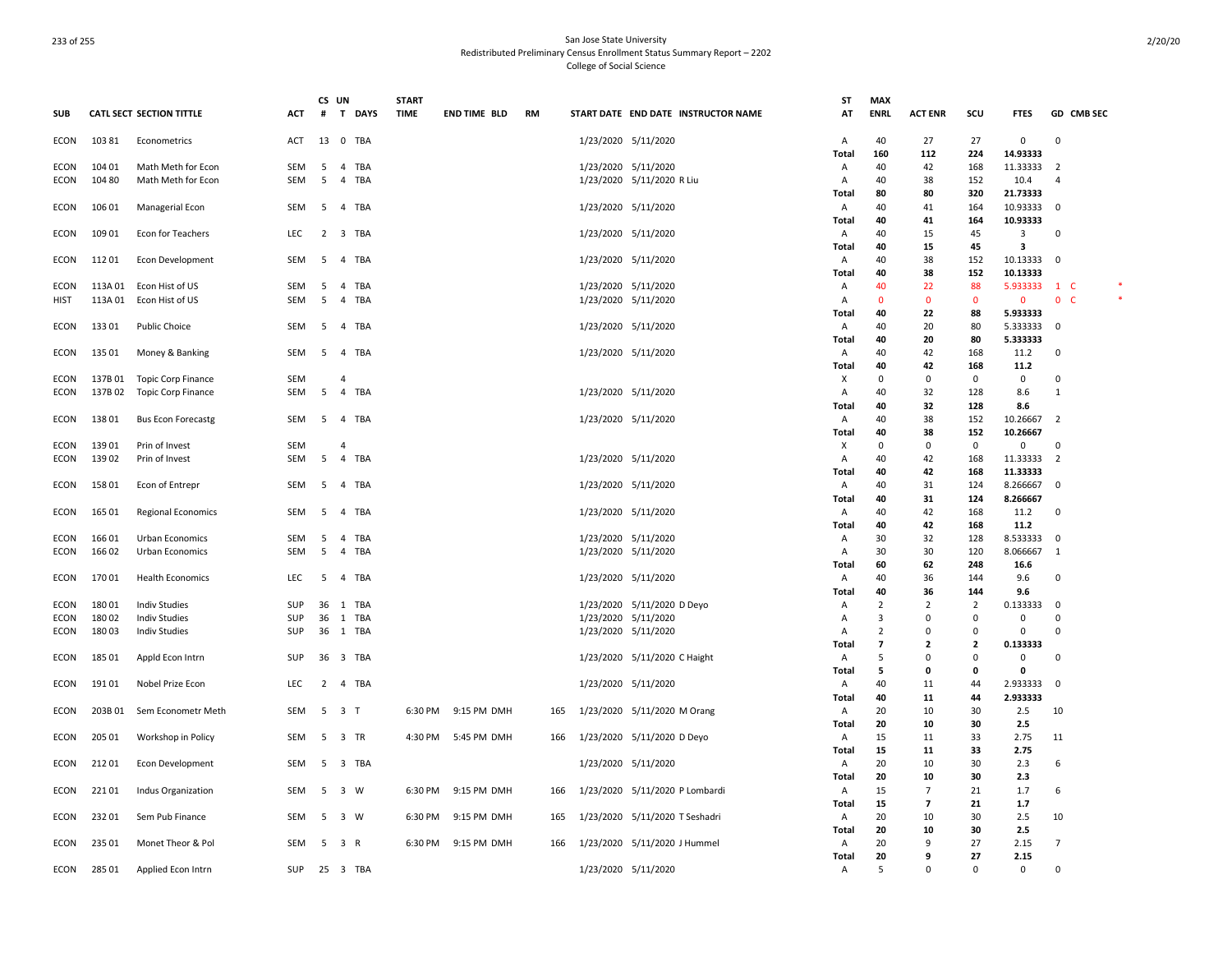| <b>SUB</b> | <b>CATL SECT SECTION TITTLE</b>   | <b>ACT</b> | CS UN<br><b>DAYS</b> | <b>START</b><br><b>TIME</b> | <b>END TIME BLD</b> | <b>RM</b> |                              | START DATE END DATE INSTRUCTOR NAME | ST<br>AT               | <b>MAX</b><br><b>ENRL</b> | <b>ACT ENR</b> | scu  | <b>FTES</b> | <b>GD CMB SEC</b>        |
|------------|-----------------------------------|------------|----------------------|-----------------------------|---------------------|-----------|------------------------------|-------------------------------------|------------------------|---------------------------|----------------|------|-------------|--------------------------|
|            |                                   |            |                      |                             |                     |           |                              |                                     | Total                  |                           |                |      | 0           |                          |
| ECON       | 298E01<br>Comp Exam               | SUP        | 25 1 TBA             |                             |                     |           | 1/23/2020 5/11/2020 J Hummel |                                     | A                      | 25                        |                |      | 0.416667    |                          |
|            |                                   |            |                      |                             |                     |           |                              |                                     | Total                  | 25                        |                |      | 0.416667    |                          |
| ECON       | <b>MA Thesis Project</b><br>29902 | SUP        | 25   4   TBA         |                             |                     |           | 1/23/2020 5/11/2020          |                                     |                        |                           | n.             |      | $\Omega$    | $\overline{\phantom{0}}$ |
|            |                                   |            |                      |                             |                     |           |                              |                                     | Total                  |                           |                |      | 0           |                          |
|            |                                   |            |                      |                             |                     |           |                              |                                     | <b>Economics Total</b> | 2663                      | 2318           | 8365 | 561.25      |                          |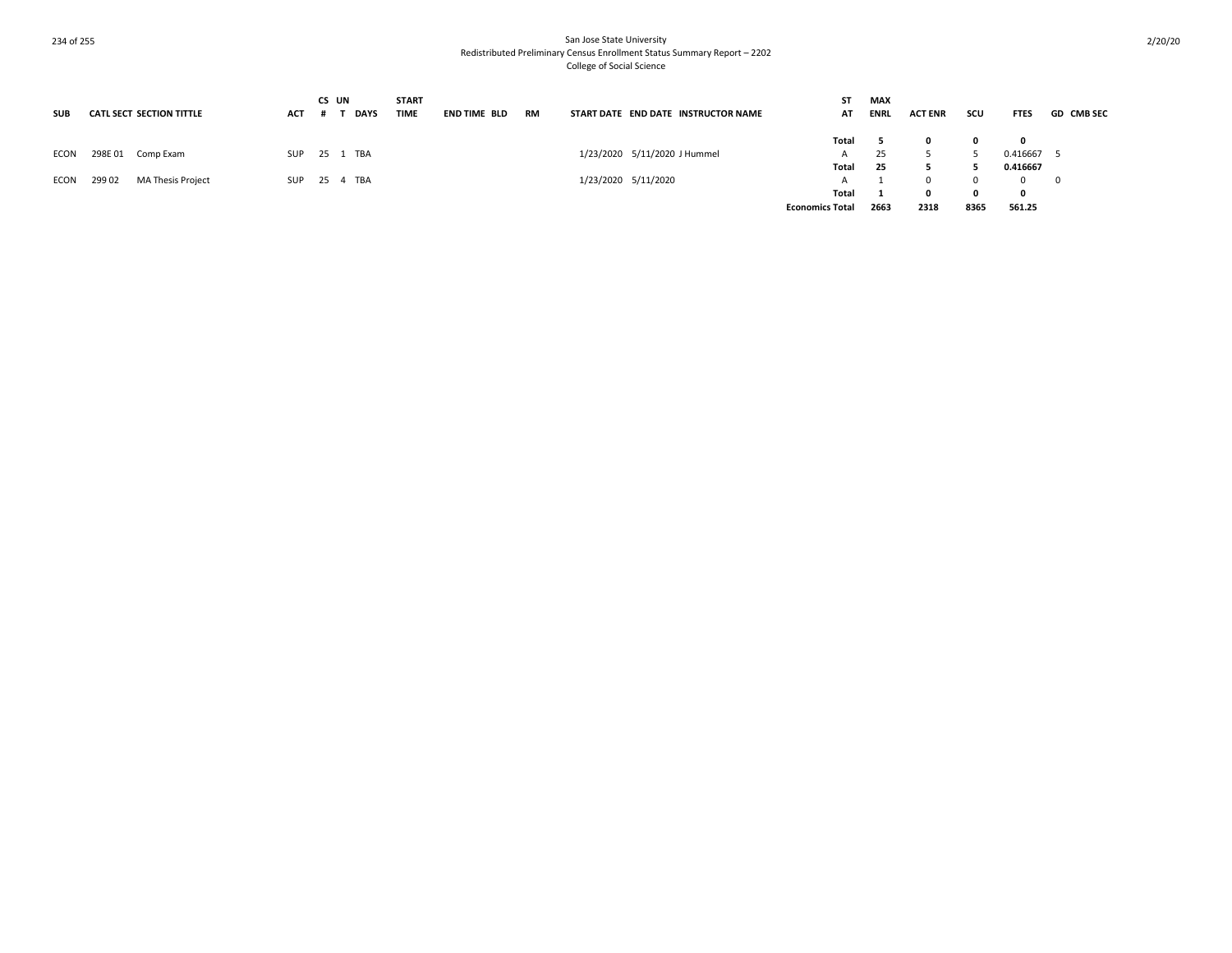|             |                              |                                 |            | CS UN          |                                | <b>START</b> |                          |           |           |                                 |                                     | ST             | <b>MAX</b>   |                          |              |                |                              |        |
|-------------|------------------------------|---------------------------------|------------|----------------|--------------------------------|--------------|--------------------------|-----------|-----------|---------------------------------|-------------------------------------|----------------|--------------|--------------------------|--------------|----------------|------------------------------|--------|
| <b>SUB</b>  |                              | <b>CATL SECT SECTION TITTLE</b> | <b>ACT</b> | #              | T DAYS                         | <b>TIME</b>  | <b>END TIME BLD</b>      | <b>RM</b> |           |                                 | START DATE END DATE INSTRUCTOR NAME | AT             | <b>ENRL</b>  | <b>ACT ENR</b>           | scu          | <b>FTES</b>    | GD CMB SEC                   |        |
|             |                              |                                 |            |                |                                |              |                          |           |           |                                 |                                     |                |              |                          |              |                |                              |        |
|             | <b>Environmental Studies</b> |                                 |            |                |                                |              |                          |           |           |                                 |                                     |                |              |                          |              |                |                              |        |
| <b>ENVS</b> | 101                          | Intro Envir Issues              | LEC        | 1              | 3 TR                           |              | 10:30 AM 11:45 AM DMH    | 164       |           | 1/23/2020 5/11/2020 P lyer      |                                     | A              | 35           | 33                       | 99           | 6.6            | 0                            |        |
| <b>ENVS</b> | 102                          | Intro Envir Issues              | LEC        | 1              | 3 TR                           |              | 12:00 PM 1:15 PM DMH     | 164       |           | 1/23/2020 5/11/2020 C Prado     |                                     | A              | 35           | 29                       | 87           | 5.8            | $\mathsf 0$                  |        |
| <b>ENVS</b> | 150                          | Intro Envir Issues              | <b>LEC</b> | 1              | $\overline{\mathbf{3}}$<br>TBA |              |                          |           |           | 1/23/2020 5/11/2020 R O'Malley  |                                     | A              | 50           | $\Omega$                 | 0            | $\Omega$       | 0                            |        |
| <b>ENVS</b> | 180                          | Intro Envir Issues              | <b>LEC</b> | $\mathbf{1}$   | 3 TBA                          |              |                          |           |           | 1/23/2020 5/11/2020 B Olszewski |                                     | A              | 35           | 35                       | 105          | 7              | $\mathbf 0$                  |        |
| <b>ENVS</b> | 181                          | Intro Envir Issues              | <b>LEC</b> |                | 3                              |              |                          |           |           |                                 |                                     | x              | 0            | 0                        | $\mathbf 0$  | $\Omega$       | $\Omega$                     |        |
|             |                              |                                 |            |                |                                |              |                          |           |           |                                 |                                     | Total          | 155          | 97                       | 291          | 19.4           |                              |        |
| <b>ENVS</b> | 10 01                        | Life Chang Planet               | <b>LEC</b> | 1              | 3 MW                           |              | 9:00 AM 10:15 AM DMH     | 164       |           | 1/23/2020 5/11/2020 A Kerr      |                                     | A              | 35           | 19                       | 57           | 3.8            | $\mathbf 0$                  |        |
| <b>ENVS</b> | 10 02                        | Life Chang Planet               | LEC        | $\mathbf{1}$   | 3 MW                           |              | 10:30 AM 11:45 AM DMH    | 164       |           | 1/23/2020 5/11/2020 A Kerr      |                                     | A              | 35           | 25                       | 75           | 5              | $\mathbf 0$                  |        |
| <b>ENVS</b> | 1003                         | Life Chang Planet               | <b>LEC</b> | 1              | 3 TR                           |              |                          | 224       |           |                                 |                                     | A              | 35           | 31                       | 93           | 6.2            | $\mathbf 0$                  |        |
|             |                              |                                 |            |                |                                |              | 10:30 AM 11:45 AM BBC    |           |           | 1/23/2020 5/11/2020 C Siegel    |                                     |                |              |                          |              |                |                              |        |
| <b>ENVS</b> | 1004                         | Life Chang Planet               | <b>LEC</b> | 1              | 3 TR                           |              | 12:00 PM 1:15 PM DMH     | 234       |           | 1/23/2020 5/11/2020 C Siegel    |                                     | A              | 35           | 32                       | 96           | 6.4            | 0                            |        |
|             |                              |                                 |            |                |                                |              |                          |           |           |                                 |                                     | Total          | 140          | 107                      | 321          | 21.4           |                              |        |
| <b>ENVS</b> |                              | 100W 01 Env Res and Writ        | SEM        | $\overline{4}$ | 3 MW                           |              | 1:30 PM 2:45 PM DMH      | 354       |           | 1/23/2020 5/11/2020 A Wynes     |                                     | Α              | 20           | 22                       | 66           | 4.4            | 0                            |        |
| <b>ENVS</b> |                              | 100W 02 Env Res and Writ        | <b>SEM</b> | $\overline{4}$ | 3 MW                           |              | 3:00 PM 4:15 PM DMH      | 162       |           | 1/23/2020 5/11/2020 A Wynes     |                                     | Α              | 20           | 21                       | 63           | 4.2            | $\mathbf 0$                  |        |
|             |                              |                                 |            |                |                                |              |                          |           |           |                                 |                                     | Total          | 40           | 43                       | 129          | 8.6            |                              |        |
| <b>ENVS</b> | 106 01                       | Ocean Environments              | <b>LEC</b> |                | 3                              |              |                          |           |           |                                 |                                     | X              | $\Omega$     | $\mathbf 0$              | $\mathbf 0$  | $\mathbf 0$    | $\mathbf 0$                  |        |
|             |                              |                                 |            |                |                                |              |                          |           |           |                                 |                                     | Total          | $\mathbf 0$  | $\mathbf 0$              | $\mathbf 0$  | $\Omega$       |                              |        |
| ENVS        | 10702                        | Env Econ & Policy               | <b>LEC</b> | $\mathbf{1}$   | 3 TR                           |              | 12:00 PM  1:15 PM ENG    | 401       |           | 1/23/2020 5/11/2020 C Su        |                                     | Α              | 35           | 38                       | 114          | 7.65           | $1\quad C$                   |        |
| ECON        | 10702                        | Env Econ & Policy               | <b>LEC</b> | $\mathbf{1}$   | 3 TR                           | 12:00 PM     | 1:15 PM ENG              | 401       |           | 1/23/2020 5/11/2020 C Su        |                                     | A              | $\mathbf{0}$ | $\mathbf{0}$             | $\mathbf{0}$ | $\mathbf{0}$   | $\mathbf 0$<br>- C           |        |
| ENVS        | 10703                        | Env Econ & Policy               | <b>LEC</b> | 1              | 3 TR                           | 1:30 PM      | 2:45 PM SH               | 314       |           | 1/23/2020 5/11/2020 C Su        |                                     | A              | 35           | 26                       | 78           | 5.2            | $\mathbf{0}$<br>$\mathsf{C}$ |        |
| ECON        | 10703                        | Env Econ & Policy               | LEC        | $\mathbf{1}$   | 3 TR                           | 1:30 PM      | 2:45 PM SH               | 314       |           | 1/23/2020 5/11/2020 C Su        |                                     | A              | $\mathbf{0}$ | $\mathbf{0}$             | $\mathbf{0}$ | $\mathbf 0$    | $\mathbf{0}$<br>- C          |        |
|             |                              |                                 |            |                |                                |              |                          |           |           |                                 |                                     | Total          | 70           | 64                       | 192          | 12.85          |                              |        |
| <b>ENVS</b> | 11001                        | <b>Resource Analysis</b>        | LEC        | $\overline{2}$ | 4 TR                           | 1:30 PM      | 2:45 PM DMH              | 164       |           |                                 | 1/23/2020 5/11/2020 R Lazzeri-Aerts | A              | 40           | 39                       | 117          | 10.53333       | $\overline{2}$               |        |
| <b>ENVS</b> | 110 10                       | <b>Resource Analysis</b>        | LAB        | 16             | 0 TR                           |              | 9:00 AM 10:15 AM WSQ     | 113       |           |                                 | 1/23/2020 5/11/2020 R Lazzeri-Aerts | A              | 20           | 20                       | 20           | 0              | $\mathbf 0$                  |        |
|             |                              |                                 |            |                |                                |              |                          | 113       |           |                                 | 1/23/2020 5/11/2020 R Lazzeri-Aerts | A              |              |                          |              | 0              | $\overline{2}$               |        |
| <b>ENVS</b> | 110 11                       | Resource Analysis               | LAB        | 16             | 0 TR                           |              | 12:00 PM   1:15 PM   WSQ |           |           |                                 |                                     |                | 20           | 19                       | 19           |                |                              |        |
|             |                              |                                 |            |                |                                |              |                          |           |           |                                 |                                     | Total          | 80           | 78                       | 156          | 10.53333       |                              |        |
| <b>ENVS</b> | 11701                        | <b>Human Ecology</b>            | <b>SEM</b> | 5              | 3 TR                           |              | 10:30 AM 11:45 AM CL     | 316       |           | 1/23/2020 5/11/2020 M Davis     |                                     | A              | 25           | 21                       | 63           | 4.25           | $\mathbf{1}$                 |        |
| <b>ENVS</b> | 11702                        | Human Ecology                   | <b>SEM</b> | 5              | 3 TR                           | 3:00 PM      | 4:15 PM HGH              | 122       |           | 1/23/2020 5/11/2020 M Davis     |                                     | Α              | 30           | 16                       | 48           | 3.2            | 0                            |        |
|             |                              |                                 |            |                |                                |              |                          |           |           |                                 |                                     | Total          | 55           | 37                       | 111          | 7.45           |                              |        |
| <b>ENVS</b> | 11901                        | Energy & Environ                | <b>LEC</b> |                | 3                              |              |                          |           |           |                                 |                                     | X              | $\Omega$     | $\Omega$                 | $\mathbf 0$  | $\Omega$       | $\mathbf 0$                  |        |
| <b>ENGR</b> | 11901                        | Energy & Environ                | LEC        |                | 3                              |              |                          |           |           |                                 |                                     | x              | $\Omega$     | $\Omega$                 | 0            | 0              | $\mathbf 0$                  |        |
| <b>ENVS</b> | 11902                        | Energy & Environ                | <b>LEC</b> | 2              | 3 TR                           |              | 12:00 PM   1:15 PM   ENG | 301       |           | 1/23/2020 5/11/2020 B Delaveau  |                                     | А              | 35           | 14                       | 42           | 2.8            | 0 <sub>c</sub>               |        |
| ENGR        | 11902                        | Energy & Environ                | <b>LEC</b> | $\overline{2}$ | 3 TR                           |              | 12:00 PM  1:15 PM ENG    | 301       |           | 1/23/2020 5/11/2020 B Delaveau  |                                     | А              | $\mathbf{0}$ | $\overline{0}$           | $\mathbf{0}$ | $\overline{0}$ | 0 <sub>c</sub>               |        |
| <b>ENVS</b> | 11903                        | Energy & Environ                | <b>LEC</b> | $\overline{2}$ | 3 TR                           |              | 9:00 AM 10:15 AM SH      | 239       |           | 1/23/2020 5/11/2020 B Delaveau  |                                     | A              | 35           | 13                       | 39           | 2.6            | 0 <sup>o</sup>               | $\ast$ |
| ENGR        | 11903                        | Energy & Environ                | <b>LEC</b> | $\overline{2}$ | 3 TR                           |              | 9:00 AM 10:15 AM SH      | 239       |           | 1/23/2020 5/11/2020 B Delaveau  |                                     | A              | $\Omega$     | $\mathbf{0}$             | $\mathbf{0}$ | $\mathbf{0}$   | 0 <sub>c</sub>               | $\ast$ |
|             |                              |                                 |            |                |                                |              |                          |           |           |                                 |                                     | Total          | 70           | 27                       | 81           | 5.4            |                              |        |
| <b>ENVS</b> | 124 01                       | Intro Env Law                   | <b>LEC</b> | 1              | 3 MW                           |              | 1:30 PM 2:45 PM DMH      | 164       |           | 1/23/2020 5/11/2020 T Trumbull  |                                     | Α              | 35           | 33                       | 99           | 6.6            | 0 <sub>c</sub>               |        |
| <b>POLS</b> | 124 01                       | Intro Env Law                   | LEC.       | $\mathbf{1}$   | $\overline{\mathbf{3}}$<br>MW  | 1:30 PM      | 2:45 PM DMH              | 164       | 1/23/2020 | 5/11/2020 T Trumbull            |                                     | A              | $\mathbf 0$  | $\mathbf 0$              | $\mathbf 0$  | $\Omega$       | 0 <sub>c</sub>               | $\ast$ |
| <b>ENVS</b> | 124 02                       | Intro Env Law                   | <b>LEC</b> | 1              | $\overline{\mathbf{3}}$<br>W   | 3:00 PM      | 5:45 PM DMH              | 164       |           | 1/23/2020 5/11/2020 T Trumbull  |                                     | A              | 35           | 28                       | 84           | 5.6            | 0 <sup>o</sup>               |        |
| <b>POLS</b> | 124 02                       | Intro Env Law                   | LEC        | 1              | 3 W                            | 3:00 PM      | 5:45 PM DMH              | 164       |           | 1/23/2020 5/11/2020 T Trumbull  |                                     | Α              | $\mathbf 0$  | $\mathbf 0$              | $\mathbf 0$  | $\mathbf 0$    | 0 <sub>c</sub>               | $\ast$ |
|             |                              |                                 |            |                |                                |              |                          |           |           |                                 |                                     | Total          | 70           | 61                       | 183          | 12.2           |                              |        |
| ENVS        | 12701                        | Comm Based Rsrch                | <b>LEC</b> | $\overline{2}$ | 3 TR                           | 3:00 PM      | 4:15 PM DMH              | 354       |           | 1/23/2020 5/11/2020 C Prado     |                                     | Α              | 20           | $\overline{7}$           | 21           | 1.4            | 0 <sub>c</sub>               |        |
|             | 12701                        | Comm Based Rsrch                | <b>LEC</b> | $\overline{2}$ | 3 TR                           | 3:00 PM      | 4:15 PM DMH              | 354       |           |                                 |                                     |                | $\mathbf{0}$ | $\mathbf{0}$             | $\mathbf{0}$ | $\mathbf{0}$   | 0 <sub>c</sub>               |        |
| SOCI        |                              |                                 |            |                |                                |              |                          |           |           | 1/23/2020 5/11/2020 C Prado     |                                     | Α              |              |                          |              |                |                              |        |
|             |                              |                                 |            |                |                                |              |                          |           |           |                                 |                                     | Total          | 20           | $\overline{\phantom{a}}$ | 21           | 1.4            |                              |        |
| <b>ENVS</b> | 12801                        | Water Res Mgt                   | <b>LEC</b> |                | 2 3 MW                         |              | 1:30 PM 2:45 PM HGH      | 122       |           | 1/23/2020 5/11/2020 P Ferraro   |                                     | Α              | 30           | 24                       | 72           | 4.85           | 1                            |        |
|             |                              |                                 |            |                |                                |              |                          |           |           |                                 |                                     | Total          | 30           | 24                       | 72           | 4.85           |                              |        |
| <b>ENVS</b> | 13301                        | Sustainable Energy              | <b>LEC</b> | $\overline{2}$ | $\overline{\mathbf{3}}$        |              |                          |           |           | 1/23/2020 5/11/2020             |                                     | X              | $\Omega$     | $\Omega$                 | $\mathbf 0$  | 0              | 0                            |        |
| <b>ENVS</b> | 13302                        | Sustainable Energy              | LEC        |                | 3                              |              |                          |           |           |                                 |                                     | x              | 0            | $\Omega$                 | 0            | 0              | 0                            |        |
| <b>ENVS</b> | 13303                        | Sustainable Energy              | <b>LEC</b> | $\overline{2}$ | 3 R                            |              | 3:00 PM 5:45 PM SH       | 411       |           | 1/23/2020 5/11/2020 B Delaveau  |                                     | A              | 25           | q                        | 27           | 1.8            | 0                            |        |
|             |                              |                                 |            |                |                                |              |                          |           |           |                                 |                                     | Total          | 25           | 9                        | 27           | 1.8            |                              |        |
| <b>ENVS</b> | 13701                        | Green Build Des Issues          | LEC        |                | 3                              |              |                          |           |           |                                 |                                     | X              | 0            | $\Omega$                 | $\Omega$     | $\mathbf 0$    | $\mathbf 0$                  |        |
|             |                              |                                 |            |                |                                |              |                          |           |           |                                 |                                     | Total          | 0            | 0                        | $\mathbf{0}$ | 0              |                              |        |
| <b>ENVS</b> | 144 01                       | Calif Wetland Controv           | LEC        | $\overline{2}$ | $\overline{4}$<br>- F          |              | 11:00 AM 12:45 PM WSQ    | 111       |           | 1/23/2020 5/11/2020 G Klee      |                                     | Α              | 20           | 15                       | 30           | $\overline{a}$ | 0                            |        |
| <b>ENVS</b> | 144 02                       | Calif Wetland Controv           | <b>ACT</b> | 13             | 0 TBA                          |              |                          |           |           | 1/23/2020 5/11/2020 G Klee      |                                     | $\overline{A}$ | 20           | 15                       | 30           | $\Omega$       | $\mathbf 0$                  |        |
|             |                              |                                 |            |                |                                |              |                          |           |           |                                 |                                     | <b>Total</b>   | 40           | 30                       | 60           | $\overline{a}$ |                              |        |
|             |                              |                                 |            |                |                                |              |                          |           |           |                                 |                                     |                |              |                          |              |                |                              |        |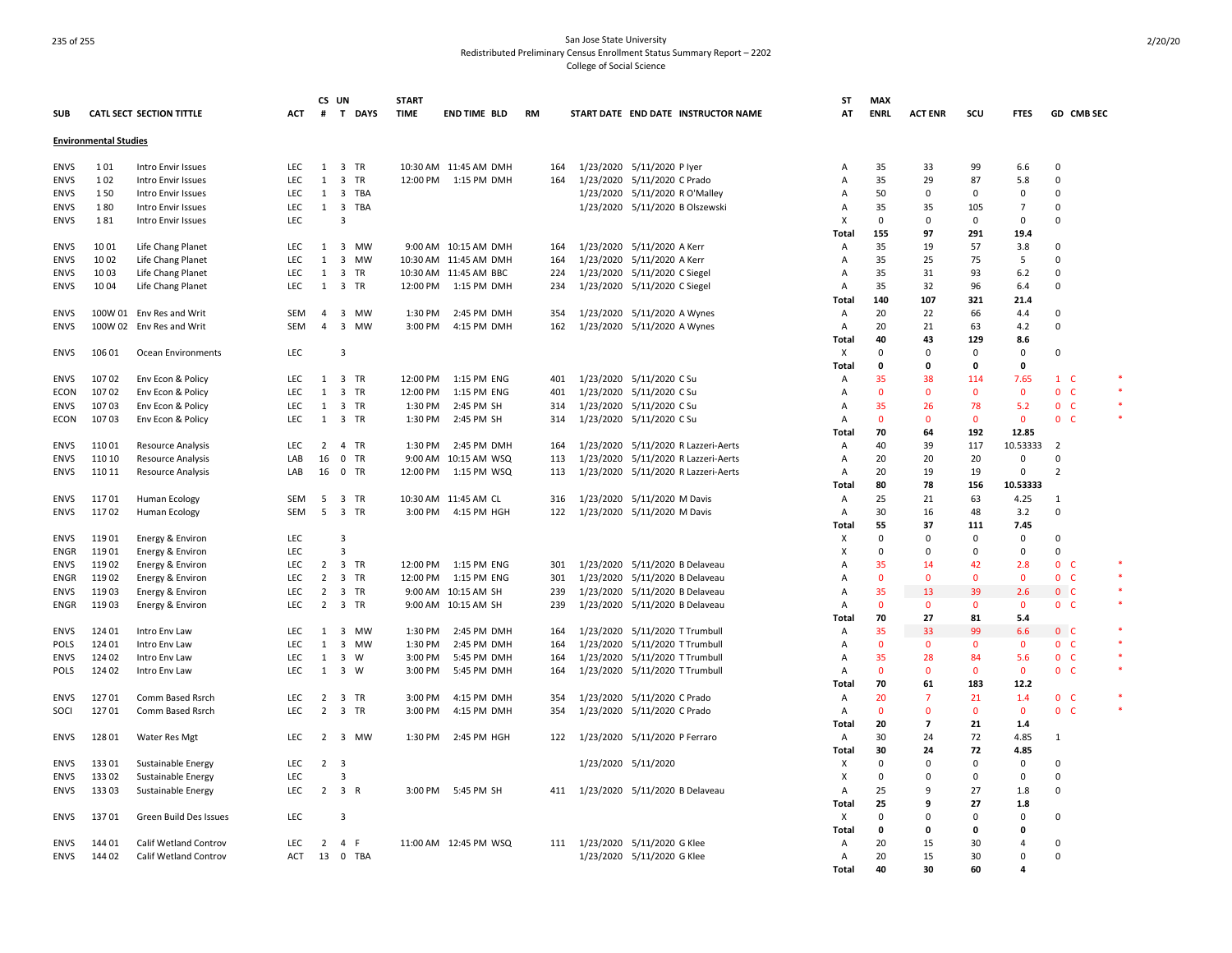|             |        |                                 |            | CS UN                   |                                | <b>START</b> |                        |           |           |                                     | ST             | <b>MAX</b>     |                |              |              |                |            |        |
|-------------|--------|---------------------------------|------------|-------------------------|--------------------------------|--------------|------------------------|-----------|-----------|-------------------------------------|----------------|----------------|----------------|--------------|--------------|----------------|------------|--------|
| <b>SUB</b>  |        | <b>CATL SECT SECTION TITTLE</b> | <b>ACT</b> | #                       | T<br><b>DAYS</b>               | <b>TIME</b>  | <b>END TIME BLD</b>    | <b>RM</b> |           | START DATE END DATE INSTRUCTOR NAME | AT             | <b>ENRL</b>    | <b>ACT ENR</b> | scu          | <b>FTES</b>  |                | GD CMB SEC |        |
| ENVS        | 15001  | Intro Env Thought               | SEM        | 5                       | 3 M                            | 3:00 PM      | 5:45 PM DMH            | 164       |           | 1/23/2020 5/11/2020 R Foran         | Α              | 25             | 25             | 75           | 5            | $\Omega$       |            |        |
| <b>ENVS</b> | 15002  | Intro Env Thought               | SEM        | 5                       | $\overline{\mathbf{3}}$<br>W   | 4:30 PM      | 7:15 PM DMH            | 354       |           | 1/23/2020 5/11/2020 M Davis         | A              | 25             | 24             | 72           | 4.8          | $\mathbf 0$    |            |        |
|             |        |                                 |            |                         |                                |              |                        |           |           |                                     | Total          | 50             | 49             | 147          | 9.8          |                |            |        |
| ENVS        | 152 80 | Global Environment              | LEC        |                         | 2 3 TBA                        |              |                        |           |           | 1/23/2020 5/11/2020 B Olszewski     | A              | 25             | 34             | 102          | 6.8          | 0 <sub>c</sub> |            |        |
| PKG         | 152 80 | Global Environment              | LEC        | $\overline{2}$          | TBA<br>3                       |              |                        |           | 1/23/2020 | 5/11/2020 B Olszewski               | A              | $\mathbf 0$    | $\mathbf{0}$   | $\mathbf 0$  | 0            | $\mathbf{0}$   | C          | $\ast$ |
| <b>ENVS</b> | 15281  | Global Environment              | LEC        | $\overline{2}$          | 3<br>TBA                       |              |                        |           |           | 1/23/2020 5/11/2020 B Olszewski     | A              | 25             | 32             | 96           | 6.4          | 0 <sub>c</sub> |            |        |
| PKG         | 15281  | Global Environment              | LEC        | 2                       | TBA<br>3                       |              |                        |           | 1/23/2020 | 5/11/2020 B Olszewski               | A              | $\mathbf{0}$   | $\mathbf{0}$   | $\mathbf{0}$ | 0            | $\mathbf{0}$   | <b>C</b>   |        |
| <b>ENVS</b> | 15282  | Global Environment              | LEC        | $\overline{2}$          | $\overline{\mathbf{3}}$<br>TBA |              |                        |           |           | 1/23/2020 5/11/2020 B Olszewski     | A              | 25             | 21             | 63           | 4.2          | 0 <sub>c</sub> |            |        |
|             |        |                                 | LEC        | $\overline{2}$          | TBA                            |              |                        |           |           |                                     | Α              | $\mathbf 0$    | $\mathbf 0$    | $\mathbf 0$  | 0            | 0              | C          |        |
| PKG         | 15282  | Global Environment              |            |                         | 3                              |              |                        |           |           | 1/23/2020 5/11/2020 B Olszewski     |                | 75             |                |              |              |                |            |        |
|             |        |                                 |            |                         |                                |              |                        |           |           |                                     | Total          |                | 87             | 261          | 17.4         |                |            |        |
| <b>ENVS</b> | 154 01 | Sustainable Agriculture         | LEC        | 3                       | 4 TR                           | 1:30 PM      | 2:45 PM DMH            | 354       |           | 1/23/2020 5/11/2020 R O'Malley      | Α              | 22             | 21             | 63           | 5.733333     | -2             |            |        |
| <b>ENVS</b> | 154 11 | Sustainable Agriculture         | ACT        | $\overline{7}$          | 0<br>R                         | 3:00 PM      | 5:45 PM HGH            | 116       |           | 1/23/2020 5/11/2020 R O'Malley      | A              | 22             | 21             | 21           | 0            | $\mathcal{P}$  |            |        |
|             |        |                                 |            |                         |                                |              |                        |           |           |                                     | Total          | 44             | 42             | 84           | 5.733333     |                |            |        |
| <b>ENVS</b> | 15801  | <b>Environmental Education</b>  | LEC        | $\overline{2}$          | 3 MW                           |              | 10:30 AM 11:45 AM DMH  | 359       |           | 1/23/2020 5/11/2020 R Foran         | A              | 25             | 27             | 81           | 5.45         | 1              |            |        |
| <b>ENVS</b> | 15802  | <b>Environmental Education</b>  | LEC        | $\overline{2}$          | 3<br>MW                        | 12:00 PM     | 1:15 PM CL             | 303A      |           | 1/23/2020 5/11/2020 R Foran         | A              | 25             | 24             | 72           | 4.8          | $\Omega$       |            |        |
| <b>ENVS</b> | 15803  | <b>Environmental Education</b>  | LEC        | $\overline{2}$          | 3 TR                           | 3:00 PM      | 4:15 PM DMH            | 164       |           | 1/23/2020 5/11/2020 R Lazzeri-Aerts | A              | 25             | 28             | 84           | 5.6          | $\Omega$       |            |        |
|             |        |                                 |            |                         |                                |              |                        |           |           |                                     | Total          | 75             | 79             | 237          | 15.85        |                |            |        |
| <b>ENVS</b> | 168B01 | Global Climate Change II        | <b>LEC</b> | 1                       | 3 TR                           |              | 10:30 AM 11:45 AM WSQ  | 207       |           | 1/23/2020 5/11/2020 P Daley- Harms  | Α              | $\Omega$       | 11             | 33           | 2.2          | 0 <sup>o</sup> |            |        |
| <b>ENVS</b> | 168B02 | Global Climate Change II        | LEC        | 1                       | 3 TR                           |              | 10:30 AM 11:45 AM WSQ  | 207       |           | 1/23/2020 5/11/2020 C Rampini       | Α              | $\Omega$       | 14             | 42           | 2.8          | $\mathbf{0}$   | - C        |        |
| <b>ENVS</b> | 168B03 | Global Climate Change II        | LEC        | 1                       | 3 TR                           |              | 10:30 AM 11:45 AM WSQ  | 207       |           | 1/23/2020 5/11/2020 P Brown         | A              | $\mathbf 0$    | $\overline{4}$ | 12           | 0.8          | $\mathbf 0$    | C          | $\ast$ |
|             |        |                                 |            |                         |                                |              |                        |           |           |                                     | Total          | $\mathbf{0}$   | 29             | 87           | 5.8          |                |            |        |
| <b>ENVS</b> | 18101  | <b>Envir Res Center</b>         | SUP        | 25                      | 1 TR                           | 12:00 PM     | 1:15 PM WSQ            | 111       |           | 1/23/2020 5/11/2020 L Trulio        | A              | 10             | 8              | 8            | 0.533333     | 0              |            |        |
| <b>ENVS</b> | 18102  | <b>Envir Res Center</b>         | <b>SUP</b> | 25                      | $\overline{2}$<br>TR           | 12:00 PM     | 1:15 PM WSQ            | 111       |           | 1/23/2020 5/11/2020 L Trulio        | Α              | 10             | -5             | 10           | 0.666667     | 0              |            |        |
| <b>ENVS</b> | 18103  | <b>Envir Res Center</b>         | <b>SUP</b> | 25                      | 3 TR                           | 12:00 PM     | 1:15 PM WSQ            | 111       |           | 1/23/2020 5/11/2020 L Trulio        | A              | 10             | 3              | -9           | 0.6          | $\Omega$       |            |        |
|             |        |                                 |            |                         |                                |              |                        |           |           |                                     |                | 30             |                | 27           |              |                |            |        |
|             |        |                                 |            |                         |                                |              |                        |           |           |                                     | Total          |                | 16             |              | 1.8          |                | $\epsilon$ |        |
| <b>ENVS</b> | 185 01 | <b>Envir Impact Anal</b>        | LEC        | $\overline{2}$          | $\overline{4}$<br>R            | 4:30 PM      | 7:15 PM DMH            | 164       |           | 1/23/2020 5/11/2020 S George        | A              | 22             | 18             | 54           | 4.933333     | $\overline{2}$ |            |        |
| URBP        | 185 01 | <b>Envir Impact Anal</b>        | <b>LEC</b> | 2                       | $\overline{4}$<br>R            | 4:30 PM      | 7:15 PM DMH            | 164       |           | 1/23/2020 5/11/2020 S George        | A              | $\mathbf{0}$   | $\mathbf{0}$   | $\mathbf{0}$ | $\mathbf{0}$ | 0              | <b>C</b>   | $\ast$ |
| <b>ENVS</b> | 185 02 | <b>Envir Impact Anal</b>        | LEC        | $\overline{2}$          | $\overline{a}$<br>W            | 4:30 PM      | 7:15 PM DMH            | 357       |           | 1/23/2020 5/11/2020 A Marquez       | A              | 22             | 22             | 66           | 5.933333     | $\mathbf{1}$   | - C        |        |
| URBP        | 185 02 | <b>Envir Impact Anal</b>        | LEC        | $\overline{2}$          | 4<br>W                         | 4:30 PM      | 7:15 PM DMH            | 357       |           | 1/23/2020 5/11/2020 A Marquez       | $\overline{A}$ | $\mathbf 0$    | $\Omega$       | $\mathbf 0$  | $\Omega$     | 0              | C          |        |
| <b>ENVS</b> | 185 10 | <b>Envir Impact Anal</b>        | ACT        | 13                      | 0 TBA                          |              |                        |           |           | 1/23/2020 5/11/2020 S George        | $\overline{A}$ | 22             | 18             | 18           | $\mathbf{0}$ | $\overline{2}$ | - C        |        |
| <b>URBP</b> | 185 10 | <b>Envir Impact Anal</b>        | ACT        | 13                      | $\mathbf 0$<br><b>TBA</b>      |              |                        |           |           | 1/23/2020 5/11/2020 S George        | A              | $\mathbf{0}$   | $\mathbf{0}$   | $\mathbf{0}$ | $\mathbf{0}$ | $\mathbf{0}$   | <b>C</b>   |        |
| <b>ENVS</b> | 185 11 | <b>Envir Impact Anal</b>        | ACT        | 13                      | $^{\circ}$<br>TBA              |              |                        |           | 1/23/2020 | 5/11/2020 A Marquez                 | Α              | 22             | 22             | 22           | $\mathbf{0}$ | $1 \quad C$    |            |        |
| URBP        | 185 11 | <b>Envir Impact Anal</b>        | <b>ACT</b> | 13                      | $^{\circ}$<br>TBA              |              |                        |           |           | 1/23/2020 5/11/2020 A Marquez       | A              | $\mathbf{0}$   | $\mathbf{0}$   | $\mathbf{0}$ | $\mathbf{0}$ | 0 <sup>o</sup> |            |        |
|             |        |                                 |            |                         |                                |              |                        |           |           |                                     | Total          | 88             | 80             | 160          | 10.86667     |                |            |        |
| <b>ENVS</b> | 18701  | <b>Environ Restor</b>           | <b>LEC</b> | 2                       | $\overline{4}$<br><b>MW</b>    |              | 12:00 PM   1:15 PM DMH | 164       |           | 1/23/2020 5/11/2020 M Klock         | Α              | 24             | 25             | 75           | 6.666667     | $\Omega$       |            |        |
| <b>ENVS</b> | 187 11 | <b>Environ Restor</b>           | ACT        | 13                      | $\mathbf 0$<br>M               | 3:00 PM      | 5:45 PM DMH            | 234       |           | 1/23/2020 5/11/2020 M Klock         | Α              | 24             | 25             | 25           | 0            | Ō              |            |        |
|             |        |                                 |            |                         |                                |              |                        |           |           |                                     | Total          | 48             | 50             | 100          | 6.666667     |                |            |        |
| ENVS        | 18901  | <b>Field Studies</b>            | <b>LEC</b> | $\overline{\mathbf{3}}$ | 4 F                            |              | 9:30 AM 12:15 PM DMH   | 164       |           | 1/23/2020 5/11/2020 R Lazzeri-Aerts | Α              | 20             | 23             | 69           | $6.2$        | -1             |            |        |
| <b>ENVS</b> | 189 11 | <b>Field Studies</b>            | <b>ACT</b> | $\overline{7}$          | 0 F                            | 12:30 PM     | 3:15 PM DMH            | 164       |           | 1/23/2020 5/11/2020 R Lazzeri-Aerts | А              | 20             | 23             | 23           | $\mathbf 0$  | $\mathbf{1}$   |            |        |
|             |        |                                 |            |                         |                                |              |                        |           |           |                                     | Total          | 40             | 46             | 92           | 6.2          |                |            |        |
|             | 190 01 |                                 | LEC.       |                         | $\overline{4}$<br>M            | 4:30 PM      |                        |           |           |                                     |                | 22             | 13             | 39           |              | $\mathbf{0}$   | - C        |        |
| <b>ENVS</b> |        | Adv EIA                         |            | 2                       |                                |              | 7:15 PM DMH            | 355       |           | 1/23/2020 5/11/2020 A Marquez       | Α              |                |                |              | 3.466667     |                |            |        |
| <b>URBP</b> | 190 01 | Adv EIA                         | <b>LEC</b> | $\overline{2}$          | $\overline{4}$<br>M            | 4:30 PM      | 7:15 PM DMH            | 355       |           | 1/23/2020 5/11/2020 A Marquez       | А              | $\mathbf{0}$   | $\mathbf{0}$   | $\mathbf 0$  | $\mathbf{0}$ | $\mathbf{0}$   | <b>C</b>   |        |
| <b>ENVS</b> | 190 10 | Adv EIA                         | <b>ACT</b> | 13                      | 0 TBA                          |              |                        |           |           | 1/23/2020 5/11/2020 A Marquez       | Α              | 22             | 13             | 13           | $\mathbf 0$  | $\mathbf{0}$   | <b>C</b>   |        |
| <b>URBP</b> | 190 10 | Adv EIA                         | <b>ACT</b> | 13                      | $\mathbf 0$<br>TBA             |              |                        |           |           | 1/23/2020 5/11/2020 A Marquez       | Α              | $\Omega$       | $\mathbf{0}$   | $\mathbf{0}$ | $\Omega$     | $\mathbf{0}$   | - C        | $\ast$ |
|             |        |                                 |            |                         |                                |              |                        |           |           |                                     | Total          | 44             | 26             | 52           | 3.466667     |                |            |        |
| ENVS        | 19101  | Adv Environ Restor              | LEC        | $\overline{2}$          | 4 MW                           |              | 10:30 AM 11:45 AM CL   | 303A      |           | 1/23/2020 5/11/2020 M Klock         | Α              | 22             | 13             | 39           | 3.466667     | $\Omega$       |            |        |
| <b>ENVS</b> | 191 10 | Adv Environ Restor              | <b>ACT</b> | 13                      | $\mathbf{0}$<br>W              |              | 3:00 PM 5:45 PM WSQ    | 115       |           | 1/23/2020 5/11/2020 M Klock         | A              | 22             | 13             | 13           | 0            | O              |            |        |
|             |        |                                 |            |                         |                                |              |                        |           |           |                                     | Total          | 44             | 26             | 52           | 3.466667     |                |            |        |
| ENVS        | 19301  | Supr Proj & Res                 | SUP        | 36                      | 1 TBA                          |              |                        |           |           | 1/23/2020 5/11/2020 B Olszewski     | A              | 6              | 1              | 1            | 0.066667     | $\Omega$       |            |        |
| <b>ENVS</b> | 193 02 | Supr Proj & Res                 | SUP        | 36                      | TBA<br>2                       |              |                        |           | 1/23/2020 | 5/11/2020 B Olszewski               | A              | 6              | -6             | 12           | 0.8          | $\mathbf 0$    |            |        |
| <b>ENVS</b> | 19303  | Supr Proj & Res                 | <b>SUP</b> | 36                      | 3 TBA                          |              |                        |           |           | 1/23/2020 5/11/2020 B Olszewski     | A              | 6              | 12             | 36           | 2.4          | $\Omega$       |            |        |
| <b>ENVS</b> | 193 04 | Supr Proj & Res                 | SUP        | 36                      | TBA<br>4                       |              |                        |           | 1/23/2020 | 5/11/2020 B Olszewski               | A              | 6              | 3              | 12           | 0.8          | $\Omega$       |            |        |
| ENVS        | 193 05 | Supr Proj & Res                 | SUP        | 36                      | TBA<br>5                       |              |                        |           | 1/23/2020 | 5/11/2020 B Olszewski               | A              | 6              | 1              | 5            | 0.333333     | $\mathbf 0$    |            |        |
| <b>ENVS</b> | 193 06 | Supr Proj & Res                 | <b>SUP</b> | 36                      | 6 TBA                          |              |                        |           |           | 1/23/2020 5/11/2020 B Olszewski     | A              | 6              | 0              | 0            | 0            | 0              |            |        |
|             |        |                                 |            |                         |                                |              |                        |           |           |                                     |                |                | 23             |              |              |                |            |        |
|             |        |                                 |            |                         |                                |              |                        |           |           |                                     | Total          | 36             |                | 66           | 4.4          |                |            |        |
| <b>ENVS</b> | 194 01 | <b>Environment Intern</b>       | SUP        | 36                      | 1 TBA                          |              |                        |           |           | 1/23/2020 5/11/2020 C Rampini       | Α              | $\overline{3}$ | 1              | 1            | 0.066667     | - 0            |            |        |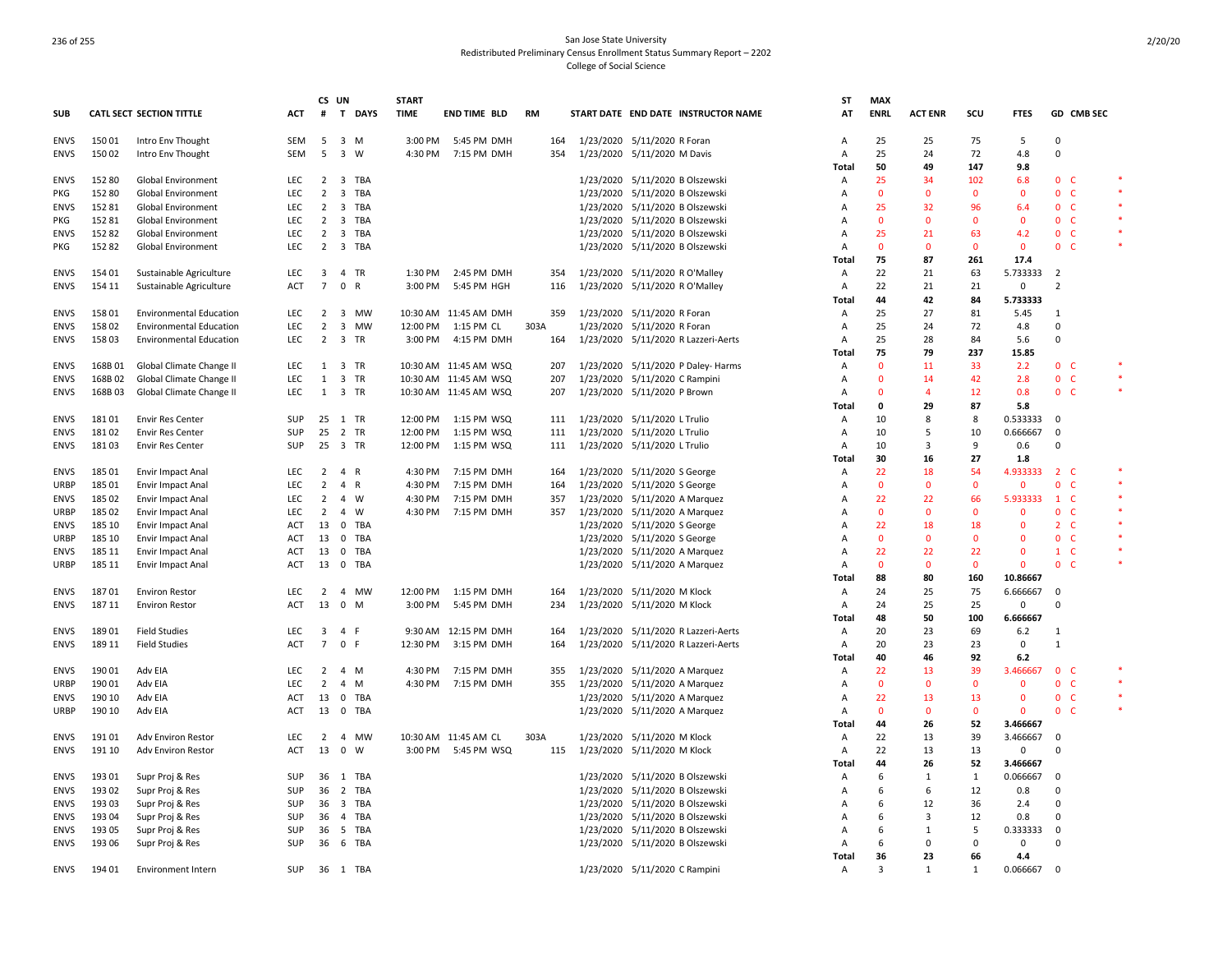|             |        |                                 |            | CS UN                   |                                | <b>START</b> |                       |      |                                     | ST                                 | <b>MAX</b>  |                         |                |                |                |
|-------------|--------|---------------------------------|------------|-------------------------|--------------------------------|--------------|-----------------------|------|-------------------------------------|------------------------------------|-------------|-------------------------|----------------|----------------|----------------|
| SUB         |        | <b>CATL SECT SECTION TITTLE</b> | ACT        | #                       | $\mathbf{T}$<br><b>DAYS</b>    | <b>TIME</b>  | <b>END TIME BLD</b>   | RM   | START DATE END DATE INSTRUCTOR NAME | AT                                 | <b>ENRL</b> | <b>ACT ENR</b>          | scu            | <b>FTES</b>    | GD CMB SEC     |
| <b>ENVS</b> | 194 02 | <b>Environment Intern</b>       | <b>SUP</b> | 36                      | 2 TBA                          |              |                       |      | 1/23/2020 5/11/2020 C Rampini       | A                                  | 3           | 1                       | 2              | 0.133333       | 0              |
| <b>ENVS</b> | 194 03 | <b>Environment Intern</b>       | SUP        | 36                      | $\overline{\mathbf{3}}$<br>TBA |              |                       |      | 1/23/2020 5/11/2020 C Rampini       | А                                  | 3           | 9                       | 27             | 1.8            | $\Omega$       |
| <b>ENVS</b> | 194 04 | Environment Intern              | SUP        | 36                      | 4 TBA                          |              |                       |      | 1/23/2020 5/11/2020 C Rampini       | A                                  | 3           | 3                       | 12             | 0.8            | $\mathbf 0$    |
| <b>ENVS</b> | 194 05 | <b>Environment Intern</b>       | SUP        | 36                      | 5 TBA                          |              |                       |      | 1/23/2020 5/11/2020 C Rampini       | А                                  | 3           | $\overline{4}$          | 20             | 1.333333       | $\mathbf 0$    |
| <b>ENVS</b> | 194 06 | <b>Environment Intern</b>       | <b>SUP</b> | 36                      | 6<br>TBA                       |              |                       |      | 1/23/2020 5/11/2020 C Rampini       | А                                  | 3           | $\Omega$                | $\Omega$       | $\Omega$       | $\Omega$       |
| <b>ENVS</b> | 194 07 | <b>Environment Intern</b>       | <b>SUP</b> | 36                      | $\overline{7}$<br>TBA          |              |                       |      | 1/23/2020 5/11/2020 C Rampini       | A                                  | 3           | $\Omega$                | $\Omega$       | $\Omega$       | $\Omega$       |
| <b>ENVS</b> | 19408  | <b>Environment Intern</b>       | <b>SUP</b> | 36                      | 8 TBA                          |              |                       |      | 1/23/2020 5/11/2020 C Rampini       | A                                  | 3           | $\Omega$                | $\Omega$       | $\Omega$       | $\Omega$       |
| <b>ENVS</b> | 194 09 | <b>Environment Intern</b>       | SUP        | 36                      | 9<br>TBA                       |              |                       |      | 1/23/2020 5/11/2020 C Rampini       | A                                  | 3           | $\Omega$                | $\Omega$       | $\Omega$       | $\Omega$       |
|             |        |                                 |            |                         |                                |              |                       |      |                                     | Total                              | 27          | 18                      | 62             | 4.133333       |                |
| <b>ENVS</b> | 195 01 | Inst Asst Env Stud              | SUP        |                         | 36 3 TBA                       |              |                       |      | 1/23/2020 5/11/2020 W Russell       | Α                                  | 5           | $\overline{2}$          | 6              | 0.45           | $\mathbf{1}$   |
|             |        |                                 |            |                         |                                |              |                       |      |                                     | Total                              | 5           | $\mathbf{2}$            | 6              | 0.45           |                |
| ENVS        | 19801  | Sr Sem                          | <b>SEM</b> | 5                       | 3 W                            | 3:00 PM      | 5:45 PM CL            | 318  | 1/23/2020 5/11/2020 W Russell       | A                                  | 15          | 9                       | 27             | 1.8            | 0              |
| <b>ENVS</b> | 19802  | Sr Sem                          | <b>SEM</b> | 5                       | 3 <sub>T</sub>                 | 3:00 PM      | 5:45 PM WSQ           | 113  | 1/23/2020 5/11/2020 R O'Malley      | Α                                  | 15          | 15                      | 45             | 3              | 0              |
| <b>ENVS</b> | 19803  | Sr Sem                          | <b>SEM</b> | 5                       | 3 <sub>T</sub>                 | 6:00 PM      | 8:45 PM WSQ           | 113  | 1/23/2020 5/11/2020 R O'Malley      | $\overline{A}$                     | 15          | 12                      | 36             | 2.4            | $\Omega$       |
|             |        |                                 |            |                         |                                |              |                       |      |                                     | Total                              | 45          | 36                      | 108            | 7.2            |                |
| <b>ENVS</b> | 200 01 | Sem Env Methods                 | <b>SEM</b> | 5                       | 3 W                            | 10:30 AM     | 1:15 PM WSQ           | 111  | 1/23/2020 5/11/2020 C Rampini       | A                                  | 15          | 16                      | 48             | $\overline{4}$ | 16             |
|             |        |                                 |            |                         |                                |              |                       |      |                                     | Total                              | 15          | 16                      | 48             | 4              |                |
| <b>ENVS</b> | 210 01 | <b>Environ Topics</b>           | <b>SUP</b> | 25                      | 1 MW                           | 1:30 PM      | 2:45 PM WSQ           | 111  | 1/23/2020 5/11/2020 L Trulio        | Α                                  | 5           | $\Omega$                | $\Omega$       | $\Omega$       | $\Omega$       |
| <b>ENVS</b> | 21002  | <b>Environ Topics</b>           | <b>SUP</b> | 25                      | 2 MW                           | 1:30 PM      | 2:45 PM WSQ           | 111  | 1/23/2020 5/11/2020 L Trulio        | $\overline{A}$                     | 5           | $\Omega$                | $\Omega$       | $\Omega$       | $\Omega$       |
| <b>ENVS</b> | 21003  |                                 | SUP        | 25                      | 3 MW                           | 1:30 PM      | 2:45 PM WSQ           | 111  | 1/23/2020 5/11/2020 L Trulio        | A                                  | 5           | 6                       | 18             | 1.45           | 5              |
|             | 21004  | <b>Environ Topics</b>           | <b>SUP</b> | 25                      | 3 MW                           | 1:30 PM      | 2:45 PM WSQ           | 111  |                                     | A                                  | 5           | $\Omega$                | $\Omega$       | $\mathbf 0$    | $\Omega$       |
| <b>ENVS</b> |        | <b>Environ Topics</b>           |            |                         |                                |              |                       |      | 1/23/2020 5/11/2020 R O'Malley      |                                    |             | 6                       |                |                |                |
|             |        |                                 |            |                         |                                |              |                       |      |                                     | Total                              | 20          |                         | 18             | 1.45           |                |
| ENVS        | 22701  | Adv. CBP Research               | <b>LEC</b> | $\overline{2}$          | 3 TR                           | 3:00 PM      | 4:15 PM DMH           | 354  | 1/23/2020 5/11/2020 C Prado         | A                                  | 10          | 6                       | 18             | 1.5            | 6              |
|             |        |                                 |            |                         |                                |              |                       |      |                                     | Total                              | 10          | 6                       | 18             | 1.5            |                |
| ENVS        | 285 01 | Grad Internship                 | SUP        | 25                      | 3 TBA                          |              |                       |      | 1/23/2020 5/11/2020 W Russell       | A                                  | 5           | $\overline{2}$          | 6              | 0.5            | 2              |
|             |        |                                 |            |                         |                                |              |                       |      |                                     | Total                              | 5           | $\overline{\mathbf{2}}$ | 6              | 0.5            |                |
| <b>ENVS</b> | 29101  | Adv Topic Env Rest              | <b>SEM</b> |                         | 4                              |              |                       |      |                                     | X                                  | $\Omega$    | $\Omega$                | $\Omega$       | $\Omega$       | $\mathbf 0$    |
| <b>ENVS</b> | 291 10 | Adv Topic Env Rest              | <b>ACT</b> |                         | $\mathbf 0$                    |              |                       |      |                                     | X                                  | $\Omega$    | $\Omega$                | $\Omega$       | $\mathbf 0$    | $\Omega$       |
|             |        |                                 |            |                         |                                |              |                       |      |                                     | Total                              | 0           | 0                       | 0              | 0              |                |
| <b>ENVS</b> | 295 01 | Grad Teach Asst                 | <b>SUP</b> | 25                      | 3 TBA                          |              |                       |      | 1/23/2020 5/11/2020 W Russell       | A                                  | 5           | 2                       | 6              | 0.5            | 2              |
|             |        |                                 |            |                         |                                |              |                       |      |                                     | Total                              | 5           | $\mathbf{2}$            | 6              | 0.5            |                |
| <b>ENVS</b> | 29701  | Research & Proposals            | <b>SEM</b> | - 5                     | 3 M                            |              | 10:30 AM  1:15 PM WSQ | 111  | 1/23/2020 5/11/2020 W Russell       | $\overline{A}$                     | 15          | 13                      | 39             | 3.25           | 13             |
|             |        |                                 |            |                         |                                |              |                       |      |                                     | Total                              | 15          | 13                      | 39             | 3.25           |                |
| <b>ENVS</b> | 29901  | MS Thesis/Project               | SUP        | 25                      | 1 TBA                          |              |                       |      | 1/23/2020 5/11/2020 W Russell       | Α                                  | 5           | $\mathbf 0$             | $\Omega$       | $\mathbf 0$    | $\Omega$       |
| <b>ENVS</b> | 29902  | MS Thesis/Project               | <b>SUP</b> | 25                      | 2 TBA                          |              |                       |      | 1/23/2020 5/11/2020 W Russell       | А                                  | 5           | $\overline{2}$          | $\Delta$       | 0.333333       | $\overline{2}$ |
| ENVS        | 299 03 | MS Thesis/Project               | SUP        | 25                      | $\overline{3}$<br>TBA          |              |                       |      | 1/23/2020 5/11/2020 W Russell       | А                                  | 5           | $\mathbf 0$             | $\Omega$       | 0              | $\mathbf 0$    |
| <b>ENVS</b> | 299 04 | MS Thesis/Project               | SUP        | 25                      | 4 TBA                          |              |                       |      | 1/23/2020 5/11/2020 W Russell       | Α                                  | 5           | $\Omega$                | 0              | 0              | 0              |
| <b>ENVS</b> | 29905  | MS Thesis/Project               | <b>SUP</b> | 25                      | - 5<br>TBA                     |              |                       |      | 1/23/2020 5/11/2020 W Russell       | A                                  | 5           | $\Omega$                | $\Omega$       | $\Omega$       | $\Omega$       |
| <b>ENVS</b> | 299 06 | MS Thesis/Project               | <b>SUP</b> | 25                      | 6<br>TBA                       |              |                       |      | 1/23/2020 5/11/2020 W Russell       | A                                  | 5           | $\overline{4}$          | 24             | 2              | 4              |
|             |        |                                 |            |                         |                                |              |                       |      |                                     | Total                              | 30          | 6                       | 28             | 2.333333       |                |
| <b>GLST</b> | 1B 80  | Intro to Global Studies         | <b>LEC</b> | 3                       | 3 TBA                          |              |                       |      | 1/23/2020 5/11/2020 M Poffenroth    | A                                  | 35          | 35                      | 105            | $\overline{7}$ | $\mathbf 0$    |
| GLST        | 1B 81  | Intro to Global Studies         | <b>LEC</b> | $\overline{\mathbf{3}}$ | 3 TBA                          |              |                       |      | 1/23/2020 5/11/2020 M Poffenroth    | Α                                  | 35          | 33                      | 99             | 6.6            | $\mathbf 0$    |
|             |        |                                 |            |                         |                                |              |                       |      |                                     | Total                              | 70          | 68                      | 204            | 13.6           |                |
| GLST        | 16201  | Global Issues                   | <b>LEC</b> |                         | 3                              |              |                       |      |                                     | $\boldsymbol{\mathsf{x}}$          | $\Omega$    | 0                       | 0              | 0              | $\Omega$       |
| <b>GLST</b> | 162 80 | Global Issues                   | LEC.       | $\overline{4}$          | 3 TR                           |              | 12:00 PM 1:15 PM      |      | 1/23/2020 5/11/2020 S Ou            | $\overline{A}$                     | 30          | 17                      | 51             | 3.4            | $\Omega$       |
|             |        |                                 |            |                         |                                |              |                       |      |                                     | Total                              | 30          | 17                      | 51             | 3.4            |                |
| GLST        | 16701  | <b>Changing Ecologies</b>       | <b>LEC</b> | 4                       | 3 TR                           | 1:30 PM      | 2:45 PM HGH           | 122  | 1/23/2020 5/11/2020 M Davis         | Α                                  | 30          | 28                      | 84             | 5.6            | $\Omega$       |
|             |        |                                 |            |                         |                                |              |                       |      |                                     | Total                              | 30          | 28                      | 84             | 5.6            |                |
| GLST        | 17901  | Seminar Global Studies          | <b>LEC</b> | 3                       | 3 R                            | 3:00 PM      | 5:45 PM CL            | 303A | 1/23/2020 5/11/2020 B White         | A                                  | 25          | 20                      | 60             | $\overline{4}$ | 0              |
|             |        |                                 |            |                         |                                |              |                       |      |                                     | Total                              | 25          | 20                      | 60             | 4              |                |
| <b>GLST</b> | 18901  | Global Experience               | <b>SUP</b> | 48                      | 1 TBA                          |              |                       |      | 1/23/2020 5/11/2020 K Cushing       | $\mathsf{A}$                       | 5           | 0                       | $\Omega$       | $\Omega$       | $\Omega$       |
| GLST        | 18902  | Global Experience               | <b>SUP</b> | 48                      | 2 TBA                          |              |                       |      | 1/23/2020 5/11/2020 K Cushing       | А                                  | 5           | 1                       | 2              | 0.133333       | $\mathbf 0$    |
| <b>GLST</b> | 18903  | Global Experience               | <b>SUP</b> | 48                      | 3 TBA                          |              |                       |      | 1/23/2020 5/11/2020 K Cushing       | А                                  | 5           | 0                       | $\mathbf 0$    | $\mathbf 0$    | $\Omega$       |
|             |        |                                 |            |                         |                                |              |                       |      |                                     | Total                              | 15          | 1                       | $\overline{2}$ | 0.133333       |                |
|             |        |                                 |            |                         |                                |              |                       |      |                                     | <b>Environmental Studies Total</b> | 1716        | 1378                    | 3749           | 253.3833       |                |
|             |        |                                 |            |                         |                                |              |                       |      |                                     |                                    |             |                         |                |                |                |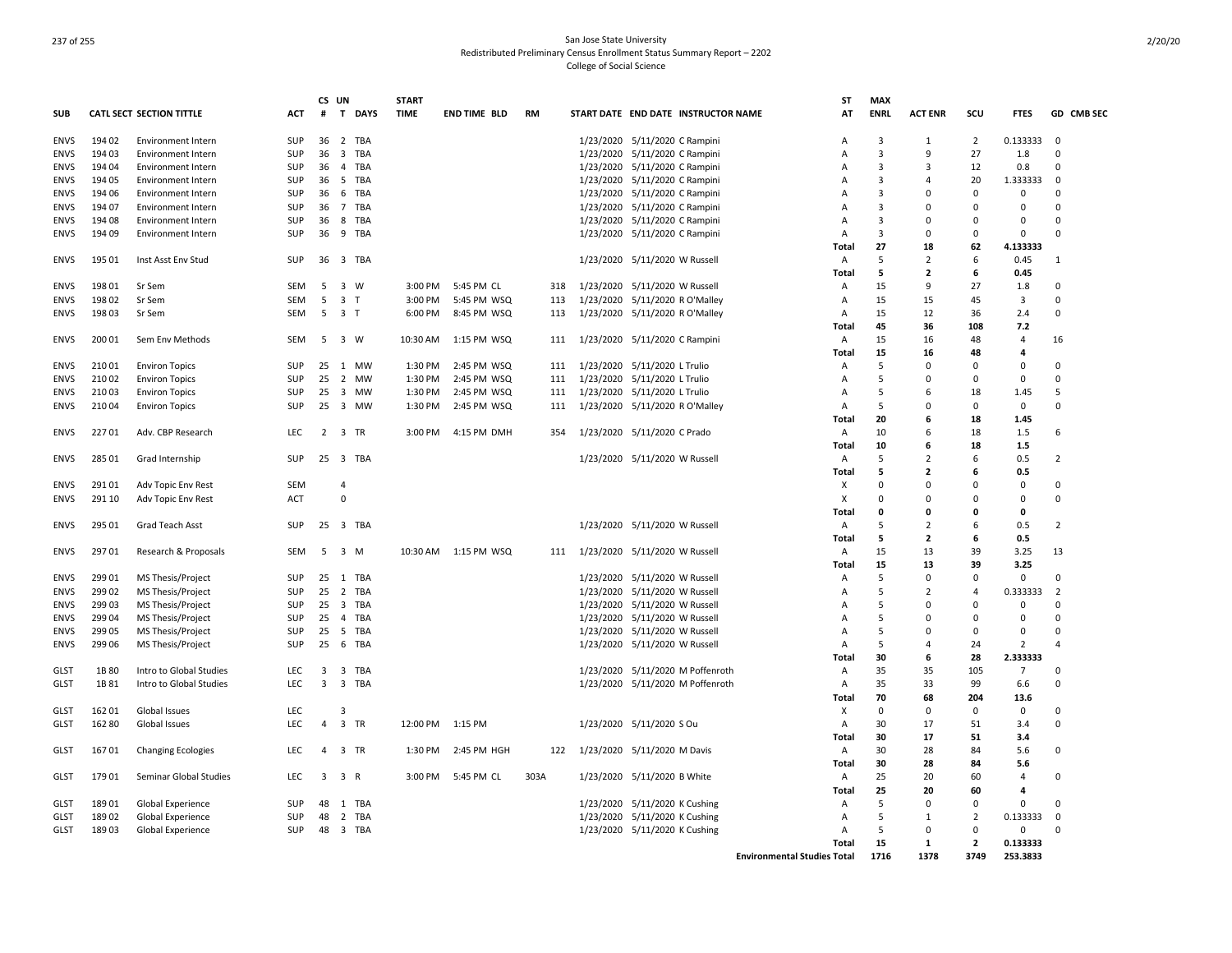|                |         |                                   |            | CS UN          |                                | <b>START</b> |                       |     |                                     | ST             | <b>MAX</b>  |                |      |                |                          |
|----------------|---------|-----------------------------------|------------|----------------|--------------------------------|--------------|-----------------------|-----|-------------------------------------|----------------|-------------|----------------|------|----------------|--------------------------|
| <b>SUB</b>     |         | <b>CATL SECT SECTION TITTLE</b>   | ACT        | #              | T DAYS                         | <b>TIME</b>  | <b>END TIME BLD</b>   | RM  | START DATE END DATE INSTRUCTOR NAME | AT             | <b>ENRL</b> | <b>ACT ENR</b> | scu  | <b>FTES</b>    | GD CMB SEC               |
| <b>History</b> |         |                                   |            |                |                                |              |                       |     |                                     |                |             |                |      |                |                          |
| <b>HIST</b>    | 1A 01   | World History to 1500             | <b>LEC</b> | $\overline{2}$ | 3 MW                           | 3:00 PM      | 4:15 PM DMH           | 163 | 1/23/2020 5/11/2020 A Katsev        | А              | 28          | 15             | 45   | 3              | $\Omega$                 |
|                |         |                                   |            |                |                                |              |                       |     |                                     | Total          | 28          | 15             | 45   | 3              |                          |
| HIST           | 1B01    | World History from 1500           | <b>LEC</b> | 2              | 3 MW                           |              | 10:30 AM 11:45 AM DMH | 163 | 1/23/2020 5/11/2020 A Katsev        | Α              | 28          | 18             | 54   | 3.6            | 0                        |
|                |         |                                   |            |                |                                |              |                       |     |                                     | Total          | 28          | 18             | 54   | 3.6            |                          |
| HIST           | 10A 01  | Western Civilizatn                | <b>LEC</b> | 2              | 3 TR                           | 1:30 PM      | 2:45 PM DMH           | 163 | 1/23/2020 5/11/2020 R Cirivilleri   | Α              | 28          | 13             | 39   | 2.6            | $\Omega$                 |
| <b>HIST</b>    | 10B01   | Western Civilizatn                | LEC        | $\overline{2}$ | 3 TR                           | 12:00 PM     | 1:15 PM DMH           | 354 | 1/23/2020 5/11/2020 M Wilson        | Α              | 28          | 25             | 75   | 5              | 0                        |
|                |         |                                   |            |                |                                |              |                       |     |                                     | Total          | 56          | 38             | 114  | 7.6            |                          |
| HIST           | 15 01   | Esntl US History                  | LEC        | 1              | 3 MW                           | 4:30 PM      | 5:45 PM WSQ           | 207 | 1/23/2020 5/11/2020 M McBane        | Α              | 125         | 125            | 375  | 25             | 0                        |
| <b>HIST</b>    | 15 02   | Esntl US History                  | <b>LEC</b> | $\mathbf{1}$   | $\overline{\mathbf{3}}$<br>TR  | 3:00 PM      | 4:15 PM WSQ           | 207 | 1/23/2020 5/11/2020 R Cirivilleri   | Α              | 125         | 111            | 333  | 22.2           | 0                        |
| <b>HIST</b>    | 15 03   | Esntl US History                  | LEC        | $\mathbf{1}$   | 3 MW                           |              | 10:30 AM 11:45 AM DMH | 150 | 1/23/2020 5/11/2020 M Wilson        | $\overline{A}$ | 48          | 52             | 156  | 10.4           | 0                        |
| HIST           | 15 04   | Esntl US History                  | <b>LEC</b> | 1              | 3 MW                           | 12:00 PM     | 1:15 PM DMH           | 234 | 1/23/2020 5/11/2020 M McBane        | Α              | 48          | 46             | 138  | 9.2            | $\Omega$                 |
| <b>HIST</b>    | 15 05   | Esntl US History                  | LEC        | 1              | 3 TR                           | 7:30 AM      | 8:45 AM DMH           | 150 | 1/23/2020 5/11/2020 R Cirivilleri   | $\overline{A}$ | 48          | 55             | 165  | 11             | 0                        |
| <b>HIST</b>    | 15 06   | Esntl US History                  | <b>LEC</b> | 1              | 3 TR                           |              | 9:00 AM 10:15 AM DMH  | 150 | 1/23/2020 5/11/2020 R Cirivilleri   | Α              | 48          | 47             | 141  | 9.4            | $\Omega$                 |
| HIST           | 1507    | Esntl US History                  | <b>LEC</b> | 1              | 3 TR                           |              | 10:30 AM 11:45 AM DMH | 150 | 1/23/2020 5/11/2020 R Buyco         | Α              | 60          | 61             | 183  | 12.2           | $\Omega$                 |
| <b>HIST</b>    | 15 08   | Esntl US History                  | <b>LEC</b> | $\mathbf{1}$   | 3 TR                           | 12:00 PM     | 1:15 PM DMH           | 150 | 1/23/2020 5/11/2020 R Buyco         | Α              | 60          | 60             | 180  | 12             | $\Omega$                 |
| HIST           | 15 09   | Esntl US History                  | <b>LEC</b> | 1              | 3 TR                           | 1:30 PM      | 2:45 PM DMH           | 150 | 1/23/2020 5/11/2020 R Buyco         | Α              | 60          | 62             | 186  | 12.4           | $\Omega$                 |
| <b>HIST</b>    | 15 10   | Esntl US History                  | LEC        | $\mathbf{1}$   | $\overline{\mathbf{3}}$<br>TR  | 4:30 PM      | 5:45 PM DMH           | 150 | 1/23/2020 5/11/2020 R Buyco         | Α              | 60          | 58             | 174  | 11.6           | $\Omega$                 |
| <b>HIST</b>    | 15 11   | Esntl US History                  | <b>LEC</b> | 1              | $\overline{\mathbf{3}}$<br>TBA |              |                       |     | 1/23/2020 5/11/2020                 | Α              | 48          | 48             | 144  | 9.6            | $\Omega$                 |
| <b>HIST</b>    | 1580    | Esntl US History                  | LEC        | $\mathbf{1}$   | $\overline{\mathbf{3}}$<br>TBA |              |                       |     | 1/23/2020 5/11/2020 L Guardino      | Α              | 48          | 51             | 153  | 10.2           | 0                        |
|                |         |                                   |            |                |                                |              |                       |     |                                     | <b>Total</b>   | 778         | 776            | 2328 | 155.2          |                          |
| <b>HIST</b>    | 20A 01  | Hist of Amer Peopl                | <b>LEC</b> |                | 2 3 TR                         |              | 10:30 AM 11:45 AM DMH | 354 | 1/23/2020 5/11/2020 M Wilson        | Α              | 28          | 31             | 93   | $6.2$          | $\Omega$                 |
| <b>HIST</b>    | 20B 80  | Hist of Amer Peopl                | <b>LEC</b> | $\overline{2}$ | 3 TBA                          |              |                       |     | 1/23/2020 5/11/2020 L Guardino      | Α              | 28          | 30             | 90   | 6              | 0                        |
|                |         |                                   |            |                |                                |              |                       |     |                                     | Total          | 56          | 61             | 183  | 12.2           |                          |
| <b>HIST</b>    | 5001    | <b>Historical Process</b>         | <b>SEM</b> | $\overline{4}$ | 3 W                            | 6:00 PM      | 8:45 PM DMH           | 163 | 1/23/2020 5/11/2020 E Narveson      | Α              | 25          | 26             | 78   | 5.2            | 0                        |
|                |         |                                   |            |                |                                |              |                       |     |                                     | Total          | 25          | 26             | 78   | 5.2            |                          |
| <b>HIST</b>    | 99 01   | <b>History Fundamentals</b>       | SEM        | -5             | 3 TBA                          |              |                       |     | 1/23/2020 5/11/2020                 | Α              | 28          | 27             | 81   | 5.4            | 0                        |
|                |         |                                   |            |                |                                |              |                       |     |                                     | Total          | 28          | 27             | 81   | 5.4            |                          |
| <b>HIST</b>    |         | 100W 01 History Writers' Workshop | SEM        | $\overline{a}$ | 3 MW                           | 12:00 PM     | 1:15 PM DMH           | 354 | 1/23/2020 5/11/2020 M Wilson        | Α              | 22          | 22             | 66   | 4.4            | $\Omega$                 |
| HIST           |         | 100W 02 History Writers' Workshop | SEM        | $\overline{a}$ | $\overline{3}$<br>TR           | 1:30 PM      | 2:45 PM DMH           | 167 | 1/23/2020 5/11/2020 L Hilde         | Α              | 22          | 23             | 69   | 4.6            | 0                        |
|                |         |                                   |            |                |                                |              |                       |     |                                     | Total          | 44          | 45             | 135  | 9              |                          |
| HIST           | 102 01  | Historiography                    | <b>LEC</b> | 2              | TBA<br>4                       |              |                       |     | 1/23/2020 5/11/2020                 | Α              | 22          | 20             | 80   | 5.333333       | $\overline{0}$           |
| <b>HIST</b>    | 102 02  | Historiography                    | LEC        | $\overline{2}$ | 4 TBA                          |              |                       |     | 1/23/2020 5/11/2020                 | Α              | 22          | 20             | 80   | 5.4            | $\mathbf{1}$             |
|                |         |                                   |            |                |                                |              |                       |     |                                     | Total          | 44          | 40             | 160  | 10.73333       |                          |
| <b>HIST</b>    | 114 01  | Ancient West                      | <b>LEC</b> | $\overline{2}$ | $\overline{4}$<br>TBA          |              |                       |     | 1/23/2020 5/11/2020                 | Α              | 25          | 23             | 92   | 6.133333       | 0                        |
|                |         |                                   |            |                |                                |              |                       |     |                                     | Total          | 25          | 23             | 92   | 6.133333       |                          |
| HIST           | 121B 80 | Med. Worlds 11-15c                | LEC        | $2^{\circ}$    | 4 TBA                          |              |                       |     | 1/23/2020 5/11/2020 K Olson         | Α              | 25          | 26             | 104  | 7.066667       | $\overline{2}$           |
|                |         |                                   |            |                |                                |              |                       |     |                                     | Total          | 25          | 26             | 104  | 7.066667       |                          |
| HIST           | 126 01  | Adv Topic Medieval                | LEC        | $\overline{2}$ | $\overline{4}$<br>TBA          |              |                       |     | 1/23/2020 5/11/2020                 | Α              | 25          | 18             | 72   | 4.866667       | $\mathbf{1}$             |
|                |         |                                   |            |                |                                |              |                       |     |                                     | Total          | 25          | 18             | 72   | 4.866667       |                          |
| HIST           | 13201   | Adv Top World Hist                | LEC        | $\overline{2}$ | 4 TBA                          |              |                       |     | 1/23/2020 5/11/2020                 | Α              | 25          | 26             | 104  | $\overline{7}$ | 1                        |
| <b>HIST</b>    | 132 02  | Adv Top World Hist                | LEC        | $\overline{2}$ | $\overline{4}$<br>TBA          |              |                       |     | 1/23/2020 5/11/2020                 | Α              | 25          | 16             | 64   | 4.333333       | 1                        |
|                |         |                                   |            |                |                                |              |                       |     |                                     | Total          | 50          | 42             | 168  | 11.33333       |                          |
| <b>HIST</b>    | 153 01  | Hist Women Europe                 | <b>LEC</b> | $\overline{2}$ | 3 MW                           |              | 9:00 AM 10:15 AM DMH  | 163 | 1/23/2020 5/11/2020 A Katsev        | Α              | 28          | 28             | 84   | 5.6            | $\mathbf 0$              |
|                |         |                                   |            |                |                                |              |                       |     |                                     | Total          | 28          | 28             | 84   | 5.6            |                          |
| <b>HIST</b>    | 155 01  | 20th Century World                | <b>LEC</b> | $\overline{2}$ | 3 MW                           | 1:30 PM      | 2:45 PM DMH           | 163 | 1/23/2020 5/11/2020 A Katsev        | Α              | 28          | 28             | 84   | 5.6            | 0                        |
|                |         |                                   |            |                |                                |              |                       |     |                                     | Total          | 28          | 28             | 84   | 5.6            |                          |
| <b>HIST</b>    | 17001   | <b>Topics Amer Hist</b>           | <b>LEC</b> | $\overline{2}$ | 3 MW                           | 3:00 PM      | 4:15 PM DMH           | 354 | 1/23/2020 5/11/2020 M McBane        | Α              | 28          | 28             | 84   | 5.6            | 0                        |
|                |         |                                   |            |                |                                |              |                       |     |                                     | Total          | 28          | 28             | 84   | 5.6            |                          |
| HIST           | 170S 80 | <b>Topics Am History</b>          | <b>LEC</b> | 3              | 3<br>TBA                       |              |                       |     | 1/23/2020 5/11/2020 K Chilton       | Α              | 28          | 26             | 78   | 5.2            | 0                        |
| HIST           | 170S 81 | Topics Am History                 | <b>LEC</b> | 3              | 3 TBA                          |              |                       |     | 1/23/2020 5/11/2020 K Chilton       | Α              | 28          | 28             | 84   | 5.6<br>10.8    | $\Omega$                 |
|                |         |                                   |            |                |                                |              |                       |     |                                     | Total          | 56          | 54<br>22       | 162  |                | $\overline{\phantom{0}}$ |
| HIST           | 17480   | Col & Rev America                 | <b>LEC</b> | 2              | 4 TBA                          |              |                       |     | 1/23/2020 5/11/2020 R Chopra        | Α              | 25          |                | 88   | 5.933333       |                          |
|                |         |                                   |            |                |                                |              |                       |     |                                     | Total          | 25          | 22             | 88   | 5.933333       | $\overline{\phantom{0}}$ |
| <b>HIST</b>    | 17601   | Civil War & Recon                 | LEC        |                | 2 4 TBA                        |              |                       |     | 1/23/2020 5/11/2020                 | Α              | 25          | 22             | 88   | 5.933333       |                          |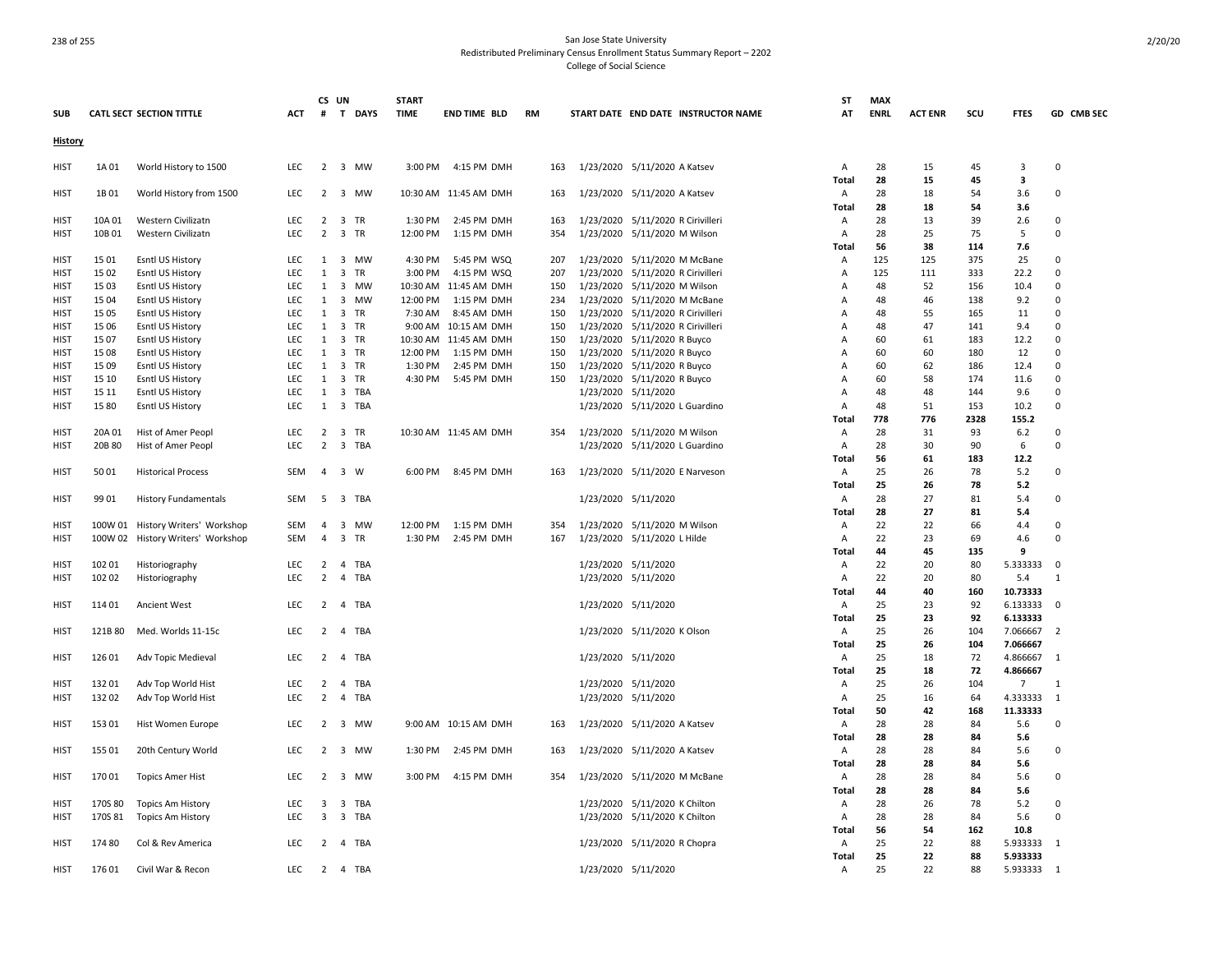| <b>SUB</b>  |         | <b>CATL SECT SECTION TITTLE</b> | <b>ACT</b> | CS UN<br>#     | T DAYS         | <b>START</b><br><b>TIME</b> | <b>END TIME BLD</b>   | RM  |                     | START DATE END DATE INSTRUCTOR NAME | ST<br>AT             | <b>MAX</b><br><b>ENRL</b> | <b>ACT ENR</b> | scu      | <b>FTES</b>    | <b>GD CMB SEC</b> |
|-------------|---------|---------------------------------|------------|----------------|----------------|-----------------------------|-----------------------|-----|---------------------|-------------------------------------|----------------------|---------------------------|----------------|----------|----------------|-------------------|
|             |         |                                 |            |                |                |                             |                       |     |                     |                                     | Total                | 25                        | 22             | 88       | 5.933333       |                   |
| <b>HIST</b> | 17901   | U.S. 1950-Present               | LEC        | $\overline{2}$ | 4 TBA          |                             |                       |     | 1/23/2020 5/11/2020 |                                     | А                    | 25                        | 25             | 100      | 6.733333 1     |                   |
|             |         |                                 |            |                |                |                             |                       |     |                     |                                     | Total                | 25                        | 25             | 100      | 6.733333       |                   |
| <b>HIST</b> | 18101   | Adv Topics Am Hist              | LEC        | $\overline{2}$ | 4 TBA          |                             |                       |     | 1/23/2020 5/11/2020 |                                     | A                    | 25                        | 24             | 96       | 6.466667 1     |                   |
|             |         |                                 |            |                |                |                             |                       |     |                     |                                     | Total                | 25                        | 24             | 96       | 6.466667       |                   |
| HIST        | 210A 01 | Collog Colon Am                 | SEM        | - 5            | 4 TBA          |                             |                       |     | 1/23/2020 5/11/2020 |                                     | A                    | 15                        | 12             | 48       | 3.933333 11    |                   |
|             | 21101   |                                 | SEM        |                |                |                             |                       |     |                     |                                     | Total                | 15                        | 12             | 48       | 3.933333       |                   |
| <b>HIST</b> |         | Adv Coll Mod Euro               |            | 5              | 4 TBA          |                             |                       |     | 1/23/2020 5/11/2020 |                                     | A<br><b>Total</b>    | 15<br>15                  | 9<br>9         | 36<br>36 | 3<br>з         | 9                 |
| <b>HIST</b> | 22101   | Sem in World Hist               | SEM        | -5             | 4 TBA          |                             |                       |     | 1/23/2020 5/11/2020 |                                     | A                    | 15                        | 6              | 24       | $\overline{2}$ | 6                 |
|             |         |                                 |            |                |                |                             |                       |     |                     |                                     | Total                | 15                        | 6              | 24       | 2              |                   |
| <b>HIST</b> | 283 01  | Sem Calif and West              | SEM        | -5             | 4 TBA          |                             |                       |     | 1/23/2020 5/11/2020 |                                     | A                    | 15                        | 13             | 52       | 4.2            | 11                |
|             |         |                                 |            |                |                |                             |                       |     |                     |                                     | Total                | 15                        | 13             | 52       | 4.2            |                   |
| HIST        | 298 01  | <b>Spec Studies</b>             | SUP        |                | 1              |                             |                       |     |                     |                                     | Х                    | 0                         | 0              | $\Omega$ | 0              | 0                 |
| <b>HIST</b> | 298 02  | <b>Spec Studies</b>             | SUP        |                | $\overline{2}$ |                             |                       |     |                     |                                     | X                    | 0                         | 0              | $\Omega$ | 0              | 0                 |
|             |         |                                 |            |                |                |                             |                       |     |                     |                                     | Total                | 0                         | 0              |          | $\mathbf 0$    |                   |
| SOCS        | 13701   | CA Hist Soc Sci Pers            | <b>LEC</b> | $\overline{2}$ | 3 TR           |                             | 9:00 AM 10:15 AM DMH  | 163 |                     | 1/23/2020 5/11/2020 W Rouse         | A                    | 25                        | 17             | 51       | 3.4            | 0                 |
| SOCS        | 13702   | CA Hist Soc Sci Pers            | LEC        | $\overline{2}$ | 3 TR           |                             | 10:30 AM 11:45 AM DMH | 163 |                     | 1/23/2020 5/11/2020 W Rouse         | A                    | 25                        | 25             | 75       | -5             | $\Omega$          |
|             |         |                                 |            |                |                |                             |                       |     |                     |                                     | Total                | 50                        | 42             | 126      | 8.4            |                   |
| SOCS        | 13801   | US Hist Soc Sci Pers            | <b>LEC</b> | 2              | 3 <sub>1</sub> | 4:30 PM                     | 7:15 PM DMH           | 163 |                     | 1/23/2020 5/11/2020 W Thowdis       | A                    | 25                        | 29             | 87       | 5.8            | 0                 |
|             |         |                                 |            |                |                |                             |                       |     |                     |                                     | Total                | 25                        | 29             | 87       | 5.8            |                   |
| SOCS        | 13901   | World History for Teachers      | LEC        | $\overline{3}$ | 3 R            |                             | 4:30 PM 7:15 PM DMH   | 163 |                     | 1/23/2020 5/11/2020 J Narveson      | A                    | 25                        | 26             | 78       | 5.2            | 0                 |
|             |         |                                 |            |                |                |                             |                       |     |                     |                                     | Total                | 25                        | 26             | 78       | 5.2            |                   |
| SSED        |         | 184Y 01 Stdt Tchg II            | SUP        |                | 25  4  TBA     |                             |                       |     |                     | 1/23/2020 5/11/2020 W Thowdis       | A                    | 10                        | 7              | $\Omega$ | 1.866667       | $\mathbf 0$       |
|             |         |                                 |            |                |                |                             |                       |     |                     |                                     | Total                | 10                        | 7              | $\Omega$ | 1.866667       |                   |
| SSED        |         | 184Z 01 Stdt Tchg III           | SUP        | 25             | 4 TBA          |                             |                       |     |                     | 1/23/2020 5/11/2020 W Thowdis       | А                    | 1                         |                |          | 1.866667       | 0                 |
|             |         |                                 |            |                |                |                             |                       |     |                     |                                     | Total                | 1                         | 7              | $\Omega$ | 1.866667       |                   |
|             |         |                                 |            |                |                |                             |                       |     |                     |                                     | <b>History Total</b> | 1623                      | 1537           | 4851     | 330.2667       |                   |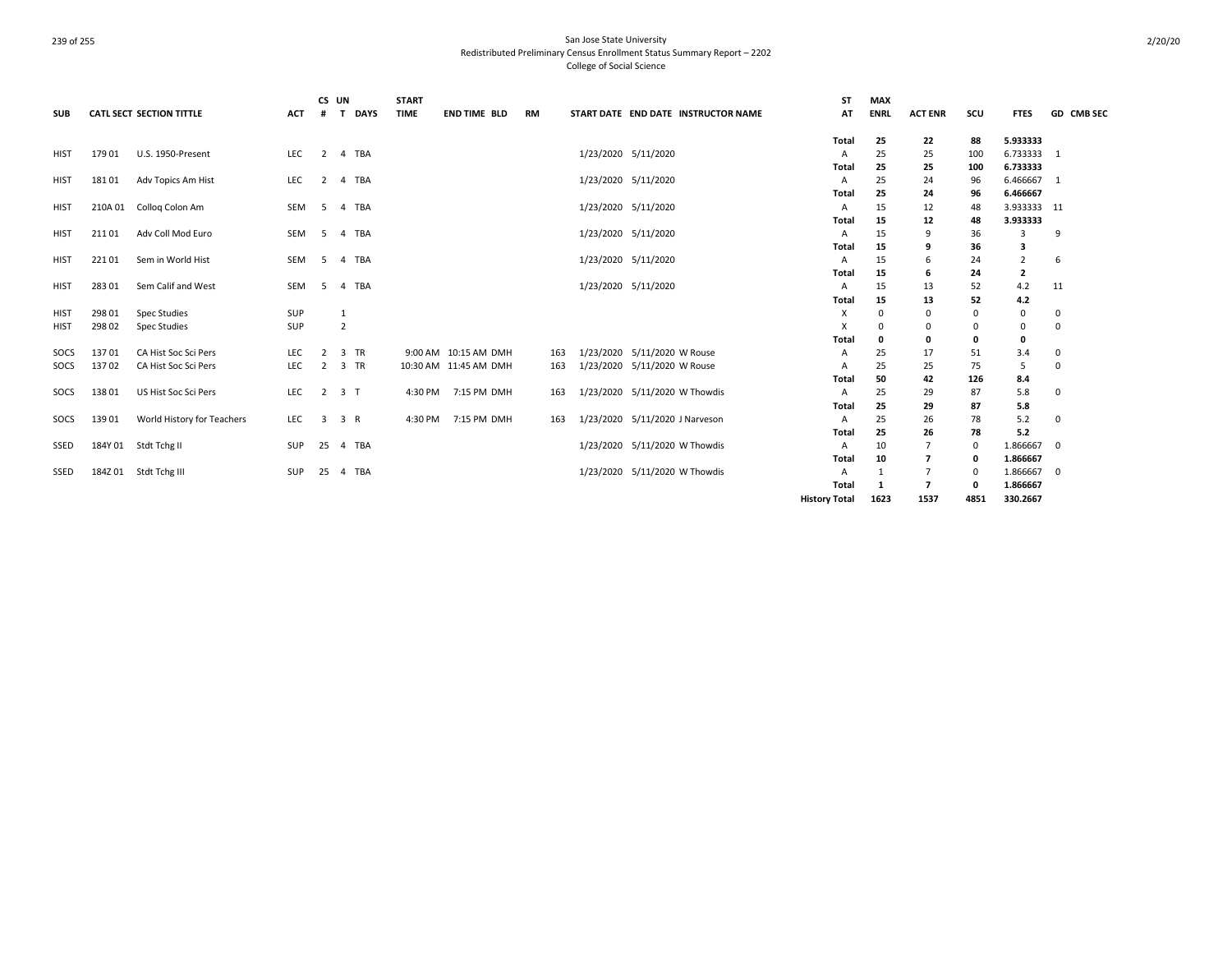| <b>SUB</b>                 |                          | <b>CATL SECT SECTION TITTLE</b>             | ACT                      | CS UN<br>#          | T DAYS                                             |            | <b>START</b><br><b>TIME</b> | <b>END TIME BLD</b>                  | <b>RM</b>             |                        | START DATE END DATE INSTRUCTOR NAME                           | ST<br>AT                | <b>MAX</b><br><b>ENRL</b> | <b>ACT ENR</b> | scu            | <b>FTES</b>     | GD CMB SEC                    |  |
|----------------------------|--------------------------|---------------------------------------------|--------------------------|---------------------|----------------------------------------------------|------------|-----------------------------|--------------------------------------|-----------------------|------------------------|---------------------------------------------------------------|-------------------------|---------------------------|----------------|----------------|-----------------|-------------------------------|--|
|                            | <b>Political Science</b> |                                             |                          |                     |                                                    |            |                             |                                      |                       |                        |                                                               |                         |                           |                |                |                 |                               |  |
| PADM                       | 21001                    | Intro Pub Admin                             | SEM                      |                     | 5 3 T                                              |            | 6:00 PM                     | 8:45 PM CL                           | 306                   |                        | 1/23/2020 5/11/2020 W Kelly                                   | Α                       | 20                        | 12             | 36             | 2.95            | 11                            |  |
| PADM                       | 21201                    | Admin Research                              | <b>SEM</b>               | 5                   | 3 W                                                |            | 6:00 PM                     | 8:45 PM CL                           | 303A                  |                        | 1/23/2020 5/11/2020 M Record                                  | Total<br>Α              | 20<br>20                  | 12<br>11       | 36<br>33       | 2.95<br>2.75    | 11                            |  |
| PADM                       | 21301                    | Pol Analysis & Eval                         | SEM                      | 5                   | 3 M                                                |            | 6:00 PM                     | 8:45 PM CL                           | 303A                  |                        | 1/23/2020 5/11/2020 M Record                                  | <b>Total</b><br>Α       | 20<br>20                  | 11<br>10       | 33<br>30       | 2.75<br>2.5     | 10                            |  |
| PADM                       | 214 01                   | Intro to Public Management                  | SEM                      | -5                  | 3 R                                                |            | 6:00 PM                     | 8:45 PM DMH                          | 149A                  |                        | 1/23/2020 5/11/2020 L Lira                                    | Total<br>$\overline{A}$ | 20<br>20                  | 10<br>20       | 30<br>60       | 2.5<br>-5       | 20 <sub>c</sub>               |  |
| <b>URBP</b>                | 214 01                   | Intro to Public Management                  | <b>SEM</b>               | 5                   | 3 R                                                |            | 6:00 PM                     | 8:45 PM DMH                          | 149A                  |                        | 1/23/2020 5/11/2020 L Lira                                    | Α<br>Total              | 0<br>20                   | $\Omega$<br>20 | $\Omega$<br>60 | $\Omega$<br>5   | $\mathbf{0}$<br>$\mathcal{C}$ |  |
| PADM                       | 21701                    | Org Theory                                  | <b>SEM</b>               |                     | 5 3 T                                              |            | 6:00 PM                     | 8:45 PM DMH                          | 149A                  |                        | 1/23/2020 5/11/2020 L Lira                                    | Α                       | 20<br>20                  | 20             | 60<br>60       | 5<br>5          | 20                            |  |
| PADM                       | 21801                    | <b>Public Budgeting</b>                     | <b>SEM</b>               | 5                   | 3 M                                                |            | 6:00 PM                     | 8:45 PM DMH                          | 149A                  |                        | 1/23/2020 5/11/2020 F Keeley                                  | <b>Total</b><br>А       | 20                        | 20<br>14       | 42             | 3.5             | 14                            |  |
| PADM                       | 22001                    | NonProfitMgt                                | <b>SEM</b>               | -5                  | 3 W                                                |            | 6:00 PM                     | 8:45 PM CL                           | 306                   |                        | 1/23/2020 5/11/2020 R Ovetz                                   | Total<br>Α              | 20<br>20                  | 14<br>21       | 42<br>63       | 3.5<br>5.25     | 21                            |  |
| PADM                       | 223 01                   | Law & Pub Admin                             | <b>SEM</b>               |                     | 5 3 R                                              |            | 6:00 PM                     | 8:45 PM CL                           | 303A                  |                        | 1/23/2020 5/11/2020 J Brent                                   | Total<br>Α              | 20<br>20                  | 21<br>13       | 63<br>39       | 5.25<br>3.25    | 13                            |  |
| PADM                       | 28101                    | Pub Adm Internship                          | SUP                      | 25                  | 3 R                                                |            | 6:00 PM                     | 8:45 PM HGH                          | 116                   |                        | 1/23/2020 5/11/2020 G Percival                                | Total<br>Α              | 20<br>5                   | 13<br>9        | 39<br>27       | 3.25<br>2.25    | 9                             |  |
| PADM                       | 284 01                   | <b>Directed Reading</b>                     | SUP                      | 25                  | 3 TBA                                              |            |                             |                                      |                       |                        | 1/23/2020 5/11/2020 F Edwards                                 | Total<br>Α              | 5<br>5                    | 9<br>6         | 27<br>18       | 2.25<br>1.5     | 6                             |  |
| PADM                       | 298 01                   | Special Problems                            | SUP                      | 25                  | 3<br>M                                             |            | 6:00 PM                     | 8:45 PM CL                           | 306                   | 1/23/2020              | 5/11/2020 F Edwards                                           | Total<br>A              | 5<br>20                   | 6<br>19        | 18<br>57       | 1.5<br>4.75     | 19                            |  |
| PADM<br>PADM               | 298 02<br>298 03         | <b>Special Problems</b><br>Special Problems | <b>SUP</b><br>SUP        | 25<br>25            | 3 TBA<br>3 T                                       |            | 6:00 PM                     | 8:45 PM CL                           | 303B                  |                        | 1/23/2020 5/11/2020 M Record<br>1/23/2020 5/11/2020 F Edwards | A<br>A                  | 5<br>20                   | 3<br>11        | 9<br>33        | 0.75<br>2.75    | 3<br>11                       |  |
| <b>POLS</b>                | 201                      | Intro Comp Pol                              | LEC                      | 2                   | 3 TR                                               |            |                             | 9:00 AM 10:15 AM DMH                 | 149A                  |                        | 1/23/2020 5/11/2020 M Ordonez Astete                          | Total<br>Α              | 45<br>40                  | 33<br>42       | 99<br>126      | 8.25<br>8.4     | 0                             |  |
| <b>POLS</b>                | 280                      | Intro Comp Pol                              | LEC                      | $\overline{2}$      | 3 TBA                                              |            |                             |                                      |                       |                        | 1/23/2020 5/11/2020 S Bejar Lopez                             | Α<br>Total              | 40<br>80                  | 30<br>72       | 90<br>216      | 6<br>14.4       | $\Omega$                      |  |
| <b>POLS</b><br><b>POLS</b> | 301<br>302               | Intro Pol Thought<br>Intro Pol Thought      | LEC<br><b>LEC</b>        | 3<br>$\overline{3}$ | 3 MW<br>$\overline{\mathbf{3}}$                    | <b>MW</b>  | 1:30 PM                     | 10:30 AM 11:45 AM HGH<br>2:45 PM HGH | 116<br>116            | 1/23/2020              | 1/23/2020 5/11/2020 A Schendan<br>5/11/2020 A Schendan        | Α<br>$\overline{A}$     | 40<br>40                  | 38<br>38       | 114<br>114     | 7.6<br>7.6      | $\Omega$<br>$\Omega$          |  |
| <b>POLS</b>                | 401                      | Intro Intl Rel                              | <b>LEC</b>               | $\overline{2}$      | 3 TR                                               |            | 3:00 PM                     | 4:15 PM DMH                          | 160                   |                        | 1/23/2020 5/11/2020 K Mitchell                                | Total<br>Α              | 80<br>40                  | 76<br>23       | 228<br>69      | 15.2<br>4.6     | $\Omega$                      |  |
| <b>POLS</b>                | 402                      | Intro Intl Rel                              | <b>LEC</b>               | $\overline{2}$      | 3 TR                                               |            | 1:30 PM                     | 2:45 PM HGH                          | 116                   |                        | 1/23/2020 5/11/2020 J Abrams                                  | Α<br><b>Total</b>       | 40<br>80                  | 41<br>64       | 123<br>192     | 8.2<br>12.8     | $\Omega$                      |  |
| <b>POLS</b><br><b>POLS</b> | 1501<br>1502             | US & CA Government<br>US & CA Government    | <b>LEC</b><br><b>LEC</b> | 3<br>3              | 3 MW<br>$\overline{3}$                             | <b>MW</b>  | 1:30 PM                     | 10:30 AM 11:45 AM WSQ<br>2:45 PM WSQ | 207<br>207            |                        | 1/23/2020 5/11/2020 S Pinnell<br>1/23/2020 5/11/2020 D Crane  | A<br>A                  | 120<br>120                | 123<br>122     | 369<br>366     | 24.6<br>24.4    | $\Omega$<br>$\Omega$          |  |
| <b>POLS</b>                | 1503                     | US & CA Government                          | LEC                      | 3                   | 3 TR                                               |            | 4:30 PM                     | 5:45 PM WSQ                          | 207                   |                        | 1/23/2020 5/11/2020 J Abrams                                  | A                       | 120                       | 121            | 363            | 24.2            | $\Omega$<br>$\Omega$          |  |
| <b>POLS</b><br>POLS        | 15 04<br>15 05           | US & CA Government<br>US & CA Government    | <b>LEC</b><br>LEC.       | 3<br>3              | $\overline{3}$<br>TR<br>$\overline{3}$             | MW         | 12:00 PM                    | 10:30 AM 11:45 AM BBC<br>1:15 PM WSQ | $\overline{4}$<br>207 | 1/23/2020<br>1/23/2020 | 5/11/2020 R Ovetz<br>5/11/2020 A Schendan                     | A<br>$\overline{A}$     | 110<br>120                | 110<br>125     | 330<br>375     | 22<br>25        | $\Omega$                      |  |
| POLS<br>POLS               | 15 06<br>15 07           | US & CA Government<br>US & CA Government    | <b>LEC</b><br><b>LEC</b> | 3<br>3              | $\overline{3}$<br>$\overline{\mathbf{3}}$<br>F     | MW         | 12:00 PM                    | 1:15 PM HGH<br>9:30 AM 12:15 PM BBC  | 116<br>202            | 1/23/2020              | 1/23/2020 5/11/2020 J Brent<br>5/11/2020 L Sokoloff           | A<br>A                  | 45<br>119                 | 44<br>117      | 132<br>351     | 8.8<br>23.4     | $\Omega$<br>$\Omega$          |  |
| POLS<br>POLS               | 1581<br>1582             | US & CA Government<br>US & CA Government    | LEC<br><b>LEC</b>        | 3<br>3              | 3<br>3                                             | TBA<br>TBA |                             |                                      |                       | 1/23/2020<br>1/23/2020 | 5/11/2020 K Mitchell<br>5/11/2020 J Abrams                    | $\Delta$<br>А           | 45<br>45                  | 46<br>46       | 138<br>138     | 9.2<br>9.2      | $\Omega$<br>$\Omega$          |  |
| <b>POLS</b><br><b>POLS</b> | 1583<br>1584             | US & CA Government<br>US & CA Government    | LEC<br>LEC               | $\overline{3}$<br>3 | $\overline{\mathbf{3}}$<br>$\overline{\mathbf{3}}$ | TBA<br>TBA |                             |                                      |                       | 1/23/2020<br>1/23/2020 | 5/11/2020 J Abrams<br>5/11/2020 K Mitchell                    | $\Delta$<br>A           | 45<br>45                  | 46<br>44       | 138<br>132     | 9.2<br>8.8      | $\Omega$<br>$\Omega$          |  |
| POLS                       | 15 99                    | US & CA Government                          | LEC                      | $\overline{3}$      | $\overline{\mathbf{3}}$                            | TBA        |                             |                                      |                       | 1/23/2020              | 5/11/2020 J Brent                                             | A<br>Total              | 45<br>979                 | 42<br>986      | 126<br>2958    | 8.4<br>197.2    | $\Omega$                      |  |
| <b>POLS</b><br>POLS        | 2001<br>2080             | Controv Legal Iss<br>Controv Legal Iss      | <b>LEC</b><br>LEC        | 3<br>$\overline{3}$ | 3 MW<br>$\overline{\mathbf{3}}$                    | TBA        |                             | 7:30 AM 8:45 AM DMH                  | 160                   |                        | 1/23/2020 5/11/2020 S Benson<br>1/23/2020 5/11/2020 S Benson  | A<br>A                  | 25<br>25                  | 22<br>25       | 66<br>75       | 4.4<br>5        | $\Omega$<br>$\mathbf 0$       |  |
| <b>POLS</b>                |                          | 100M 01 Political Inquiry                   | <b>LEC</b>               | $\overline{2}$      | 4 TBA                                              |            |                             |                                      |                       | 1/23/2020 5/11/2020    |                                                               | Total<br>Α              | 50<br>25                  | 47<br>32       | 141<br>128     | 9.4<br>8.533333 | 0                             |  |
| <b>POLS</b>                |                          | 100M 02 Political Inquiry                   | <b>LEC</b>               | $\overline{2}$      | 4 TBA                                              |            |                             |                                      |                       | 1/23/2020 5/11/2020    |                                                               | A<br>Total              | 25<br>50                  | 30<br>62       | 120<br>248     | 8<br>16.53333   | $\Omega$                      |  |
| <b>POLS</b>                |                          | 100W 01 Writing Workshop                    | SEM                      | $\overline{4}$      | 3 TR                                               |            |                             | 12:00 PM   1:15 PM   ENG             | 303                   |                        | 1/23/2020 5/11/2020 K Yeager                                  | Α                       | 25                        | 28             | 84             | 5.6             | $\Omega$                      |  |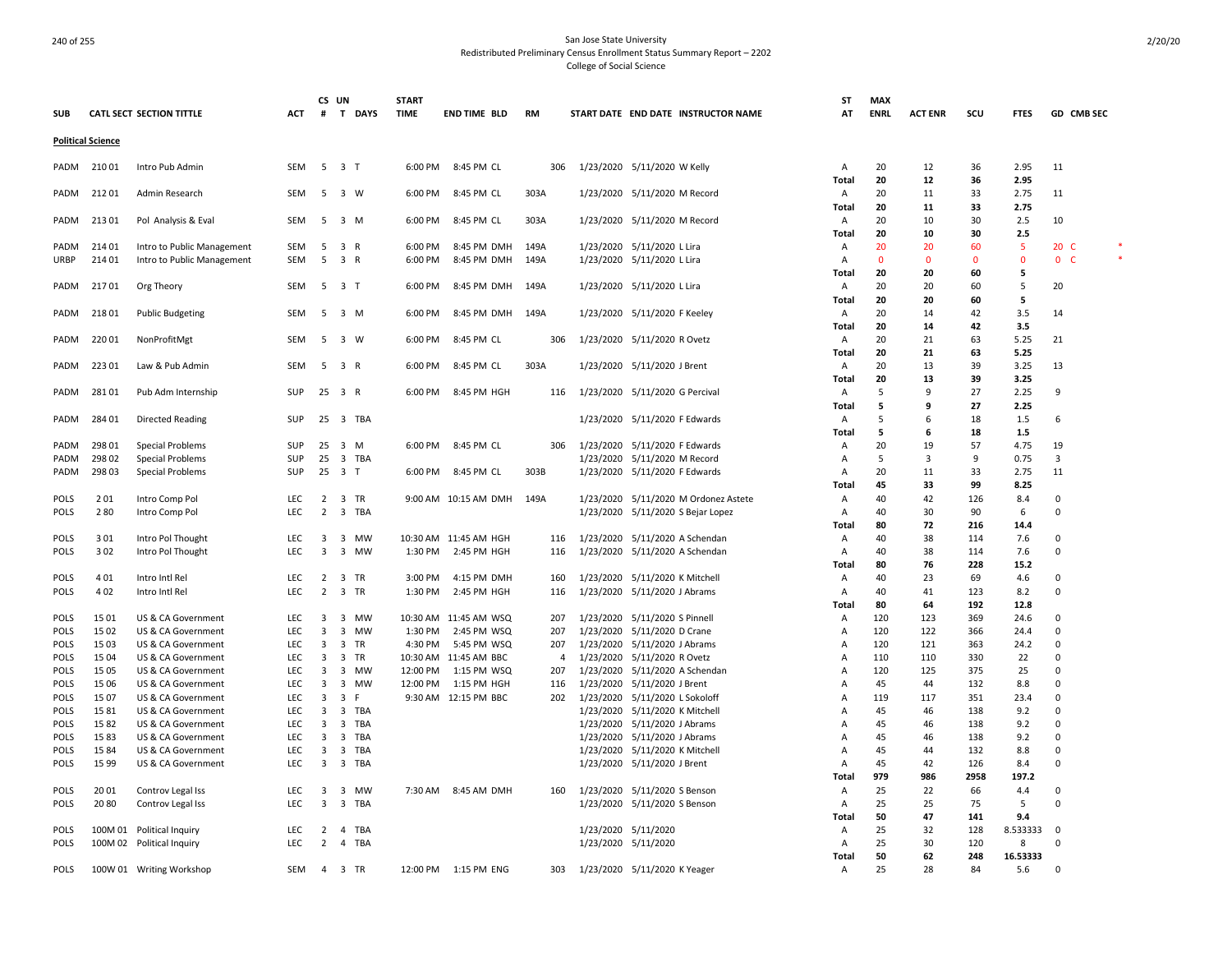|             |         |                                 |            | CS UN                   |                                      | <b>START</b> |                             |           |                                       | ST                             | <b>MAX</b>   |                |                |                |                |            |   |
|-------------|---------|---------------------------------|------------|-------------------------|--------------------------------------|--------------|-----------------------------|-----------|---------------------------------------|--------------------------------|--------------|----------------|----------------|----------------|----------------|------------|---|
| <b>SUB</b>  |         | <b>CATL SECT SECTION TITTLE</b> | ACT        | #                       | $\mathbf{T}$<br><b>DAYS</b>          | <b>TIME</b>  | <b>END TIME BLD</b>         | <b>RM</b> | START DATE END DATE INSTRUCTOR NAME   | AT                             | <b>ENRL</b>  | <b>ACT ENR</b> | scu            | <b>FTES</b>    |                | GD CMB SEC |   |
| <b>POLS</b> |         | 100W 02 Writing Workshop        | SEM        | $\overline{4}$          | 3 MW                                 |              | 1:30 PM 2:45 PM DMH         | 160       | 1/23/2020 5/11/2020 S Benson          | A                              | 25           | 28             | 84             | 5.6            | 0              |            |   |
|             |         |                                 |            |                         |                                      |              |                             |           |                                       | Total                          | 50           | 56             | 168            | 11.2           |                |            |   |
| <b>POLS</b> | 102 01  | <b>State Politics</b>           | <b>LEC</b> | $\overline{2}$          | 4 TBA                                |              |                             |           | 1/23/2020 5/11/2020                   | A                              | 40           | 37             | 148            | 9.866667       | 0              |            |   |
|             |         |                                 |            |                         |                                      |              |                             |           |                                       | Total                          | 40           | 37             | 148            | 9.866667       |                |            |   |
| <b>POLS</b> | 103 01  | <b>Local Politics</b>           | <b>LEC</b> | $\overline{2}$          | 4 TBA                                |              |                             |           | 1/23/2020 5/11/2020                   | A                              | 40           | 36             | 144            | 9.6            | 0 <sub>c</sub> |            | * |
| URBP        | 103 01  | <b>Local Politics</b>           | <b>LEC</b> | 2                       | 4 TBA                                |              |                             |           | 1/23/2020 5/11/2020                   | A                              | $\mathbf{0}$ | $\mathbf{0}$   | $\mathbf{0}$   | $\overline{0}$ | $0-$           |            |   |
|             |         |                                 |            |                         |                                      |              |                             |           |                                       | Total                          | 40           | 36             | 144            | 9.6            |                |            |   |
| <b>POLS</b> | 105 01  | Congress                        | <b>LEC</b> | 2                       | 4 TBA                                |              |                             |           | 1/23/2020 5/11/2020                   | Α                              | 40           | 34             | 136            | 9.066667       | 0              |            |   |
|             |         |                                 |            |                         |                                      |              |                             |           |                                       | Total                          | 40           | 34             | 136            | 9.066667       |                |            |   |
| <b>POLS</b> | 120 01  | U S Law and Society             | LEC        |                         | 2 3 MW                               |              | 9:00 AM 10:15 AM DMH        | 160       | 1/23/2020 5/11/2020 S Benson          | A                              | 40           | 43             | 129            | 8.6            | 0              |            |   |
|             |         |                                 |            |                         |                                      |              |                             |           |                                       | Total                          | 40           | 43             | 129            | 8.6            |                |            |   |
| POLS        | 122 01  | Judicial Politics               | LEC        | $\overline{2}$          | 4 TBA                                |              |                             |           | 1/23/2020 5/11/2020                   | Α                              | 40           | 22             | 88             | 5.866667       | - 0            |            |   |
|             |         |                                 |            |                         |                                      |              |                             |           |                                       | Total                          | 40           | 22             | 88             | 5.866667       |                |            |   |
| <b>POLS</b> | 13001   | <b>Public Policy</b>            | <b>LEC</b> | $\overline{2}$          | 4 TBA                                |              |                             |           | 1/23/2020 5/11/2020                   | A                              | 40           | 41             | 164            | 10.93333       | $\mathbf 0$    |            |   |
|             |         |                                 |            |                         |                                      |              |                             |           |                                       | Total                          | 40           | 41             | 164            | 10.93333       |                |            |   |
| POLS        | 146 01  | Latin American Pol              | LEC        | $\overline{2}$          | 4 TBA                                |              |                             |           | 1/23/2020 5/11/2020                   | A                              | 40           | 36             | 144            | 9.6            | 0              |            |   |
|             |         |                                 |            |                         |                                      |              |                             |           |                                       | Total                          | 40           | 36             | 144            | 9.6            |                |            |   |
| POLS        | 14701   | Globalization                   | <b>LEC</b> | $\overline{2}$          | 4 TBA                                |              |                             |           | 1/23/2020 5/11/2020                   | A                              | 40           | 41             | 164            | 10.93333       | $\mathbf 0$    |            |   |
|             |         |                                 |            |                         |                                      |              |                             |           |                                       | Total                          | 40           | 41             | 164            | 10.93333       |                |            |   |
| POLS        | 15001   | War and Peace                   | LEC        | $\overline{2}$          | 3 TR                                 |              | 12:00 PM  1:15 PM DMH  149A |           | 1/23/2020 5/11/2020 H Yenigun         | A                              | 40           | 37             | 111            | 7.4            | 0              |            |   |
|             |         |                                 |            |                         |                                      |              |                             |           |                                       | Total                          | 40           | 37             | 111            | 7.4            |                |            |   |
| <b>POLS</b> | 152B01  | Model UN                        | LEC.       | 2                       | 4 TBA                                |              |                             |           | 1/23/2020 5/11/2020                   | A                              | 20           | 10             | 40             | 2.666667       | 0              |            |   |
|             |         |                                 |            |                         |                                      |              |                             |           |                                       | Total                          | 20           | 10             | 40             | 2.666667       |                |            |   |
| <b>POLS</b> | 15301   | European Union                  | LEC        | $\overline{2}$          | 4 TBA                                |              |                             |           | 1/23/2020 5/11/2020                   | Α                              | 40           | 24             | 96             | 6.4            | 0              |            |   |
|             |         |                                 |            |                         |                                      |              |                             |           |                                       | Total                          | 40           | 24             | 96             | 6.4            |                |            |   |
| <b>POLS</b> | 154 02  | US Foreign Policy               | <b>LEC</b> | 2                       | 4 TBA                                |              |                             |           | 1/23/2020 5/11/2020                   | A                              | 40           | 38             | 152            | 10.13333       | 0              |            |   |
|             |         |                                 |            |                         |                                      |              |                             |           |                                       | Total                          | 40           | 38             | 152            | 10.13333       |                |            |   |
| POLS        | 160B 01 | Modern Pol Though               | LEC        | $\overline{\mathbf{3}}$ | 3 MW                                 |              | 9:00 AM 10:15 AM HGH        | 116       | 1/23/2020 5/11/2020 K Peter           | A                              | 40           | 27             | 81             | 5.4            | 0              |            |   |
|             |         |                                 |            |                         |                                      |              |                             |           |                                       |                                | 40           | 27             | 81             | 5.4            |                |            |   |
|             |         |                                 | <b>LEC</b> | 3                       | $\overline{\mathbf{3}}$<br><b>MW</b> |              |                             |           | 1/23/2020 5/11/2020 S Benson          | Total                          | 40           |                | 114            |                | 1              |            |   |
| <b>POLS</b> | 163 01  | Amer Pol Thought                |            |                         |                                      |              | 12:00 PM 1:15 PM DMH        | 160       |                                       | A                              |              | 38             |                | 7.65           |                |            |   |
|             |         |                                 |            |                         |                                      |              |                             |           |                                       | Total                          | 40<br>35     | 38             | 114            | 7.65           |                |            |   |
| <b>POLS</b> | 170V 01 | Amer Pol Global                 | SEM        | 3                       | 3 TR<br>3 TR                         |              | 10:30 AM 11:45 AM DMH       | 149A      | 1/23/2020 5/11/2020 M Ordonez Astete  | A                              | 35           | 40             | 120            | 8              | 0              |            |   |
| <b>POLS</b> | 170V 02 | Amer Pol Global                 | <b>SEM</b> | 3                       |                                      | 1:30 PM      | 2:45 PM DMH                 | 149A      | 1/23/2020 5/11/2020 M Ordonez Astete  | A                              |              | 36             | 108            | 7.2            | $\mathbf 0$    |            |   |
| <b>POLS</b> | 170V 03 | Amer Pol Global                 | SEM        | 3                       | 3 TR                                 | 3:00 PM      | 4:15 PM DMH                 | 149A      | 1/23/2020 5/11/2020 H Yenigun         | A                              | 35           | 38             | 114            | 7.6            | 0              |            |   |
|             |         |                                 |            |                         |                                      |              |                             |           |                                       | Total                          | 105          | 114            | 342            | 22.8           |                |            |   |
| <b>POLS</b> | 18101   | Internships                     | <b>SEM</b> | -6                      | TBA<br>$\overline{4}$                |              |                             |           | 1/23/2020 5/11/2020                   | A                              | 20           | $\overline{4}$ | 16             | 1.066667       | 0              |            |   |
|             |         |                                 |            |                         |                                      |              |                             |           |                                       | Total                          | 20           | $\overline{a}$ | 16             | 1.066667       |                |            |   |
| <b>POLS</b> | 190 01  | Senior Seminar                  | SEM        | 5                       | TBA<br>4                             |              |                             |           | 1/23/2020 5/11/2020                   | Α                              | 20           | 15             | 60             | $\overline{4}$ | 0              |            |   |
| <b>POLS</b> | 190 02  | Senior Seminar                  | <b>SEM</b> | 5                       | TBA<br>$\overline{4}$                |              |                             |           | 1/23/2020 5/11/2020                   | A                              | 20           | 18             | 72             | 4.8            | 0              |            |   |
| <b>POLS</b> | 190 03  | Senior Seminar                  | <b>SEM</b> | 5                       | 4 TBA                                |              |                             |           | 1/23/2020 5/11/2020                   | A                              | 20           | 21             | 84             | 5.6            | 0              |            |   |
|             |         |                                 |            |                         |                                      |              |                             |           |                                       | Total                          | 60           | 54             | 216            | 14.4           |                |            |   |
| POLS        | 190H 01 | <b>Honors Thesis</b>            | SUP        | 25                      | 1 TBA                                |              |                             |           | 1/23/2020 5/11/2020 S Pinnell         | A                              | .5           | $\overline{2}$ | $\overline{2}$ | 0.133333       | 0              |            |   |
| <b>POLS</b> | 190H 02 | <b>Honors Thesis</b>            | SUP        | 25                      | 1 TBA                                |              |                             |           | 1/23/2020 5/11/2020 K Sasikumar       | А                              | .5           | 1              | 1              | 0.066667       | 0              |            |   |
| <b>POLS</b> |         | 190H 03 Honors Thesis           | <b>SUP</b> | 25                      | 1 TBA                                |              |                             |           | 1/23/2020 5/11/2020 M Currin-Percival | А                              | 5            | 9              | 9              | 0.6            | $\Omega$       |            |   |
|             |         |                                 |            |                         |                                      |              |                             |           |                                       | Total                          | 15           | 12             | 12             | 0.8            |                |            |   |
|             |         |                                 |            |                         |                                      |              |                             |           |                                       | <b>Political Science Total</b> | 2324         | 2180           | 6955           | 472.1167       |                |            |   |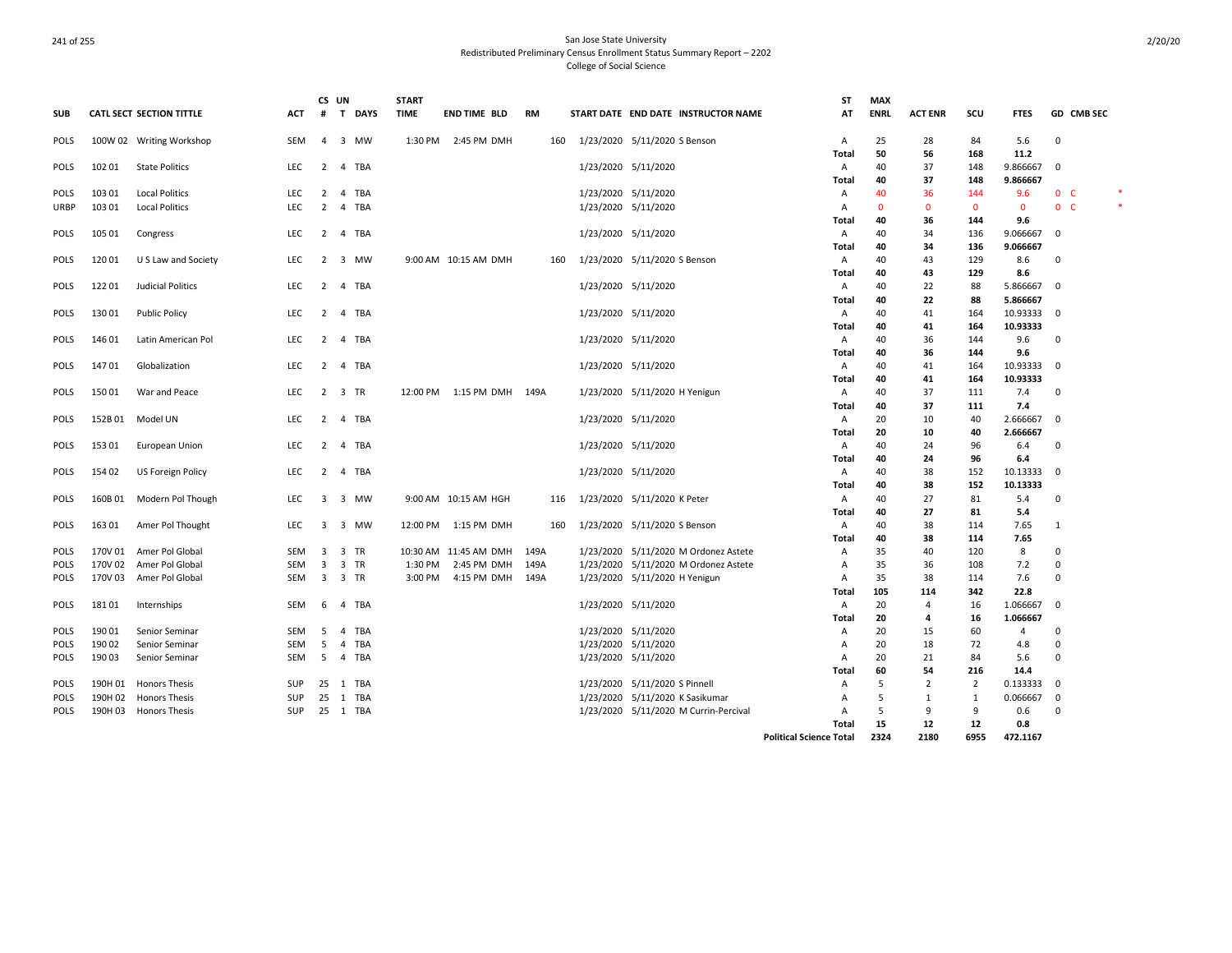|             |         |                                 |            |                | CS UN                                | <b>START</b> |                       |           |     |                                |                                           | SΤ           | <b>MAX</b>  |                |             |             |                          |
|-------------|---------|---------------------------------|------------|----------------|--------------------------------------|--------------|-----------------------|-----------|-----|--------------------------------|-------------------------------------------|--------------|-------------|----------------|-------------|-------------|--------------------------|
| <b>SUB</b>  |         | <b>CATL SECT SECTION TITTLE</b> | <b>ACT</b> | #              | T DAYS                               | <b>TIME</b>  | END TIME BLD          | <b>RM</b> |     |                                | START DATE END DATE INSTRUCTOR NAME       | AT           | <b>ENRL</b> | <b>ACT ENR</b> | scu         | <b>FTES</b> | GD CMB SEC               |
| Psychology  |         |                                 |            |                |                                      |              |                       |           |     |                                |                                           |              |             |                |             |             |                          |
| <b>PSYC</b> | 101     | Introductory Psychology         | <b>LEC</b> | $2^{\circ}$    | 3 F                                  |              | 9:30 AM 12:15 PM DMH  |           | 356 |                                | 1/23/2020 5/11/2020 R Schulte-Miyagi      | A            | 38          | 36             | 108         | 7.2         | $\Omega$                 |
| <b>PSYC</b> | 102     | Introductory Psychology         | <b>LEC</b> | 2              | 3 MW                                 | 7:30 AM      | 8:45 AM DMH           | 356       |     |                                | 1/23/2020 5/11/2020 S Del Chiaro          | A            | 38          | 37             | 111         | 7.4         | $\Omega$                 |
| PSYC        | 103     | Introductory Psychology         | <b>LEC</b> | $\overline{2}$ | $\overline{\mathbf{3}}$<br><b>MW</b> |              | 9:00 AM 10:15 AM DMH  | 356       |     | 1/23/2020 5/11/2020 N Rattan   |                                           | A            | 38          | 38             | 114         | 7.6         | $\Omega$                 |
| <b>PSYC</b> | 104     | Introductory Psychology         | <b>LEC</b> | $\overline{2}$ | 3 MW                                 |              | 10:30 AM 11:45 AM DMH | 356       |     | 1/23/2020 5/11/2020 N Rattan   |                                           | A            | 38          | 39             | 117         | 7.8         | $\Omega$                 |
| <b>PSYC</b> | 105     | Introductory Psychology         | <b>LEC</b> | 2              | 3 MW                                 | 3:00 PM      | 4:15 PM MD            | 101       |     |                                | 1/23/2020 5/11/2020 S Macramalla          | A            | 125         | 114            | 342         | 22.8        | $\Omega$                 |
| <b>PSYC</b> | 106     | Introductory Psychology         | <b>LEC</b> | $\overline{2}$ | 3 R                                  | 6:00 PM      | 8:45 PM DMH           | 356       |     | 1/23/2020 5/11/2020 L Tinson   |                                           | Α            | 38          | 34             | 102         | 6.8         | $\Omega$                 |
| <b>PSYC</b> | 107     | Introductory Psychology         | <b>LEC</b> | 2              | 3 TR                                 | 12:00 PM     | 1:15 PM DMH           | 356       |     | 1/23/2020 5/11/2020 C Feria    |                                           | Α            | 38          | 38             | 114         | 7.6         | $\Omega$                 |
| <b>PSYC</b> | 108     | Introductory Psychology         | LEC        | $\overline{2}$ | 3 TR                                 | 1:30 PM      | 2:45 PM MD            | 101       |     | 1/23/2020 5/11/2020 G Feist    |                                           | Α            | 175         | 176            | 528         | 35.2        | $\Omega$                 |
|             |         |                                 |            |                |                                      |              |                       |           |     |                                |                                           | <b>Total</b> | 528         | 512            | 1536        | 102.4       |                          |
| <b>PSYC</b> | 1801    | Intro to Res Meth               | LEC        |                | $\overline{\mathbf{3}}$              |              |                       |           |     |                                |                                           | X            | $\mathbf 0$ | 0              | $\mathbf 0$ | $\mathbf 0$ | $\Omega$                 |
| <b>PSYC</b> | 1802    | Intro to Res Meth               | LEC        | $\overline{2}$ | 3 TR                                 |              | 9:00 AM 10:15 AM DMH  | 359       |     | 1/23/2020 5/11/2020 C Ma       |                                           | Α            | 30          | 33             | 99          | 6.6         | $\Omega$                 |
| <b>PSYC</b> | 1803    | Intro to Res Meth               | LEC        | 2              | $\overline{3}$<br>TR                 | 12:00 PM     | 1:15 PM DMH           | 355       |     | 1/23/2020 5/11/2020 D Schuster |                                           | А            | 30          | 29             | 87          | 5.8         | $\Omega$                 |
| <b>PSYC</b> | 1804    | Intro to Res Meth               | LEC        | $\overline{2}$ | 3 TR                                 | 1:30 PM      | 2:45 PM DMH           | 356       |     | 1/23/2020 5/11/2020 C Ma       |                                           | Α            | 30          | 29             | 87          | 5.8         | $\Omega$                 |
| PSYC        | 1805    | Intro to Res Meth               | <b>LEC</b> | $\overline{2}$ | 3 F                                  | 1:30 PM      | 4:15 PM DMH           | 354       |     | 1/23/2020 5/11/2020 S Trafalis |                                           | A            | 30          | 26             | 78          | 5.2         | $\Omega$                 |
|             |         |                                 |            |                |                                      |              |                       |           |     |                                |                                           | Total        | 120         | 117            | 351         | 23.4        |                          |
| <b>PSYC</b> | 30 01   | Intro Psychbiology              | LEC        | $\overline{2}$ | 3 MW                                 | 9:00 AM      | 10:15 AM CL           | 224       |     | 1/23/2020 5/11/2020 A Evans    |                                           | Α            | 45          | 52             | 156         | 10.4        | $\Omega$                 |
| <b>PSYC</b> | 30 02   | Intro Psychbiology              | <b>LEC</b> | $\overline{2}$ | $\overline{\mathbf{3}}$<br>TR        | 3:00 PM      | 4:15 PM BBC           | 204       |     |                                | 1/23/2020 5/11/2020 C Chancellor-Freeland | A            | 119         | 116            | 348         | 23.2        | $\Omega$                 |
|             |         |                                 |            |                |                                      |              |                       |           |     |                                |                                           | Total        | 164         | 168            | 504         | 33.6        |                          |
| <b>PSYC</b> |         | 100W 01 Writing Workshop        | SEM        | $\overline{a}$ | $\overline{3}$<br>MW                 | 7:30 AM      | 8:45 AM DMH           | 347       |     | 1/23/2020 5/11/2020 J Fanos    |                                           | A            | 24          | 25             | 75          | 5           | $\Omega$                 |
| <b>PSYC</b> |         | 100W 02 Writing Workshop        | SEM        | 4              | $\overline{\mathbf{3}}$<br>MW        |              | 9:00 AM 10:15 AM DMH  | 347       |     | 1/23/2020 5/11/2020 J Fanos    |                                           | A            | 24          | 25             | 75          | 5           | $\Omega$                 |
| <b>PSYC</b> |         | 100W 03 Writing Workshop        | <b>SEM</b> | $\overline{4}$ | 3 MW                                 |              | 9:00 AM 10:15 AM DMH  | 167       |     | 1/23/2020 5/11/2020 K Jeffery  |                                           | A            | 24          | 27             | 81          | 5.4         | $\Omega$                 |
| PSYC        | 100W 04 | <b>Writing Workshop</b>         | SEM        | 4              | $\overline{\mathbf{3}}$<br><b>MW</b> | 10:30 AM     | 11:45 AM DMH          | 347       |     | 1/23/2020 5/11/2020 K Jeffery  |                                           | A            | 24          | 29             | 87          | 5.8         | $\Omega$                 |
| <b>PSYC</b> |         | 100W 05 Writing Workshop        | SEM        | $\overline{4}$ | $\overline{3}$<br>MW                 | 12:00 PM     | 1:15 PM CL            | 243       |     |                                | 1/23/2020 5/11/2020 L Jones-Hagata        | А            | 24          | 26             | 78          | 5.2         | $\Omega$                 |
| <b>PSYC</b> |         | 100W 06 Writing Workshop        | SEM        | $\overline{4}$ | 3 MW                                 | 1:30 PM      | 2:45 PM DMH           | 359       |     | 1/23/2020 5/11/2020 J Fanos    |                                           | A            | 24          | 24             | 72          | 4.8         | $\Omega$                 |
| <b>PSYC</b> |         | 100W 07 Writing Workshop        | SEM        | $\overline{4}$ | $\overline{3}$<br>$\mathsf{T}$       | 6:00 PM      | 8:45 PM DMH           | 359       |     | 1/23/2020 5/11/2020 J Froelich |                                           | A            | 24          | 25             | 75          | 5           | $\Omega$                 |
| PSYC        |         | 100W 08 Writing Workshop        | SEM        | $\overline{4}$ | $\overline{3}$<br>TR                 | 7:30 AM      | 8:45 AM DMH           | 347       |     | 1/23/2020 5/11/2020 L Cabral   |                                           | A            | 24          | 12             | 36          | 2.4         | $\Omega$                 |
| <b>PSYC</b> |         | 100W 09 Writing Workshop        | SEM        | 4              | $\overline{\mathbf{3}}$<br>TR        |              | 9:00 AM 10:15 AM DMH  | 347       |     | 1/23/2020 5/11/2020 L Cabral   |                                           | A            | 24          | 18             | 54          | 3.6         | $\Omega$                 |
| <b>PSYC</b> |         | 100W 10 Writing Workshop        | <b>SEM</b> | $\overline{4}$ | $\overline{3}$<br>TR                 |              | 9:00 AM 10:15 AM DMH  | 356       |     | 1/23/2020 5/11/2020 S Branca   |                                           | A            | 24          | 26             | 78          | 5.2         | $\Omega$                 |
| <b>PSYC</b> |         | 100W 11 Writing Workshop        | <b>SEM</b> | $\overline{4}$ | $\overline{3}$<br>TR                 |              | 10:30 AM 11:45 AM DMH | 347       |     | 1/23/2020 5/11/2020 L Cabral   |                                           | A            | 24          | 21             | 63          | 4.2         | $\Omega$                 |
| <b>PSYC</b> |         | 100W 12 Writing Workshop        | SEM        | 4              | $\overline{\mathbf{3}}$<br>TR        | 12:00 PM     | 1:15 PM DMH           | 359       |     | 1/23/2020 5/11/2020 A Lewis    |                                           | A            | 24          | 25             | 75          | 5           | $\Omega$                 |
| <b>PSYC</b> |         | 100W 13 Writing Workshop        | <b>SEM</b> | $\overline{4}$ | $\overline{3}$<br>TR                 | 4:30 PM      | 5:45 PM DMH           | 359       |     | 1/23/2020 5/11/2020 J Ventura  |                                           | A            | 24          | 24             | 72          | 4.8         | $\Omega$                 |
| <b>PSYC</b> |         | 100W 14 Writing Workshop        | SEM        |                | $\overline{3}$                       |              |                       |           |     |                                |                                           | X            | $\mathbf 0$ | $\mathbf 0$    | $\Omega$    | $\mathbf 0$ | $\Omega$                 |
| <b>PSYC</b> |         | 100W 15 Writing Workshop        | <b>SEM</b> | $\overline{4}$ | $\overline{3}$<br>M                  | 6:00 PM      | 8:45 PM DMH           | 359       |     | 1/23/2020 5/11/2020 J Froelich |                                           | A            | 24          | 22             | 66          | 4.4         | $\Omega$                 |
|             |         |                                 |            |                |                                      |              |                       |           |     |                                |                                           | Total        | 336         | 329            | 987         | 65.8        |                          |
| <b>PSYC</b> | 102 01  | Psyc of Childhood               | LEC        | $\mathbf{1}$   | 3 MW                                 |              | 9:00 AM 10:15 AM CL   | 117       |     | 1/23/2020 5/11/2020 M Alvarez  |                                           | А            | 40          | 39             | 117         | 7.8         | $\Omega$                 |
| <b>PSYC</b> | 102 02  | Psyc of Childhood               | LEC        | 1              | $\overline{\mathbf{3}}$<br><b>MW</b> |              | 10:30 AM 11:45 AM DMH | 357       |     | 1/23/2020 5/11/2020 P Cravalho |                                           | А            | 40          | 43             | 129         | 8.6         | $\Omega$                 |
| <b>PSYC</b> | 102 03  | Psyc of Childhood               | <b>LEC</b> | $\mathbf{1}$   | $\overline{\mathbf{3}}$<br>TR        | 4:30 PM      | 5:45 PM BBC           | 204       |     | 1/23/2020 5/11/2020 S Duh      |                                           | Α            | 119         | 118            | 354         | 23.6        | $\Omega$                 |
| <b>PSYC</b> | 102 04  | Psyc of Childhood               | <b>LEC</b> | $\mathbf{1}$   | $\overline{3}$<br><b>MW</b>          | 12:00 PM     | 1:15 PM DMH           | 149A      |     |                                | 1/23/2020 5/11/2020 R Schulte-Miyagi      | A            | 40          | 48             | 144         | 9.6         | $\Omega$                 |
|             |         |                                 |            |                |                                      |              |                       |           |     |                                |                                           | Total        | 239         | 248            | 744         | 49.6        |                          |
| <b>PSYC</b> | 110 01  | Adult Psychopathol              | <b>LEC</b> | 1              | 3 F                                  |              | 9:30 AM 12:15 PM WSQ  | 207       |     |                                | 1/23/2020 5/11/2020 S Del Chiaro          | Α            | 120         | 119            | 357         | 23.85       | 1                        |
| <b>PSYC</b> | 110 02  | Adult Psychopathol              | <b>LEC</b> | 1              | $3 \, M$                             | 6:00 PM      | 8:45 PM DMH           | 356       |     | 1/23/2020 5/11/2020 E Herb     |                                           | А            | 40          | 37             | 111         | 7.4         | $\Omega$                 |
|             | 110 03  |                                 | LEC        | $\mathbf{1}$   | 3 MW                                 | 12:00 PM     | 1:15 PM CL            | 117       |     |                                | 1/23/2020 5/11/2020 G Callaghan           |              | 40          | 51             | 153         | 10.2        | $\Omega$                 |
| <b>PSYC</b> |         | Adult Psychopathol              |            |                |                                      |              |                       |           |     |                                |                                           | А            |             |                |             |             | $\Omega$                 |
| <b>PSYC</b> | 11004   | Adult Psychopathol              | LEC        | 1              | 3 TR                                 | 12:00 PM     | 1:15 PM SH            | 100       |     | 1/23/2020 5/11/2020 J Gregg    |                                           | A            | 120         | 121            | 363         | 24.2        |                          |
| <b>PSYC</b> | 11005   | Adult Psychopathol              | LEC        | $\mathbf{1}$   | $\overline{\mathbf{3}}$<br>W         | 6:00 PM      | 8:45 PM DMH           | 353       |     | 1/23/2020 5/11/2020 A Prins    |                                           | Α            | 40          | 41             | 123         | 8.25        | $\mathbf{1}$<br>$\Omega$ |
| <b>PSYC</b> | 11006   | Adult Psychopathol              | <b>LEC</b> | 1              | 3 TR                                 | 1:30 PM      | 2:45 PM DMH           | 355       |     | 1/23/2020 5/11/2020 A Lewis    |                                           | Α            | 35          | 36             | 108         | 7.2         |                          |
|             |         |                                 |            |                |                                      |              |                       |           |     |                                |                                           | Total        | 395         | 405            | 1215        | 81.1        |                          |
| <b>PSYC</b> | 11201   | Psy of Adolescence              | LEC        | $\mathbf{1}$   | 3 MW                                 |              | 10:30 AM 11:45 AM DMH | 234       |     |                                | 1/23/2020 5/11/2020 L Jones-Hagata        | Α            | 40          | 44             | 132         | 8.8         | $\Omega$                 |
| PSYC        | 112 02  | Psy of Adolescence              | LEC        | 1              | $\overline{\mathbf{3}}$<br>MW        | 12:00 PM     | 1:15 PM DMH           | 356       |     | 1/23/2020 5/11/2020 M Alvarez  |                                           | A            | 40          | 40             | 120         | 8           | $\Omega$                 |
| <b>PSYC</b> | 112 03  | Psy of Adolescence              | LEC        | 1              | $\overline{\mathbf{3}}$<br>MW        | 3:00 PM      | 4:15 PM WSQ           | 207       |     | 1/23/2020 5/11/2020 M Alvarez  |                                           | Α            | 120         | 117            | 351         | 23.4        | $\mathbf 0$              |
|             |         |                                 |            |                |                                      |              |                       |           |     |                                |                                           | Total        | 200         | 201            | 603         | 40.2        |                          |
| <b>PSYC</b> | 11701   | Psych Tests & Meas              | LEC        | 2              | 3 MW                                 | 7:30 AM      | 8:45 AM DMH           | 353       |     | 1/23/2020 5/11/2020 B Oliveira |                                           | A            | 45          | 44             | 132         | 8.8         | $\Omega$                 |
| <b>PSYC</b> | 11702   | Psych Tests & Meas              | LEC        | 2              | 3 MW                                 | 9:00 AM      | 10:15 AM HGH          | 118       |     | 1/23/2020 5/11/2020 B Oliveira |                                           | A            | 43          | 43             | 129         | 8.6         | $\Omega$                 |
| PSYC        | 11703   | Psych Tests & Meas              | <b>LEC</b> | 2              | 3 <sub>T</sub>                       | 3:00 PM      | 5:45 PM DMH           | 353       |     | 1/23/2020 5/11/2020 T Shirley  |                                           | Α            | 45          | 43             | 129         | 8.6         | $\Omega$                 |
| <b>PSYC</b> | 11704   | Psych Tests & Meas              | LEC        | $2^{\circ}$    | 3 TR                                 | 1:30 PM      | 2:45 PM WSQ           | 207       |     | 1/23/2020 5/11/2020 P Cravalho |                                           | Α            | 120         | 121            | 363         | 24.2        | $\Omega$                 |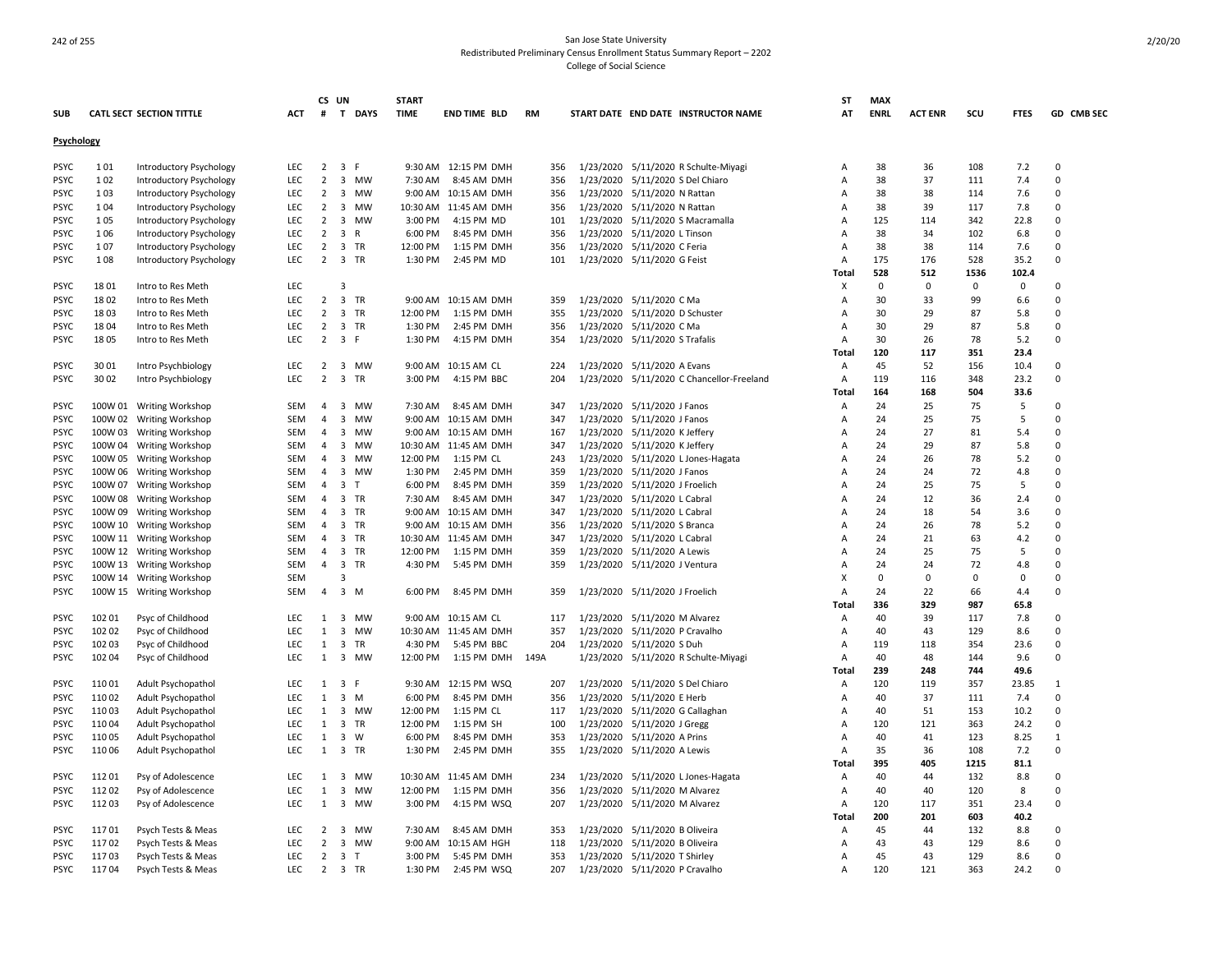|             |         |                                  |            | CS             | UN                            | <b>START</b> |                        |           |           |                                 |                                     | <b>ST</b>      | <b>MAX</b>  |                |                |                |                    |  |
|-------------|---------|----------------------------------|------------|----------------|-------------------------------|--------------|------------------------|-----------|-----------|---------------------------------|-------------------------------------|----------------|-------------|----------------|----------------|----------------|--------------------|--|
| <b>SUB</b>  |         | <b>CATL SECT SECTION TITTLE</b>  | ACT        | #              | T DAYS                        | <b>TIME</b>  | <b>END TIME BLD</b>    | <b>RM</b> |           |                                 | START DATE END DATE INSTRUCTOR NAME | AT             | <b>ENRL</b> | <b>ACT ENR</b> | scu            | <b>FTES</b>    | GD CMB SEC         |  |
|             |         |                                  |            |                |                               |              |                        |           |           |                                 |                                     | Total          | 253         | 251            | 753            | 50.2           |                    |  |
| <b>PSYC</b> | 118 10  | Adv Res Methods                  | <b>LEC</b> | $\overline{2}$ | 3 MW                          | 3:00 PM      | 3:50 PM CL             | 117       |           | 1/23/2020 5/11/2020 S Trafalis  |                                     | Α              | 44          | 17             | 34             | 3.4            | $\Omega$           |  |
| <b>PSYC</b> | 118 11  | Adv Res Methods                  | ACT        | $\overline{7}$ | 0<br>M                        | 4:15 PM      | 6:15 PM DMH            | 236       | 1/23/2020 | 5/11/2020 S Trafalis            |                                     | Α              | 22          | 13             | 13             | 0              | $\Omega$           |  |
| <b>PSYC</b> | 118 12  | Adv Res Methods                  | <b>ACT</b> | $\overline{7}$ | $0 \quad W$                   | 4:15 PM      | 6:15 PM DMH            | 236       |           | 1/23/2020 5/11/2020 S Trafalis  |                                     | A              | 22          | $\overline{a}$ | 4              | $\overline{0}$ | $\Omega$           |  |
| PSYC        | 118 20  | Adv Res Methods                  | LEC        | 2              | 3 TR                          | 3:00 PM      | 3:50 PM DMH            | 234       | 1/23/2020 | 5/11/2020 S Trafalis            |                                     | Α              | 44          | 11             | 22             | 2.2            | $\Omega$           |  |
| PSYC        | 118 21  | Adv Res Methods                  | ACT        | $\overline{7}$ | 0 <sub>T</sub>                | 4:15 PM      | 6:15 PM DMH            | 236       |           | 1/23/2020 5/11/2020 S Trafalis  |                                     | A              | 22          | 7              | $\overline{7}$ | $\Omega$       | $\Omega$           |  |
| <b>PSYC</b> | 118 22  | Adv Res Methods                  | ACT        | $\overline{7}$ | 0 R                           | 4:15 PM      | 6:15 PM DMH            | 236       |           | 1/23/2020 5/11/2020 S Trafalis  |                                     | Α              | 22          | $\overline{4}$ | 4              | 0              | $\Omega$           |  |
|             |         |                                  |            |                |                               |              |                        |           |           |                                 |                                     | Total          | 176         | 56             | 84             | 5.6            |                    |  |
| <b>PSYC</b> | 120 10  | Adv Res Meth & Des               | <b>LEC</b> | $\overline{2}$ | 4 MW                          | 1:30 PM      | 2:45 PM CL             | 117       |           | 1/23/2020 5/11/2020 G Savage    |                                     | $\overline{A}$ | 44          | 49             | 147            | 13.06667       | 0                  |  |
| <b>PSYC</b> | 120 11  | Adv Res Meth & Des               | ACT        | $\overline{7}$ | $0$ M                         | 3:00 PM      | 5:00 PM DMH            | 339       |           | 1/23/2020 5/11/2020 G Savage    |                                     | Α              | 22          | 26             | 26             | 0              | $\Omega$           |  |
| <b>PSYC</b> | 120 12  | Adv Res Meth & Des               | <b>ACT</b> | 7              | 0<br>W                        | 3:00 PM      | 5:00 PM DMH            | 339       |           | 1/23/2020 5/11/2020 G Savage    |                                     | A              | 22          | 23             | 23             | 0              | $\Omega$           |  |
| PSYC        | 120 20  | Adv Res Meth & Des               | LEC.       | $\overline{2}$ | 4 TR                          | 1:30 PM      | 2:45 PM DMH            | 348       |           | 1/23/2020 5/11/2020 G Savage    |                                     | Α              | 44          | 45             | 135            | 12             | $\Omega$           |  |
| <b>PSYC</b> | 120 21  | Adv Res Meth & Des               | ACT        | $\overline{7}$ | 0<br>$\top$                   | 3:00 PM      | 5:00 PM DMH            | 339       | 1/23/2020 | 5/11/2020 G Savage              |                                     | Α              | 22          | 22             | 22             | $\Omega$       | $\Omega$           |  |
| PSYC        | 120 22  | Adv Res Meth & Des               | ACT        | 7              | 0 R                           | 3:00 PM      | 5:00 PM DMH            | 339       | 1/23/2020 | 5/11/2020 G Savage              |                                     | Α              | 22          | 23             | 23             | $\Omega$       | $\Omega$           |  |
| <b>PSYC</b> | 120 30  | Adv Res Meth & Des               | <b>LEC</b> | $\overline{2}$ | 4 TR                          |              | 9:00 AM 10:15 AM DMH   | 353       |           | 1/23/2020 5/11/2020 J Citron    |                                     | Α              | 44          | 43             | 129            | 11.46667       | $\Omega$           |  |
| <b>PSYC</b> | 12031   |                                  | <b>ACT</b> | $\overline{7}$ | 0 <sub>T</sub>                |              | 10:30 AM 12:30 PM DMH  | 339       |           |                                 |                                     | A              | 22          | 20             | 20             | 0              | $\Omega$           |  |
|             | 120 32  | Adv Res Meth & Des               |            | $\overline{7}$ | 0 R                           |              |                        |           | 1/23/2020 | 5/11/2020 J Citron              |                                     |                | 22          |                | 23             |                | $\Omega$           |  |
| PSYC        |         | Adv Res Meth & Des               | ACT        | $\overline{2}$ |                               |              | 10:30 AM 12:30 PM DMH  | 339       | 1/23/2020 | 5/11/2020 J Citron              |                                     | Α              |             | 23             |                | 0              | $\Omega$           |  |
| <b>PSYC</b> | 120 40  | Adv Res Meth & Des               | <b>LEC</b> |                | 4 MW                          |              | 9:00 AM 10:15 AM DMH   | 150       | 1/23/2020 | 5/11/2020 J Citron              |                                     | A              | 44          | 42             | 126            | 11.2           |                    |  |
| <b>PSYC</b> | 12041   | Adv Res Meth & Des               | ACT        | $\overline{7}$ | $0$ M                         |              | 10:30 AM 12:30 PM DMH  | 339       |           | 1/23/2020 5/11/2020 J Citron    |                                     | A              | 22          | 22             | 22             | $\Omega$       | $\Omega$           |  |
| <b>PSYC</b> | 120 42  | Adv Res Meth & Des               | <b>ACT</b> | $\overline{7}$ | $0 \quad W$                   |              | 10:30 AM 12:30 PM DMH  | 339       | 1/23/2020 | 5/11/2020 J Citron              |                                     | Α              | 22          | 20             | 20             | $\mathbf 0$    | $\Omega$           |  |
|             |         |                                  |            |                |                               |              |                        |           |           |                                 |                                     | Total          | 352         | 358            | 716            | 47.73333       |                    |  |
| <b>PSYC</b> |         | 121A 01 Adv Res Meth Social/Pers | LAB        | 16             | 2 F                           |              | 10:30 AM   1:15 PM DMH | 236       |           | 1/23/2020 5/11/2020 S Trafalis  |                                     | Α              | 22          | 22             | 22             | 2.933333       | $\Omega$           |  |
|             |         |                                  |            |                |                               |              |                        |           |           |                                 |                                     | Total          | 22          | 22             | 22             | 2.933333       |                    |  |
| <b>PSYC</b> | 121C 10 | Adv R Met:Clinical               | <b>SEM</b> | 5              | 2 F                           |              | 9:00 AM 10:00 AM DMH   | 167       | 1/23/2020 | 5/11/2020 J Fanos               |                                     | Α              | 22          | 22             | 22             | 2.933333       | $\Omega$           |  |
| <b>PSYC</b> | 121C 11 | Adv R Met:Clinical               | LAB        | 16             | 0 F                           | 10:15 AM     | 1:15 PM DMH            | 167       | 1/23/2020 | 5/11/2020 J Fanos               |                                     | A              | 22          | 22             | 22             | $\mathbf 0$    | $\Omega$           |  |
|             |         |                                  |            |                |                               |              |                        |           |           |                                 |                                     | Total          | 44          | 44             | 44             | 2.933333       |                    |  |
| <b>PSYC</b> | 126 01  | Drugs + Brain & Beh              | <b>LEC</b> | $\overline{2}$ | 3 TR                          | 1:30 PM      | 2:45 PM CL             | 117       |           | 1/23/2020 5/11/2020 S Snycerski |                                     | Α              | 40          | 41             | 123            | 8.25           | $1 \quad C$        |  |
| НS          | 126 01  | Drugs + Brain & Beh              | <b>LEC</b> | $\overline{2}$ | 3 TR                          | 1:30 PM      | 2:45 PM CL             | 117       | 1/23/2020 | 5/11/2020 S Snycerski           |                                     | Α              | 0           | $\Omega$       | $\mathbf{0}$   | 0              | $\mathbf{0}$<br>-C |  |
|             |         |                                  |            |                |                               |              |                        |           |           |                                 |                                     | Total          | 40          | 41             | 123            | 8.25           |                    |  |
| <b>PSYC</b> | 135 01  | Cognition                        | <b>SEM</b> | 5              | 3 MW                          |              | 10:30 AM 11:45 AM BBC  | 324       | 1/23/2020 |                                 | 5/11/2020 S Macramalla              | Α              | 45          | 48             | 144            | 9.6            | 0                  |  |
| <b>PSYC</b> | 135 02  | Cognition                        | <b>SEM</b> | 5              | 3 MW                          |              | 10:30 AM 11:45 AM CL   | 117       | 1/23/2020 | 5/11/2020 E Palmer              |                                     | A              | 45          | 51             | 153            | 10.3           | 2                  |  |
| <b>PSYC</b> | 135 03  | Cognition                        | <b>SEM</b> | -5             | 3 TR                          |              | 10:30 AM 11:45 AM CL   | 117       | 1/23/2020 |                                 | 5/11/2020 L Huntsman                | Α              | 45          | 39             | 117            | 7.8            | 0                  |  |
|             |         |                                  |            |                |                               |              |                        |           |           |                                 |                                     | Total          | 135         | 138            | 414            | 27.7           |                    |  |
| PSYC        | 139 01  | Psy of Person                    | <b>LEC</b> | $\overline{2}$ | 3 MW                          |              | 10:30 AM 11:45 AM DMH  | 353       |           | 1/23/2020 5/11/2020 N Wagner    |                                     | Α              | 45          | 46             | 138            | 9.2            | $\Omega$           |  |
| PSYC        | 139 02  | Psy of Person                    | LEC        | $\overline{2}$ | 3 MW                          | 1:30 PM      | 2:45 PM DMH            | 353       | 1/23/2020 | 5/11/2020 N Wagner              |                                     | Α              | 45          | 44             | 132            | 8.8            | 0                  |  |
| PSYC        | 139 03  | Psy of Person                    | <b>LEC</b> | 2              | 3 TR                          | 3:00 PM      | 4:15 PM CL             | 117       | 1/23/2020 | 5/11/2020 B Oliveira            |                                     | Α              | 45          | 46             | 138            | 9.2            | $\Omega$           |  |
|             |         |                                  |            |                |                               |              |                        |           |           |                                 |                                     | Total          | 135         | 136            | 408            | 27.2           |                    |  |
| <b>PSYC</b> | 142 01  | Child Psychopathol               | LEC        | $\overline{2}$ | 3 M                           | 6:00 PM      | 8:45 PM DMH            | 353       |           | 1/23/2020 5/11/2020 L Tinson    |                                     | Α              | 35          | 36             | 108            | 7.2            | 0                  |  |
| <b>PSYC</b> | 142 02  | Child Psychopathol               | LEC        | $\overline{2}$ | 3 MW                          |              | 9:00 AM 10:15 AM DMH   | 355       | 1/23/2020 | 5/11/2020 L Heiden              |                                     | A              | 35          | 36             | 108            | 7.2            | $\Omega$           |  |
| <b>PSYC</b> | 142 03  | Child Psychopathol               | <b>LEC</b> | $\overline{2}$ | $\overline{\mathbf{3}}$<br>MW |              | 10:30 AM 11:45 AM DMH  | 355       |           | 1/23/2020 5/11/2020 L Heiden    |                                     | Α              | 35          | 38             | 114            | 7.6            | $\Omega$           |  |
| <b>PSYC</b> | 142 04  | Child Psychopathol               | <b>LEC</b> | $\overline{2}$ | 3 TR                          | 7:30 AM      | 8:45 AM DMH            | 164       | 1/23/2020 |                                 | 5/11/2020 S Torabian-Bassiri        | A              | 35          | 32             | 96             | 6.4            | $\Omega$           |  |
| <b>PSYC</b> | 142 05  | Child Psychopathol               | <b>LEC</b> | $\overline{2}$ | 3 TR                          | 12:00 PM     | 1:15 PM DMH            | 348       |           | 1/23/2020 5/11/2020 M Capriotti |                                     | Α              | 35          | 38             | 114            | 7.6            | $\Omega$           |  |
| <b>PSYC</b> | 142 06  | Child Psychopathol               | LEC.       | $\overline{2}$ | 3 TR                          | 3:00 PM      | 4:15 PM DMH            | 348       |           | 1/23/2020 5/11/2020 E Herb      |                                     | A              | 35          | 35             | 105            | $\overline{7}$ | $\Omega$           |  |
|             |         |                                  |            |                |                               |              |                        |           |           |                                 |                                     | Total          | 210         | 215            | 645            | 43             |                    |  |
| <b>PSYC</b> | 154 01  | Social Psy                       | LEC.       | $\overline{2}$ | 3 TBA                         |              |                        |           |           | 1/23/2020 5/11/2020             |                                     | Α              | 38          | 38             | 114            | 7.6            | $\Omega$           |  |
| <b>PSYC</b> | 154 02  | Social Psy                       | LEC.       | 2              | 3 TR                          |              | 7:30 AM 8:45 AM WSQ    | 207       |           | 1/23/2020 5/11/2020 A Asuncion  |                                     | $\overline{A}$ | 120         | 114            | 342            | 22.8           | $\Omega$           |  |
| <b>PSYC</b> | 154 03  | Social Psy                       | <b>LEC</b> | $\overline{2}$ | 3 TR                          |              | 10:30 AM 11:45 AM DMH  | 348       |           | 1/23/2020 5/11/2020 A Asuncion  |                                     | Α              | 38          | 42             | 126            | 8.4            | $\Omega$           |  |
| <b>PSYC</b> | 154 04  | Social Psy                       | <b>LEC</b> | 2              | 3 TR                          | 3:00 PM      | 4:15 PM DMH            | 355       | 1/23/2020 | 5/11/2020 J Ventura             |                                     | A              | 38          | 39             | 117            | 7.8            | $\Omega$           |  |
|             |         |                                  |            |                |                               |              |                        |           |           |                                 |                                     | Total          | 234         | 233            | 699            | 46.6           |                    |  |
| <b>PSYC</b> | 15501   | Human Learning                   | <b>LEC</b> | $\overline{2}$ | 3 MW                          |              | 9:00 AM 10:15 AM DMH   | 348       |           |                                 | 1/23/2020 5/11/2020 S Del Chiaro    | A              | 40          | 41             | 123            | 8.2            | $\Omega$           |  |
| <b>PSYC</b> | 155 02  | Human Learning                   | LEC        | $\overline{2}$ | 3 TR                          |              | 9:00 AM 10:15 AM CL    | 117       |           | 1/23/2020 5/11/2020 V Carr      |                                     | Α              | 45          | 45             | 135            | 9.05           | 1                  |  |
|             |         |                                  |            |                |                               |              |                        |           |           |                                 |                                     | Total          | 85          | 86             | 258            | 17.25          |                    |  |
| <b>PSYC</b> | 156 01  | Appl Behv Analysis               | <b>LEC</b> | $\overline{2}$ | 3 TR                          |              | 10:30 AM 11:45 AM DMH  | 356       |           | 1/23/2020 5/11/2020 M Capriotti |                                     | A              | 40          | 42             | 126            | 8.4            | 0                  |  |
|             |         |                                  |            |                |                               |              |                        |           |           |                                 |                                     | Total          | 40          | 42             | 126            | 8.4            |                    |  |
| PSYC        | 15801   | Perception                       | LEC        | 2              | 3 MW                          | 1:30 PM      | 2:45 PM BBC            | 21        |           |                                 | 1/23/2020 5/11/2020 S Macramalla    | A              | 43          | 46             | 138            | 9.2            | 0                  |  |
| <b>PSYC</b> | 15802   | Perception                       | <b>LEC</b> | $\overline{2}$ | 3 TR                          |              | 9:00 AM 10:15 AM DMH   | 348       |           | 1/23/2020 5/11/2020 C Feria     |                                     | Α              | 45          | 48             | 144            | 9.6            | $\Omega$           |  |
|             |         |                                  |            |                |                               |              |                        |           |           |                                 |                                     |                |             |                |                |                |                    |  |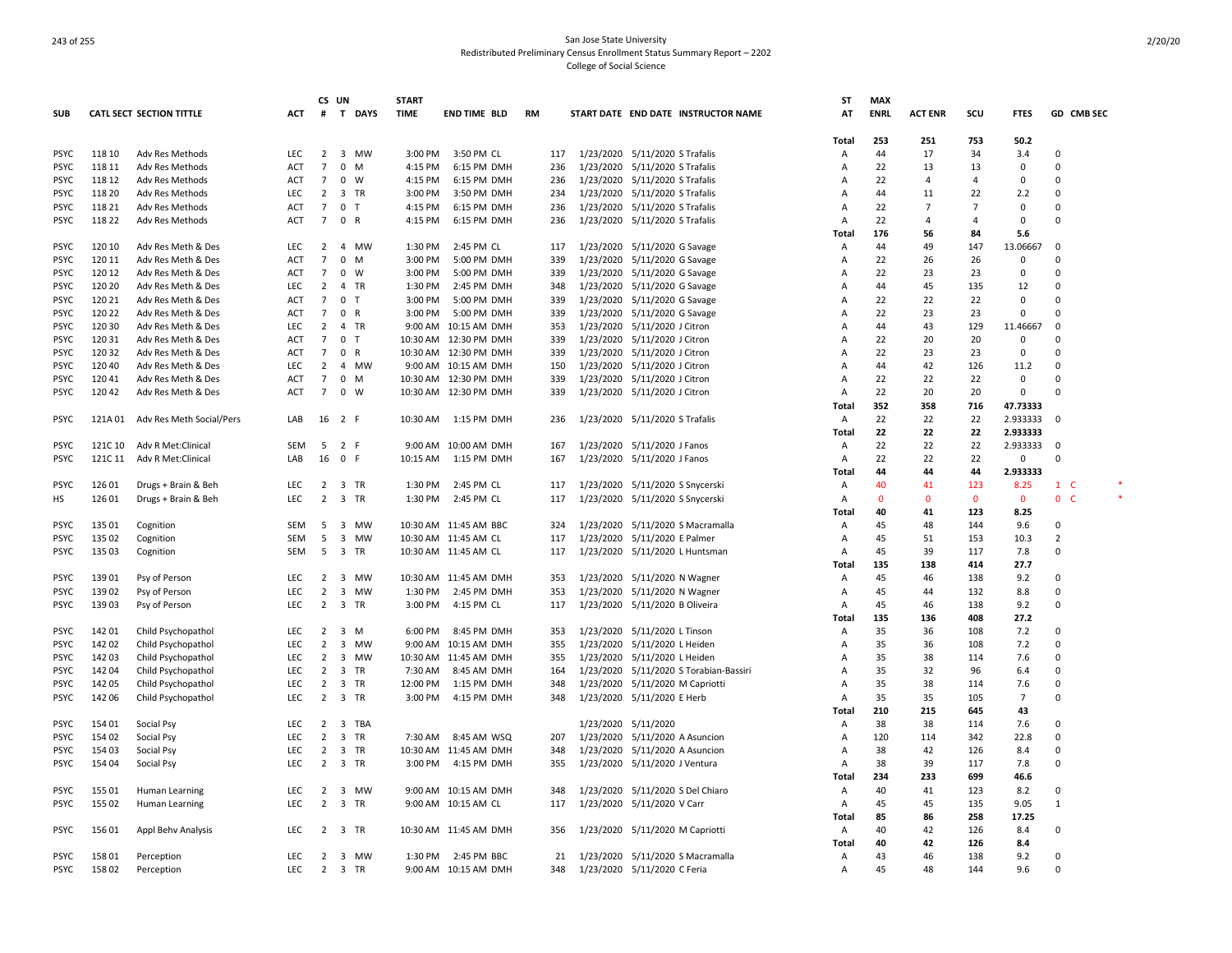|                            |                  |                                              |                          |                               | CS UN                            |              | <b>START</b> |                                    |    |            |                                            |                                     | <b>ST</b>           | <b>MAX</b>              |                              |                      |                            |                         |
|----------------------------|------------------|----------------------------------------------|--------------------------|-------------------------------|----------------------------------|--------------|--------------|------------------------------------|----|------------|--------------------------------------------|-------------------------------------|---------------------|-------------------------|------------------------------|----------------------|----------------------------|-------------------------|
| <b>SUB</b>                 |                  | CATL SECT SECTION TITTLE                     | <b>ACT</b>               | #                             |                                  | T DAYS       | <b>TIME</b>  | <b>END TIME BLD</b>                | RM |            |                                            | START DATE END DATE INSTRUCTOR NAME | AT                  | <b>ENRL</b>             | <b>ACT ENR</b>               | scu                  | <b>FTES</b>                | GD CMB SEC              |
| <b>PSYC</b>                | 15803            | Perception                                   | LEC                      |                               | 2 3 TR                           |              | 1:30 PM      | 2:45 PM DMH                        |    | 353        | 1/23/2020 5/11/2020 C Feria                |                                     | A                   | 45                      | 44                           | 132                  | 8.8                        | 0                       |
|                            |                  |                                              |                          |                               |                                  |              |              |                                    |    |            |                                            |                                     | Total               | 133                     | 138                          | 414                  | 27.6                       |                         |
| <b>PSYC</b>                | 16001            | <b>Clinical Psychology</b>                   | <b>LEC</b>               | 2                             | $\overline{\mathbf{3}}$          | MW           | 12:00 PM     | 1:15 PM DMH                        |    | 357        | 1/23/2020 5/11/2020 S Nadeau               |                                     | A                   | 40                      | 42                           | 126                  | 8.4                        | $\Omega$                |
| <b>PSYC</b>                | 16002            | <b>Clinical Psychology</b>                   | LEC                      | $\overline{2}$                | $\overline{\mathbf{3}}$          | MW           | 3:00 PM      | 4:15 PM DMH                        |    | 356        | 1/23/2020 5/11/2020 N Wagner               |                                     | A                   | 40                      | 40                           | 120                  | 8                          | $\Omega$                |
| <b>PSYC</b>                | 16003            | Clinical Psychology                          | <b>LEC</b>               | 2                             |                                  | 3 MW         | 4:30 PM      | 5:45 PM DMH                        |    | 356        | 1/23/2020 5/11/2020 N Wagner               |                                     | A                   | 40                      | 36                           | 108                  | 7.2                        | $\Omega$                |
| <b>PSYC</b><br><b>PSYC</b> | 16004<br>160 05  | <b>Clinical Psychology</b>                   | <b>LEC</b><br><b>LEC</b> | $\overline{2}$<br>$2^{\circ}$ | 3 F                              | 3 TR         | 1:00 PM      | 9:00 AM 10:15 AM DMH<br>3:45 PM CL |    | 355<br>234 |                                            | 1/23/2020 5/11/2020 S Del Chiaro    | A<br>A              | 40<br>40                | 42<br>20                     | 126<br>60            | 8.4<br>$\overline{4}$      | $\mathbf 0$<br>$\Omega$ |
|                            |                  | <b>Clinical Psychology</b>                   |                          |                               |                                  |              |              |                                    |    |            | 1/23/2020 5/11/2020 A Yaghoubi             |                                     | Total               | 200                     | 180                          | 540                  | 36                         |                         |
| <b>PSYC</b>                | 165 01           | Th & Me Counseling                           | <b>LEC</b>               | 2                             |                                  | 3 MW         | 12:00 PM     | 1:15 PM DMH                        |    | 355        |                                            | 1/23/2020 5/11/2020 S Lundquist     | Α                   | 40                      | 38                           | 114                  | 7.6                        | $\Omega$                |
| <b>PSYC</b>                | 165 02           | Th & Me Counseling                           | <b>LEC</b>               | $\overline{2}$                | $\overline{\mathbf{3}}$          | <b>TR</b>    | 4:30 PM      | 5:45 PM DMH                        |    | 348        | 1/23/2020 5/11/2020 E Herb                 |                                     | $\overline{A}$      | 40                      | 33                           | 99                   | 6.6                        | $\mathbf 0$             |
|                            |                  |                                              |                          |                               |                                  |              |              |                                    |    |            |                                            |                                     | Total               | 80                      | 71                           | 213                  | 14.2                       |                         |
| <b>PSYC</b>                | 17001            | <b>Indus Psy</b>                             | LEC                      |                               | 2 3 TR                           |              | 3:00 PM      | 4:15 PM DMH                        |    | 356        | 1/23/2020 5/11/2020 L Davis                |                                     | Α                   | 40                      | 39                           | 117                  | 7.8                        | $\mathbf 0$             |
| <b>PSYC</b>                | 17002            | Indus Psy                                    | LEC                      |                               | $\overline{3}$                   |              |              |                                    |    |            |                                            |                                     | X                   | $\mathbf 0$             | 0                            | $\Omega$             | $\mathbf 0$                | $\mathbf 0$             |
| <b>PSYC</b>                | 17003            | <b>Indus Psy</b>                             | LEC                      | $\overline{2}$                | 3 W                              |              | 6:00 PM      | 8:45 PM DMH                        |    | 164        | 1/23/2020 5/11/2020 G Scherini             |                                     | A                   | 40                      | 36                           | 108                  | 7.2                        | $\mathbf 0$             |
|                            |                  |                                              |                          |                               |                                  |              |              |                                    |    |            |                                            |                                     | Total               | 80                      | 75                           | 225                  | 15                         |                         |
| <b>PSYC</b>                | 173 01           | Human Factors                                | LEC                      | $\overline{2}$                |                                  | 3 MW         | 12:00 PM     | 1:15 PM DMH                        |    | 163        | 1/23/2020 5/11/2020 E Palmer               |                                     | $\overline{A}$      | 40                      | 40                           | 120                  | 8                          | $\mathbf 0$             |
|                            |                  |                                              |                          |                               |                                  |              |              |                                    |    |            |                                            |                                     | Total               | 40                      | 40                           | 120                  | 8                          |                         |
| <b>PSYC</b>                | 180 02           | <b>Indiv Studies</b>                         | <b>SUP</b>               | 36                            |                                  | 1 TBA        |              |                                    |    |            | 1/23/2020 5/11/2020                        |                                     | Α                   | 3                       | $\Omega$                     | $\Omega$             | $\Omega$                   | $\Omega$                |
| <b>PSYC</b>                | 18003            | <b>Indiv Studies</b>                         | <b>SUP</b>               | 36                            |                                  | 1 TBA        |              |                                    |    |            | 1/23/2020 5/11/2020                        |                                     | A                   | 3                       | $\Omega$                     | $\Omega$             | $\Omega$                   | $\Omega$                |
| <b>PSYC</b>                | 18004            | <b>Indiv Studies</b>                         | <b>SUP</b>               | 36                            |                                  | 1 TBA        |              |                                    |    |            | 1/23/2020 5/11/2020                        |                                     | A                   | $\overline{3}$          | $\Omega$                     |                      | $\Omega$                   | $\Omega$                |
| PSYC                       | 18005            | <b>Indiv Studies</b>                         | SUP                      | 36                            |                                  | 1 TBA        |              |                                    |    |            | 1/23/2020 5/11/2020                        |                                     | A                   | 3                       | $\Omega$                     | $\Omega$             | $\overline{0}$             | $\Omega$                |
| <b>PSYC</b>                | 18006            | <b>Indiv Studies</b>                         | <b>SUP</b>               | 36                            |                                  | 2 TBA        |              |                                    |    |            |                                            | 1/23/2020 5/11/2020 M Van Selst     | $\overline{A}$      | $\overline{3}$          | $\mathbf{1}$                 | $\overline{2}$       | 0.133333                   | $\Omega$                |
| <b>PSYC</b>                | 18007            | <b>Indiv Studies</b>                         | <b>SUP</b>               | 36                            |                                  | 2 TBA        |              |                                    |    |            | 1/23/2020 5/11/2020                        |                                     | A                   | 3                       | $\Omega$                     | $\Omega$             | 0                          | $\Omega$                |
| <b>PSYC</b>                | 18008            | <b>Indiv Studies</b>                         | SUP                      | 36                            |                                  | 2 TBA        |              |                                    |    |            | 1/23/2020 5/11/2020                        |                                     | A                   | 3                       | $\Omega$                     | $\Omega$             | $\mathbf 0$                | $\Omega$                |
| <b>PSYC</b>                | 18009            | <b>Indiv Studies</b>                         | SUP                      | 36                            |                                  | 2 TBA        |              |                                    |    |            | 1/23/2020 5/11/2020                        |                                     | A                   | 10                      | $\Omega$                     | $\Omega$             | $\mathbf 0$                | $\Omega$                |
| <b>PSYC</b>                | 180 10           | <b>Indiv Studies</b>                         | <b>SUP</b>               | -36                           |                                  | 3 TBA        |              |                                    |    |            | 1/23/2020 5/11/2020 D Schuster             |                                     | $\overline{A}$      | $\overline{3}$          | $\mathbf{1}$                 | 3                    | 0.2                        | $\Omega$                |
| <b>PSYC</b>                | 180 11           | <b>Indiv Studies</b>                         | <b>SUP</b>               | 36                            | $\overline{\mathbf{3}}$          | TBA          |              |                                    |    |            | 1/23/2020 5/11/2020                        |                                     | A                   | $\overline{3}$          | $\Omega$                     | $\Omega$             | $\mathbf 0$                | $\Omega$                |
| <b>PSYC</b>                | 180 12           | <b>Indiv Studies</b>                         | SUP                      | 36                            | $\overline{\mathbf{3}}$          | TBA          |              |                                    |    |            | 1/23/2020 5/11/2020                        |                                     | A                   | $\overline{3}$          | $\Omega$                     | $\Omega$             | 0                          | $\Omega$<br>$\Omega$    |
| <b>PSYC</b>                | 180 13           | <b>Indiv Studies</b>                         | SUP                      | 36                            | $\overline{\mathbf{3}}$          | TBA          |              |                                    |    |            | 1/23/2020 5/11/2020                        |                                     | Α                   | $\overline{3}$          | $\Omega$                     | $\Omega$<br>$\Omega$ | $\Omega$                   | $\Omega$                |
| <b>PSYC</b>                | 180 14           | <b>Indiv Studies</b>                         | <b>SUP</b><br>SUP        | 36                            |                                  | 4 TBA        |              |                                    |    |            | 1/23/2020 5/11/2020                        |                                     | A                   | 3<br>3                  | 0<br>0                       | $\Omega$             | $\Omega$<br>$\overline{0}$ | $\Omega$                |
| <b>PSYC</b><br>PSYC        | 180 15<br>180 16 | <b>Indiv Studies</b><br><b>Indiv Studies</b> | SUP                      | 36<br>36                      | $\overline{4}$<br>$\overline{4}$ | TBA<br>TBA   |              |                                    |    |            | 1/23/2020 5/11/2020<br>1/23/2020 5/11/2020 |                                     | A<br>A              | 3                       | 0                            | $\Omega$             | $\Omega$                   | $\Omega$                |
| <b>PSYC</b>                | 180 17           | <b>Indiv Studies</b>                         | SUP                      |                               | 36 1 F                           |              |              | 9:00 AM 10:15 AM DMH               |    | 236        | 1/23/2020 5/11/2020 S Trafalis             |                                     | $\overline{A}$      | 22                      | 22                           | 22                   | 1.466667                   | $\mathbf 0$             |
|                            |                  |                                              |                          |                               |                                  |              |              |                                    |    |            |                                            |                                     | Total               | 74                      | 24                           | 27                   | 1.8                        |                         |
| <b>PSYC</b>                | 18401            | <b>Directed Reading</b>                      | <b>SUP</b>               |                               |                                  | 36 1 TBA     |              |                                    |    |            | 1/23/2020 5/11/2020                        |                                     | A                   | 3                       | 0                            | 0                    | $\mathbf 0$                | $\mathbf 0$             |
| PSYC                       | 18402            | <b>Directed Reading</b>                      | <b>SUP</b>               | 36                            | 1                                | TBA          |              |                                    |    |            | 1/23/2020 5/11/2020 A Asuncion             |                                     | A                   | $\overline{3}$          | $\mathbf{1}$                 | 1                    | 0.066667                   | $\Omega$                |
| <b>PSYC</b>                | 18403            | <b>Directed Reading</b>                      | <b>SUP</b>               | 36                            |                                  | 1 TBA        |              |                                    |    |            | 1/23/2020 5/11/2020                        |                                     | $\overline{A}$      | 3                       | $\Omega$                     | $\Omega$             | $\mathbf 0$                | $\Omega$                |
| <b>PSYC</b>                | 18404            | <b>Directed Reading</b>                      | <b>SUP</b>               | 36                            |                                  | 2 TBA        |              |                                    |    |            | 1/23/2020 5/11/2020 C Oyamot               |                                     | A                   | $\overline{3}$          | 3                            | 6                    | 0.4                        | $\Omega$                |
| <b>PSYC</b>                | 18405            | <b>Directed Reading</b>                      | <b>SUP</b>               | 36                            |                                  | 2 TBA        |              |                                    |    |            | 1/23/2020 5/11/2020                        |                                     | $\overline{A}$      | 3                       | 0                            | $\Omega$             | $\overline{0}$             | 0                       |
| <b>PSYC</b>                | 18406            | <b>Directed Reading</b>                      | <b>SUP</b>               | 36                            | $\overline{\mathbf{3}}$          | TBA          |              |                                    |    |            |                                            | 1/23/2020 5/11/2020 S Del Chiaro    | $\overline{A}$      | $\overline{7}$          | $\overline{7}$               | 21                   | 1.4                        | $\Omega$                |
| <b>PSYC</b>                | 18407            | <b>Directed Reading</b>                      | SUP                      | 36                            | $\overline{\mathbf{3}}$          | TBA          |              |                                    |    |            | 1/23/2020 5/11/2020 A Asuncion             |                                     | $\overline{A}$      | $\overline{3}$          | $\mathbf{1}$                 | $\mathbf{R}$         | 0.2                        | $\Omega$                |
| <b>PSYC</b>                | 18408            | <b>Directed Reading</b>                      | <b>SUP</b>               | 36                            | $\overline{\mathbf{3}}$          | TBA          |              |                                    |    |            | 1/23/2020 5/11/2020                        |                                     | A                   | 3                       | $\Omega$                     | $\Omega$             | 0                          | $\Omega$                |
| <b>PSYC</b>                | 18409            | <b>Directed Reading</b>                      | <b>SUP</b>               | 36                            | $\overline{4}$                   | TBA          |              |                                    |    |            | 1/23/2020 5/11/2020                        |                                     | A                   | 3                       | $\Omega$                     | $\Omega$             | $\mathbf 0$                | $\Omega$                |
| <b>PSYC</b>                | 184 10           | <b>Directed Reading</b>                      | <b>SUP</b>               | 36                            | $\overline{4}$                   | TBA          |              |                                    |    |            | 1/23/2020 5/11/2020                        |                                     | Α                   | $\overline{3}$          | $\Omega$                     | $\Omega$             | $\Omega$                   | $\Omega$                |
| <b>PSYC</b>                | 184 11           | <b>Directed Reading</b>                      | SUP                      | 36                            |                                  | 4 TBA        |              |                                    |    |            | 1/23/2020 5/11/2020                        |                                     | A                   | 3                       | 0                            | $\Omega$             | $\Omega$                   | $\Omega$                |
|                            |                  |                                              |                          |                               |                                  |              |              |                                    |    |            |                                            |                                     | Total               | 37                      | 12                           | 31                   | 2.066667                   |                         |
| <b>PSYC</b>                | 18601            | Psych Field Wk                               | <b>SUP</b>               | 36                            | 1                                | TBA          |              |                                    |    |            | 1/23/2020 5/11/2020                        |                                     | A                   | $\overline{\mathbf{3}}$ | 0                            | $\Omega$             | $\mathbf 0$                | $\Omega$                |
| <b>PSYC</b>                | 18602            | Psych Field Wk                               | <b>SUP</b>               | 36                            | 1                                | TBA          |              |                                    |    |            | 1/23/2020 5/11/2020 M Capriotti            |                                     | A                   | $\overline{3}$          | 1                            | 1                    | 0.066667                   | $\mathbf 0$             |
| <b>PSYC</b>                | 18603            | Psych Field Wk                               | <b>SUP</b>               | 36                            | 1                                | TBA          |              |                                    |    |            | 1/23/2020 5/11/2020                        |                                     | A                   | $\overline{3}$          | $\Omega$                     | $\Omega$             | $\Omega$                   | $\Omega$                |
| <b>PSYC</b>                | 18604            | Psych Field Wk                               | SUP                      | 36                            |                                  | 2 TBA        |              |                                    |    |            | 1/23/2020 5/11/2020                        |                                     | A                   | 3                       | $\Omega$                     | $\Omega$             | 0                          | $\mathbf 0$             |
| PSYC                       | 18605            | Psych Field Wk                               | <b>SUP</b>               | 36                            | $\overline{2}$                   | TBA          |              |                                    |    |            | 1/23/2020 5/11/2020                        |                                     | A                   | $\overline{3}$          | $\Omega$                     | $\Omega$             | 0                          | $\Omega$                |
| PSYC                       | 186 06           | Psych Field Wk                               | SUP                      | 36                            | $\overline{\mathbf{3}}$          | TBA          |              |                                    |    |            |                                            | 1/23/2020 5/11/2020 M Capriotti     | A                   | $\overline{3}$          | $\mathbf{1}$<br>$\mathbf{1}$ | 3                    | 0.2                        | $\Omega$<br>$\Omega$    |
| PSYC                       | 18607            | Psych Field Wk                               | <b>SUP</b>               | 36                            | $\overline{\mathbf{3}}$          | TBA          |              |                                    |    |            | 1/23/2020 5/11/2020 E Klaw                 |                                     | A                   | 3<br>$\overline{3}$     | 3                            | 3                    | 0.2                        | 0                       |
| PSYC<br><b>PSYC</b>        | 18608<br>18609   | Psych Field Wk<br>Psych Field Wk             | SUP<br>SUP               | 36<br>36                      | 4                                | TBA<br>4 TBA |              |                                    |    |            |                                            | 1/23/2020 5/11/2020 M Capriotti     | A<br>$\overline{A}$ | $\overline{3}$          | $\Omega$                     | 12<br>$\Omega$       | 0.8<br>$\mathbf 0$         | $\Omega$                |
|                            |                  |                                              |                          |                               |                                  |              |              |                                    |    |            | 1/23/2020 5/11/2020                        |                                     | Total               | 27                      | 6                            | 19                   | 1.266667                   |                         |
|                            |                  |                                              |                          |                               |                                  |              |              |                                    |    |            |                                            |                                     |                     |                         |                              |                      |                            |                         |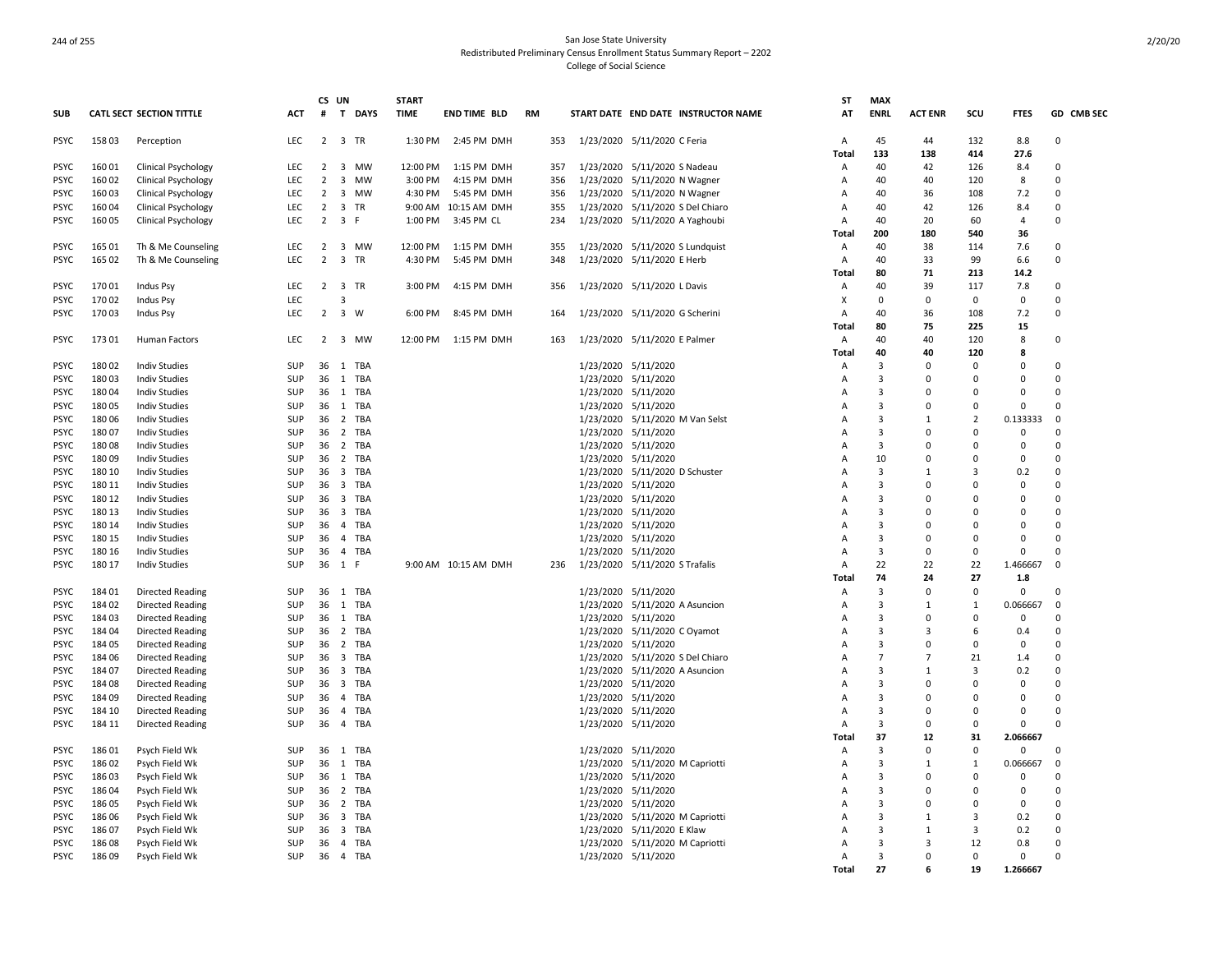|             |         |                                 |            | CS UN          |                             | <b>START</b> |                       |           |                                 |                                           | ST             | <b>MAX</b>  |                |                |                |                |
|-------------|---------|---------------------------------|------------|----------------|-----------------------------|--------------|-----------------------|-----------|---------------------------------|-------------------------------------------|----------------|-------------|----------------|----------------|----------------|----------------|
| <b>SUB</b>  |         | <b>CATL SECT SECTION TITTLE</b> | <b>ACT</b> | #              | T<br><b>DAYS</b>            | <b>TIME</b>  | <b>END TIME BLD</b>   | <b>RM</b> |                                 | START DATE END DATE INSTRUCTOR NAME       | AT             | <b>ENRL</b> | <b>ACT ENR</b> | scu            | <b>FTES</b>    | GD CMB SEC     |
| <b>PSYC</b> | 190 01  | Curr Iss Capstone               | LEC        | 4              | 3 MW                        |              | 9:00 AM 10:15 AM DMH  | 359       |                                 | 1/23/2020 5/11/2020 L Jones-Hagata        | A              | 23          | 23             | 69             | 4.6            | $\Omega$       |
| <b>PSYC</b> | 190 02  | Curr Iss Capstone               | <b>LEC</b> | 4              | $\overline{3}$<br><b>MW</b> | 12:00 PM     | 1:15 PM DMH           | 347       | 1/23/2020 5/11/2020 A Caffrey   |                                           | A              | 23          | 26             | 78             | 5.2            | $\Omega$       |
| <b>PSYC</b> | 190 03  | Curr Iss Capstone               | LEC        | 4              | 3 MW                        | 1:30 PM      | 2:45 PM DMH           | 347       | 1/23/2020 5/11/2020 A Caffrey   |                                           | $\overline{A}$ | 23          | 26             | 78             | 5.2            | 0              |
| <b>PSYC</b> | 19004   | Curr Iss Capstone               | <b>LEC</b> | $\overline{4}$ | 3 <sub>1</sub>              | 4:30 PM      | 7:15 PM DMH           | 354       |                                 | 1/23/2020 5/11/2020 M Beristianos         | A              | 23          | 24             | 72             | 4.8            | $\Omega$       |
| <b>PSYC</b> | 190 05  | Curr Iss Capstone               | <b>LEC</b> | $\overline{4}$ | 3 TR                        |              | 9:00 AM 10:15 AM DMH  | 339       |                                 | 1/23/2020 5/11/2020 S Torabian-Bassiri    | A              | 23          | 20             | 60             | $\overline{4}$ | $\Omega$       |
| <b>PSYC</b> | 190 07  | Curr Iss Capstone               | <b>LEC</b> | 4              | 3 TR                        |              | 10:30 AM 11:45 AM DMH | 359       | 1/23/2020 5/11/2020 S Lundquist |                                           | A              | 23          | 22             | 66             | 4.4            | $\Omega$       |
| <b>PSYC</b> | 19008   | Curr Iss Capstone               | <b>LEC</b> | $\overline{4}$ | 3 TR                        | 12:00 PM     | 1:15 PM DMH           | 347       |                                 | 1/23/2020 5/11/2020 C Chancellor-Freeland | A              | 23          | 23             | 69             | 4.6            | $\Omega$       |
| <b>PSYC</b> | 19009   | Curr Iss Capstone               | <b>LEC</b> | 4              | 3 TR                        | 1:30 PM      | 2:45 PM DMH           | 359       | 1/23/2020 5/11/2020 J Gregg     |                                           | $\Delta$       | 23          | 23             | 69             | 4.6            | $\Omega$       |
| <b>PSYC</b> | 190 10  | Curr Iss Capstone               | LEC        | 4              | 3 TR                        | 1:30 PM      | 2:45 PM DMH           | 347       | 1/23/2020 5/11/2020 S Lundquist |                                           | A              | 23          | 24             | 72             | 4.8            | 0              |
| <b>PSYC</b> | 190 11  | Curr Iss Capstone               | LEC        | 4              | 3 W                         | 4:30 PM      | 7:15 PM DMH           | 347       | 1/23/2020 5/11/2020 P Cravalho  |                                           | A              | 23          | 26             | 78             | 5.2            | $\Omega$       |
| <b>PSYC</b> | 190 12  | Curr Iss Capstone               | LEC        | 4              | 3 TR                        | 3:00 PM      | 4:15 PM DMH           | 359       | 1/23/2020 5/11/2020 S Snycerski |                                           | A              | 23          | 12             | 36             | 2.4            | $\Omega$       |
|             |         |                                 |            |                |                             |              |                       |           |                                 |                                           | Total          | 253         | 249            | 747            | 49.8           |                |
| <b>PSYC</b> | 191 01  | Psych of Prejudice              | LEC        | 2              | 3<br>MW                     | 1:30 PM      | 2:45 PM CL            | 224       | 1/23/2020 5/11/2020 N Rattan    |                                           | A              | 45          | 47             | 141            | 9.4            | $\Omega$       |
| <b>PSYC</b> | 191 02  | Psych of Prejudice              | <b>LEC</b> | $\overline{2}$ | $\overline{3}$<br>MW        | 4:30 PM      | 5:45 PM DMH           | 353       | 1/23/2020 5/11/2020 N Rattan    |                                           | Α              | 45          | 43             | 129            | 8.6            | $\Omega$       |
| <b>PSYC</b> | 19103   | Psych of Prejudice              | LEC        | $\overline{2}$ | 3 TR                        |              | 10:30 AM 11:45 AM DMH | 234       | 1/23/2020 5/11/2020 J Ventura   |                                           | A              | 45          | 46             | 138            | 9.2            | $\Omega$       |
| <b>PSYC</b> | 19104   | Psych of Prejudice              | <b>LEC</b> | $\overline{2}$ | 3 TR                        | 12:00 PM     | 1:15 PM DMH           | 353       | 1/23/2020 5/11/2020 J Ventura   |                                           | A              | 45          | 43             | 129            | 8.6            | $\Omega$       |
| <b>PSYC</b> | 191 06  | Psych of Prejudice              | <b>LEC</b> | $\overline{2}$ | 3 <sub>T</sub>              | 6:00 PM      | 8:45 PM HGH           | 122       | 1/23/2020 5/11/2020 L Tinson    |                                           | Α              | 35          | 23             | 69             | 4.6            | 0              |
|             |         |                                 |            |                |                             |              |                       |           |                                 |                                           | Total          | 215         | 202            | 606            | 40.4           |                |
| <b>PSYC</b> | 195 01  | Honors Sem Psych                | SEM        | - 5            | 3 MW                        |              | 9:00 AM 10:15 AM DMH  | 354       | 1/23/2020 5/11/2020 M Van Selst |                                           | A              | 20          | 11             | 33             | 2.2            | $\Omega$       |
|             |         |                                 |            |                |                             |              |                       |           |                                 |                                           | Total          | 20          | 11             | 33             | 2.2            |                |
| <b>PSYC</b> | 199 01  | Senior Hon Thesis               | <b>SUP</b> | 36             | 3<br>TBA                    |              |                       |           | 1/23/2020 5/11/2020             |                                           | A              | 5           | $\Omega$       | $\Omega$       | 0              | $\Omega$       |
| <b>PSYC</b> | 199 02  | Senior Hon Thesis               | SUP        | 36             | 3 TBA                       |              |                       |           | 1/23/2020 5/11/2020 E Palmer    |                                           | $\overline{A}$ | 5           | $\mathbf{1}$   | $\overline{3}$ | 0.2            | 0              |
| <b>PSYC</b> | 19903   | Senior Hon Thesis               | SUP        | 36             | 3 TBA                       |              |                       |           | 1/23/2020 5/11/2020             |                                           | $\overline{A}$ | .5          | $\Omega$       | $\Omega$       | $\Omega$       | $\Omega$       |
| <b>PSYC</b> | 19904   | Senior Hon Thesis               | SUP        | 36             | 3 TBA                       |              |                       |           | 1/23/2020 5/11/2020             |                                           | A              | 5           | $\Omega$       | $\Omega$       | $\mathbf 0$    | $\Omega$       |
|             |         |                                 |            |                |                             |              |                       |           |                                 |                                           | Total          | 20          | $\mathbf{1}$   | 3              | 0.2            |                |
| <b>PSYC</b> | 208 01  | Fam Assesmt/Intrv               | SEM        | 5              | 3 R                         |              | 9:00 AM 11:45 AM DMH  | 308       | 1/23/2020 5/11/2020 A Prins     |                                           | Α              | 12          | 11             | 33             | 2.75           | 11             |
|             |         |                                 |            |                |                             |              |                       |           |                                 |                                           | Total          | 12          | 11             | 33             | 2.75           |                |
| <b>PSYC</b> | 209 01  | Psyc of Contem Fam              | SEM        | 5              | 3 M                         | 12:00 PM     | 2:45 PM DMH           | 308       | 1/23/2020 5/11/2020 E Klaw      |                                           | A              | 12          | 14             | 42             | 3.5            | 14             |
|             |         |                                 |            |                |                             |              |                       |           |                                 |                                           | Total          | 12          | 14             | 42             | 3.5            |                |
| <b>PSYC</b> | 21001   | Adsv Psychopath                 | SEM        | - 5            | 3 T                         |              | 9:00 AM 11:45 AM DMH  | 308       | 1/23/2020 5/11/2020 J Gregg     |                                           | Α              | 12          | 14             | 42             | 3.5            | 14             |
|             |         |                                 |            |                |                             |              |                       |           |                                 |                                           | Total          | 12          | 14             | 42             | 3.5            |                |
| <b>PSYC</b> | 21201   | Life Span Dev                   | SEM        | - 5            | 3 T                         | 12:00 PM     | 2:45 PM DMH           | 308       |                                 | 1/23/2020 5/11/2020 E Woodhead            | Α              | 12          | 14             | 42             | 3.5            | 14             |
|             |         |                                 |            |                |                             |              |                       |           |                                 |                                           | Total          | 12          | 14             | 42             | 3.5            |                |
| PSYC        | 22001   | Sem Exper Psych                 | SEM        | - 5            | 3 TR                        | 3:00 PM      | 4:15 PM DMH           | 308       | 1/23/2020 5/11/2020 S Duh       |                                           | A              | 12          | 11             | 33             | 2.75           | 11             |
|             |         |                                 |            |                |                             |              |                       |           |                                 |                                           | Total          | 12          | 11             | 33             | 2.75           |                |
| <b>PSYC</b> | 224B 80 | Clin Psych Prac II              | SUP        | 25             | 3 TBA                       |              |                       |           | 1/23/2020 5/11/2020 A Prins     |                                           | Α              | 12          | 12             | 36             | 3              | 12             |
|             |         |                                 |            |                |                             |              |                       |           |                                 |                                           | Total          | 12          | 12             | 36             | 3              |                |
| <b>PSYC</b> | 225 01  | Adv Grp Dynamics                | SEM        | - 5            | 3 W                         |              | 9:00 AM 11:45 AM DMH  | 308       | 1/23/2020 5/11/2020 S Nadeau    |                                           | A              | 12          | 14             | 42             | 3.5            | 14             |
|             |         |                                 |            |                |                             |              |                       |           |                                 |                                           | Total          | 12          | 14             | 42             | 3.5            |                |
| <b>PSYC</b> | 226 01  | <b>Addictions &amp; Tmt</b>     | SEM        | 6              | 3 R                         | 12:00 PM     | 2:45 PM DMH           | 308       |                                 | 1/23/2020 5/11/2020 E Woodhead            | A              | 12          | 12             | 36             | 3              | 12             |
|             |         |                                 |            |                |                             |              |                       |           |                                 |                                           | Total          | 12          | 12             | 36             | 3              |                |
| <b>PSYC</b> | 23001   | Sem Physio Psych                | SEM        |                | 5 3 TR                      | 1:30 PM      | 2:45 PM HGH           | 223       | 1/23/2020 5/11/2020 V Carr      |                                           | A              | 12          | 9              | 27             | 2.2            | 8              |
|             |         |                                 |            |                |                             |              |                       |           |                                 |                                           | Total          | 12          | 9              | 27             | 2.2            |                |
| <b>PSYC</b> | 23201   | Clinical Psychopharm            | SEM        | - 5            | 3 M                         |              | 9:00 AM 11:45 AM DMH  | 308       | 1/23/2020 5/11/2020 G Callaghan |                                           | $\overline{A}$ | 12          | 14             | 42             | 3.5            | 14             |
|             |         |                                 |            |                |                             |              |                       |           |                                 |                                           | Total          | 12          | 14             | 42             | 3.5            |                |
| <b>PSYC</b> | 24301   | Field Wk in Psych               | SEM        | - 6            | 3 TBA                       |              |                       |           | 1/23/2020 5/11/2020 G Callaghan |                                           | $\overline{A}$ | 12          | 12             | 12             | $\overline{3}$ | 12             |
|             |         |                                 |            |                |                             |              |                       |           |                                 |                                           | Total          | 12          | 12             | 12             | 3              |                |
| <b>PSYC</b> | 254 01  | Social Psy Seminar              | SEM        | 5              | 3 TR                        |              | 10:30 AM 11:45 AM HGH | 221       | 1/23/2020 5/11/2020 C Ma        |                                           | Α              | 12          | 13             | 39             | 3.25           | 13             |
|             |         |                                 |            |                |                             |              |                       |           |                                 |                                           | Total          | 12          | 13             | 39             | 3.25           |                |
| <b>PSYC</b> | 27101   | Sem App Psy H Res               | SEM        | - 5            | 3 MW                        | 4:30 PM      | 5:45 PM DMH           | 308       | 1/23/2020 5/11/2020 H Tokunaga  |                                           | Α              | 12          | 8              | 24             | $\overline{2}$ | 8              |
|             |         |                                 |            |                |                             |              |                       |           |                                 |                                           | Total          | 12          | 8              | 24             | $\overline{2}$ |                |
| <b>PSYC</b> | 275 01  | Professional Issue              | SEM        | - 5            | 3 W                         | 6:00 PM      | 8:45 PM DMH           | 308       | 1/23/2020 5/11/2020 M Hosoda    |                                           | Α              | 12          | $\overline{7}$ | 21             | 1.75           | $\overline{7}$ |
|             |         |                                 |            |                |                             |              |                       |           |                                 |                                           | Total          | 12          | $\overline{7}$ | 21             | 1.75           |                |
| <b>PSYC</b> | 293 01  | Org Dev                         | SEM        | 5              | 3 <sub>1</sub>              | 6:00 PM      | 8:45 PM DMH           | 308       | 1/23/2020 5/11/2020 L Davis     |                                           | Α              | 12          | $\overline{7}$ | 21             | 1.75           | 7              |
|             |         |                                 |            |                |                             |              |                       |           |                                 |                                           | Total          | 12          | $\overline{ }$ | 21             | 1.75           |                |
| <b>PSYC</b> | 298 01  | <b>Special Prob</b>             | SUP        |                | 25 1 TBA                    |              |                       |           | 1/23/2020 5/11/2020             |                                           | Α              | 3           | $\Omega$       | $\Omega$       | 0              | $\Omega$       |
|             |         |                                 |            |                |                             |              |                       |           |                                 |                                           |                |             |                |                |                |                |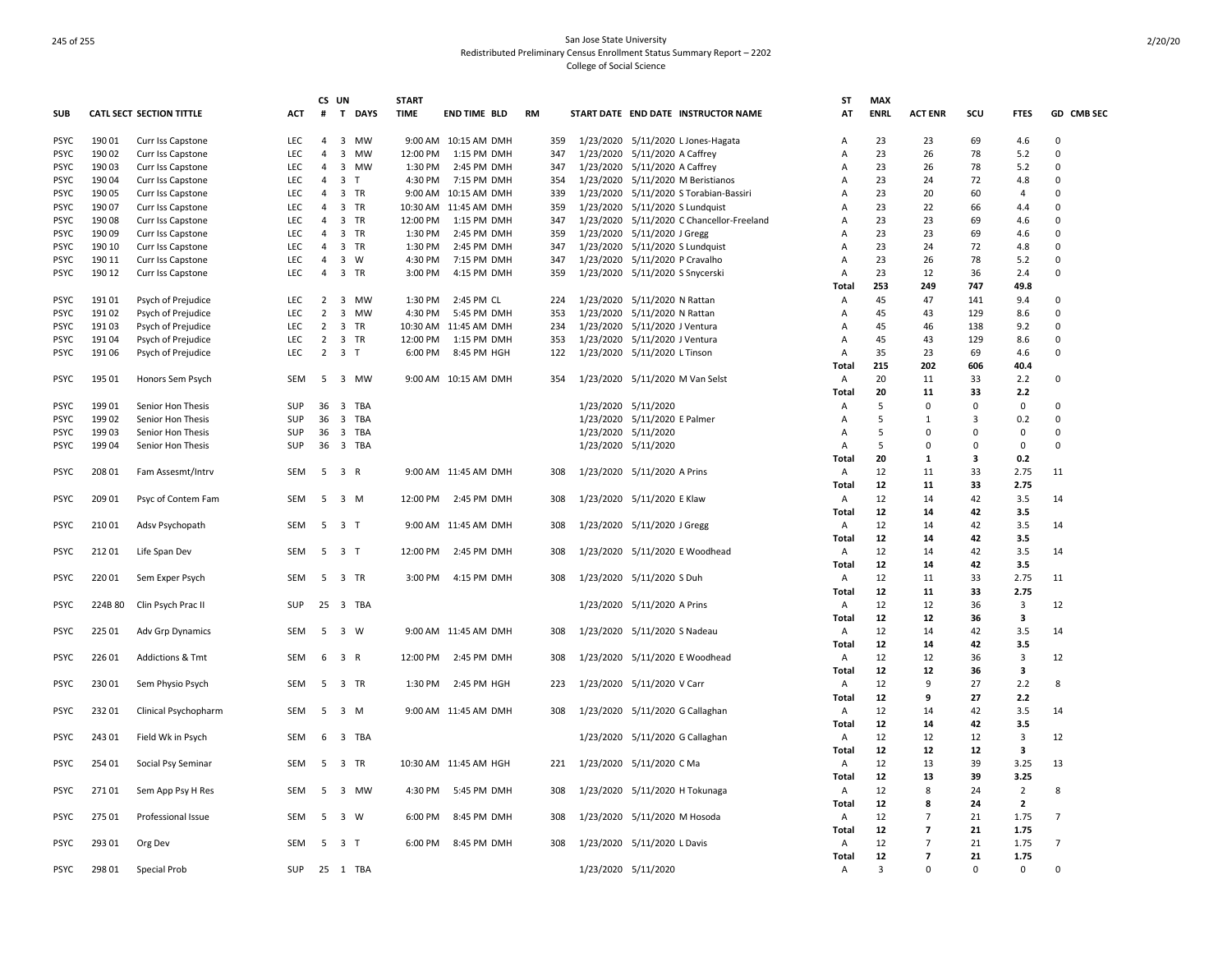|             |        |                                 |            | CS UN          |                             | <b>START</b> |                       |           |                     |                                                      | SΤ                      | <b>MAX</b>     |                |                |                         |                |
|-------------|--------|---------------------------------|------------|----------------|-----------------------------|--------------|-----------------------|-----------|---------------------|------------------------------------------------------|-------------------------|----------------|----------------|----------------|-------------------------|----------------|
| SUB         |        | <b>CATL SECT SECTION TITTLE</b> | ACT        | #              | $\mathbf{T}$<br><b>DAYS</b> | <b>TIME</b>  | END TIME BLD          | <b>RM</b> |                     | START DATE END DATE INSTRUCTOR NAME                  | AT                      | <b>ENRL</b>    | <b>ACT ENR</b> | scu            | <b>FTES</b>             | GD CMB SEC     |
| <b>PSYC</b> | 298 02 | Special Prob                    | <b>SUP</b> |                | 25 1 TBA                    |              |                       |           | 1/23/2020 5/11/2020 |                                                      | A                       | 3              | 0              | $\Omega$       | 0                       | $\Omega$       |
| <b>PSYC</b> | 298 03 | <b>Special Prob</b>             | <b>SUP</b> | 25             | 1 TBA                       |              |                       |           | 1/23/2020 5/11/2020 |                                                      | A                       | 3              | $\Omega$       | $\Omega$       | $\Omega$                | $\Omega$       |
| <b>PSYC</b> | 298 04 | Special Prob                    | SUP        | 25             | 2 TBA                       |              |                       |           | 1/23/2020 5/11/2020 |                                                      | A                       | $\overline{3}$ | $\Omega$       | $\Omega$       | $\Omega$                | $\Omega$       |
| <b>PSYC</b> | 298 05 | Special Prob                    | SUP        | 25             | 2 TBA                       |              |                       |           | 1/23/2020 5/11/2020 |                                                      | A                       | $\overline{3}$ | 0              | n              | $\Omega$                | $\Omega$       |
| <b>PSYC</b> | 298 06 | Special Prob                    | <b>SUP</b> | 25             | 3 TBA                       |              |                       |           |                     | 1/23/2020 5/11/2020 E Palmer                         | A                       | $\overline{3}$ | $\overline{2}$ | 6              | 0.5                     | $\overline{2}$ |
| <b>PSYC</b> | 298 07 | Special Prob                    | SUP        | 25             | 3 TBA                       |              |                       |           |                     | 1/23/2020 5/11/2020 M Capriotti                      | A                       | 15             | 12             | 36             | $\overline{3}$          | 12             |
| <b>PSYC</b> | 298 08 | Special Prob                    | <b>SUP</b> | 25             | 4 TBA                       |              |                       |           |                     | 1/23/2020 5/11/2020 M Capriotti                      | Α                       | 3              | 0              | $\Omega$       | 0                       | $\mathbf 0$    |
| <b>PSYC</b> | 298 09 | Special Prob                    | <b>SUP</b> | 25             | 4 TBA                       |              |                       |           | 1/23/2020 5/11/2020 |                                                      | A                       | $\overline{3}$ | $\Omega$       | $\Omega$       | $\Omega$                | $\Omega$       |
| <b>PSYC</b> | 298 10 | Special Prob                    | <b>SUP</b> | 25             | 5 TBA                       |              |                       |           | 1/23/2020 5/11/2020 |                                                      | A                       | 3              | $\Omega$       | n              | $\Omega$                | $\Omega$       |
| <b>PSYC</b> | 298 11 | Special Prob                    | SUP        | 25             | 5 TBA                       |              |                       |           | 1/23/2020 5/11/2020 |                                                      | A                       | 3              | $\Omega$       | $\Omega$       | 0                       | $\Omega$       |
| <b>PSYC</b> | 298 12 | Special Prob                    | SUP        | 25             | 6 TBA                       |              |                       |           | 1/23/2020 5/11/2020 |                                                      | A                       | 3              | $\Omega$       | n              | 0                       | $\Omega$       |
|             |        |                                 |            |                |                             |              |                       |           |                     |                                                      |                         |                | $\Omega$       | $\Omega$       |                         | $\Omega$       |
| <b>PSYC</b> | 298 13 | Special Prob                    | <b>SUP</b> | 25             | 6 TBA                       |              |                       |           | 1/23/2020 5/11/2020 |                                                      | A                       | 3              |                |                | $\mathbf 0$             |                |
|             |        |                                 |            |                |                             |              |                       |           |                     |                                                      | Total                   | 51             | 14             | 42             | 3.5                     |                |
| <b>PSYC</b> | 29901  | <b>Masters Thesis</b>           | SUP        | 25             | 1 TBA                       |              |                       |           | 1/23/2020 5/11/2020 |                                                      | А                       | 3              | 0              | n              | 0                       | 0              |
| <b>PSYC</b> | 299 02 | <b>Masters Thesis</b>           | <b>SUP</b> | 25             | 1 TBA                       |              |                       |           | 1/23/2020 5/11/2020 |                                                      | A                       | $\overline{3}$ | $\Omega$       | $\Omega$       | $\Omega$                | $\Omega$       |
| <b>PSYC</b> | 29903  | <b>Masters Thesis</b>           | <b>SUP</b> | 25             | 1 TBA                       |              |                       |           |                     | 1/23/2020 5/11/2020                                  | A                       | $\overline{3}$ | $\Omega$       | n              | $\Omega$                | $\Omega$       |
| <b>PSYC</b> | 299 04 | <b>Masters Thesis</b>           | <b>SUP</b> | 25             | 2 TBA                       |              |                       |           | 1/23/2020 5/11/2020 |                                                      | A                       | 3              | $\Omega$       | n              | $\Omega$                | $\Omega$       |
| <b>PSYC</b> | 299 05 | <b>Masters Thesis</b>           | SUP        | 25             | 2 TBA                       |              |                       |           | 1/23/2020 5/11/2020 |                                                      | A                       | $\overline{3}$ | $\Omega$       | $\Omega$       | $\Omega$                | $\Omega$       |
| <b>PSYC</b> | 299 06 | <b>Masters Thesis</b>           | SUP        | 25             | 2 TBA                       |              |                       |           | 1/23/2020 5/11/2020 |                                                      | Α                       | 3              | 0              | $\Omega$       | 0                       | $\Omega$       |
| <b>PSYC</b> | 299 07 | <b>Masters Thesis</b>           | <b>SUP</b> | 25             | 3 TBA                       |              |                       |           |                     | 1/23/2020 5/11/2020 V Carr                           | A                       | $\overline{3}$ | $\mathbf{1}$   | 3              | 0.25                    | $\mathbf{1}$   |
| <b>PSYC</b> | 299 08 | <b>Masters Thesis</b>           | <b>SUP</b> | 25             | 3 TBA                       |              |                       |           |                     | 1/23/2020 5/11/2020 E Palmer                         | A                       | 3              | $\overline{2}$ | 6              | 0.5                     | $\overline{2}$ |
| <b>PSYC</b> | 299 09 | <b>Masters Thesis</b>           | SUP        | 25             | 3 TBA                       |              |                       |           |                     | 1/23/2020 5/11/2020 A Asuncion                       | Α                       | $\overline{3}$ | $\mathbf{1}$   | 3              | 0.25                    | $\mathbf{1}$   |
| <b>PSYC</b> | 299 10 | <b>Masters Thesis</b>           | SUP        | 25             | 3 TBA                       |              |                       |           |                     | 1/23/2020 5/11/2020 S Laraway                        | A                       | $\overline{3}$ | $\overline{2}$ | 6              | 0.5                     | $\overline{2}$ |
| <b>PSYC</b> | 299 11 | <b>Masters Thesis</b>           | <b>SUP</b> | 25             | 4 TBA                       |              |                       |           |                     | 1/23/2020 5/11/2020 S Snycerski                      | A                       | $\overline{3}$ | $\mathbf{1}$   | $\overline{a}$ | 0.333333                | 1              |
| <b>PSYC</b> | 299 12 | <b>Masters Thesis</b>           | SUP        | 25             | 4 TBA                       |              |                       |           | 1/23/2020 5/11/2020 |                                                      | A                       | $\overline{3}$ | $\Omega$       | $\Omega$       | 0                       | $\Omega$       |
| <b>PSYC</b> | 299 13 | <b>Masters Thesis</b>           | <b>SUP</b> | 25             | 4 TBA                       |              |                       |           | 1/23/2020 5/11/2020 |                                                      | A                       | 3              | 0              | n              | 0                       | $\Omega$       |
| <b>PSYC</b> | 299 14 | <b>Masters Thesis</b>           | <b>SUP</b> | 25             | 4 TBA                       |              |                       |           | 1/23/2020 5/11/2020 |                                                      | A                       | $\overline{3}$ | $\Omega$       | $\Omega$       | $\Omega$                | $\Omega$       |
| <b>PSYC</b> | 299 15 | <b>Masters Thesis</b>           | <b>SUP</b> | 25             | 5 TBA                       |              |                       |           | 1/23/2020 5/11/2020 |                                                      | A                       | 3              | $\Omega$       | $\Omega$       | $\Omega$                | $\Omega$       |
| <b>PSYC</b> | 299 16 | <b>Masters Thesis</b>           | <b>SUP</b> | 25             | 5 TBA                       |              |                       |           | 1/23/2020 5/11/2020 |                                                      | A                       | 3              | $\Omega$       | n              | $\Omega$                | $\Omega$       |
| <b>PSYC</b> | 299 17 | <b>Masters Thesis</b>           | SUP        | 25             | 5 TBA                       |              |                       |           | 1/23/2020 5/11/2020 |                                                      | A                       | 3              | $\Omega$       | $\Omega$       | $\Omega$                | $\Omega$       |
| <b>PSYC</b> | 299 18 | <b>Masters Thesis</b>           | SUP        | 25             | 6 TBA                       |              |                       |           |                     | 1/23/2020 5/11/2020 H Tokunaga                       | Α                       | 3              | $\overline{2}$ | 12             | 1                       | $\overline{2}$ |
| <b>PSYC</b> | 299 19 | <b>Masters Thesis</b>           | SUP        | 25             | 6 TBA                       |              |                       |           | 1/23/2020 5/11/2020 |                                                      | A                       | $\overline{3}$ | $\Omega$       | $\Omega$       | $\Omega$                | $\Omega$       |
|             | 299 20 | <b>Masters Thesis</b>           | SUP        | 25             | 6 TBA                       |              |                       |           |                     |                                                      | A                       | 3              | 0              | $\Omega$       | $\mathbf 0$             | $\Omega$       |
| <b>PSYC</b> |        |                                 |            |                |                             |              |                       |           | 1/23/2020 5/11/2020 |                                                      |                         |                |                | $\Omega$       |                         |                |
| <b>PSYC</b> | 299 21 | <b>Masters Thesis</b>           | <b>SUP</b> | 25             | 3 TBA                       |              |                       |           |                     | 1/23/2020 5/11/2020 C Feria                          | A                       | $\overline{3}$ | $\mathbf{1}$   |                | 0.25                    | 1<br>$\Omega$  |
| <b>PSYC</b> | 299 22 | <b>Masters Thesis</b>           | SUP        | 25             | 3 TBA                       |              |                       |           |                     | 1/23/2020 5/11/2020 S Snycerski                      | Α                       | $\overline{3}$ | 0              | n              | $\mathbf 0$             |                |
| <b>PSYC</b> | 299 23 | <b>Masters Thesis</b>           | SUP        | 25             | 3 TBA                       |              |                       |           |                     | 1/23/2020 5/11/2020 H Tokunaga                       | A                       | 3              | $\mathbf{1}$   | 0              | 0.25                    | $\mathbf{1}$   |
|             |        |                                 |            |                |                             |              |                       |           |                     |                                                      | Total                   | 69             | 11             | 34             | 3.333333                |                |
| <b>STAT</b> | 95 02  | Elem Stat                       | <b>LEC</b> | $\overline{2}$ | $\overline{3}$<br>- F       | 1:00 PM      | 3:45 PM CL            | 117       |                     | 1/23/2020 5/11/2020 L Huntsman                       | Α                       | 45             | 42             | 126            | 8.4                     | $\Omega$       |
| <b>STAT</b> | 95 03  | Elem Stat                       | <b>LEC</b> | $\overline{2}$ | 3 MW                        | 12:00 PM     | 1:15 PM DMH           | 353       |                     | 1/23/2020 5/11/2020 H Tokunaga                       | A                       | 45             | 47             | 141            | 9.4                     | $\Omega$       |
| <b>STAT</b> | 95 04  | Elem Stat                       | LEC.       | $\overline{2}$ | 3 TR                        | 12:00 PM     | 1:15 PM WSQ           | 207       |                     | 1/23/2020 5/11/2020 L Huntsman                       | Α                       | 120            | 117            | 351            | 23.4                    | $\Omega$       |
| <b>STAT</b> | 95 05  | Elem Stat                       | LEC        | $\overline{2}$ | 3 TR                        | 6:00 PM      | 7:15 PM DMH           | 353       |                     | 1/23/2020 5/11/2020 G Savage                         | A                       | 45             | 50             | 150            | 10                      | $\Omega$       |
| <b>STAT</b> | 95 06  | Elem Stat                       | LEC        | $\overline{2}$ | 3 W                         | 6:00 PM      | 8:45 PM HGH           | 118       |                     | 1/23/2020 5/11/2020 R Vieira Mota de Campos Hitching | A                       | 45             | 43             | 129            | 8.65                    | 1              |
| STAT        | 95 07  | Elem Stat                       | <b>LEC</b> | $\overline{2}$ | 3 <sub>7</sub>              | 5:30 PM      | 8:15 PM DMH           | 160       |                     | 1/23/2020 5/11/2020 R Tiwana                         | A                       | 45             | 39             | 117            | 7.8                     | $\Omega$       |
| <b>STAT</b> | 95 80  | Elem Stat                       | <b>LEC</b> | $\overline{2}$ | 3 TBA                       |              |                       |           |                     | 1/23/2020 5/11/2020 N Bathurst                       | Α                       | 120            | 121            | 363            | 24.2                    | $\Omega$       |
|             |        |                                 |            |                |                             |              |                       |           |                     |                                                      | <b>Total</b>            | 465            | 459            | 1377           | 91.85                   |                |
| <b>STAT</b> | 115 01 | Interm Stat                     | <b>LEC</b> | $\overline{2}$ | 3 MW                        | 12:00 PM     | 1:15 PM DMH           | 359       |                     | 1/23/2020 5/11/2020 M Hosoda                         | A                       | 32             | 33             | 99             | 6.6                     | $\Omega$       |
| <b>STAT</b> | 115 02 | Interm Stat                     | <b>LEC</b> | $\overline{2}$ | 3<br>MW                     | 4:30 PM      | 5:45 PM DMH           | 359       |                     | 1/23/2020 5/11/2020 M Hosoda                         | Α                       | 32             | 33             | 99             | 6.65                    | 1              |
| <b>STAT</b> | 115 03 | Interm Stat                     | <b>LEC</b> | $\overline{2}$ | 3 TR                        |              | 10:30 AM 11:45 AM DMH | 355       |                     | 1/23/2020 5/11/2020 D Schuster                       | Α                       | 32             | 41             | 123            | 8.2                     | $\Omega$       |
|             |        |                                 |            |                |                             |              |                       |           |                     |                                                      | Total                   | 96             | 107            | 321            | 21.45                   |                |
| <b>STAT</b> | 235 01 | <b>Multivar Analysis</b>        | SEM        | 5              | 3 TR                        |              | 9:00 AM 10:15 AM CL   | 303A      |                     | 1/23/2020 5/11/2020 G Feist                          | Α                       | 15             | 12             | 36             | $\overline{\mathbf{3}}$ | 12             |
| <b>STAT</b> | 235 02 | <b>Multivar Analysis</b>        | SEM        | 5              | 3 MW                        | 3:00 PM      | 4:15 PM DMH           | 347       |                     | 1/23/2020 5/11/2020 H Tokunaga                       | Α                       | 15             | $\overline{7}$ | 21             | 1.75                    | $\overline{7}$ |
|             |        |                                 |            |                |                             |              |                       |           |                     |                                                      | Total                   | 30             | 19             | -57            | 4.75                    |                |
|             |        |                                 |            |                |                             |              |                       |           |                     |                                                      | <b>Psychology Total</b> | 5778           | 5393           | 15533          | 1050.267                |                |
|             |        |                                 |            |                |                             |              |                       |           |                     |                                                      |                         |                |                |                |                         |                |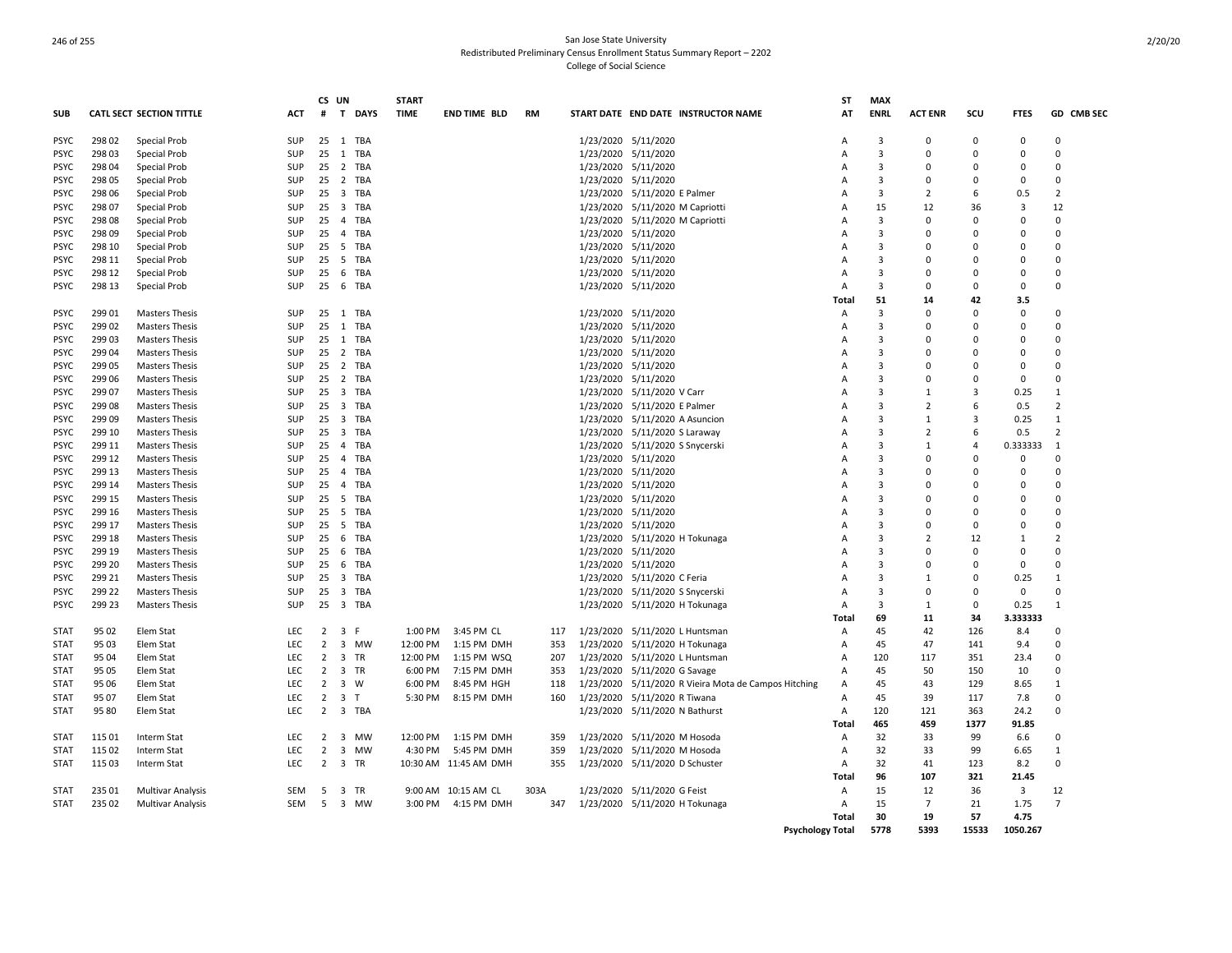|             |                 |                                  |                          |                   | CS UN               |                | <b>START</b> |                                               |            |           |                                                        | <b>ST</b>      | <b>MAX</b>   |                |              |                |                    |  |
|-------------|-----------------|----------------------------------|--------------------------|-------------------|---------------------|----------------|--------------|-----------------------------------------------|------------|-----------|--------------------------------------------------------|----------------|--------------|----------------|--------------|----------------|--------------------|--|
| <b>SUB</b>  |                 | <b>CATL SECT SECTION TITTLE</b>  | <b>ACT</b>               | #                 |                     | T DAYS         | <b>TIME</b>  | <b>END TIME BLD</b>                           | <b>RM</b>  |           | START DATE END DATE INSTRUCTOR NAME                    | AT             | <b>ENRL</b>  | <b>ACT ENR</b> | SCU          | <b>FTES</b>    | GD CMB SEC         |  |
| Sociology   |                 |                                  |                          |                   |                     |                |              |                                               |            |           |                                                        |                |              |                |              |                |                    |  |
|             |                 |                                  |                          |                   |                     |                |              |                                               |            |           |                                                        |                |              |                |              |                |                    |  |
| AAS         | 33A 01          | AAS History I                    | <b>LEC</b>               | 1                 |                     | 3 TR           |              | 9:00 AM 10:15 AM HGH                          | 122        |           | 1/23/2020 5/11/2020 S Choi                             | Α              | 35<br>35     | 39             | 117<br>99    | 7.8            | 0<br>$\Omega$      |  |
| AAS         | 33A 02          | AAS History I                    | <b>LEC</b>               |                   | $1 \quad 3 \quad M$ |                |              | 6:00 PM 8:45 PM DMH                           | 357        |           | 1/23/2020 5/11/2020 D Tu                               | Α              |              | 33             |              | 6.6            |                    |  |
|             |                 |                                  |                          |                   |                     |                |              |                                               |            |           |                                                        | Total          | 70           | 72             | 216          | 14.4           | 0                  |  |
| AAS<br>AAS  | 33B01<br>33B 02 | <b>AAS History II</b>            | <b>LEC</b><br><b>LEC</b> | $\mathbf{1}$<br>1 | $\overline{3}$      | 3 MW<br>MW     |              | 9:00 AM 10:15 AM DMH<br>10:30 AM 11:45 AM DMH | 358<br>358 |           | 1/23/2020 5/11/2020 H Do<br>1/23/2020 5/11/2020 Y Kwan | Α<br>Α         | 40<br>40     | 42<br>43       | 126<br>129   | 8.4<br>8.6     | 0                  |  |
|             | 33B03           | AAS History II<br>AAS History II | LEC                      | 1                 |                     | 3 MW           | 12:00 PM     | 1:15 PM CL                                    | 234        |           | 1/23/2020 5/11/2020 S Choi                             | A              | 40           | 40             | 120          | 8              | 0                  |  |
| AAS<br>AAS  | 33B04           | AAS History II                   | <b>LEC</b>               | 1                 | $\overline{3}$      | MW             | 12:00 PM     | 1:15 PM DMH                                   | 358        |           | 1/23/2020 5/11/2020 Y Kwan                             | A              | 40           | 43             | 129          | 8.6            | $\Omega$           |  |
| AAS         | 33B05           | AAS History II                   | LEC                      | 1                 | $\overline{3}$      | MW             | 3:00 PM      | 4:15 PM DMH                                   | 358        |           | 1/23/2020 5/11/2020 S Choi                             | A              | 40           | 39             | 117          | 7.8            | 0                  |  |
| AAS         | 33B06           | AAS History II                   | LEC                      | 1                 |                     | 3 MW           | 4:30 PM      | 5:45 PM DMH                                   | 358        |           | 1/23/2020 5/11/2020 S Choi                             | A              | 40           | 39             | 117          | 7.8            | $\Omega$           |  |
| AAS         | 33B07           | AAS History II                   | <b>LEC</b>               | 1                 |                     | 3 TR           |              | 9:00 AM 10:15 AM DMH                          | 358        |           | 1/23/2020 5/11/2020 J Rondilla                         | $\overline{A}$ | 40           | 39             | 117          | 7.8            | $\mathbf 0$        |  |
| AAS         | 33B08           | AAS History II                   | <b>LEC</b>               | 1                 |                     | 3 TR           |              | 10:30 AM 11:45 AM HGH                         | 122        |           | 1/23/2020 5/11/2020 S Choi                             | A              | 40           | 39             | 117          | 7.8            | $\Omega$           |  |
| AAS         | 33B09           | AAS History II                   | LEC                      | 1                 |                     | 3 TR           | 12:00 PM     | 1:15 PM DMH                                   | 358        |           | 1/23/2020 5/11/2020 J Rondilla                         | $\overline{A}$ | 40           | 40             | 120          | 8              | $\Omega$           |  |
| AAS         | 33B 10          | AAS History II                   | <b>LEC</b>               | 1                 |                     | 3 TR           | 1:30 PM      | 2:45 PM DMH                                   | 358        |           | 1/23/2020 5/11/2020 H Nguyen                           | A              | 40           | 40             | 120          | 8              | $\Omega$           |  |
| AAS         | 33B 11          | AAS History II                   | LEC                      | 1                 |                     | 3 TR           | 3:00 PM      | 4:15 PM DMH                                   | 163        |           | 1/23/2020 5/11/2020 J Rondilla                         | A              | 37           | 40             | 120          | 8              | $\Omega$           |  |
| AAS         | 33B 12          | AAS History II                   | <b>LEC</b>               | 1                 |                     | 3 TR           | 3:00 PM      | 4:15 PM DMH                                   | 358        |           | 1/23/2020 5/11/2020 H Nguyen                           | A              | 40           | 35             | 105          | $\overline{7}$ | $\Omega$           |  |
| AAS         | 33B 13          | AAS History II                   | LEC                      |                   | $\overline{3}$      |                |              |                                               |            |           |                                                        | x              | $\Omega$     | $\Omega$       | $\Omega$     | $\Omega$       | $\Omega$           |  |
| AAS         | 33B 14          | AAS History II                   | LEC                      |                   | $\overline{3}$      |                |              |                                               |            |           |                                                        | X              | $\mathbf 0$  | $\Omega$       | $\Omega$     | $\mathbf 0$    | $\Omega$           |  |
|             | 33B 15          | AAS History II                   | <b>LEC</b>               | 1                 |                     | 3 MW           | 4:30 PM      | 5:45 PM DMH                                   | 226A       | 1/23/2020 | 5/11/2020 S de Bourbon                                 | A              | 37           | 38             | 114          | 7.6            | $\Omega$           |  |
| AAS<br>AAS  | 33B 16          | AAS History II                   | <b>LEC</b>               | 1                 |                     | 3 <sub>T</sub> | 6:00 PM      | 8:45 PM DMH                                   | 162        |           | 1/23/2020 5/11/2020 J De Guzman                        | A              | 30           | 27             | 81           | 5.4            | $\Omega$           |  |
| AAS         | 33B 80          | AAS History II                   | <b>LEC</b>               |                   |                     | 1 3 TBA        |              |                                               |            |           | 1/23/2020 5/11/2020 A Berney                           | A              | 40           | 43             | 129          | 8.6            | $\Omega$           |  |
|             |                 |                                  |                          |                   |                     |                |              |                                               |            |           |                                                        | Total          | 584          | 587            | 1761         | 117.4          |                    |  |
| AAS         | 175 01          | Asian Am Comm                    | LEC                      |                   |                     | 2 3 MW         |              | 10:30 AM 11:45 AM HGH                         | 122        |           | 1/23/2020 5/11/2020 H Do                               | Α              | 30           | 31             | 93           | 6.2            | 0                  |  |
|             |                 |                                  |                          |                   |                     |                |              |                                               |            |           |                                                        | Total          | 30           | 31             | 93           | 6.2            |                    |  |
| AAS         | 180 31          | Individual Studies               | SUP                      |                   |                     | 36 3 TBA       |              |                                               |            |           | 1/23/2020 5/11/2020                                    | Α              | 3            | $\Omega$       | 0            | $\Omega$       | 0                  |  |
|             |                 |                                  |                          |                   |                     |                |              |                                               |            |           |                                                        | Total          | 3            | O              | 0            | $\Omega$       |                    |  |
| AAS         | 19001           | Internship                       | SUP                      | 36                |                     | 3 TBA          |              |                                               |            |           | 1/23/2020 5/11/2020                                    | Α              | 5            | $\Omega$       | 0            | $\Omega$       | 0                  |  |
|             |                 |                                  |                          |                   |                     |                |              |                                               |            |           |                                                        | <b>Total</b>   | 5            | 0              | 0            | 0              |                    |  |
| SOCI        | 101             | Intro to Sociology               | <b>LEC</b>               | 1                 |                     | 3 W            |              | 6:00 PM 8:45 PM DMH                           | 358        |           | 1/23/2020 5/11/2020 A Castillo                         | Α              | 40           | 32             | 96           | 6.4            | $\Omega$           |  |
| SOC         | 102             | Intro to Sociology               | LEC                      | $\mathbf{1}$      |                     | 3 TR           |              | 9:00 AM 10:15 AM WSQ                          | 207        |           | 1/23/2020 5/11/2020 M Pasion                           | Α              | 120          | 119            | 357          | 23.8           | $\mathbf 0$        |  |
| SOCI        | 103             | Intro to Sociology               | <b>LEC</b>               | 1                 |                     | 3 MW           |              | 10:30 AM 11:45 AM HGH                         | 124        |           | 1/23/2020 5/11/2020 T Dehaan                           | Α              | 40           | 40             | 120          | 8              | $\Omega$           |  |
|             |                 |                                  |                          |                   |                     |                |              |                                               |            |           |                                                        | Total          | 200          | 191            | 573          | 38.2           |                    |  |
| SOCI        | 15 01           | Stat Ap in Soc Sci               | <b>LEC</b>               | $\overline{3}$    |                     | 3 MW           |              | 10:30 AM 11:45 AM DMH                         | 162        |           | 1/23/2020 5/11/2020 E Sweet                            | A              | 30           | 30             | 90           | -6             | 0 <sub>c</sub>     |  |
| SOCS        | 15 01           | Stat Ap in Soc Sci               | LEC                      | 3                 |                     | 3 MW           |              | 10:30 AM 11:45 AM DMH                         | 162        |           | 1/23/2020 5/11/2020 E Sweet                            | Α              | $\mathbf 0$  | $\Omega$       | 0            | $\Omega$       | $\mathbf 0$<br>- C |  |
| SOCI        | 15 02           | Stat Ap in Soc Sci               | <b>LEC</b>               | 3                 |                     | 3 TR           |              | 1:30 PM 2:45 PM DMH                           | 162        |           | 1/23/2020 5/11/2020 J DeHaan                           | A              | 25           | 26             | 78           | 5.2            | 0 <sup>o</sup>     |  |
| SOCS        | 15 02           | Stat Ap in Soc Sci               | LEC                      | $\overline{3}$    |                     | 3 TR           | 1:30 PM      | 2:45 PM DMH                                   | 162        |           | 1/23/2020 5/11/2020 J DeHaan                           | A              | $\mathbf{0}$ | $\Omega$       | $\mathbf{0}$ | $\mathbf{0}$   | 0 <sub>c</sub>     |  |
| SOCI        | 15 03           | Stat Ap in Soc Sci               | <b>LEC</b>               | $\overline{3}$    |                     | $3 \, M$       | 6:00 PM      | 8:45 PM DMH                                   | 231        |           | 1/23/2020 5/11/2020 J Bautista                         | $\overline{A}$ | 30           | 18             | 54           | 3.6            | 0 <sub>c</sub>     |  |
| SOCS        | 1503            | Stat Ap in Soc Sci               | LEC                      | 3                 |                     | 3 M            | 6:00 PM      | 8:45 PM DMH                                   | 231        |           | 1/23/2020 5/11/2020 J Bautista                         | $\overline{A}$ | $\mathbf{0}$ | $\Omega$       | $\mathbf{0}$ | $\mathbf{0}$   | 0 <sub>c</sub>     |  |
|             |                 |                                  |                          |                   |                     |                |              |                                               |            |           |                                                        | Total          | 85           | 74             | 222          | 14.8           |                    |  |
| SOCI        | 5701            | Community Involve                | <b>LEC</b>               | 1                 |                     | 3 TR           |              | 10:30 AM 11:45 AM CL                          | 234        |           | 1/23/2020 5/11/2020 D Brook                            | Α              | 40           | 25             | 75           | -5             | 0 <sub>c</sub>     |  |
| <b>UNVS</b> | 5701            | Community Involve                | LEC.                     | 1                 |                     | 3 TR           |              | 10:30 AM 11:45 AM CL                          | 234        |           | 1/23/2020 5/11/2020 D Brook                            | $\overline{A}$ | $\mathbf{0}$ | $\Omega$       | $\mathbf{0}$ | $\Omega$       | 0 <sub>c</sub>     |  |
|             |                 |                                  |                          |                   |                     |                |              |                                               |            |           |                                                        | Total          | 40           | 25             | 75           | 5              |                    |  |
| SOCI        | 80 01           | Social Problems                  | LEC                      |                   | 1 3 T               |                |              | 6:00 PM 8:45 PM DMH                           | 358        |           | 1/23/2020 5/11/2020 D Brook                            | Α              | 40           | 35             | 105          | $\overline{7}$ | $\Omega$           |  |
| SOCI        | 8002            | Social Problems                  | <b>LEC</b>               | 1                 |                     | 3 MW           |              | 9:00 AM 10:15 AM WSQ                          | 207        |           | 1/23/2020 5/11/2020 M Pasion                           | Α              | 120          | 102            | 306          | 20.4           | 0                  |  |
| SOCI        | 80 03           | Social Problems                  | <b>LEC</b>               |                   |                     | 1 3 TR         |              | 10:30 AM 11:45 AM DMH                         | 227        |           | 1/23/2020 5/11/2020 M Pasion                           | A              | 40           | 45             | 135          | 9              | $\Omega$           |  |
|             |                 |                                  |                          |                   |                     |                |              |                                               |            |           |                                                        | Total          | 200          | 182            | 546          | 36.4           |                    |  |
| SOCI        |                 | 100W 01 Writing Workshop         | SEM                      | $\overline{4}$    |                     | 3 MW           |              | 9:00 AM 10:15 AM DMH                          | 162        |           | 1/23/2020 5/11/2020 R Buyco                            | Α              | 20           | 25             | 75           | 5              | 0                  |  |
| SOCI        |                 | 100W 02 Writing Workshop         | SEM                      | 4                 |                     | 3 MW           | 3:00 PM      | 4:15 PM MH                                    | 321        |           | 1/23/2020 5/11/2020 T Dehaan                           | Α              | 20           | 21             | 63           | 4.2            | $\Omega$           |  |
| SOCI        |                 | 100W 03 Writing Workshop         | SEM                      | 4                 |                     | 3 TR           |              | 10:30 AM 11:45 AM DMH                         | 162        |           | 1/23/2020 5/11/2020 L Roberts                          | A              | 20           | 23             | 69           | 4.6            | 0                  |  |
| SOCI        |                 | 100W 04 Writing Workshop         | SEM                      | $\overline{4}$    |                     | 3 TR           | 3:00 PM      | 4:15 PM DMH                                   | 162        |           | 1/23/2020 5/11/2020 D Brook                            | A              | 20           | 20             | 60           | $\overline{4}$ | $\Omega$           |  |
| SOCI        |                 | 100W 05 Writing Workshop         | SEM                      | 4                 |                     | 3 <sub>T</sub> | 6:00 PM      | 8:45 PM DMH                                   | 339        |           | 1/23/2020 5/11/2020 J Masse                            | Α              | 20           | 21             | 63           | 4.2            | $\mathbf 0$        |  |
| SOCI        |                 | 100W 80 Writing Workshop         | SEM                      | 4                 |                     | 3 TBA          |              |                                               |            |           | 1/23/2020 5/11/2020 R Bryant-Anderson                  | Α              | 20           | 23             | 69           | 4.6            | $\Omega$           |  |
|             |                 |                                  |                          |                   |                     |                |              |                                               |            |           |                                                        | Total          | 120          | 133            | 399          | 26.6           |                    |  |
| SOCI        | 101 01          | Social Theory                    | <b>LEC</b>               | 2                 |                     | 3 MW           |              | 4:30 PM 5:45 PM DMH                           | 231        |           | 1/23/2020 5/11/2020 W Armaline                         | A              | 30           | 34             | 102          | 6.8            | $\Omega$           |  |
| SOCI        | 101 02          | Social Theory                    | <b>LEC</b>               | $\overline{2}$    |                     | 3 TR           |              | 9:00 AM 10:15 AM DMH                          | 162        |           | 1/23/2020 5/11/2020 P Chua                             | $\overline{A}$ | 30           | 31             | 93           | 6.2            | $\Omega$           |  |
|             |                 |                                  |                          |                   |                     |                |              |                                               |            |           |                                                        |                |              |                |              |                |                    |  |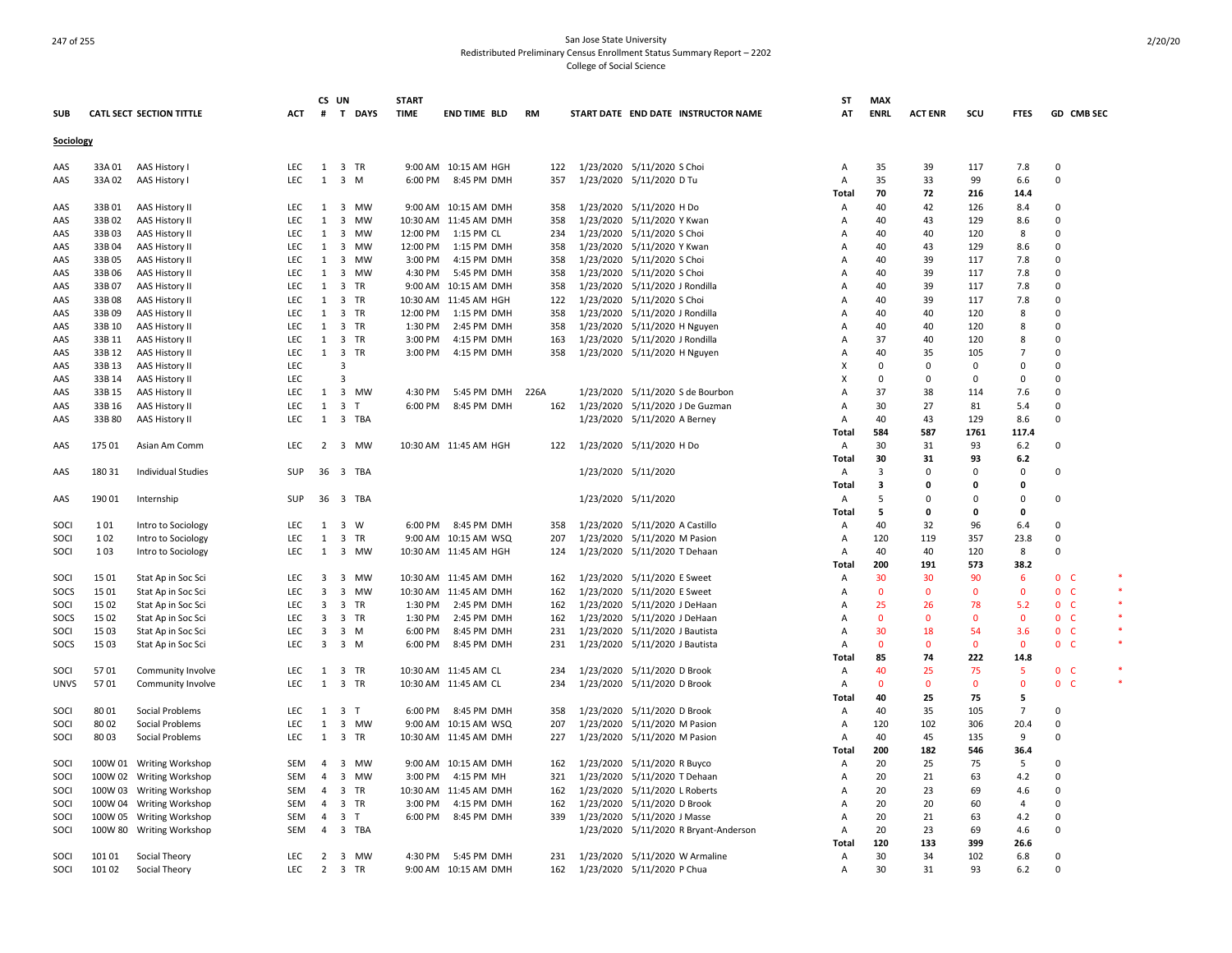|            |        |                                 |            | CS UN          |                             | <b>START</b> |                            |           |                                |                                |                                       | ST             | <b>MAX</b>  |                |             |                |                |
|------------|--------|---------------------------------|------------|----------------|-----------------------------|--------------|----------------------------|-----------|--------------------------------|--------------------------------|---------------------------------------|----------------|-------------|----------------|-------------|----------------|----------------|
| <b>SUB</b> |        | <b>CATL SECT SECTION TITTLE</b> | ACT        | #              | $\mathbf{T}$<br><b>DAYS</b> | <b>TIME</b>  | <b>END TIME BLD</b>        | <b>RM</b> |                                |                                | START DATE END DATE INSTRUCTOR NAME   | AT             | <b>ENRL</b> | <b>ACT ENR</b> | scu         | <b>FTES</b>    | GD CMB SEC     |
| SOCI       | 10103  | Social Theory                   | <b>LEC</b> |                | 2 3 TR                      |              | 3:00 PM 4:15 PM DMH        | 231       |                                | 1/23/2020 5/11/2020 P Chua     |                                       | Α              | 30          | 32             | 96          | 6.4            | $\mathbf 0$    |
| SOCI       | 10180  | Social Theory                   | <b>LEC</b> | $\overline{2}$ | 3 TBA                       |              |                            |           |                                | 1/23/2020 5/11/2020 M Rokni    |                                       | $\overline{A}$ | 30          | 31             | 93          | 6.2            | $\Omega$       |
|            |        |                                 |            |                |                             |              |                            |           |                                |                                |                                       | Total          | 120         | 128            | 384         | 25.6           |                |
| SOCI       | 104 01 | Quantit Res Meth                | LEC.       | $\overline{2}$ | 3 MW                        |              | 12:00 PM 1:15 PM DMH       | 162       |                                | 1/23/2020 5/11/2020 E Sweet    |                                       | $\overline{A}$ | 30          | 32             | 96          | 6.5            | $\overline{2}$ |
| SOCI       | 104 02 | <b>Quantit Res Meth</b>         | <b>LEC</b> | $\overline{2}$ | 3 TR                        |              | 10:30 AM 11:45 AM DMH      | 358       |                                | 1/23/2020 5/11/2020 J DeHaan   |                                       | Α              | 30          | 32             | 96          | 6.45           | 1              |
| SOCI       | 104 03 | Quantit Res Meth                | <b>LEC</b> | $\overline{2}$ | 3 TR                        | 4:30 PM      | 5:45 PM DMH                | 162       |                                | 1/23/2020 5/11/2020 J DeHaan   |                                       | A              | 25          | 22             | 66          | 4.4            | $\Omega$       |
| SOCI       | 104 04 | Quantit Res Meth                | LEC        | $\overline{2}$ | 3 W                         | 6:00 PM      | 8:45 PM DMH                | 162       |                                | 1/23/2020 5/11/2020 J DeHaan   |                                       | Α              | 30          | 20             | 60          | 4.05           | 1              |
|            |        |                                 |            |                |                             |              |                            |           |                                |                                |                                       | Total          | 115         | 106            | 318         | 21.4           |                |
| SOCI       | 105 01 | Qual Research Meth              | LEC        | $\overline{2}$ | 3 MW                        |              | 9:00 AM 10:15 AM DMH       | 231       |                                | 1/23/2020 5/11/2020 N Boero    |                                       | Α              | 30          | 29             | 87          | 5.85           | 1              |
| SOCI       | 105 02 | Qual Research Meth              | <b>LEC</b> | $\overline{2}$ | 3 MW                        | 1:30 PM      | 2:45 PM DMH                | 162       |                                | 1/23/2020 5/11/2020 N Boero    |                                       | $\overline{A}$ | 30          | 29             | 87          | 5.85           | $\mathbf{1}$   |
|            | 105 03 |                                 | <b>LEC</b> | $\overline{2}$ |                             | 12:00 PM     |                            | 162       |                                |                                |                                       |                | 30          | 30             | 90          |                | $\Omega$       |
| SOCI       |        | Qual Research Meth              |            |                | 3 TR                        |              | 1:15 PM DMH                |           |                                | 1/23/2020 5/11/2020 J DeHaan   |                                       | Α              |             |                |             | 6              |                |
|            |        |                                 |            |                |                             |              |                            |           |                                |                                |                                       | Total          | 90          | 88             | 264         | 17.7           |                |
| SOCI       | 11601  | Global Society                  | LEC        | $\mathbf{1}$   | 3 MW                        | 3:00 PM      | 4:15 PM DMH                | 226A      |                                | 1/23/2020 5/11/2020 M Rokni    |                                       | Α              | 37          | 36             | 108         | 7.2            | 0              |
| SOCI       | 116 02 | Global Society                  | LEC        | $\mathbf{1}$   | 3 TR                        | 12:00 PM     | 1:15 PM CL                 | 234       |                                | 1/23/2020 5/11/2020 D Brook    |                                       | Α              | 40          | 38             | 114         | 7.6            | $\Omega$       |
| SOCI       | 116 80 | Global Society                  | <b>LEC</b> | 1              | 3 TBA                       |              |                            |           |                                | 1/23/2020 5/11/2020 M Rokni    |                                       | Α              | 40          | 40             | 120         | 8              | $\Omega$       |
|            |        |                                 |            |                |                             |              |                            |           |                                |                                |                                       | Total          | 117         | 114            | 342         | 22.8           |                |
| SOCI       | 11801  | Soci of Hum Rights              | LEC        |                | 2 3 MW                      | 12:00 PM     | 1:15 PM DMH 226A           |           |                                | 1/23/2020 5/11/2020 W Armaline |                                       | Α              | 35          | 35             | 105         | $\overline{7}$ | 0              |
|            |        |                                 |            |                |                             |              |                            |           |                                |                                |                                       | Total          | 35          | 35             | 105         | $\overline{7}$ |                |
| SOCI       | 14001  | Soci of Media                   | LEC        |                | 2 3 MW                      |              | 10:30 AM 11:45 AM DMH      | 231       |                                | 1/23/2020 5/11/2020 M Rokni    |                                       | A              | 35          | 34             | 102         | 6.8            | $\Omega$       |
|            |        |                                 |            |                |                             |              |                            |           |                                |                                |                                       | Total          | 35          | 34             | 102         | 6.8            |                |
| SOCI       | 14201  | Crit Native Am Std              | LEC        | $\overline{2}$ | 3 MW                        |              | 1:30 PM 2:45 PM DMH        | 358       |                                |                                | 1/23/2020 5/11/2020 S de Bourbon      | A              | 30          | 28             | 84          | 5.6            | $\Omega$       |
|            |        |                                 |            |                |                             |              |                            |           |                                |                                |                                       | Total          | 30          | 28             | 84          | 5.6            |                |
| SOCI       | 144 01 | Edu for Liberation              | LEC.       |                | 2 3 TR                      |              | 10:30 AM 11:45 AM DMH      | 357       |                                | 1/23/2020 5/11/2020 P Chua     |                                       | $\mathsf{A}$   | 35          | 11             | 33          | 2.2            | $\Omega$       |
|            |        |                                 |            |                |                             |              |                            |           |                                |                                |                                       | Total          | 35          | 11             | 33          | 2.2            |                |
| SOCI       | 146 01 | Work Power & Leisure            | <b>LEC</b> |                | 2 3 MW                      |              | 4:30 PM 5:45 PM CL         | 234       |                                | 1/23/2020 5/11/2020 P Rudy     |                                       | $\mathsf{A}$   | 30          | 30             | 90          | 6              | $\Omega$       |
|            |        |                                 |            |                |                             |              |                            |           |                                |                                |                                       | Total          | 30          | 30             | 90          | 6              |                |
|            |        |                                 |            |                | 2 3 MW                      |              | 10:30 AM 11:45 AM DMH 226A |           |                                |                                |                                       |                | 35          |                |             |                | $\Omega$       |
| SOCI       | 151 01 | Violence in Family              | <b>LEC</b> |                |                             |              |                            |           |                                |                                | 1/23/2020 5/11/2020 S de Bourbon      | Α              |             | 38             | 114         | 7.6            |                |
|            |        |                                 |            |                |                             |              |                            |           |                                |                                |                                       | Total          | 35          | 38             | 114         | 7.6            |                |
| SOCI       | 154 01 | Non Conform Behav               | <b>LEC</b> |                | $2 \quad 3 \quad R$         |              | 6:00 PM 8:45 PM HGH        | 122       | 1/23/2020 5/11/2020 S Morewitz |                                |                                       | Α              | 30          | 27             | 81          | 5.45           | 1              |
|            |        |                                 |            |                |                             |              |                            |           |                                |                                |                                       | Total          | 30          | 27             | 81          | 5.45           |                |
| SOCI       | 16001  | Immigration & Identy            | <b>LEC</b> |                | 2 3 TR                      |              | 12:00 PM 1:15 PM DMH 226A  |           |                                | 1/23/2020 5/11/2020 F DuCros   |                                       | Α              | 35          | 31             | 93          | 6.2            | $\Omega$       |
|            |        |                                 |            |                |                             |              |                            |           |                                |                                |                                       | Total          | 35          | 31             | 93          | 6.2            |                |
| SOCI       | 16101  | City Life                       | LEC        | $\overline{2}$ | 3 TR                        | 1:30 PM      | 2:45 PM DMH                | 231       |                                | 1/23/2020 5/11/2020 P Chua     |                                       | Α              | 35          | 28             | 84          | 5.6            | 0 <sub>c</sub> |
| GEOG       | 16101  | City Life                       | <b>LEC</b> | $\overline{2}$ | 3 TR                        | 1:30 PM      | 2:45 PM DMH                | 231       |                                | 1/23/2020 5/11/2020 P Chua     |                                       | Α              | $\mathbf 0$ | 0              | $\mathbf 0$ | $\mathbf 0$    | 0 <sub>c</sub> |
|            |        |                                 |            |                |                             |              |                            |           |                                |                                |                                       | Total          | 35          | 28             | 84          | 5.6            |                |
| SOCI       | 162 01 | Race/Ethnic Rels                | LEC        |                | 2 3 MW                      | 3:00 PM      | 4:15 PM CL                 | 234       |                                | 1/23/2020 5/11/2020 H Do       |                                       | Α              | 35          | 31             | 93          | 6.2            | 0              |
| SOCI       | 162 02 | Race/Ethnic Rels                | LEC        | $\overline{2}$ | 3 TR                        |              | 10:30 AM 11:45 AM DMH 226A |           |                                | 1/23/2020 5/11/2020 F DuCros   |                                       | Α              | 35          | 35             | 105         | $\overline{7}$ | 0              |
| SOCI       | 16280  | Race/Ethnic Rels                | LEC        |                | 2 3 TBA                     |              |                            |           |                                |                                | 1/23/2020 5/11/2020 R Bryant-Anderson | A              | 35          | 35             | 105         | $\overline{7}$ | $\Omega$       |
|            |        |                                 |            |                |                             |              |                            |           |                                |                                |                                       | Total          | 105         | 101            | 303         | 20.2           |                |
| SOCI       | 16301  | Social Change                   | LEC        | $\overline{2}$ | 3 MW                        |              | 12:00 PM 1:15 PM DMH       | 231       |                                | 1/23/2020 5/11/2020 M Rokni    |                                       | A              | 35          | 29             | 87          | 5.8            | $\Omega$       |
|            |        |                                 |            |                |                             |              |                            |           |                                |                                |                                       | Total          | 35          | 29             | 87          | 5.8            |                |
| SOCI       | 164 01 | Social Action                   | <b>LEC</b> |                | 2 3 TR                      |              | 12:00 PM 1:15 PM DMH       | 231       |                                |                                | 1/23/2020 5/11/2020 S Myers-Lipton    | A              | 35          | 20             | 60          | $\overline{4}$ | $\Omega$       |
|            |        |                                 |            |                |                             |              |                            |           |                                |                                |                                       | Total          | 35          | 20             | 60          | 4              |                |
| SOCI       | 165 01 | Poverty Wealth Prv              | <b>LEC</b> |                | 2 3 TR                      |              | 9:00 AM 10:15 AM CL        | 234       |                                |                                |                                       | $\mathsf{A}$   | 35          | 27             | 81          | 5.4            | $\Omega$       |
|            |        |                                 |            |                |                             |              |                            |           |                                |                                | 1/23/2020 5/11/2020 S Myers-Lipton    |                |             |                |             |                |                |
|            |        |                                 |            |                |                             |              |                            |           |                                |                                |                                       | <b>Total</b>   | 35          | 27             | 81          | 5.4            |                |
| SOCI       | 170 01 | Soci of Family                  | <b>LEC</b> | $\overline{2}$ | 3 TR                        |              | 12:00 PM   1:15 PM HGH     | 122       |                                | 1/23/2020 5/11/2020 L Roberts  |                                       | $\overline{A}$ | 35          | 29             | 87          | 5.8            | $\Omega$       |
| SOCI       | 17002  | Soci of Family                  | <b>LEC</b> | $\overline{2}$ | 3 F                         | 12:30 PM     | 3:15 PM DMH                | 231       |                                | 1/23/2020 5/11/2020 S Nava     |                                       | A              | 35          | 14             | 42          | 2.8            | $\mathbf 0$    |
|            |        |                                 |            |                |                             |              |                            |           |                                |                                |                                       | <b>Total</b>   | 70          | 43             | 129         | 8.6            |                |
| SOCI       | 17101  | Person and Society              | <b>LEC</b> |                | 2 3 MW                      | 1:30 PM      | 2:45 PM DMH                | 231       | 1/23/2020 5/11/2020 T Dehaan   |                                |                                       | Α              | 35          | 35             | 105         | $\overline{7}$ | $\Omega$       |
|            |        |                                 |            |                |                             |              |                            |           |                                |                                |                                       | <b>Total</b>   | 35          | 35             | 105         | $\overline{7}$ |                |
| SOCI       | 172 01 | <b>LGBT Studies</b>             | LEC        | 2              | 3 MW                        |              | 9:00 AM 10:15 AM DMH       | 226A      |                                |                                | 1/23/2020 5/11/2020 S de Bourbon      | Α              | 29          | 34             | 102         | 6.8            | $\Omega$       |
| SOCI       | 172 02 | <b>LGBT Studies</b>             | LEC        | $\overline{2}$ | 3 TR                        | 4:30 PM      | 5:45 PM DMH                | 226A      |                                | 1/23/2020 5/11/2020 J Caraves  |                                       | Α              | 35          | 21             | 63          | 4.2            | $\Omega$       |
|            |        |                                 |            |                |                             |              |                            |           |                                |                                |                                       | Total          | 64          | 55             | 165         | 11             |                |
| SOCI       | 173 80 | Socialization                   | LEC.       |                | 2 3 TBA                     |              |                            |           |                                | 1/23/2020 5/11/2020 T Dehaan   |                                       | Α              | 35          | 35             | 105         | $\overline{7}$ | $\Omega$       |
|            |        |                                 |            |                |                             |              |                            |           |                                |                                |                                       | Total          | 35          | 35             | 105         | $\overline{ }$ |                |
| SOCI       | 174 01 | Sexualities                     | <b>LEC</b> |                | 2 3 MW                      |              | 12:00 PM 1:15 PM HGH       | 122       | 1/23/2020 5/11/2020 C Cox      |                                |                                       | A              | 35          | 36             | 108         | 7.2            | $\Omega$       |
|            |        |                                 |            |                |                             |              |                            |           |                                |                                |                                       |                |             |                |             |                |                |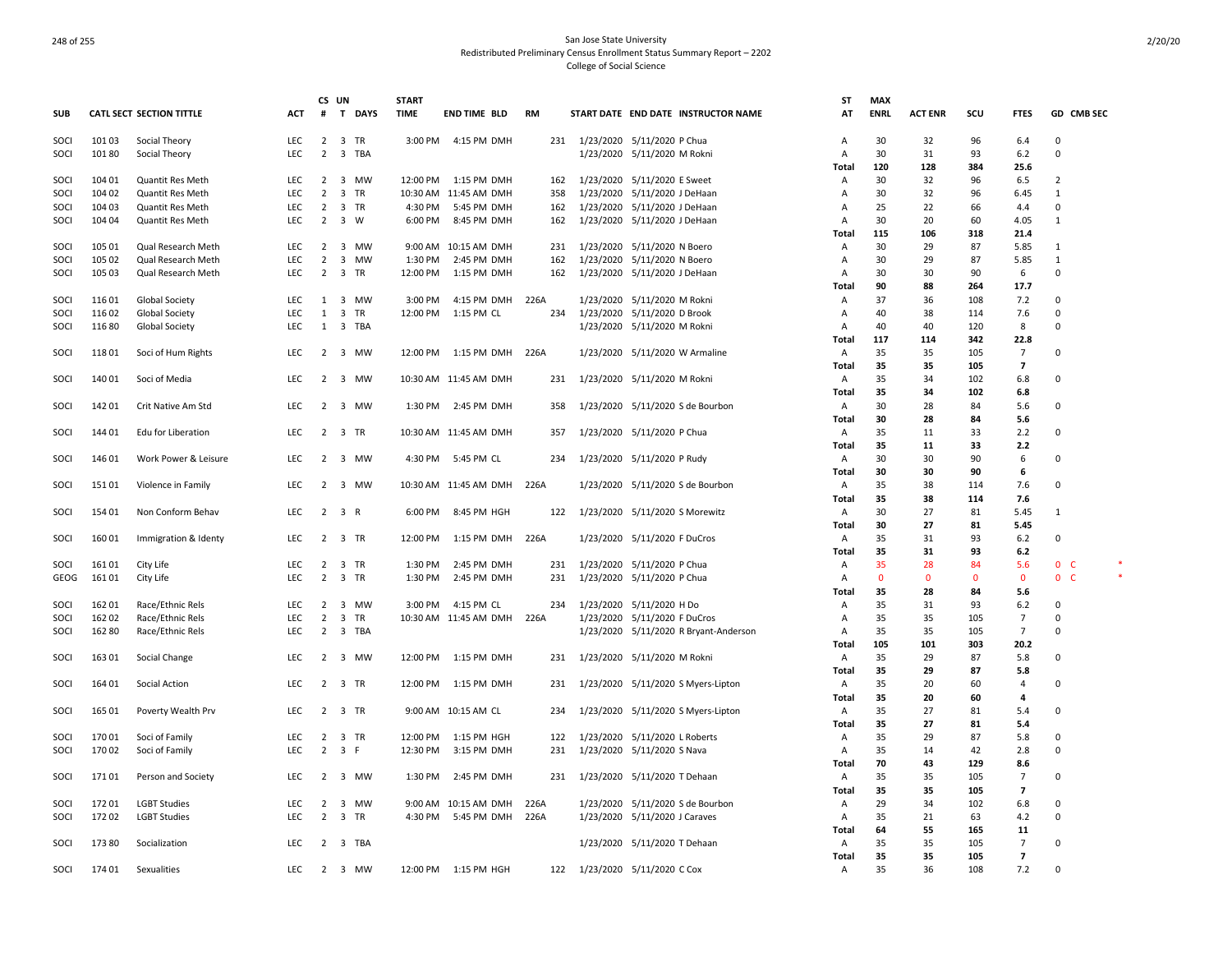|             |         |                                 |            | CS UN          |                                       | <b>START</b> |                      |           |                                     | ST             | <b>MAX</b>     |                |                |                          |                |            |        |
|-------------|---------|---------------------------------|------------|----------------|---------------------------------------|--------------|----------------------|-----------|-------------------------------------|----------------|----------------|----------------|----------------|--------------------------|----------------|------------|--------|
| <b>SUB</b>  |         | <b>CATL SECT SECTION TITTLE</b> | ACT        | #              | T DAYS                                | <b>TIME</b>  | <b>END TIME BLD</b>  | <b>RM</b> | START DATE END DATE INSTRUCTOR NAME | AT             | <b>ENRL</b>    | <b>ACT ENR</b> | scu            | <b>FTES</b>              |                | GD CMB SEC |        |
|             |         |                                 |            |                |                                       |              |                      |           |                                     | Total          | 35             | 36             | 108            | 7.2                      |                |            |        |
| SOCI        | 17501   | Soc of Mas & Fem                | <b>LEC</b> | 2              | 3 MW                                  |              | 3:00 PM 4:15 PM DMH  | 231       | 1/23/2020 5/11/2020 S de Bourbon    | $\overline{A}$ | 35             | 35             | 105            | 7                        | 0 <sup>o</sup> |            |        |
| <b>WOMS</b> | 175 01  | Soc of Mas & Fem                | LEC        | $\overline{2}$ | 3 MW                                  | 3:00 PM      | 4:15 PM DMH          | 231       | 1/23/2020 5/11/2020 S de Bourbon    | Α              | $\mathbf 0$    | $\mathbf 0$    | $\mathbf 0$    | $\mathbf 0$              | $\mathbf{0}$   | - C        |        |
|             |         |                                 |            |                |                                       |              |                      |           |                                     | Total          | 35             | 35             | 105            | $\overline{\phantom{a}}$ |                |            |        |
| SOCI        | 17680   | Sociology of Everyday Life      | <b>LEC</b> | $\overline{2}$ | 3 TBA                                 |              |                      |           | 1/23/2020 5/11/2020 T Dehaan        | $\overline{A}$ | 35             | 35             | 105            | $\overline{7}$           | $\mathbf 0$    |            |        |
|             |         |                                 |            |                |                                       |              |                      |           |                                     | Total          | 35             | 35             | 105            | $\overline{\mathbf{z}}$  |                |            |        |
| SOCI        | 17701   | Soci Education                  | LEC        | $\overline{2}$ | 3 TR                                  | 1:30 PM      | 2:45 PM DMH          | 226A      | 1/23/2020 5/11/2020 M Alaniz        | Α              | 25             | 24             | 72             | 4.8                      | 0 <sub>c</sub> |            |        |
| SOCS        | 17701   | Soci Education                  | LEC        | $\overline{2}$ | 3 TR                                  | 1:30 PM      | 2:45 PM DMH          | 226A      | 1/23/2020 5/11/2020 M Alaniz        | A              | $\mathbf{0}$   | $\overline{0}$ | $\mathbf 0$    | $\mathbf{0}$             | 0 <sub>c</sub> |            |        |
| SOCI        | 17702   | Soci Education                  | LEC        | $\overline{2}$ | 3 <sub>T</sub>                        | 6:00 PM      | 8:45 PM DMH          | 231       | 1/23/2020 5/11/2020 M Alaniz        | Α              | 35             | 16             | 48             | 3.2                      | 0 <sup>o</sup> |            | $\ast$ |
| SOCS        | 17702   | Soci Education                  | LEC        | $\overline{2}$ | 3 <sub>T</sub>                        | 6:00 PM      | 8:45 PM DMH          | 231       | 1/23/2020 5/11/2020 M Alaniz        | A              | $\mathbf{0}$   | $\mathbf{0}$   | $\mathbf 0$    | $\Omega$                 | 0 <sub>c</sub> |            |        |
|             |         |                                 |            |                |                                       |              |                      |           |                                     | Total          | 60             | 40             | 120            | 8                        |                |            |        |
| SOCI        | 180 11  | <b>Indiv Studies</b>            | SUP        |                | 36 1 TBA                              |              |                      |           | 1/23/2020 5/11/2020                 | A              | 1              | $\Omega$       | 0              | $\Omega$                 | 0              |            |        |
| SOCI        | 180 12  | <b>Indiv Studies</b>            | SUP        | 36             | 1<br>TBA                              |              |                      |           | 1/23/2020 5/11/2020                 | A              | $\overline{2}$ | $\Omega$       | 0              | $\Omega$                 | $\Omega$       |            |        |
| SOCI        | 180 13  | <b>Indiv Studies</b>            | SUP        | 36             | 1 TBA                                 |              |                      |           | 1/23/2020 5/11/2020                 |                | 1              | $\Omega$       | 0              | 0                        | $\Omega$       |            |        |
| SOCI        | 180 21  | <b>Indiv Studies</b>            | SUP        | 36             | $\overline{2}$<br>TBA                 |              |                      |           | 1/23/2020 5/11/2020                 |                | $\overline{2}$ | $\Omega$       | $\Omega$       | $\Omega$                 | $\Omega$       |            |        |
| SOCI        | 180 31  | <b>Indiv Studies</b>            | SUP        | 36             | 3 TBA                                 |              |                      |           | 1/23/2020 5/11/2020 P Chua          |                | $\overline{2}$ | $\mathbf{1}$   | 3              | 0.25                     | $\mathbf{1}$   |            |        |
| SOCI        | 180 32  | <b>Indiv Studies</b>            | SUP        | 36             | $\overline{\mathbf{3}}$<br>TBA        |              |                      |           | 1/23/2020 5/11/2020                 | A              | 3              | $\Omega$       | $\Omega$       | $\mathbf 0$              | 0              |            |        |
| SOCI        | 18033   | <b>Indiv Studies</b>            | SUP        | 36             | 3 TBA                                 |              |                      |           | 1/23/2020 5/11/2020                 | A              | 3              | $\Omega$       | $\Omega$       | $\Omega$                 | 0              |            |        |
| SOCI        | 180 41  | <b>Indiv Studies</b>            | SUP        | 36             | 4 TBA                                 |              |                      |           | 1/23/2020 5/11/2020                 | A              | $\overline{2}$ | $\Omega$       | $\Omega$       | 0                        | $\Omega$       |            |        |
|             |         |                                 |            |                |                                       |              |                      |           |                                     | Total          | 16             | 1              | 3              | 0.25                     |                |            |        |
| SOCI        | 18111   | Service Internship              | <b>SUP</b> | 36             | 1 TBA                                 |              |                      |           | 1/23/2020 5/11/2020                 | A              | 2              | $\Omega$       | $\Omega$       | 0                        | $\Omega$       |            |        |
| SOCI        | 181 21  | Service Internship              | SUP        | 36             | 2 TBA                                 |              |                      |           | 1/23/2020 5/11/2020 R Buyco         | A              | 2              | 1              | 2              | 0.133333                 | 0              |            |        |
| SOCI        | 18131   | Service Internship              | SUP        | 36             | 3 TBA                                 |              |                      |           | 1/23/2020 5/11/2020 T Dehaan        | A              | $\overline{2}$ | 1              | $\overline{3}$ | 0.2                      | $\mathbf 0$    |            |        |
| SOCI        | 18132   | Service Internship              | SUP        | 36             | $\overline{\mathbf{3}}$<br>TBA        |              |                      |           | 1/23/2020 5/11/2020 T Dehaan        | A              | $\overline{2}$ | 1              | $\overline{3}$ | 0.2                      | 0              |            |        |
| SOCI        | 18133   | Service Internship              | SUP        | 36             | $\overline{\mathbf{3}}$<br>TBA        |              |                      |           | 1/23/2020 5/11/2020 E Sweet         | A              | 1              | 1              | $\Omega$       | 0.2                      | $\Omega$       |            |        |
| SOCI        | 18141   | Service Internship              | SUP        | 36             | 4 TBA                                 |              |                      |           | 1/23/2020 5/11/2020                 | A              | 0              | 0              | $\mathsf 0$    | 0                        | $\mathbf 0$    |            |        |
|             |         |                                 |            |                |                                       |              |                      |           |                                     | Total          | 9              | 4              | 8              | 0.733333                 |                |            |        |
| SOCI        | 181B01  | Sociology Capstone              | LEC        | $\overline{2}$ | 3 MW                                  |              | 10:30 AM 11:45 AM CL | 234       | 1/23/2020 5/11/2020 C Cox           | Α              | 40             | 40             | 120            | 8                        | $\mathbf 0$    |            |        |
| SOCI        | 181B02  | Sociology Capstone              | LEC        | $\overline{2}$ | 3 TR                                  |              | 9:00 AM 10:15 AM DMH | 164       | 1/23/2020 5/11/2020 P Rudy          | A              | 40             | 33             | 99             | 6.6                      | $\Omega$       |            |        |
| SOCI        | 181B 03 | Sociology Capstone              | <b>LEC</b> | $\overline{2}$ | 3 M                                   | 6:00 PM      | 8:45 PM DMH          | 358       | 1/23/2020 5/11/2020 C Cox           | A              | 40             | 42             | 126            | 8.4                      | 0              |            |        |
| SOCI        | 181B04  | Sociology Capstone              | <b>LEC</b> |                | $2 \quad 3 \quad T$                   | 6:00 PM      | 8:45 PM DMH          | 356       | 1/23/2020 5/11/2020 P Rudy          | A              | 40             | 30             | 90             | 6                        | $\mathbf 0$    |            |        |
|             |         |                                 |            |                |                                       |              |                      |           |                                     | Total          | 160            | 145            | 435            | 29                       |                |            |        |
| SOCI        |         | 199H 32 Sen Hon Thesis          | SUP        | 36             | 3 TBA                                 |              |                      |           | 1/23/2020 5/11/2020                 | Α              | $\overline{2}$ | $\Omega$       | $\Omega$       | $\Omega$                 | 0              |            |        |
| SOCI        |         | 199H 33 Sen Hon Thesis          | SUP        | 36             | 3 TBA                                 |              |                      |           | 1/23/2020 5/11/2020                 | Α              | $\overline{2}$ | $\Omega$       | 0              | 0                        | 0              |            |        |
|             |         |                                 |            |                |                                       |              |                      |           |                                     | Total          | 4              | 0              | 0              | 0                        |                |            |        |
| SOCI        | 22301   | Sem Soci Issues                 | SEM        | 5              | 3 M                                   | 6:00 PM      | 8:45 PM DMH 235B     |           | 1/23/2020 5/11/2020 N Boero         | Α              | 15             | 6              | 18             | 1.5                      | 6              |            |        |
|             |         |                                 |            |                |                                       |              |                      |           |                                     | Total          | 15             | 6              | 18             | 1.5                      |                |            |        |
| SOCI        | 281 11  | Internship in Soc               | SUP        | 25             | 1 TBA                                 |              |                      |           | 1/23/2020 5/11/2020                 | A              | 2              | $\Omega$       | $\Omega$       | $\mathbf 0$              | 0              |            |        |
| SOCI        | 28121   | Internship in Soc               | SUP        | 25             | 2 TBA                                 |              |                      |           | 1/23/2020 5/11/2020                 | A              | 2              | $\Omega$       | $\Omega$       | $\Omega$                 | $\Omega$       |            |        |
| SOCI        | 28131   | Internship in Soc               | SUP        | 25             | $\overline{\mathbf{3}}$<br>TBA        |              |                      |           | 1/23/2020 5/11/2020 Y Kwan          | A              | 5              | -1             | $\overline{3}$ | 0.25                     | $\mathbf{1}$   |            |        |
| SOCI        | 28132   | Internship in Soc               | SUP        | 25             | 3 TBA                                 |              |                      |           | 1/23/2020 5/11/2020 S Myers-Lipton  | A              | $\overline{2}$ | $\overline{1}$ | 3              | 0.25                     | $\overline{1}$ |            |        |
| SOCI        | 28133   | Internship in Soc               | SUP        | 25             | 3 TBA                                 |              |                      |           | 1/23/2020 5/11/2020 N Boero         | A              | $\overline{2}$ | 1              | $\overline{3}$ | 0.25                     | $\mathbf{1}$   |            |        |
| SOCI        | 28134   | Internship in Soc               | SUP        | 25             | 3 TBA                                 |              |                      |           | 1/23/2020 5/11/2020                 | A              | $\overline{2}$ | 0              | $\Omega$       | $\mathbf 0$              | $\mathbf 0$    |            |        |
| SOCI        | 28135   | Internship in Soc               | SUP        | 25             | $\overline{\mathbf{3}}$<br>TBA        |              |                      |           | 1/23/2020 5/11/2020                 | A              | $\overline{2}$ | $\Omega$       | 0              | $\mathbf 0$              | $\mathbf 0$    |            |        |
| SOCI        | 28161   | Internship in Soc               | SUP        | 25             | 6 TBA                                 |              |                      |           | 1/23/2020 5/11/2020                 | A              | 2              | $\Omega$       | $\Omega$       | 0                        | $\Omega$       |            |        |
|             |         |                                 |            |                |                                       |              |                      |           |                                     | Total          | 19             | 3              | 9              | 0.75                     |                |            |        |
| SOCI        | 298 11  | <b>Special Studies</b>          | SUP        | 25             | 1 TBA                                 |              |                      |           | 1/23/2020 5/11/2020                 | A              | .5             | $\Omega$       | 0              | 0                        | 0              |            |        |
| SOCI        | 298 31  | <b>Special Studies</b>          | SUP        | 25             | <b>TBA</b><br>$\overline{\mathbf{3}}$ |              |                      |           | 1/23/2020 5/11/2020 F DuCros        | A              | $\overline{2}$ | 1              | 3              | 0.25                     | $\mathbf{1}$   |            |        |
| SOCI        | 298 32  | <b>Special Studies</b>          | SUP        | 25             | $\overline{\mathbf{3}}$<br>TBA        |              |                      |           | 1/23/2020 5/11/2020 Y Kwan          | A              | 2              | $\mathbf{1}$   | 3              | 0.25                     | $\mathbf{1}$   |            |        |
| SOCI        | 298 33  | <b>Special Studies</b>          | SUP        | 25             | 3 TBA                                 |              |                      |           | 1/23/2020 5/11/2020 Y Kwan          |                | $\overline{2}$ | -1             | 3              | 0.25                     | 1              |            |        |
| SOCI        | 298 34  | <b>Special Studies</b>          | SUP        | 25             | $\overline{\mathbf{3}}$<br>TBA        |              |                      |           | 1/23/2020 5/11/2020 E Sweet         | A              | 2              | $\mathbf{1}$   | 3              | 0.25                     | 1              |            |        |
| SOCI        | 298 35  | <b>Special Studies</b>          | SUP        | 25             | $\overline{\mathbf{3}}$<br>TBA        |              |                      |           | 1/23/2020 5/11/2020                 | A              | $\overline{2}$ | $\Omega$       | $\Omega$       | 0                        | $\overline{0}$ |            |        |
| SOCI        | 298 41  | <b>Special Studies</b>          | SUP        | 25             | 4 TBA                                 |              |                      |           | 1/23/2020 5/11/2020                 | A              | $\overline{2}$ | $\Omega$       | $\Omega$       | $\Omega$                 | $\Omega$       |            |        |
|             |         |                                 |            |                |                                       |              |                      |           |                                     | Total          | 17             |                | 12             | $\mathbf{1}$             |                |            |        |
| SOCI        | 299 31  | <b>Masters Thesis</b>           | <b>SUP</b> | 25             | 3 TBA                                 |              |                      |           | 1/23/2020 5/11/2020                 | $\overline{A}$ | 2              | $\Omega$       | $\Omega$       | $\Omega$                 | $\Omega$       |            |        |
| SOCI        | 299 32  |                                 | SUP        | 25             | 3 TBA                                 |              |                      |           |                                     | A              | $\overline{2}$ | $\Omega$       | $\Omega$       | $\Omega$                 | $\Omega$       |            |        |
|             |         | <b>Masters Thesis</b>           |            |                |                                       |              |                      |           | 1/23/2020 5/11/2020                 |                |                |                |                |                          |                |            |        |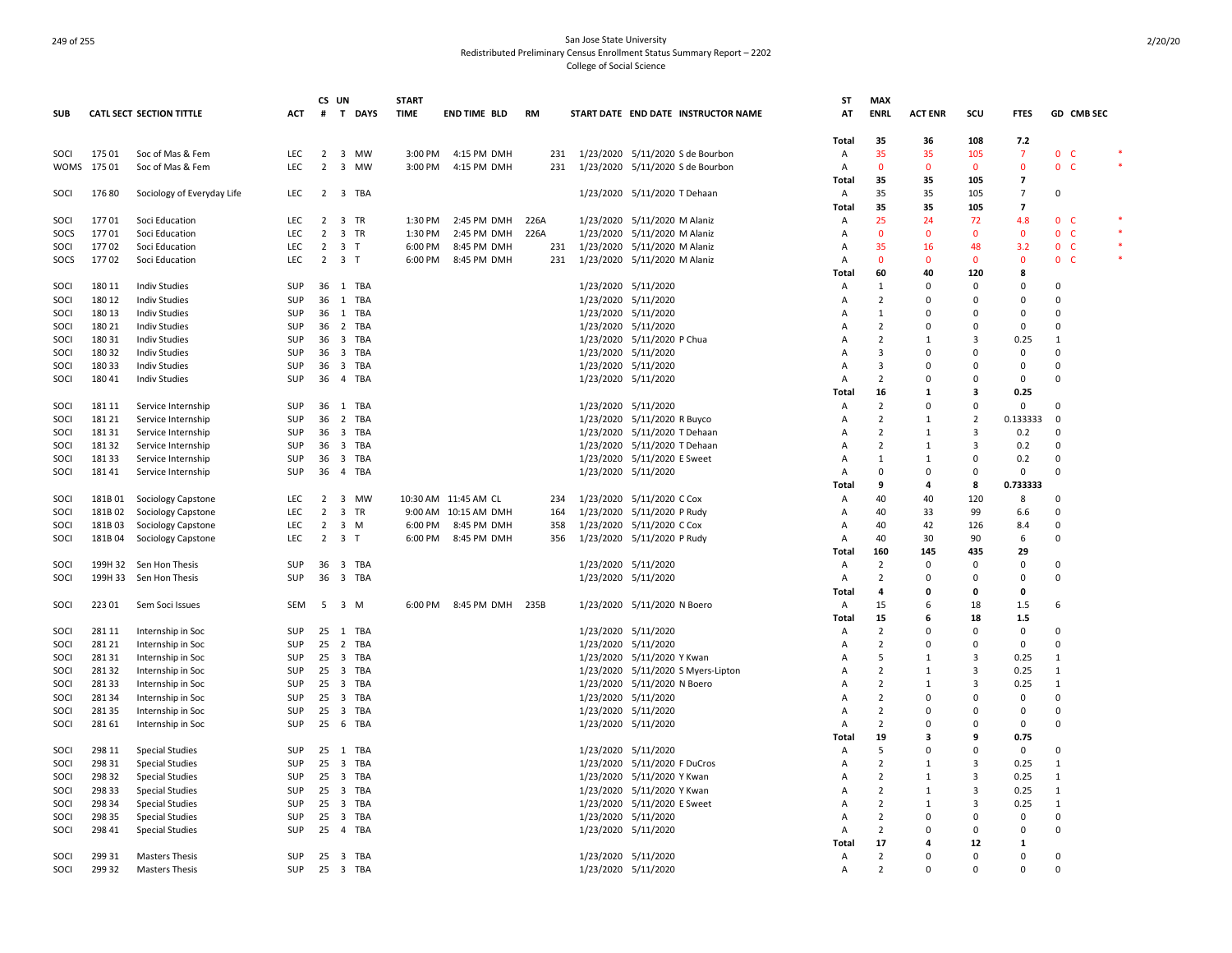| <b>SUB</b>  |             | <b>CATL SECT SECTION TITTLE</b> | ACT        | CS UN<br>#     | <b>DAYS</b><br>T.                    | <b>START</b><br><b>TIME</b> | <b>END TIME BLD</b>   | <b>RM</b> |                               |                                | START DATE END DATE INSTRUCTOR NAME | <b>ST</b><br>AT        | <b>MAX</b><br><b>ENRL</b> | <b>ACT ENR</b> | scu          | <b>FTES</b>  |                | <b>GD CMB SEC</b> |        |
|-------------|-------------|---------------------------------|------------|----------------|--------------------------------------|-----------------------------|-----------------------|-----------|-------------------------------|--------------------------------|-------------------------------------|------------------------|---------------------------|----------------|--------------|--------------|----------------|-------------------|--------|
| SOCI        | 299 33      | <b>Masters Thesis</b>           | SUP        | 25             | 3 TBA                                |                             |                       |           |                               | 1/23/2020 5/11/2020            |                                     | Α                      | 2                         | 0              | 0            | 0            | 0              |                   |        |
| SOCI        | 299 34      | <b>Masters Thesis</b>           | <b>SUP</b> | 25             | $\overline{3}$<br>TBA                |                             |                       |           |                               | 1/23/2020 5/11/2020            |                                     | Α                      | $\overline{2}$            | 0              | 0            | 0            | 0              |                   |        |
| SOCI        | 299 35      | <b>Masters Thesis</b>           | SUP        | 25             | $\overline{\mathbf{3}}$<br>TBA       |                             |                       |           |                               | 1/23/2020 5/11/2020            |                                     | A                      |                           | $\Omega$       | 0            | $\Omega$     | 0              |                   |        |
| SOCI        | 299 61      | <b>Masters Thesis</b>           | SUP        | 25             | 6<br>TBA                             |                             |                       |           |                               | 1/23/2020 5/11/2020            |                                     | A                      | 2                         | $\Omega$       | 0            | 0            | 0              |                   |        |
| SOCI        | 299 62      | <b>Masters Thesis</b>           | SUP        | 25             | 6<br>TBA                             |                             |                       |           |                               | 1/23/2020 5/11/2020            |                                     | A                      | 2                         | $\Omega$       | 0            | 0            | 0              |                   |        |
| SOCI        | 299 63      | <b>Masters Thesis</b>           | SUP        | 25             | 6<br>TBA                             |                             |                       |           |                               | 1/23/2020 5/11/2020            |                                     | A                      | $\overline{2}$            | $\Omega$       | 0            | 0            | 0              |                   |        |
|             |             |                                 |            |                |                                      |                             |                       |           |                               |                                |                                     | Total                  | 16                        | 0              | 0            | 0            |                |                   |        |
| <b>WOMS</b> | 1001        | Women, Gender &Sex              | <b>LEC</b> | $\overline{2}$ | 3<br>MW                              |                             | 10:30 AM 11:45 AM DMH | 354       |                               | 1/23/2020 5/11/2020 S Gerami   |                                     | A                      | 33                        | 30             | 90           | 6            | 0              |                   |        |
| <b>WOMS</b> | 1002        | Women, Gender &Sex              | <b>LEC</b> | $\overline{2}$ | 3 TR                                 |                             | 9:00 AM 10:15 AM DMH  | 231       | 1/23/2020                     | 5/11/2020 S Gallardo           |                                     | A                      | 35                        | 33             | 99           | 6.6          | $\mathbf 0$    |                   |        |
|             |             |                                 |            |                |                                      |                             |                       |           |                               |                                |                                     | Total                  | 68                        | 63             | 189          | 12.6         |                |                   |        |
| <b>WOMS</b> | 20 01       | Wom of Color in US              | LEC.       | 2              | $\overline{3}$<br><b>MW</b>          | 1:30 PM                     | 2:45 PM DMH           | 226A      |                               | 1/23/2020 5/11/2020 S Gallardo |                                     | A                      | 35                        | 34             | 102          | 6.8          | 0 <sup>o</sup> |                   | *      |
| AAS         | 20 01       | Wom of Color in US              | LEC        | $\overline{2}$ | $\overline{\mathbf{3}}$<br><b>MW</b> | 1:30 PM                     | 2:45 PM DMH           | 226A      | 1/23/2020                     | 5/11/2020 S Gallardo           |                                     | A                      | $\Omega$                  | $\mathbf{0}$   | $\mathbf 0$  | $\mathbf{0}$ | 0 <sub>c</sub> |                   | *      |
| <b>WOMS</b> | 20 02       | Wom of Color in US              | LEC        | $\overline{2}$ | 3 TR                                 |                             | 10:30 AM 11:45 AM DMH | 231       | 1/23/2020                     | 5/11/2020 S Gallardo           |                                     |                        | 35                        | 34             | 102          | 6.8          | 0 <sub>c</sub> |                   | *      |
| AAS         | 2002        | Wom of Color in US              | LEC        | $\overline{2}$ | 3 TR                                 |                             | 10:30 AM 11:45 AM DMH | 231       | 1/23/2020                     | 5/11/2020 S Gallardo           |                                     | A                      | $\Omega$                  | $\mathbf{0}$   | $\mathbf{0}$ | $\mathbf{0}$ | 0 <sub>c</sub> |                   | $\ast$ |
|             |             |                                 |            |                |                                      |                             |                       |           |                               |                                |                                     | Total                  | 70                        | 68             | 204          | 13.6         |                |                   |        |
| WOMS        | 101 01      | <b>Sex Power Politics</b>       | LEC        | $\overline{2}$ | 3 TR                                 | 1:30 PM                     | 2:45 PM CL            | 234       | 1/23/2020 5/11/2020 J Caraves |                                |                                     | A                      | 25                        | 22             | 66           | 4.4          | 0              |                   |        |
|             | WOMS 10102  | <b>Sex Power Politics</b>       | <b>LEC</b> | 2              | 3 R                                  | 6:00 PM                     | 8:45 PM DMH           | 226A      |                               | 1/23/2020 5/11/2020 J Caraves  |                                     | A                      | 25                        | 18             | 54           | 3.6          | 0              |                   |        |
|             |             |                                 |            |                |                                      |                             |                       |           |                               |                                |                                     | Total                  | 50                        | 40             | 120          | 8            |                |                   |        |
| WOMS        | 10201       | Global Women                    | <b>LEC</b> | $\overline{2}$ | 3 MW                                 |                             | 9:00 AM 10:15 AM CL   | 234       |                               | 1/23/2020 5/11/2020 S Gallardo |                                     | Α                      | 35                        | 35             | 105          | 7            | 0              |                   |        |
| <b>WOMS</b> | 10202       | Global Women                    | LEC        |                | 3                                    |                             |                       |           |                               |                                |                                     | X                      | $\Omega$                  | 0              | 0            | 0            | 0              |                   |        |
| <b>WOMS</b> | 10280       | Global Women                    | <b>LEC</b> | 2              | $\overline{3}$<br>TBA                |                             |                       |           |                               | 1/23/2020 5/11/2020 T Bakhru   |                                     | A                      | 35                        | 34             | 102          | 6.8          | 0              |                   |        |
|             | WOMS 102 81 | Global Women                    | <b>LEC</b> | 2              | $\overline{3}$<br>TBA                |                             |                       |           |                               | 1/23/2020 5/11/2020 T Bakhru   |                                     | A                      | 35                        | 30             | 90           | 6            | 0              |                   |        |
|             |             |                                 |            |                |                                      |                             |                       |           |                               |                                |                                     | Total                  | 105                       | 99             | 297          | 19.8         |                |                   |        |
|             | WOMS 114 01 | Pol Mother Reprod               | <b>LEC</b> |                | 3                                    |                             |                       |           |                               |                                |                                     | Х                      | 0                         | 0              | 0            | 0            | 0              |                   |        |
|             | WOMS 114 80 | Pol Mother Reprod               | LEC        | $\overline{2}$ | $\overline{3}$<br>TBA                |                             |                       |           |                               | 1/23/2020 5/11/2020 T Bakhru   |                                     | A                      | 35                        | 27             | 81           | 5.4          | 0              |                   |        |
|             |             |                                 |            |                |                                      |                             |                       |           |                               |                                |                                     | Total                  | 35                        | 27             | 81           | 5.4          |                |                   |        |
| WOMS        | 180 11      | <b>Individual Studies</b>       | SUP        | 36             | 1 TBA                                |                             |                       |           |                               | 1/23/2020 5/11/2020            |                                     | A                      | 3                         | 0              | 0            | 0            | 0              |                   |        |
|             | WOMS 180 31 | <b>Individual Studies</b>       | SUP        | 36             | $\overline{\mathbf{3}}$<br>TBA       |                             |                       |           |                               | 1/23/2020 5/11/2020            |                                     |                        | 3                         | $\Omega$       | 0            | 0            | 0              |                   |        |
|             | WOMS 180 32 | <b>Individual Studies</b>       | SUP        | 36             | 3 TBA                                |                             |                       |           |                               | 1/23/2020 5/11/2020            |                                     | A                      |                           | $\Omega$       | 0            | 0            | 0              |                   |        |
|             |             |                                 |            |                |                                      |                             |                       |           |                               |                                |                                     | <b>Total</b>           | 9                         | 0              | 0            | 0            |                |                   |        |
| WOMS        | 190 11      | Internship                      | SUP        | 36             | 1 TBA                                |                             |                       |           |                               | 1/23/2020 5/11/2020            |                                     | Α                      | 3                         | $\Omega$       | 0            | 0            | 0              |                   |        |
|             | WOMS 190 31 | Internship                      | <b>SUP</b> | 36             | 3 TBA                                |                             |                       |           |                               | 1/23/2020 5/11/2020            |                                     | A                      |                           | 0              | 0            | 0            | 0              |                   |        |
|             |             |                                 |            |                |                                      |                             |                       |           |                               |                                |                                     | Total                  | 4                         | 0              | 0            | 0            |                |                   |        |
|             |             |                                 |            |                |                                      |                             |                       |           |                               |                                |                                     | <b>Sociology Total</b> | 3255                      | 2944           | 8828         | 589.7833     |                |                   |        |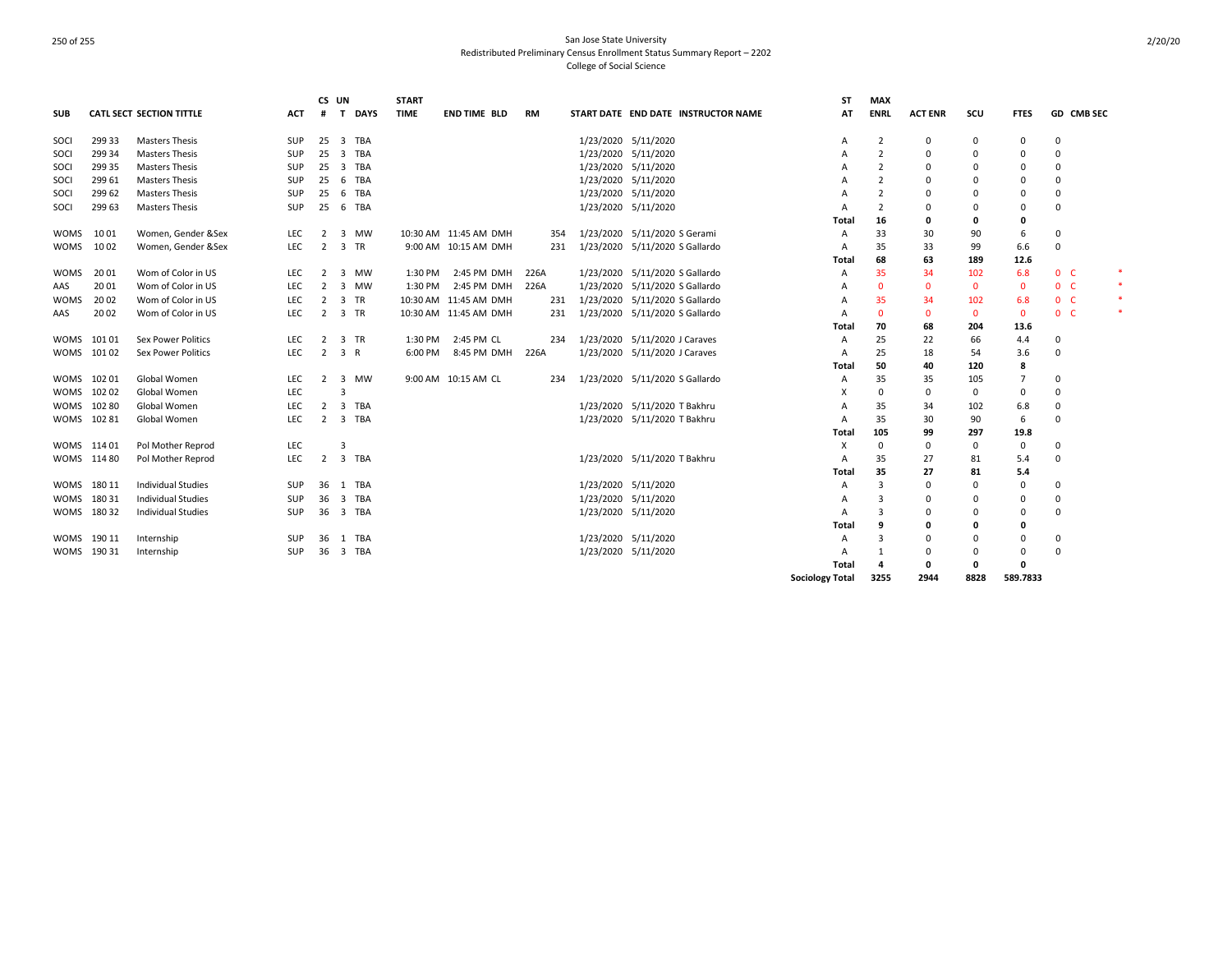|             |                                      |                                 |            | CS UN          |                         |             | <b>START</b> |                      |           |           |                                     | <b>ST</b>      | <b>MAX</b>     |                |              |              |                          |  |
|-------------|--------------------------------------|---------------------------------|------------|----------------|-------------------------|-------------|--------------|----------------------|-----------|-----------|-------------------------------------|----------------|----------------|----------------|--------------|--------------|--------------------------|--|
| <b>SUB</b>  |                                      | <b>CATL SECT SECTION TITTLE</b> | <b>ACT</b> | #              | T                       | <b>DAYS</b> | <b>TIME</b>  | <b>END TIME BLD</b>  | <b>RM</b> |           | START DATE END DATE INSTRUCTOR NAME | AT             | <b>ENRL</b>    | <b>ACT ENR</b> | scu          | <b>FTES</b>  | GD CMB SEC               |  |
|             | <b>Urban &amp; Regional Planning</b> |                                 |            |                |                         |             |              |                      |           |           |                                     |                |                |                |              |              |                          |  |
| GEOG        | 101                                  | Geog Natural Env                | <b>LEC</b> | $\overline{2}$ | 3 TR                    |             |              | 12:00 PM  1:15 PM CL | 224       |           | 1/23/2020 5/11/2020 J Hasty         | A              | 30             | 22             | 66           | 4.4          | $\Omega$                 |  |
| GEOG        | 180                                  | Geog Natural Env                | LEC        | $\overline{2}$ | 3 TBA                   |             |              |                      |           |           | 1/23/2020 5/11/2020 G Pereira       | A              | 30             | 30             | 90           | 6            | $\Omega$                 |  |
| GEOG        | 181                                  | Geog Natural Env                | <b>LEC</b> | $\overline{2}$ | 3 TBA                   |             |              |                      |           |           | 1/23/2020 5/11/2020 E Pena          | A              | 30             | 32             | 96           | 6.4          | 0                        |  |
|             |                                      |                                 |            |                |                         |             |              |                      |           |           |                                     | Total          | 90             | 84             | 252          | 16.8         |                          |  |
| GEOG        | 10 01                                | Cultural Geography              | LEC        | $\overline{2}$ | 3 TR                    |             |              | 10:30 AM 11:45 AM CL | 224       |           | 1/23/2020 5/11/2020 J Hasty         | A              | 30             | 23             | 69           | 4.6          | 0                        |  |
| GEOG        | 1080                                 | Cultural Geography              | LEC        | $\overline{2}$ | 3 TBA                   |             |              |                      |           |           | 1/23/2020 5/11/2020 E Pena          | A              | 30             | 34             | 102          | 6.8          | 0                        |  |
| GEOG        | 1081                                 | <b>Cultural Geography</b>       | LEC        | $\overline{2}$ | 3 TBA                   |             |              |                      |           |           | 1/23/2020 5/11/2020 K Richardson    | Α              | 30             | 26             | 78           | 5.2          | $\Omega$                 |  |
|             |                                      |                                 |            |                |                         |             |              |                      |           |           |                                     | Total          | 90             | 83             | 249          | 16.6         |                          |  |
| GEOG        | 1201                                 | Global Geography                | LEC        | 1              | $\overline{3}$          | MW          |              | 10:30 AM 11:45 AM CL | 224       |           | 1/23/2020 5/11/2020 A Gutierrez     | Α              | 30             | 30             | 90           | 6            | $\Omega$                 |  |
| GEOG        | 1280                                 | Global Geography                | LEC        | $\mathbf{1}$   | $\overline{\mathbf{3}}$ | TBA         |              |                      |           | 1/23/2020 | 5/11/2020 G Pereira                 | Α              | 30             | 29             | 87           | 5.8          | $\Omega$                 |  |
| GEOG        | 1281                                 | Global Geography                | <b>LEC</b> | 1              | $\overline{3}$          | TBA         |              |                      |           |           | 1/23/2020 5/11/2020 G Pereira       | A              | 30             | 26             | 78           | 5.2          | $\Omega$                 |  |
|             |                                      |                                 |            |                |                         |             |              |                      |           |           |                                     | Total          | 90             | 85             | 255          | 17           |                          |  |
| GEOG        | 11201                                | Nat Cult Terr Disp              | LEC.       | 2              | $\overline{3}$          | <b>MW</b>   |              | 12:00 PM 1:15 PM CL  | 224       |           | 1/23/2020 5/11/2020 M Kelley        | A              | 30             | 30             | 90           | 6            | $\Omega$                 |  |
| GEOG        | 112 02                               | Nat Cult Terr Disp              | LEC        | $\overline{2}$ | $\overline{\mathbf{3}}$ | MW          | 3:00 PM      | 4:15 PM CL           | 224       |           | 1/23/2020 5/11/2020 M Kelley        | Α              | 30             | 32             | 96           | 6.4          | $\Omega$                 |  |
| GEOG        | 11280                                | Nat Cult Terr Disp              | <b>LEC</b> | 2              | $\overline{3}$          | TBA         |              |                      |           |           | 1/23/2020 5/11/2020 K Rohrmeier     | A              | 30             | 30             | 90           | 6            | $\Omega$                 |  |
| GEOG        | 11281                                | Nat Cult Terr Disp              | LEC.       | $\overline{2}$ | $\overline{\mathbf{3}}$ | TBA         |              |                      |           |           | 1/23/2020 5/11/2020 K Rohrmeier     | A              | 30             | 30             | 90           | -6           | $\Omega$                 |  |
|             | 11282                                |                                 | <b>LEC</b> | $\overline{2}$ | $\overline{\mathbf{3}}$ | TBA         |              |                      |           |           | 1/23/2020 5/11/2020 K Rohrmeier     | $\Delta$       | 30             | 30             | 90           | 6            | $\Omega$                 |  |
| GEOG        | 11283                                | Nat Cult Terr Disp              | <b>LEC</b> | $\overline{2}$ |                         |             |              |                      |           |           |                                     |                |                |                |              |              | 0                        |  |
| GEOG        |                                      | Nat Cult Terr Disp              |            |                | $\overline{3}$          | TBA         |              |                      |           |           | 1/23/2020 5/11/2020 E Pena          | A              | 30<br>180      | 33<br>185      | 99           | 6.6<br>37    |                          |  |
|             |                                      |                                 |            |                |                         |             |              |                      |           |           |                                     | Total          |                |                | 555          |              |                          |  |
| GEOG        | 113 01                               | <b>Global Cities</b>            | <b>LEC</b> |                | 2 3 T                   |             |              | 1:30 PM 4:15 PM CL   | 224       |           | 1/23/2020 5/11/2020 K Richardson    | Α              | 25             | 13             | 39           | 2.6          | $\Omega$                 |  |
|             |                                      |                                 |            |                |                         |             |              |                      |           |           |                                     | Total          | 25             | 13             | 39           | 2.6          |                          |  |
| GEOG        | 115 01                               | Global Development              | <b>LEC</b> |                | -3                      |             |              |                      |           |           |                                     | х              | 0              | $\Omega$       | 0            | $\Omega$     | 0                        |  |
| GEOG        | 115 02                               | Global Development              | <b>LEC</b> | $\overline{2}$ | 3 M                     |             |              | 4:30 PM 7:15 PM CL   | 303B      |           | 1/23/2020 5/11/2020 A deGrassi      | Α              | 25             | q              | 27           | 1.8          | $\Omega$                 |  |
|             |                                      |                                 |            |                |                         |             |              |                      |           |           |                                     | Total          | 25             | 9              | 27           | 1.8          |                          |  |
| GEOG        | 130 80                               | Natural Resources               | LEC        | $\overline{2}$ | 3 TBA                   |             |              |                      |           |           | 1/23/2020 5/11/2020 G Pereira       | A              | 30             | 19             | 57           | 3.85         | $\mathbf{1}$             |  |
|             |                                      |                                 |            |                |                         |             |              |                      |           |           |                                     | Total          | 30             | 19             | 57           | 3.85         |                          |  |
| GEOG        | 17101                                | Adv GIS                         | LEC        | $\overline{2}$ | $\overline{3}$          | W           | 5:00 PM      | 6:45 PM WSQ          | 111       |           | 1/23/2020 5/11/2020 W Harmon        | A              | 20             | 10             | 20           | 2.2          | 4                        |  |
| GEOG        | 17102                                | Adv GIS                         | LAB        | 15             | $\mathbf 0$             | W           | 7:00 PM      | 9:45 PM WSQ          | 113       |           | 1/23/2020 5/11/2020 W Harmon        | Α              | 20             | 10             | 10           | 0            | 4                        |  |
|             |                                      |                                 |            |                |                         |             |              |                      |           |           |                                     | Total          | 40             | 20             | 30           | 2.2          |                          |  |
| GEOG        | 18001                                | <b>Indiv Studies</b>            | SUP        | 36             | 3                       | TBA         |              |                      |           |           | 1/23/2020 5/11/2020                 | Α              | $\mathbf{1}$   | $\Omega$       | $\Omega$     | $\Omega$     | $\Omega$                 |  |
| GEOG        | 18002                                | <b>Indiv Studies</b>            | SUP        | 36             | 4 TBA                   |             |              |                      |           |           | 1/23/2020 5/11/2020                 | Α              | $\mathbf{1}$   | $\Omega$       | 0            | $\Omega$     | $\Omega$                 |  |
|             |                                      |                                 |            |                |                         |             |              |                      |           |           |                                     | Total          | $\overline{2}$ | O              | 0            | $\Omega$     |                          |  |
| GEOG        | 18101                                | Rem Sens Basi Theo              | LEC        |                | 3                       |             |              |                      |           |           |                                     | Х              | 0              | $\Omega$       | 0            | $\Omega$     | $\Omega$                 |  |
| GEOG        | 18102                                | Rem Sens Basi Theo              | LAB        |                | $\Omega$                |             |              |                      |           |           |                                     | X              | 0              | 0              | $\Omega$     | $\Omega$     | $\Omega$                 |  |
|             |                                      |                                 |            |                |                         |             |              |                      |           |           |                                     | Total          | $\mathbf 0$    | 0              | 0            | $\mathbf 0$  |                          |  |
| GEOG        | 18601                                | Field Physical                  | SUP        | 36             | 3 M                     |             |              | 1:30 PM 4:15 PM WSQ  | 113       |           | 1/23/2020 5/11/2020 A deGrassi      | $\overline{A}$ | 22             | 11             | 33           | 2.2          | $\Omega$                 |  |
|             |                                      |                                 |            |                |                         |             |              |                      |           |           |                                     | Total          | 22             | 11             | 33           | 2.2          |                          |  |
| GEOG        | 19701                                | Geog Internship                 | <b>SUP</b> | 36             | 1 TBA                   |             |              |                      |           |           | 1/23/2020 5/11/2020 K Richardson    | A              | 1              | $\mathbf{1}$   | $\mathbf{1}$ | 0.066667     | $\Omega$                 |  |
| GEOG        | 19702                                | Geog Internship                 | SUP        | 36             | 3 TBA                   |             |              |                      |           | 1/23/2020 | 5/11/2020 K Richardson              | Α              | $\mathbf{1}$   | $\mathbf{1}$   | 3            | 0.2          | $\Omega$                 |  |
| GEOG        | 19703                                | Geog Internship                 | <b>SUP</b> | 36             | 5 TBA                   |             |              |                      |           |           | 1/23/2020 5/11/2020 K Richardson    | A              | 1              | $\Omega$       | $\mathbf 0$  | $\mathbf 0$  | $\Omega$                 |  |
|             |                                      |                                 |            |                |                         |             |              |                      |           |           |                                     | Total          | 3              | $\overline{2}$ | 4            | 0.266667     |                          |  |
| GEOG        | 23901                                | Sem: Geog Info Tech             | SEM        | 5              | 3 M                     |             |              | 6:00 PM 8:45 PM WSQ  | 113       |           | 1/23/2020 5/11/2020 P Vyas          | Α              | 15             | $\overline{7}$ | 21           | 1.6          | 4                        |  |
|             |                                      |                                 |            |                |                         |             |              |                      |           |           |                                     | Total          | 15             | 7              | 21           | 1.6          |                          |  |
| GEOG        | 298 01                               | Special Study                   | SUP        | 25             | 3 TBA                   |             |              |                      |           |           | 1/23/2020 5/11/2020 K Richardson    | Α              | $\mathbf{1}$   | $\mathbf{1}$   | 3            | 0.25         | 1                        |  |
| GEOG        | 298 02                               | Special Study                   | SUP        | 25             | 4 TBA                   |             |              |                      |           | 1/23/2020 | 5/11/2020 K Richardson              | Α              | 1              | $\Omega$       | 0            | $\Omega$     | 0                        |  |
|             |                                      |                                 |            |                |                         |             |              |                      |           |           |                                     | Total          | $\overline{2}$ | 1              | з            | 0.25         |                          |  |
|             |                                      |                                 |            |                |                         |             |              |                      |           |           |                                     |                | $\mathbf{1}$   |                | $\Omega$     |              | $\Omega$                 |  |
| GEOG        | 299 01                               | MA Thesis/Project               | SUP        | 25             | 1 TBA                   |             |              |                      |           | 1/23/2020 | 5/11/2020 K Richardson              | Α              | $\mathbf{1}$   | $\Omega$       | 3            | 0            | $\mathbf{1}$             |  |
| GEOG        | 299 02                               | MA Thesis/Project               | <b>SUP</b> | 25             | 3 TBA                   |             |              |                      |           | 1/23/2020 | 5/11/2020 K Richardson              | A              |                | 1              |              | 0.25         |                          |  |
| GEOG        | 299 03                               | MA Thesis/Project               | SUP        | 25             | $\overline{4}$          | TBA         |              |                      |           | 1/23/2020 | 5/11/2020 K Richardson              | A              | $\mathbf{1}$   | $\Omega$       | 0            | $\Omega$     | $\Omega$                 |  |
| GEOG        | 299 04                               | MA Thesis/Project               | SUP        | 25             | 6 TBA                   |             |              |                      |           |           | 1/23/2020 5/11/2020 K Richardson    | Α              | $\mathbf{1}$   | $\Omega$       | $\mathbf 0$  | $\mathbf 0$  | $\Omega$                 |  |
|             |                                      |                                 |            |                |                         |             |              |                      |           |           |                                     | Total          | 4              | 1              | з            | 0.25         |                          |  |
| <b>URBP</b> | 133 01                               | Intro Soc Iss Plan              | SEM        | 5              | $\overline{4}$          | TBA         |              |                      |           |           | 1/23/2020 5/11/2020                 | Α              | 5              | 5              | 20           | 1.333333     | $\mathbf 0$<br>-C        |  |
| AAS         | 13301                                | Intro Soc Iss Plan              | SEM        | -5             | $\overline{4}$          | TBA         |              |                      |           |           | 1/23/2020 5/11/2020                 | A              | $\Omega$       | $\Omega$       | $\Omega$     | $\mathbf{0}$ | $\mathbf{0}$<br><b>C</b> |  |
| AFAM        | 13301                                | Intro Soc Iss Plan              | <b>SEM</b> | 5              | 4 TBA                   |             |              |                      |           |           | 1/23/2020 5/11/2020                 | $\overline{A}$ | $\Omega$       | $\Omega$       | $\Omega$     | $\mathbf{0}$ | $\mathbf{0}$<br>C        |  |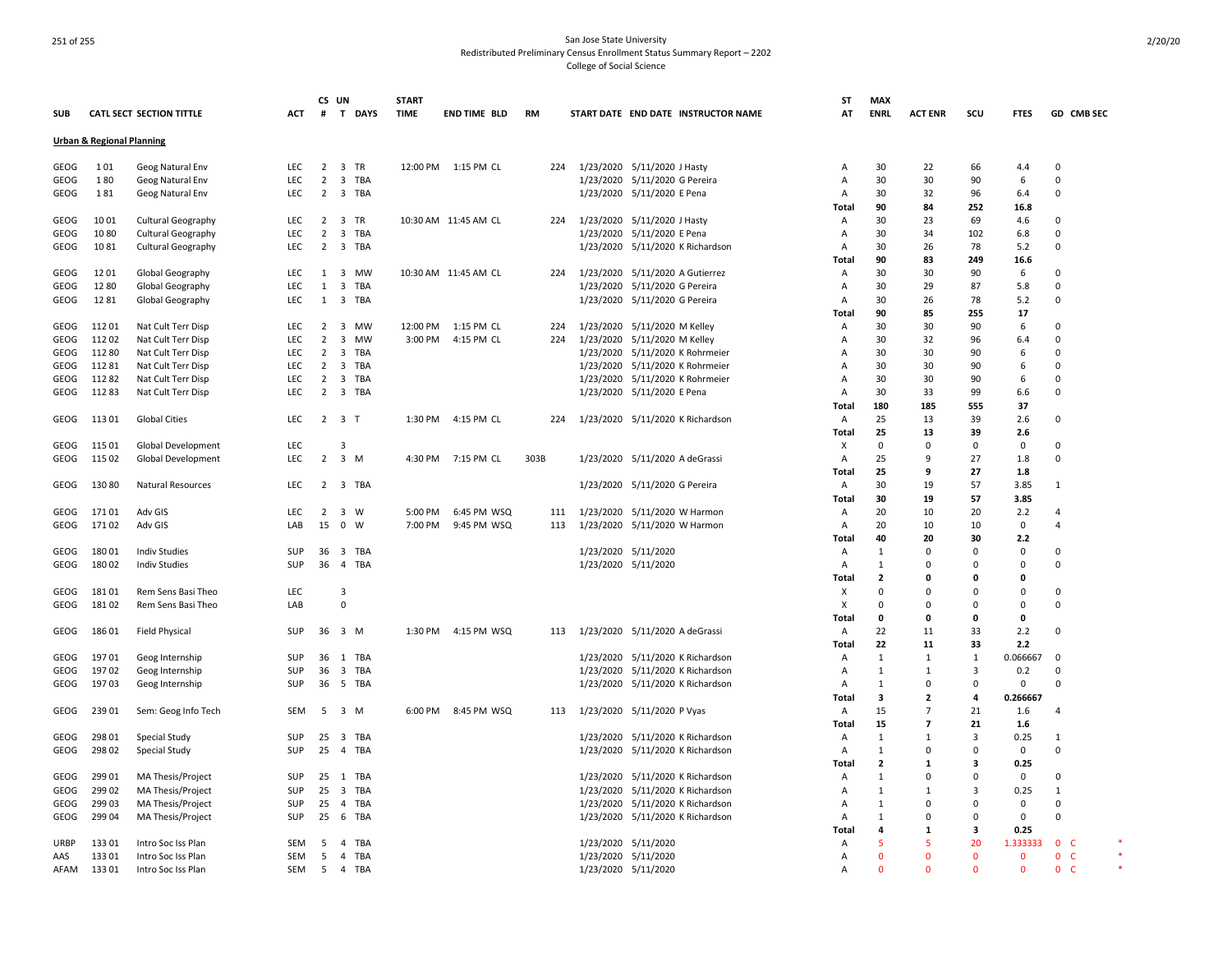| <b>SUB</b>  |         | CATL SECT SECTION TITTLE    | ACT        | CS UN<br># | $\mathbf{T}$<br><b>DAYS</b>    | <b>START</b><br><b>TIME</b> | <b>END TIME BLD</b>  | RM  | START DATE END DATE INSTRUCTOR NAME   | <b>ST</b><br>AT                            | <b>MAX</b><br><b>ENRL</b>  | <b>ACT ENR</b>       | scu      | <b>FTES</b>                 |                | GD CMB SEC     |  |
|-------------|---------|-----------------------------|------------|------------|--------------------------------|-----------------------------|----------------------|-----|---------------------------------------|--------------------------------------------|----------------------------|----------------------|----------|-----------------------------|----------------|----------------|--|
|             |         |                             |            |            |                                |                             |                      |     |                                       | Total                                      | -5                         | 5                    | 20       | 1.333333                    |                |                |  |
| <b>URBP</b> | 15001   | Intro Muni Finance          | <b>SEM</b> |            | $\overline{4}$                 |                             |                      |     |                                       | X                                          | $\mathbf 0$<br>$\mathbf 0$ | $\Omega$<br>0        | $\Omega$ | $\mathbf 0$<br>$\mathbf{0}$ | $\Omega$       |                |  |
| <b>URBP</b> | 15601   | Intro Local Trans           | SEM        | 5          | 4 TBA                          |                             |                      |     | 1/23/2020 5/11/2020                   | <b>Total</b>                               | 5                          | $\overline{a}$       | 0<br>16  | 1.066667                    |                | 0 <sub>c</sub> |  |
| <b>ENVS</b> | 15601   | Intro Local Trans           | SEM        | 5          | 4<br>TBA                       |                             |                      |     | 1/23/2020 5/11/2020                   | Α<br>Α                                     | -0                         | 0                    | 0        | 0                           | $\mathbf{0}$   | C              |  |
|             |         |                             |            |            |                                |                             |                      |     |                                       | Total                                      | -5                         | 4                    | 16       | 1.066667                    |                |                |  |
| URBP        | 200 01  | Urb Plan Seminar            | SEM        | 5          | 4 TBA                          |                             |                      |     | 1/23/2020 5/11/2020                   | A                                          | 15                         | 9                    | 36       | 3                           | 9              |                |  |
|             |         |                             |            |            |                                |                             |                      |     |                                       | Total                                      | 15                         | 9                    | 36       | 3                           |                |                |  |
| <b>URBP</b> | 204 01  | Quant Methods               | <b>SEM</b> | -5         | 4 TBA                          |                             |                      |     | 1/23/2020 5/11/2020                   | A                                          | 15                         | 13                   | 52       | 4.333333                    | 13             |                |  |
|             |         |                             |            |            |                                |                             |                      |     |                                       | <b>Total</b>                               | 15                         | 13                   | 52       | 4.333333                    |                |                |  |
| <b>URBP</b> | 205 02  | Private Dev & Urbp          | SEM        | 5          | 3 W                            |                             | 7:30 PM 10:15 PM SH  | 444 | 1/23/2020 5/11/2020 M Allen           | Α                                          | 15                         | 8                    | 24       | $\overline{2}$              | 8              |                |  |
|             |         |                             |            |            |                                |                             |                      |     |                                       | Total                                      | 15                         | 8                    | 24       | $\overline{2}$              |                |                |  |
| <b>URBP</b> | 208 01  | Real Estate Studio          | SEM        | 5          | 3 R                            |                             | 7:30 PM 10:15 PM DMH | 347 | 1/23/2020 5/11/2020 P Kirlin          | A                                          | 15                         | 7                    | 21       | 1.75                        | 7              |                |  |
|             |         |                             |            |            |                                |                             |                      |     |                                       | Total                                      | 15                         | 7                    | 21       | 1.75                        |                |                |  |
| <b>URBP</b> | 225 01  | Land Use Plng Law           | SEM        | 5          | 4 TBA                          |                             |                      |     | 1/23/2020 5/11/2020                   | Α                                          | 15                         | 16                   | 64       | 5.2                         | 14             |                |  |
|             |         |                             |            |            |                                |                             |                      |     |                                       | Total                                      | 15                         | 16                   | 64       | 5.2                         | $\overline{7}$ |                |  |
| <b>URBP</b> | 232 01  | Urb Design Studio           | SEM        | 5          | 4 TBA                          |                             |                      |     | 1/23/2020 5/11/2020                   | Α                                          | 15<br>15                   | 8<br>8               | 32<br>32 | 2.6<br>2.6                  |                |                |  |
| URBP        | 233 01  | Social Issues Planning      | SEM        | 5          | $\overline{4}$<br>TBA          |                             |                      |     | 1/23/2020 5/11/2020                   | Total<br>A                                 | 15                         | 4                    | 16       | 1.333333                    | 4              |                |  |
|             |         |                             |            |            |                                |                             |                      |     |                                       | Total                                      | 15                         | 4                    | 16       | 1.333333                    |                |                |  |
| <b>URBP</b> | 234 01  | Field Study Sem             | SEM        | 5          | 1 TBA                          |                             |                      |     | 1/23/2020 5/11/2020 A Agrawal         | A                                          | 5                          | 3                    | 3        | 0.25                        | 3              |                |  |
|             |         |                             |            |            |                                |                             |                      |     |                                       | <b>Total</b>                               | -5                         | 3                    | 3        | 0.25                        |                |                |  |
| <b>URBP</b> | 23601   | Urb Plan Pol Analysis       | <b>SEM</b> | -5         | 4 TBA                          |                             |                      |     | 1/23/2020 5/11/2020                   | Α                                          | 15                         | 15                   | 60       | 5                           | 15             |                |  |
|             |         |                             |            |            |                                |                             |                      |     |                                       | <b>Total</b>                               | 15                         | 15                   | 60       | 5                           |                |                |  |
| <b>URBP</b> | 24102   | Plan Sustain City           | SEM        |            | $5$ 2 R                        |                             | 4:30 PM 7:00 PM CL   | 243 | 1/23/2020 5/11/2020 C Rivasplata      | Α                                          | 20                         | 16                   | 32       | 2.666667                    | 16             |                |  |
|             |         |                             |            |            |                                |                             |                      |     |                                       | Total                                      | 20                         | 16                   | 32       | 2.666667                    |                |                |  |
| <b>URBP</b> | 24801   | Tech in Urb Plan            | SEM        |            | 3                              |                             |                      |     |                                       | х                                          | 0                          | 0                    | 0        | 0                           | 0              |                |  |
| <b>DSGN</b> | 24801   | Tech in Urb Plan            | SEM        |            | 3                              |                             |                      |     |                                       | х                                          | 0                          | 0                    | 0        | 0                           | 0              |                |  |
| URBP        | 24802   | Tech in Urb Plan            | <b>SEM</b> | 5          | 3 M                            |                             | 7:30 PM 10:15 PM WSQ | 208 | 1/23/2020 5/11/2020 S Shazi           | Α                                          | 15                         | 15                   | 15       | 3.7                         | 14 C           |                |  |
| <b>DSGN</b> | 24802   | Tech in Urb Plan            | <b>SEM</b> | 5          | 3 M                            |                             | 7:30 PM 10:15 PM WSQ | 208 | 1/23/2020 5/11/2020 S Shazi           | Α                                          | $\overline{0}$             | $\Omega$             | $\Omega$ | $\mathbf{0}$                |                | 0 <sub>c</sub> |  |
|             |         |                             |            |            |                                |                             |                      |     |                                       | Total                                      | 15<br>15                   | 15                   | 15<br>60 | 3.7                         |                |                |  |
| <b>URBP</b> | 25001   | Urb Pl Pub Finance          | SEM        | 5          | 4 TBA                          |                             |                      |     | 1/23/2020 5/11/2020                   | Α                                          | 15                         | 15<br>15             | 60       | 5<br>5                      | 15             |                |  |
| <b>URBP</b> | 25601   | Sust Trns Pl Local          | SEM        | 5          | 4 TBA                          |                             |                      |     | 1/23/2020 5/11/2020                   | Total<br>A                                 | 15                         | 13                   | 52       | 4.333333                    | - 13           |                |  |
|             |         |                             |            |            |                                |                             |                      |     |                                       | Total                                      | 15                         | 13                   | 52       | 4.333333                    |                |                |  |
| URBP        | 275G 01 | <b>GIS Overview</b>         | SEM        | - 5        | 1 T                            | 4:30 PM                     | 7:00 PM WSQ          | 208 | 1/23/2020 5/11/2020 R Kos             | Α                                          | 15                         | 11                   | 11       | 0.916667                    | 11             |                |  |
|             |         |                             |            |            |                                |                             |                      |     |                                       | Total                                      | 15                         | 11                   | 11       | 0.916667                    |                |                |  |
| <b>URBP</b> | 27801   | Intro to GIS Urb Plng       | SEM        | 5          | 4 TBA                          |                             |                      |     | 1/23/2020 5/11/2020                   | Α                                          | 15                         | 11                   | 44       | 3.666667                    | 11             |                |  |
|             |         |                             |            |            |                                |                             |                      |     |                                       | Total                                      | 15                         | 11                   | 44       | 3.666667                    |                |                |  |
| URBP        | 28001   | Ping Rsearch Topic          | SEM        | 5          | 3<br>TBA                       |                             |                      |     | 1/23/2020 5/11/2020                   | Α                                          | $\overline{3}$             | 0                    | 0        | 0                           | 0              |                |  |
| <b>URBP</b> | 28002   | Plng Rsearch Topic          | SEM        | 5          | 1 TBA                          |                             |                      |     | 1/23/2020 5/11/2020 L Ramasubramanian | Α                                          | 3                          | 1                    | 1        | 0.083333                    | 1              |                |  |
|             |         |                             |            |            |                                |                             |                      |     |                                       | Total                                      | 6                          | 1                    | 1        | 0.083333                    |                |                |  |
| <b>URBP</b> | 295 01  | Capstone Studio             | SEM        | 5          | 6 TBA                          |                             |                      |     | 1/23/2020 5/11/2020                   | Α                                          | 15                         | 14                   | 84       | $\overline{7}$              | 14             |                |  |
|             |         |                             |            |            |                                |                             |                      |     |                                       | <b>Total</b>                               | 15                         | 14                   | 84       | $\overline{7}$              |                |                |  |
| <b>URBP</b> | 297P01  | Plan Rpt Prelim             | SEM        |            | 5 1 M                          |                             | 4:30 PM 7:15 PM DMH  | 347 | 1/23/2020 5/11/2020 L Prevetti        | Α                                          | 15<br>15                   | 16                   | 16       | 1.333333 16<br>1.333333     |                |                |  |
| URBP        | 298A 01 | <b>Planning Report</b>      | SUP        | 25         | 3 T                            | 7:30 PM                     | 10:15 PM WSQ         | 111 | 1/23/2020 5/11/2020 S Alexander       | Total<br>Α                                 | 10                         | 16<br>$\overline{7}$ | 16<br>21 | 1.75                        | $\overline{7}$ |                |  |
| <b>URBP</b> | 298A02  | <b>Planning Report</b>      | <b>SUP</b> | 25         | 3 T                            |                             | 7:30 PM 10:15 PM WSQ | 111 | 1/23/2020 5/11/2020 G Douglas         | Α                                          | 10                         | 6                    | 18       | 1.5                         | 6              |                |  |
| <b>URBP</b> | 298A03  | <b>Planning Report</b>      | <b>SUP</b> |            | 25 3 T                         |                             | 7:30 PM 10:15 PM WSQ | 111 | 1/23/2020 5/11/2020 R Kos             | A                                          | 10                         | 5                    | 15       | 1.25                        | 5              |                |  |
|             |         |                             |            |            |                                |                             |                      |     |                                       | <b>Total</b>                               | 30                         | 18                   | 54       | 4.5                         |                |                |  |
| <b>URBP</b> | 298B01  | Special Study: Pln Rpt Comp | <b>SUP</b> | 25         | TBA<br>$\overline{\mathbf{3}}$ |                             |                      |     | 1/23/2020 5/11/2020 S Alexander       | Α                                          | 10                         | 5                    | 15       | 1.25                        | 5              |                |  |
| URBP        | 298B02  | Special Study: Pln Rpt Comp | SUP        | 25         | $\overline{\mathbf{3}}$<br>TBA |                             |                      |     | 1/23/2020 5/11/2020 G Douglas         | Α                                          | 10                         | $\overline{7}$       | 21       | 1.75                        | $\overline{7}$ |                |  |
| <b>URBP</b> | 298B03  | Special Study: Pln Rpt Comp | SUP        | 25         | 3 TBA                          |                             |                      |     | 1/23/2020 5/11/2020 R Kos             | A                                          | 10                         | 8                    | 24       | $\overline{2}$              | 8              |                |  |
|             |         |                             |            |            |                                |                             |                      |     |                                       | Total                                      | 30                         | 20                   | 60       | 5                           |                |                |  |
|             |         |                             |            |            |                                |                             |                      |     |                                       | <b>Urban &amp; Regional Planning Total</b> | 944                        | 762                  | 2301     | 168.4833                    |                |                |  |